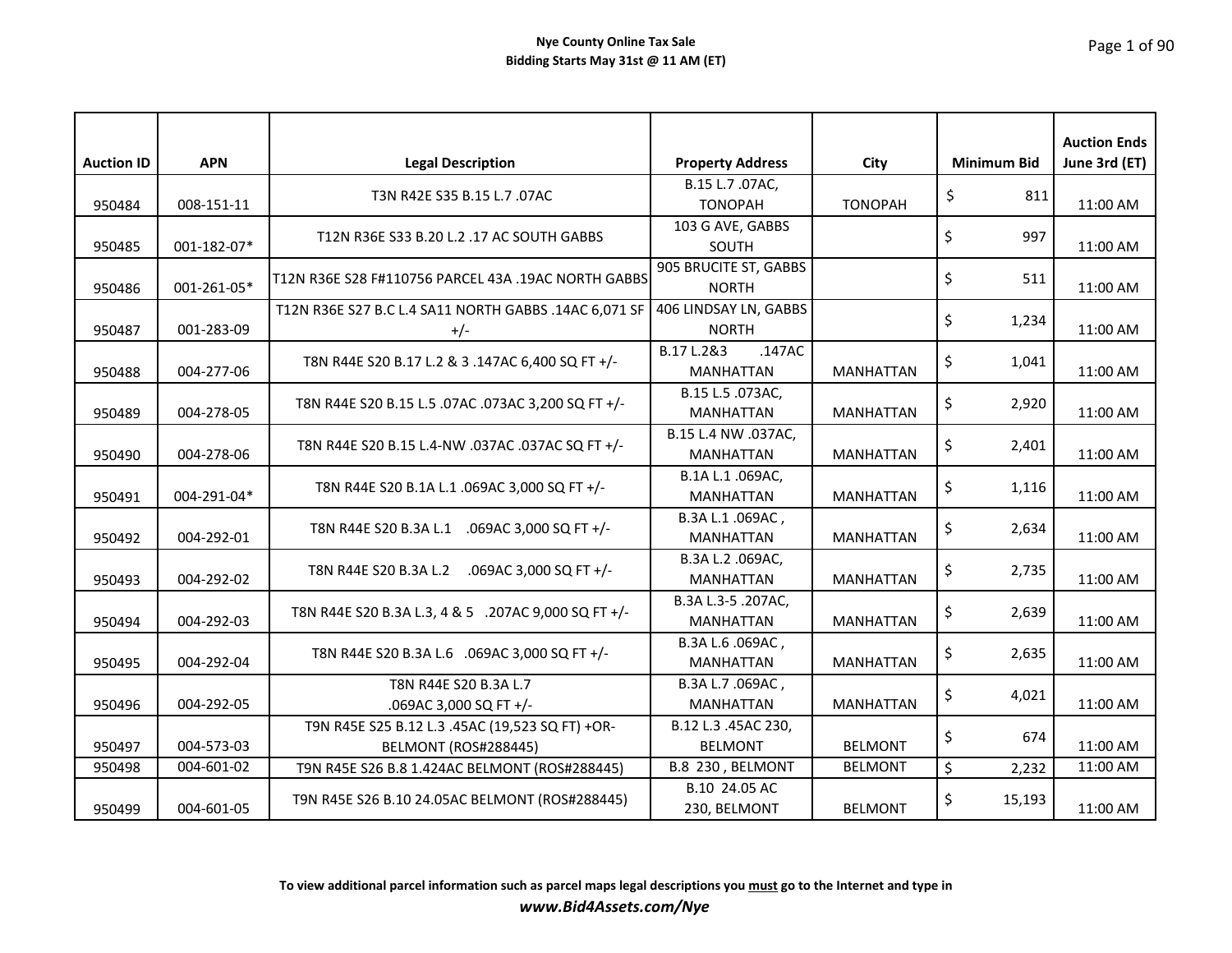| <b>Auction ID</b> | <b>APN</b>  | <b>Legal Description</b>          | <b>Property Address</b>                | City            | <b>Minimum Bid</b> | <b>Auction Ends</b><br>June 3rd (ET) |
|-------------------|-------------|-----------------------------------|----------------------------------------|-----------------|--------------------|--------------------------------------|
| 950500            | 006-023-04* | T10N R44E S20 B.22 L.11-13 .23AC  | 194 CEDAR ST, ROUND<br><b>MOUNTAIN</b> | <b>MOUNTAIN</b> | \$<br>1,734        | 11:00 AM                             |
| 950501            | 006-042-12  | T10N R44E S20 B.52 L.2,3&4 .21AC  | 90 GROVE ST, ROUND<br><b>MOUNTAIN</b>  | <b>MOUNTAIN</b> | \$<br>5,186        | 11:00 AM                             |
| 950502            | 006-054-05  | T10N R44E S20 B.24 L.7 .07AC      | 327 UNION ST, ROUND<br><b>MOUNTAIN</b> | <b>MOUNTAIN</b> | \$<br>1,029        | 11:00 AM                             |
| 950503            | 006-331-13  | T10N R43E S28 F#504185 L.13 .14ac | F#504185 L.13 .14AC,<br><b>HADLEY</b>  | <b>HADLEY</b>   | \$<br>1,058        | 11:00 AM                             |
| 950504            | 006-331-15  | T10N R43E S28 F#504186 L.15 .14ac | F#504186 L.15 .14AC,<br><b>HADLEY</b>  | <b>HADLEY</b>   | \$<br>689          | 11:10 AM                             |
| 950505            | 006-331-16  | T10N R43E S28 F#504182 L.16 .14ac | F#504182 L.16 .14AC,<br><b>HADLEY</b>  | <b>HADLEY</b>   | \$<br>1,840        | 11:10 AM                             |
| 950506            | 006-331-19  | T10N R43E S28 F#504188 L.19 .14ac | F#504188 L.19 .14AC,<br><b>HADLEY</b>  | <b>HADLEY</b>   | \$<br>898          | 11:10 AM                             |
| 950507            | 006-331-21  | T10N R43E S28 F#504188 L.21 .14ac | F#504188 L.21 .14AC,<br><b>HADLEY</b>  | <b>HADLEY</b>   | \$<br>1,814        | 11:10 AM                             |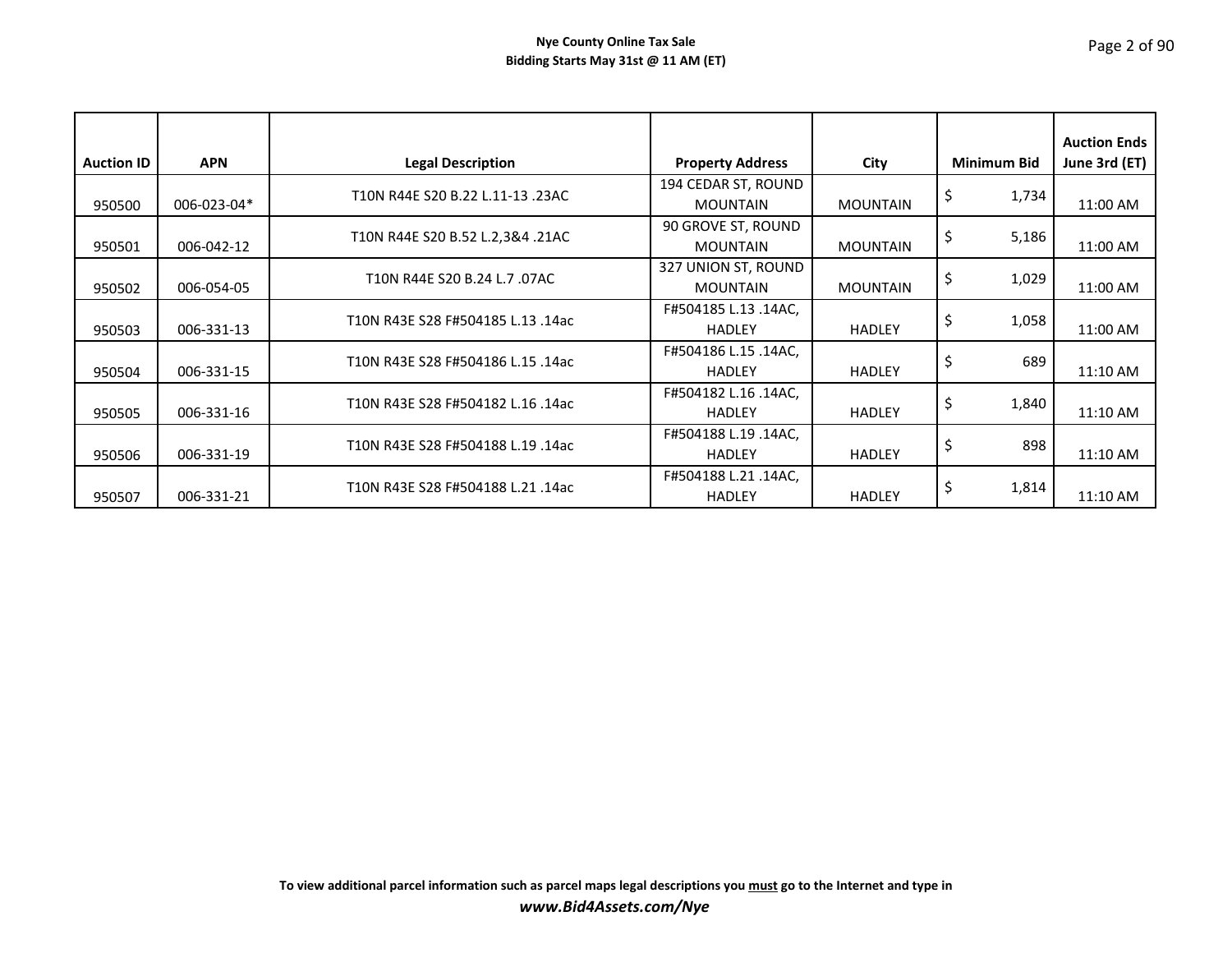| <b>Auction ID</b> | <b>APN</b>   | <b>Legal Description</b>                                                  | <b>Property Address</b> | City           | <b>Minimum Bid</b> | <b>Auction Ends</b><br>June 3rd (ET) |
|-------------------|--------------|---------------------------------------------------------------------------|-------------------------|----------------|--------------------|--------------------------------------|
|                   |              | T3N R42E S35 ALL THAT REAL PROPERTY SITUATE IN THE SE                     |                         |                |                    |                                      |
|                   |              | NW BEING A PORTION OF THE RED PLUME PATENTED                              |                         |                |                    |                                      |
|                   |              | LODE MINING CLAIM S#2012 NYE PLUG STAMPED RLS                             |                         |                |                    |                                      |
|                   |              | 1802; THENCE N38 15'37"E                                                  |                         |                |                    |                                      |
|                   |              | 119.18'; THENCE N67 36'26"W 155.12' TO THE POINT OF                       |                         |                |                    |                                      |
|                   |              | BEGINING CONTAINING 14,443.5 SQ FT                                        |                         |                |                    |                                      |
|                   |              | +OR- .33 ACRES COUNTY NEVADA MORE PARTICULARLY                            |                         |                |                    |                                      |
|                   |              | DESC AS FOLLOWS:                                                          |                         |                |                    |                                      |
|                   |              | BEG AT THE MOST NORTHERLY COR AT WHICH POINT                              |                         |                |                    |                                      |
|                   |              | THERE IS A 5/8" DIAM REBAR WITH A PLUG STAMPED RLS                        |                         |                |                    |                                      |
|                   |              | 2518 FROM WHICH POINT THE N                                               |                         |                |                    |                                      |
|                   |              | 1/4 COR OF S35 T3N R42E MDM BEARS N11 26 39"E                             |                         |                |                    |                                      |
|                   |              | 2278.48' & THE #1 COR OF THE RED PLUME PATENT LODE                        |                         |                |                    |                                      |
|                   |              | MINING CLAIM BEARS N58 28'04"W 839.91' SAID POINT                         |                         |                |                    |                                      |
|                   |              | ALSO BEING KNOWN AS THE                                                   |                         |                |                    |                                      |
|                   |              | NORTHEASTERLY COR OF PARKS PROPERTY; THENCE S20                           |                         |                | Ŝ.<br>1,689        |                                      |
|                   |              | 51'12"W 80.06' TO A 5/8" DIAM REBAR WITH A PLUG                           |                         |                |                    |                                      |
|                   |              | STAMPED RLS 2518 & BEING THE SOUTHEASTERLY                                |                         |                |                    |                                      |
|                   |              | COR OF THE PARKS PROPERTY; THENCE S51 34'01"E 125.26'                     |                         |                |                    |                                      |
|                   |              | TO A 1/2" DIAM REBAR WITH A                                               |                         |                |                    |                                      |
|                   |              | THE SE NW BEING A PORTION OF THE RED PLUME                                |                         |                |                    |                                      |
|                   |              | PATENTED LODE MINING CLAIM S#2012 NYE PLUG                                |                         |                |                    |                                      |
|                   |              | STAMPED RLS 1802; THENCE N38 15'37"E                                      |                         |                |                    |                                      |
|                   |              | 119.18'; THENCE N67 36'26"W 155.12' TO THE POINT OF                       |                         |                |                    |                                      |
|                   |              | BEGINING CONTAINING 14,443.5 SQ FT                                        |                         |                |                    |                                      |
|                   |              | +OR-.33 ACRES COUNTY NEVADA MORE PARTICULARLY                             |                         |                |                    |                                      |
|                   |              | DESC AS FOLLOWS: BEG AT THE MOST NORTHERLY COR AT                         |                         |                |                    |                                      |
|                   |              | <b>WHICH POINT</b>                                                        |                         |                |                    |                                      |
|                   |              | THERE IS A 5/8" DIAM REBAR WITH A                                         |                         |                |                    |                                      |
|                   |              | PLUG STAMPED RLS 2518 FROM WHICH POINT THE N                              |                         |                |                    |                                      |
|                   |              | 1/4 COR OF S35 T3N R42E MDM BEARS N11 26 39"E                             |                         |                |                    |                                      |
| 950508            | 008-041-21** | 2278.48' & THE #1 COR OF THE RED PLUME PATENT LODE   351 DELK DR, TONOPAH |                         | <b>TONOPAH</b> |                    | 11:10 AM                             |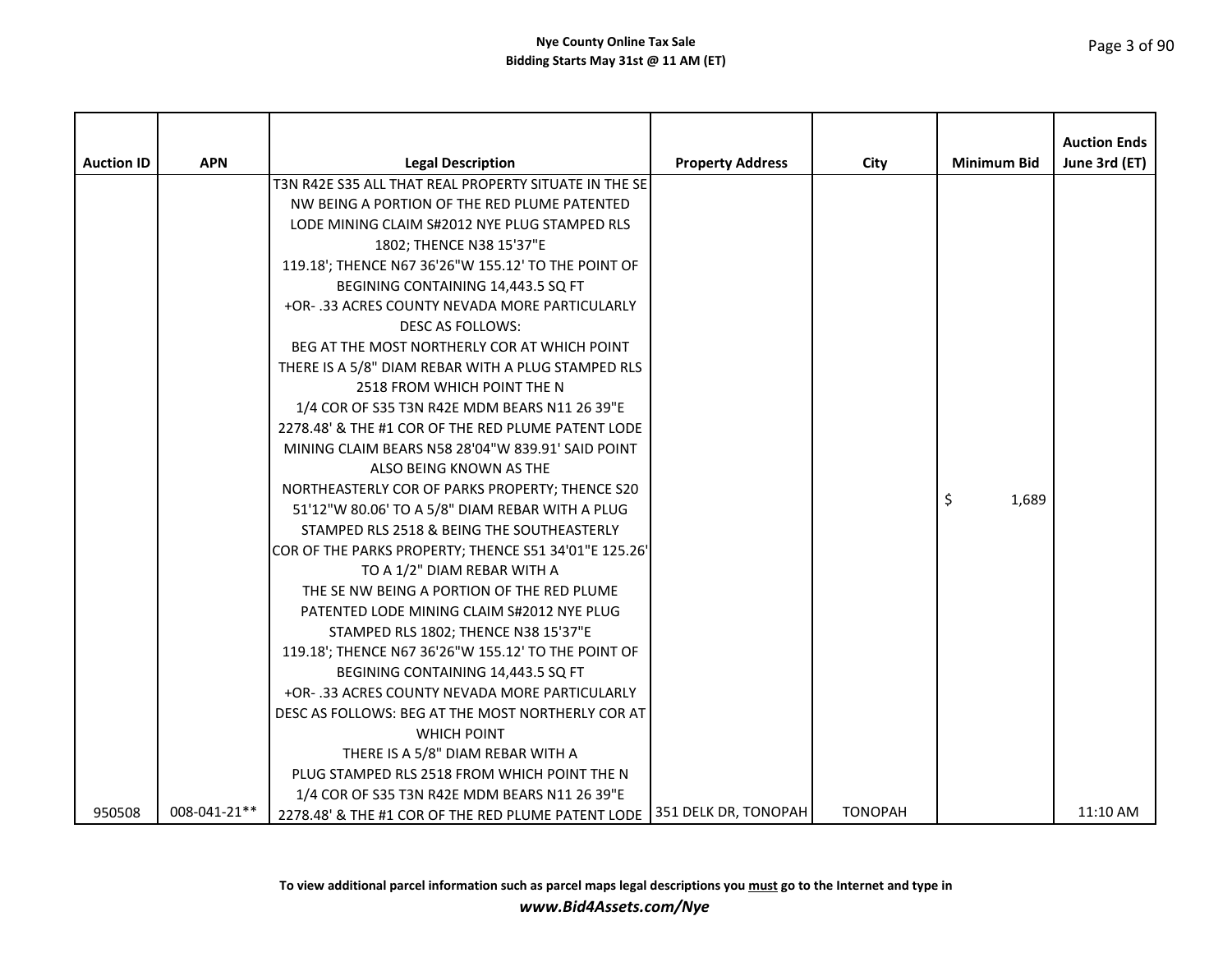| <b>Auction ID</b> | <b>APN</b> | <b>Legal Description</b>                                                           | <b>Property Address</b> | City           | <b>Minimum Bid</b> | <b>Auction Ends</b><br>June 3rd (ET) |
|-------------------|------------|------------------------------------------------------------------------------------|-------------------------|----------------|--------------------|--------------------------------------|
|                   |            | T3N R42E S35 B.15 L.6 (N 10' PORTION) .023ac                                       | B.15 L.6 (N 10'         |                | 1,092              |                                      |
| 950509            | 008-151-04 |                                                                                    | PORTION).023AC, TON     | TON            |                    | 11:10 AM                             |
| 950510            | 008-213-06 | T2N R42E S2 B.10 L.14 2,500sf +/-                                                  | B.10 L.14, TONOPAH      | <b>TONOPAH</b> | 1,800              | 11:10 AM                             |
|                   |            | T3N R42E S35 B.U L.9 (PT) apprx 30'lx15'w triangular piece B.U L.9 (PT) 225SQ FT+- |                         |                |                    |                                      |
| 950511            | 008-232-05 | 225 sq ft $+/-$                                                                    | , TONOPAH               | <b>TONOPAH</b> | 1,632              | 11:10 AM                             |
|                   |            | T2&3N R42E S2&35-B.33 L.12,13,14&15A (ST PATRICK ST)                               | B.33 L.12-15A .29AC,    |                |                    |                                      |
| 950512            | 008-244-03 | (175') .29AC                                                                       | <b>TONOPAH</b>          | <b>TONOPAH</b> | 706                | 11:10 AM                             |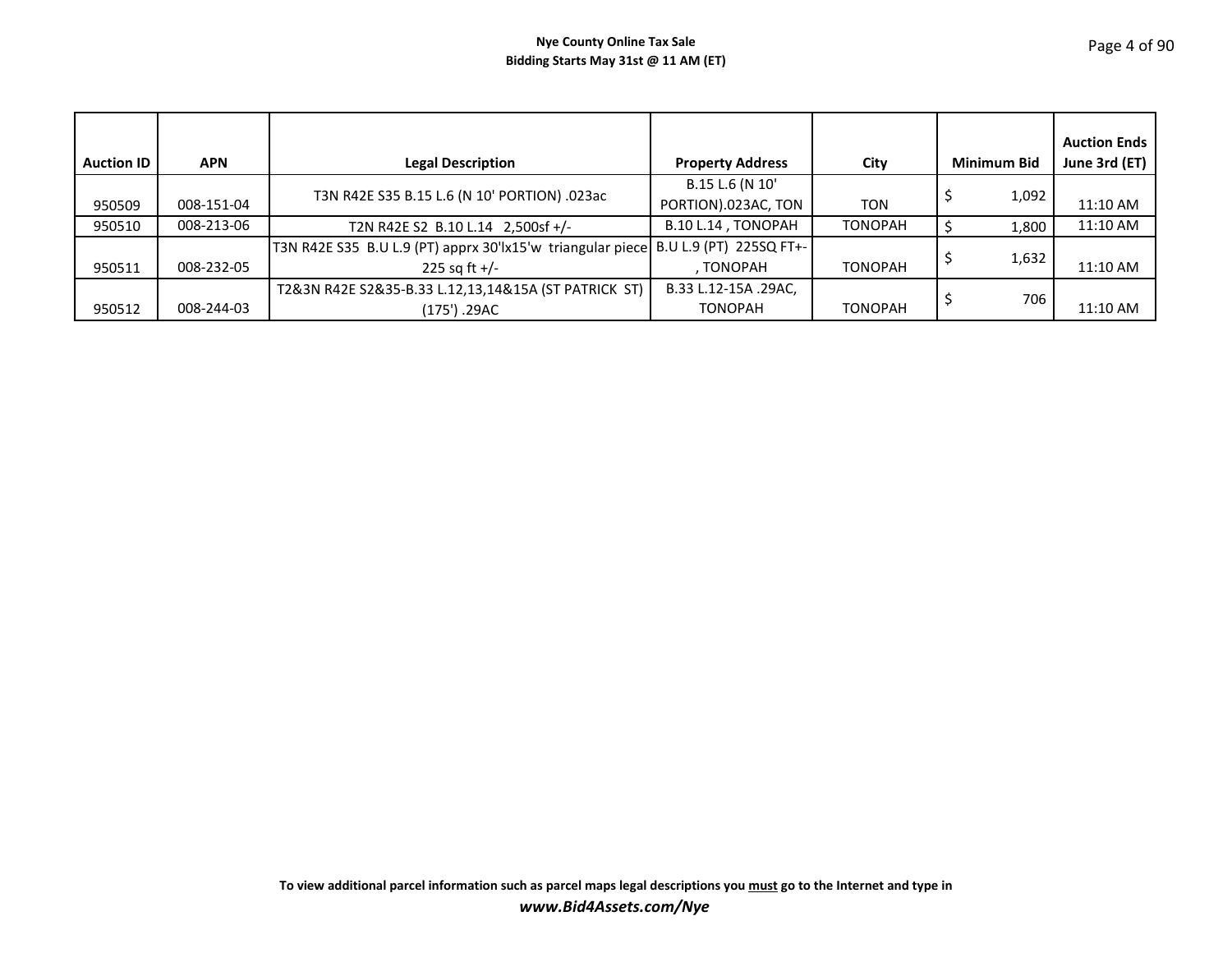| <b>Auction ID</b> | <b>APN</b> | <b>Legal Description</b>                                 | <b>Property Address</b>     | City           | <b>Minimum Bid</b> | <b>Auction Ends</b><br>June 3rd (ET) |
|-------------------|------------|----------------------------------------------------------|-----------------------------|----------------|--------------------|--------------------------------------|
|                   |            | <b>T2N R42E S2</b>                                       |                             |                |                    |                                      |
|                   |            | <b>B.54 PORTION OF THAT PORTION OF THE GOOD ENOUGH</b>   |                             |                |                    |                                      |
|                   |            | PTD.LODE MNG.CL., S#2008, DES.ON THE SURFACE THEREOF     |                             |                |                    |                                      |
|                   |            | AS FOLL:BEG.AT SEC.COR.#'S 1&2& 35&36 T.2N & T.3N        |                             |                |                    |                                      |
|                   |            | R.42E MDB&M, BEARING S 33                                |                             |                |                    |                                      |
|                   |            | 50'05"W A DIS. OF 432.88' TO A PT; THENCE S 32           |                             |                |                    |                                      |
|                   |            | 00'40"W A DIS.OF 174.71' TO HWY.ENG'.                    |                             |                |                    |                                      |
|                   |            | STATION "A" 57+34.12 P.O.T.; THENCE N 62 38'30"W A       |                             |                |                    |                                      |
|                   |            | DIS.OF 415.34' TO HWY.ENG'.STATION "A" 61+49.46          |                             |                |                    |                                      |
|                   |            | P.O.T.; THENCE S 27 21'30"W A DIS.O F 40' TO COR.#1      |                             |                |                    |                                      |
|                   |            | WHICH IS ON THE HWY R/W; THENCE S                        |                             |                |                    |                                      |
|                   |            | 36 17'22"W A DIS.OF 61.00' TO COR.#2; THENCE N 53        |                             |                |                    |                                      |
|                   |            | 45'03"W A DIS.OF 146.36' TO COR.#3                       |                             |                |                    |                                      |
|                   |            | : THENCE N 37 37'42"E A DIS.OF 39.12' TO COR #4 WHICH IS |                             |                | \$<br>963          |                                      |
|                   |            | ON THE HWY.R/W 40' LT.HWY.ENG'.STATION "07"              |                             |                |                    |                                      |
|                   |            | 62+94.67 P.O.C.; THENCE ALONG THE HWY.R/W ON A           |                             |                |                    |                                      |
|                   |            | CIRCULAR ARC DIS.OF 43.32'OF A 1,040'RADIUS TO COR.#5    |                             |                |                    |                                      |
|                   |            | WHICH IS 40' LT.HWY.ENG'.STATION "A" 62+53.02 P.O.T.     |                             |                |                    |                                      |
|                   |            | <b>EQUALS</b>                                            |                             |                |                    |                                      |
|                   |            | "07" 62+53.02 P.C.; THENCE ALONG THE HWY.R/W ON A        |                             |                |                    |                                      |
|                   |            | CIRCULAR ARC DIS.OF 43.32'OF A                           |                             |                |                    |                                      |
|                   |            | 1,040'RADIUS TO COR.#5 WHICH IS 40'                      |                             |                |                    |                                      |
|                   |            | LT.HWY.ENG'.STATION "A" 62+53.02 P.O.T. EQUALS           |                             |                |                    |                                      |
|                   |            | "07" 62+53.02 P.C.; THENCE ALONG THE HWY R/W LINE        |                             |                |                    |                                      |
|                   |            | BEARING S 62 38'30"E A DIS.OF 103.56' BACK TO            |                             |                |                    |                                      |
|                   |            | COR.#1,AS MORE FULLY APPEARS IN BOOK 200 P               | <b>B.54 PT OF ERIE MAIN</b> |                |                    |                                      |
| 950513            | 008-244-08 | AGE 507 AS EXHIBIT "A"                                   | ST, TONOPAH                 | <b>TONOPAH</b> |                    | 11:10 AM                             |
|                   |            |                                                          | L.24 .28AC 501,             |                |                    |                                      |
| 950514            | 008-351-03 | T3N R42E S35&36 L.24 BELMONT ADDITION                    | <b>TONOPAH</b>              | <b>TONOPAH</b> | \$<br>5,677        | 11:10 AM                             |
| 950515            | 018-243-05 | B.25 L.1 (494.78 SQ FT) T12S R47E S7                     | B.25 L.1 .01AC              |                | \$<br>1,776        | 11:10 AM                             |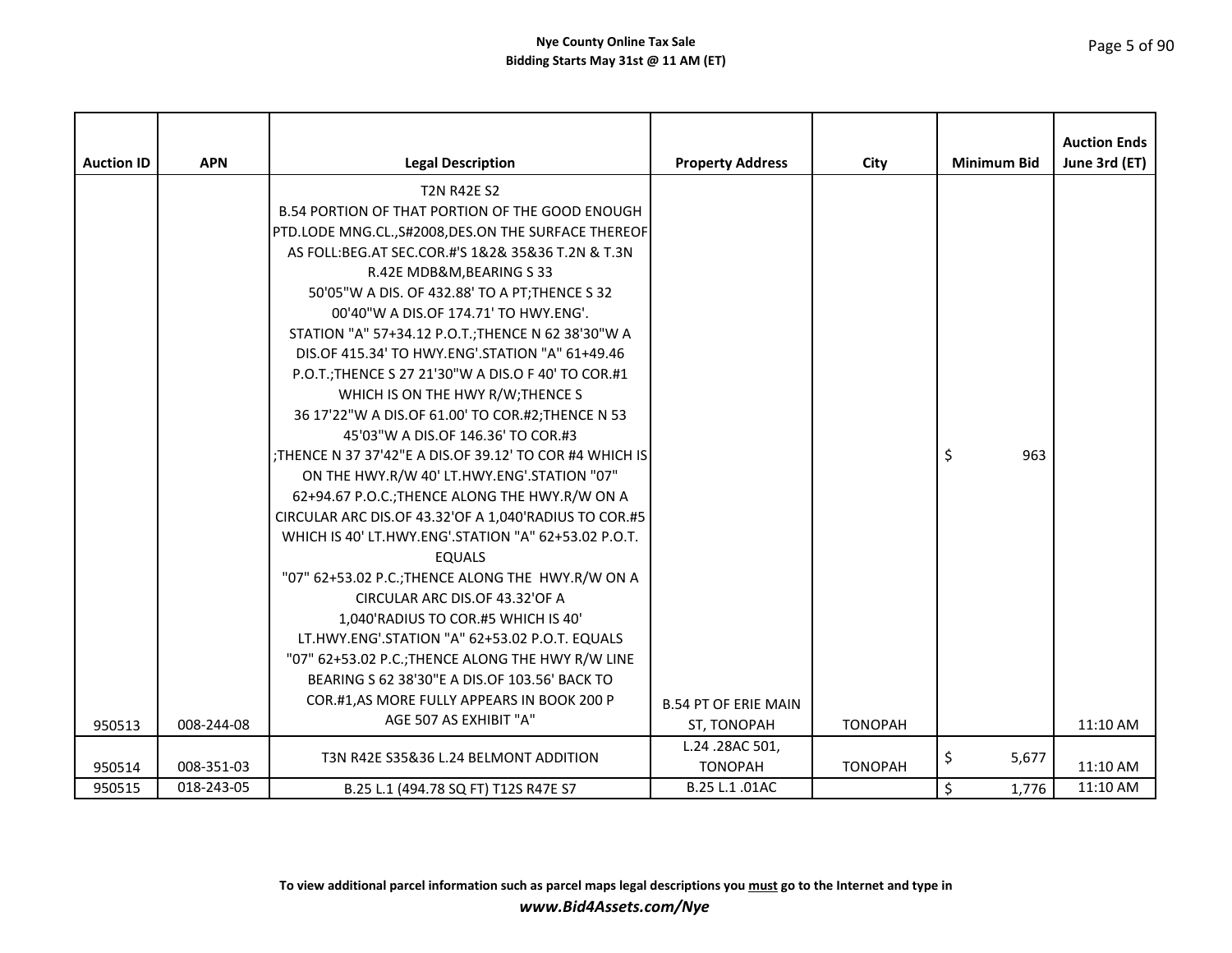|                   |              |                                                       |                                      |               |                    | <b>Auction Ends</b> |
|-------------------|--------------|-------------------------------------------------------|--------------------------------------|---------------|--------------------|---------------------|
| <b>Auction ID</b> | <b>APN</b>   | <b>Legal Description</b>                              | <b>Property Address</b>              | City          | <b>Minimum Bid</b> | June 3rd (ET)       |
| 950516            | 018-265-08   | T12S R47E S7 B.83 L.13&14 P#1179704 .14AC             | B.83 L.13&14 .14AC,<br><b>BEATTY</b> | <b>BEATTY</b> | \$<br>1,388        | 11:10 AM            |
| 950517            | 018-331-06*  | T12S R47E S7 B.32 L.18 .11AC                          | 508 W MONTGOMERY<br>ST, BEATTY       | <b>BEATTY</b> | \$<br>1,487        | 11:10 AM            |
| 950518            | 018-341-01   | T12S R47E S7 B.7 L.1 .02AC                            | B.7 L.1 .02AC, BEATTY                | <b>BEATTY</b> | \$<br>1,507        | 11:10 AM            |
|                   |              |                                                       | 1321 W DUNCAN DR,                    |               |                    |                     |
| 950519            | 018-391-18** | T12S R47E S7 F#172115 P.2 P#1219407 .217AC            | <b>BEATTY</b>                        | <b>BEATTY</b> | \$<br>1,181        | 11:10 AM            |
|                   |              | T16S R49E S36 COMMENCING AT THE SW CORNER OF          |                                      |               |                    |                     |
|                   |              | PARCEL 4 AS SHOWN ON PARCEL MAP F#72537, NYE          |                                      |               |                    |                     |
|                   |              | COUNTY RECORDS, THENCE S89 53'59"E ALONG              |                                      |               |                    |                     |
|                   |              | THE SOUTH LINE OF SAID PARCEL 4 A DISTANCE OF         |                                      |               |                    |                     |
|                   |              | 660.23' TO THE TRUE POINT OF BEGINNING; THENCE        |                                      |               |                    |                     |
|                   |              | CONTINUING S89 53'59"E, A DISTANCE OF                 |                                      |               |                    |                     |
|                   |              | 660.23' TO THE CENTER 1/4 CORNER OF SAID SECTION      |                                      |               |                    |                     |
|                   |              | 36, THENCE N00 05'37"E A DISTANCE OF 660.32' TO A     |                                      |               |                    |                     |
|                   |              | POINT, THENCE N89 54'14"W A                           |                                      |               |                    |                     |
|                   |              | DISTANCE OF 660.13' TO A POINT, THENCE S00            |                                      |               |                    |                     |
|                   |              | 06'09"W A DISTANCE OF 660.28' TO THE TRUE POINT       | 4440 E MCCOY ST,                     |               |                    |                     |
| 950520            | 019-201-18   | OF BEGINNING. (10 ACRES MORE OR LESS)                 | AMARGOSA VALLEY                      | VALLEY        | \$<br>9,620        | 11:10 AM            |
|                   |              |                                                       |                                      |               |                    |                     |
|                   |              | T16S R48E S10 B.1 L.1 .92AC SATURN RANCH COUNTRY      | 3781 W FRONTIER ST,                  |               |                    |                     |
| 950521            | 019-251-09   | <b>CLUB ESTATES</b>                                   | AMARGOSA VALLEY                      | VALLEY        | \$<br>1,664        | 11:10 AM            |
|                   |              | T16S R48E S10 B.1 L.2 SATURN RANCH COUNTRY CLUB       | 2960 N FUNK RD,                      |               |                    |                     |
| 950522            | 019-251-10   | <b>ESTATES</b>                                        | AMARGOSA VALLEY                      | VALLEY        | \$<br>1,664        | 11:10 AM            |
|                   |              |                                                       | 760 W KIMBERLY AVE,                  |               |                    |                     |
| 950523            | 019-251-11   | T19S R53E S16 U.2 B.1 L.13 1.1 ACRES COUNTRY PLACE II | <b>AMARGOSA VALLEY</b>               | <b>VALLEY</b> | \$<br>1,664        | 11:10 AM            |
|                   |              |                                                       | 4595 E SPRING                        |               |                    |                     |
|                   |              | T17S R49E S36 P#1069194 BK 44 D PG 378 FLORIDA CLAY   | MEADOWS RD N,                        |               |                    |                     |
| 950524            | 019-381-26   | PLACER DESCRIBED AS SE SW & N SW & GVT L. 158.40AC    | AMARGOSA VALLEY                      | VALLEY        | \$<br>1,500        | 11:20 AM            |
|                   |              | T16S R48E S15-SE SE NW NW & NE NE SW NW P#1231216     | 3795 W BRUSHWOOD                     |               |                    |                     |
| 950525            | 019-551-25** | 5 ACRES                                               | ST, AMARGOSA VALLEY                  | VALLEY        | \$<br>3,499        | 11:20 AM            |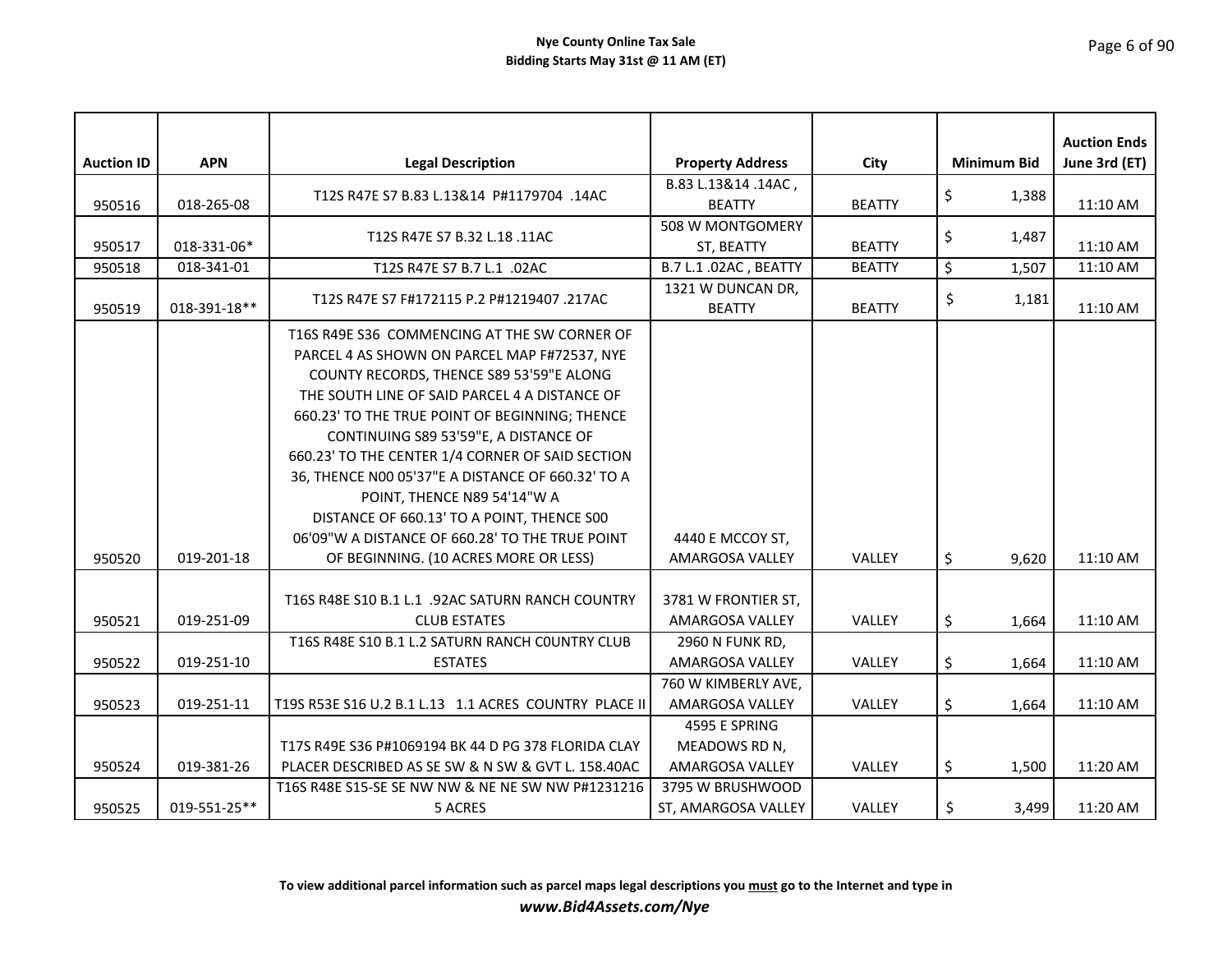| <b>Auction ID</b> | <b>APN</b>   | <b>Legal Description</b>                             | <b>Property Address</b> | City           | <b>Minimum Bid</b> | <b>Auction Ends</b><br>June 3rd (ET) |
|-------------------|--------------|------------------------------------------------------|-------------------------|----------------|--------------------|--------------------------------------|
|                   |              |                                                      | 3555 E MCCOY ST,        |                |                    |                                      |
| 950526            | 019-631-37   | T16S R49E S35 F#237448 PARCEL 1A 3.93 ACRES          | AMARGOSA VALLEY         | VALLEY         | \$<br>2,077        | 11:20 AM                             |
|                   |              |                                                      | 1850 N SUNDALE LN,      |                |                    |                                      |
| 950527            | 019-661-28   | T16S R48E S15 F#648857 L.3 2.3AC                     | AMARGOSA VALLEY         | VALLEY         | \$<br>1,123        | 11:20 AM                             |
|                   |              | T18S R53E S10 W SE NE SW & NE SE NE SW 7.5 ACRES     | 12350 N BEN ST,         |                |                    |                                      |
| 950528            | 027-021-08   | P#8902 WESTERN ACRES ROS                             | <b>PAHRUMP</b>          | <b>PAHRUMP</b> | \$<br>1,001        | 11:20 AM                             |
|                   |              |                                                      | 180 W ANCHOR RD,        |                |                    |                                      |
| 950529            | 027-031-37   | T18S R53E S9 F#85682 P.42 10 ACRES WESTERN ACRES ROS | <b>PAHRUMP</b>          | <b>PAHRUMP</b> | \$<br>1,076        | 11:20 AM                             |
|                   |              |                                                      | 310 E PARQUE AVE,       |                |                    |                                      |
| 950530            | 027-211-29   | T19S R53E S3-SW SE SW 10AC P#13212                   | <b>PAHRUMP</b>          | <b>PAHRUMP</b> | \$<br>877          | 11:20 AM                             |
|                   |              |                                                      | 2450 E SIMKINS RD,      |                |                    |                                      |
| 950531            | 027-341-16   | T19S R53E S24 W SE SE SE SW P#13251 1.26AC           | <b>PAHRUMP</b>          | <b>PAHRUMP</b> | \$<br>1,376        | 11:20 AM                             |
|                   |              |                                                      | 2300 E SIMKINS RD,      |                |                    |                                      |
| 950532            | 027-341-21   | T19S R53E S24-E SW SW SE SW 1.26AC P#13251           | <b>PAHRUMP</b>          | <b>PAHRUMP</b> | \$<br>850          | 11:20 AM                             |
|                   |              |                                                      | 1781 E MIKE RD,         |                |                    |                                      |
| 950533            | 027-361-09   | T19S R53E S26-F#85684 P.1 2.108AC                    | <b>PAHRUMP</b>          | <b>PAHRUMP</b> | \$<br>970          | 11:20 AM                             |
|                   |              |                                                      | 1841 E MIKE RD,         |                |                    |                                      |
| 950534            | 027-361-10   | T19S R53E S26-F#85684 P.2 2.321AC                    | <b>PAHRUMP</b>          | <b>PAHRUMP</b> | \$<br>970          | 11:20 AM                             |
|                   |              |                                                      | 1810 E EBERTS PL,       |                |                    |                                      |
| 950535            | 027-361-13   | T19S R53E S26-F#85684 P.3 4.452AC                    | <b>PAHRUMP</b>          | <b>PAHRUMP</b> | \$<br>992          | 11:20 AM                             |
|                   |              |                                                      | 3411 N LESLIE ST,       |                |                    |                                      |
| 950536            | 027-381-17** | T19S R53E S29-S NW NW SW P#12518 5AC                 | <b>PAHRUMP</b>          | <b>PAHRUMP</b> | \$<br>2,507        | 11:20 AM                             |
|                   |              |                                                      | 1411 E BELL VISTA AVE,  |                |                    |                                      |
| 950537            | 027-411-13   | T19S R53E S35-NE NE NW P#10556 10 ACRES              | <b>PAHRUMP</b>          | <b>PAHRUMP</b> | \$<br>2,430        | 11:20 AM                             |
|                   |              |                                                      | 3731 W HAND AVE,        |                |                    |                                      |
| 950538            | 027-541-31** | T20S R52E S12-F#73470 P.1 1.28AC                     | <b>PAHRUMP</b>          | <b>PAHRUMP</b> | \$<br>5,083        | 11:20 AM                             |
|                   |              |                                                      | 3101 S CEDARWOOD ST,    |                |                    |                                      |
| 950539            | 027-662-09** | T20S R54E S32 B.6 L.10 AUTUMNWOOD                    | <b>PAHRUMP</b>          | <b>PAHRUMP</b> | \$<br>5,252        | 11:20 AM                             |
|                   |              |                                                      | 1840 W LAPIS RD,        |                |                    |                                      |
| 950540            | 028-114-06   | T18S R53E S20 L.190 MOUNTAIN VIEW ESTATES            | <b>PAHRUMP</b>          | <b>PAHRUMP</b> | \$<br>799          | 11:20 AM                             |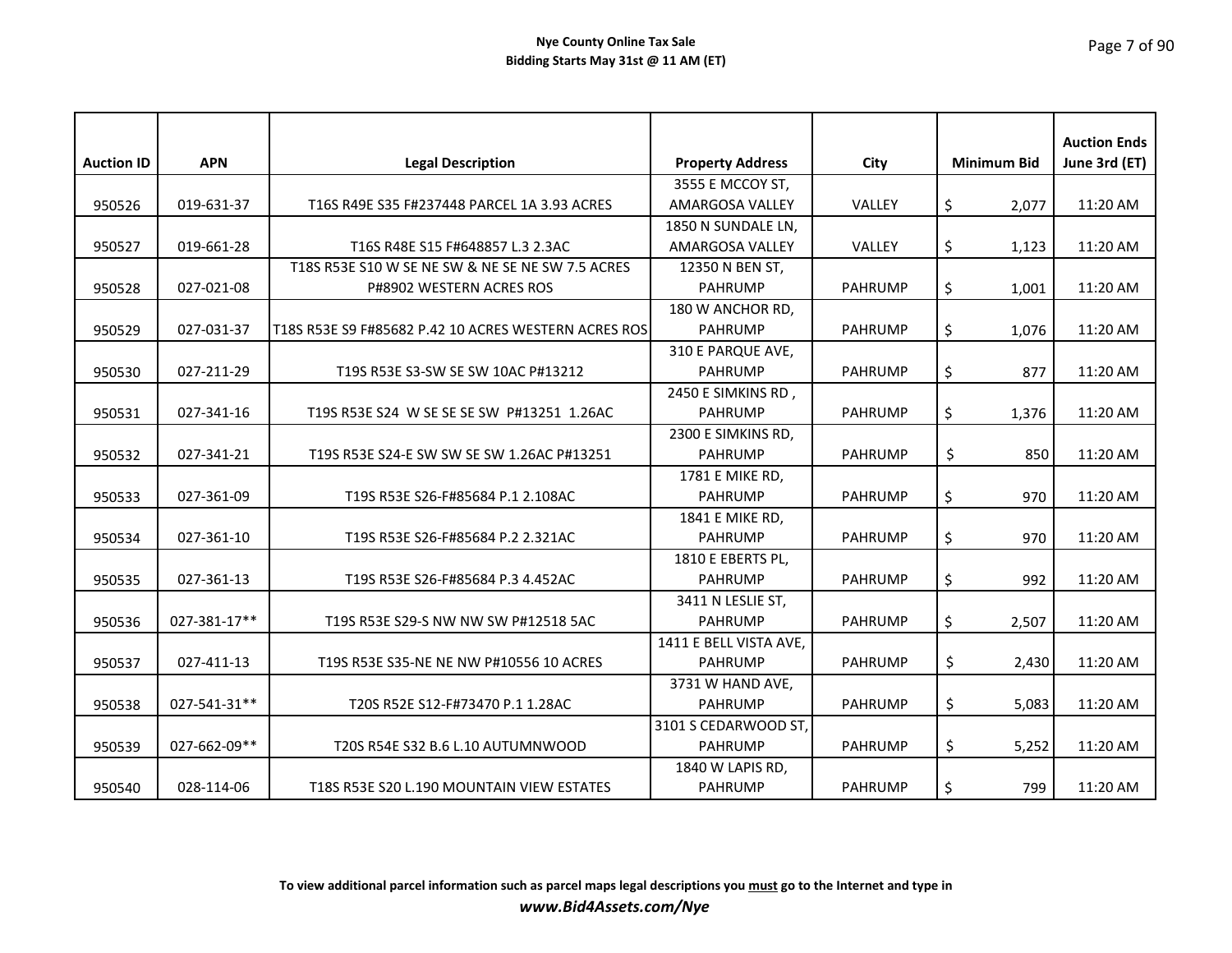|                   |             |                                                        |                         |                |                    | <b>Auction Ends</b> |
|-------------------|-------------|--------------------------------------------------------|-------------------------|----------------|--------------------|---------------------|
| <b>Auction ID</b> | <b>APN</b>  | <b>Legal Description</b>                               | <b>Property Address</b> | City           | <b>Minimum Bid</b> | June 3rd (ET)       |
|                   |             |                                                        | 1651 W ALEXANDRITE      |                |                    |                     |
| 950541            | 028-117-02  | T18S R53E S20 L.230 MOUNTAIN VIEW ESTATES              | <b>RD</b>               |                | \$<br>1,925        | 11:20 AM            |
|                   |             |                                                        | 1221 W LAPIS RD,        |                |                    |                     |
| 950542            | 028-126-01  | T18S R53E S20 L.205 MOUNTAIN VIEW ESTATES              | <b>PAHRUMP</b>          | <b>PAHRUMP</b> | \$<br>886          | 11:20 AM            |
|                   |             |                                                        | 3750 W FLAMINGO RD,     |                |                    |                     |
| 950543            | 028-483-07* | T20S R52E S24 L.77 WAGON WHEEL RANCHOS                 | <b>PAHRUMP</b>          | <b>PAHRUMP</b> | \$<br>802          | 11:20 AM            |
|                   |             |                                                        | 4261 W FOREST RD,       |                |                    |                     |
| 950544            | 028-591-14  | T20S R52E S26 U.2 P.71 VEGAS ACRES                     | <b>PAHRUMP</b>          | <b>PAHRUMP</b> | \$<br>1,113        | 11:30 AM            |
|                   |             |                                                        | 4140 W FOREST RD,       |                |                    |                     |
| 950545            | 028-592-08* | T20S R52E S26 U.2 P.58 VEGAS ACRES                     | <b>PAHRUMP</b>          | <b>PAHRUMP</b> | \$<br>2,266        | 11:30 AM            |
|                   |             |                                                        | 4081 W CODY RD,         |                |                    |                     |
| 950546            | 028-603-13  | T20S R52E S26 U.2 P.97 VEGAS ACRES                     | <b>PAHRUMP</b>          | <b>PAHRUMP</b> | \$<br>1,106        | 11:30 AM            |
|                   |             |                                                        | 3790 W DYER RD,         |                |                    |                     |
| 950547            | 028-702-24  | T20S R52E S13 U.2 P.55 CHARLESTON PARK RANCHOS         | <b>PAHRUMP</b>          | <b>PAHRUMP</b> | \$<br>1,822        | 11:30 AM            |
|                   |             |                                                        | 2471 W HARRIS FARM      |                |                    |                     |
| 950548            | 029-371-01  | T19S R53E S19 L.265&266 CRYSTALAIRE ESTATES            | RD, PAHRUMP             | <b>PAHRUMP</b> | \$<br>1,884        | 11:30 AM            |
|                   |             |                                                        | 1400 E PANTHER WAY,     |                |                    |                     |
| 950549            | 029-667-06  | T19S R53E S11 L.54 GREEN VALLEY RANCHETTES             | <b>PAHRUMP</b>          | <b>PAHRUMP</b> | \$<br>1,020        | 11:30 AM            |
|                   |             |                                                        | 3961 N BLAGG RD,        |                |                    |                     |
| 950550            | 029-763-12  | T19S R53E S27 F#46344 B.12 L.11 ALLEN ESTATES          | <b>PAHRUMP</b>          | <b>PAHRUMP</b> | \$<br>833          | 11:30 AM            |
|                   |             |                                                        | 171 NE FIRSCHING ST,    |                |                    |                     |
| 950551            | 029-931-09  | T19S R53E S15 F#494059 B.70 L.1 .16AC RICHLAND ESTATES | <b>PAHRUMP</b>          | <b>PAHRUMP</b> | \$<br>939          | 11:30 AM            |
|                   |             |                                                        | 5491 N LYNN CT,         |                |                    |                     |
| 950552            | 029-932-26  | T19S R53E S15 B.95 L.33 RICHLAND ESTATES               | <b>PAHRUMP</b>          | <b>PAHRUMP</b> | \$<br>933          | 11:30 AM            |
|                   |             |                                                        | 860 W MARVA LN,         |                |                    |                     |
| 950553            | 030-011-04  | T19S R53E S9 U.1 B.51 L.8 CALVADA VALLEY NORTH         | <b>PAHRUMP</b>          | <b>PAHRUMP</b> | \$<br>1,082        | 11:30 AM            |
|                   |             |                                                        | 880 W MARVA LN,         |                |                    |                     |
| 950554            | 030-011-05  | T19S R53E S9 U.1 B.51 L.7 CALVADA VALLEY NORTH         | <b>PAHRUMP</b>          | <b>PAHRUMP</b> | \$<br>783          | 11:30 AM            |
|                   |             |                                                        | 961 W MARVA LN,         |                |                    |                     |
| 950555            | 030-012-02  | T19S R53E S9 U.1 B.50 L.2 CALVADA VALLEY NORTH         | PAHRUMP                 | <b>PAHRUMP</b> | \$<br>777          | 11:30 AM            |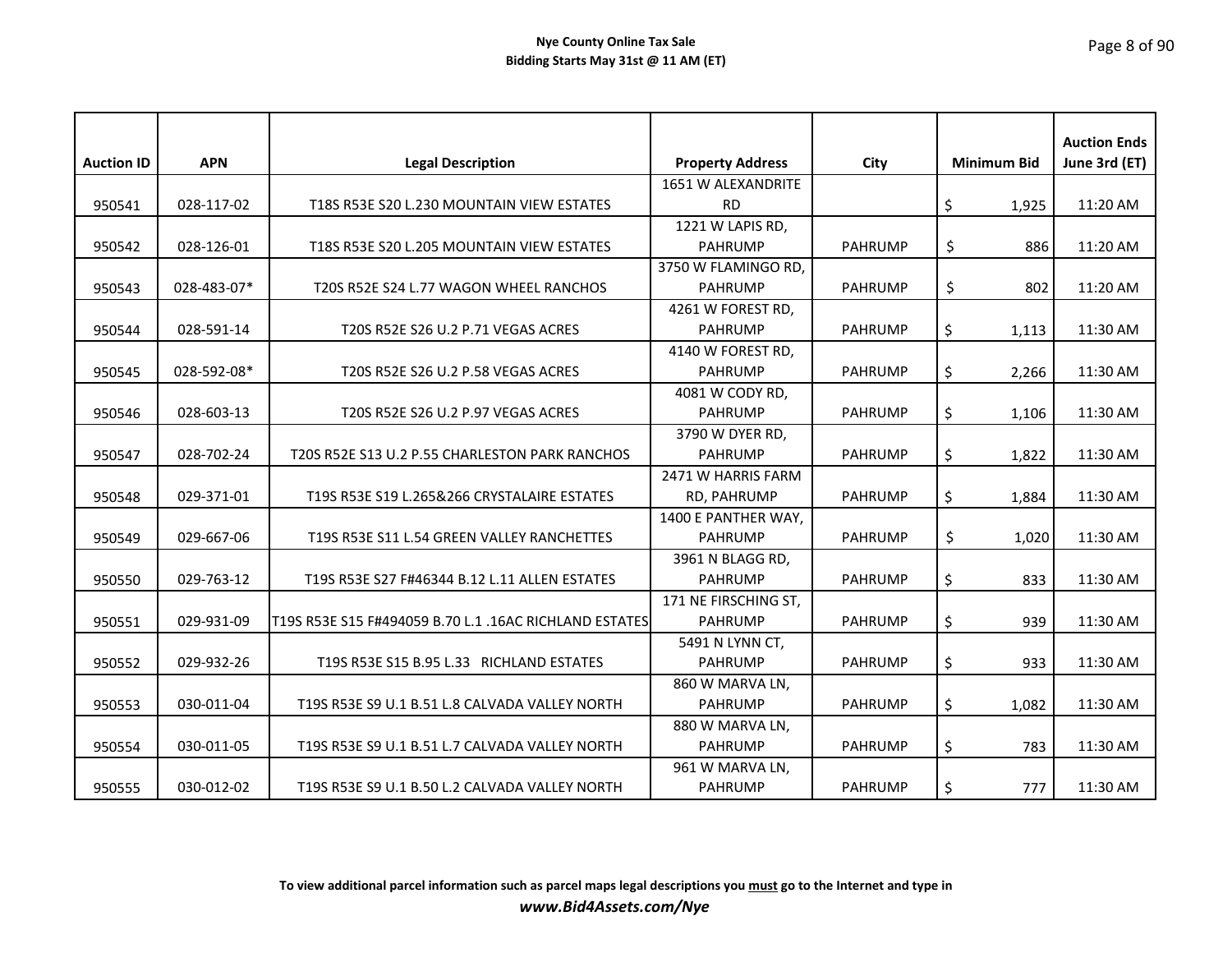# Page 9 of 90

| <b>Auction ID</b> | <b>APN</b> | <b>Legal Description</b>                             | <b>Property Address</b> | City           | <b>Minimum Bid</b> | <b>Auction Ends</b><br>June 3rd (ET) |
|-------------------|------------|------------------------------------------------------|-------------------------|----------------|--------------------|--------------------------------------|
|                   |            |                                                      | 6920 N MIDWICK AVE,     |                |                    |                                      |
| 950556            | 030-012-11 | T19S R53E S9 U.1 B.50 L.11 CALVADA VALLEY NORTH      | <b>PAHRUMP</b>          | <b>PAHRUMP</b> | \$<br>1,098        | 11:30 AM                             |
|                   |            |                                                      | 6900 N MIDWICK AVE,     |                |                    |                                      |
| 950557            | 030-012-12 | T19S R53E S9 U.1 B.50 L.12 CALVADA VALLEY NORTH      | <b>PAHRUMP</b>          | <b>PAHRUMP</b> | \$<br>777          | 11:30 AM                             |
|                   |            |                                                      | 5340 N ELKHORN AVE,     |                |                    |                                      |
| 950558            | 030-022-25 | T19S R53E S14 U.3 B.24 L.13 CALVADA MEADOWS 20.000sf | <b>PAHRUMP</b>          | <b>PAHRUMP</b> | \$<br>427          | 11:30 AM                             |
|                   |            | T19S R53E S9 U.1 B.46 L.14 CALVADA VALLEY NORTH      | 6751 N PARQUE AVE,      |                |                    |                                      |
| 950559            | 030-041-01 | 8,800sf                                              | <b>PAHRUMP</b>          | <b>PAHRUMP</b> | \$<br>777          | 11:30 AM                             |
|                   |            | T19S R53E S9 U.1 B.53 L.2 CALVADA VALLEY NORTH       | 6691 N AURA AVE,        |                |                    |                                      |
| 950560            | 030-043-02 | $8,824.80$ sf +/-                                    | <b>PAHRUMP</b>          | <b>PAHRUMP</b> | \$<br>789          | 11:30 AM                             |
|                   |            | T19S R53E S9 U.2 B.72 L.29 CALVADA VALLEY NORTH      | 510 E FARM LN,          |                |                    |                                      |
| 950561            | 030-052-15 | 8,801.10sf +/-                                       | <b>PAHRUMP</b>          | <b>PAHRUMP</b> | \$<br>414          | 11:30 AM                             |
|                   |            | T19S R53E S9 U.2 B.74 L.26 CALVADA VALLEY NORTH      | 420 W WILWOOD ST,       |                |                    |                                      |
| 950562            | 030-071-22 | 8.800sf                                              | <b>PAHRUMP</b>          | <b>PAHRUMP</b> | \$<br>805          | 11:30 AM                             |
|                   |            | T19S R53E S9 U.2 B.74 L.23 CALVADA VALLEY NORTH      | 380 W WILWOOD ST,       |                |                    |                                      |
| 950563            | 030-071-25 | 8,800sf                                              | <b>PAHRUMP</b>          | <b>PAHRUMP</b> | \$<br>1,244        | 11:30 AM                             |
|                   |            | T19S R53E S9 U.2 B.75 L.32 CALVADA VALLEY NORTH      | 6941 N MADDEN PL,       |                |                    |                                      |
| 950564            | 030-082-26 | .284AC                                               | PAHRUMP                 | <b>PAHRUMP</b> | \$<br>777          | 11:40 AM                             |
|                   |            | T19S R53E S9 U.2 B.75 L.31 CALVADA VALLEY NORTH      | 6921 N MADDEN PL,       |                |                    |                                      |
| 950565            | 030-082-27 | $11,224.85$ sf +/-                                   | <b>PAHRUMP</b>          | <b>PAHRUMP</b> | \$<br>1,412        | 11:40 AM                             |
|                   |            | T19S R53E S9 U.2 B.75 L.25 CALVADA VALLEY NORTH      | 6821 N MADDEN PL,       |                |                    |                                      |
| 950566            | 030-082-33 | 9,350sf                                              | <b>PAHRUMP</b>          | <b>PAHRUMP</b> | \$<br>1,065        | 11:40 AM                             |
|                   |            | T19S R53E S9 U.1 B.46 L.8 CALVADA VALLEY NORTH       | 6681 N PARQUE AVE,      |                |                    |                                      |
| 950567            | 030-101-06 | 8,794.50sf +/-                                       | <b>PAHRUMP</b>          | <b>PAHRUMP</b> | \$<br>784          | 11:40 AM                             |
|                   |            | T19S R53E S9 U.1 B.44 L.48 CALVADA VALLEY NORTH      | 6471 N HEWITT AVE,      |                |                    |                                      |
| 950568            | 030-113-07 | 8,800sf                                              | PAHRUMP                 | <b>PAHRUMP</b> | \$<br>594          | 11:40 AM                             |
|                   |            | T19S R53E S9 U.1 B.44 L.49 CALVADA VALLEY NORTH      | 6491 N HEWITT AVE,      |                |                    |                                      |
| 950569            | 030-113-08 | 8,800sf                                              | <b>PAHRUMP</b>          | <b>PAHRUMP</b> | \$<br>2,325        | 11:40 AM                             |
|                   |            | T19S R53E S9 U.1 B.44 L.88 CALVADA VALLEY NORTH      | 6450 N ORCAS AVE,       |                |                    |                                      |
| 950570            | 030-114-13 | 8,800sf                                              | PAHRUMP                 | <b>PAHRUMP</b> | \$<br>1,065        | 11:40 AM                             |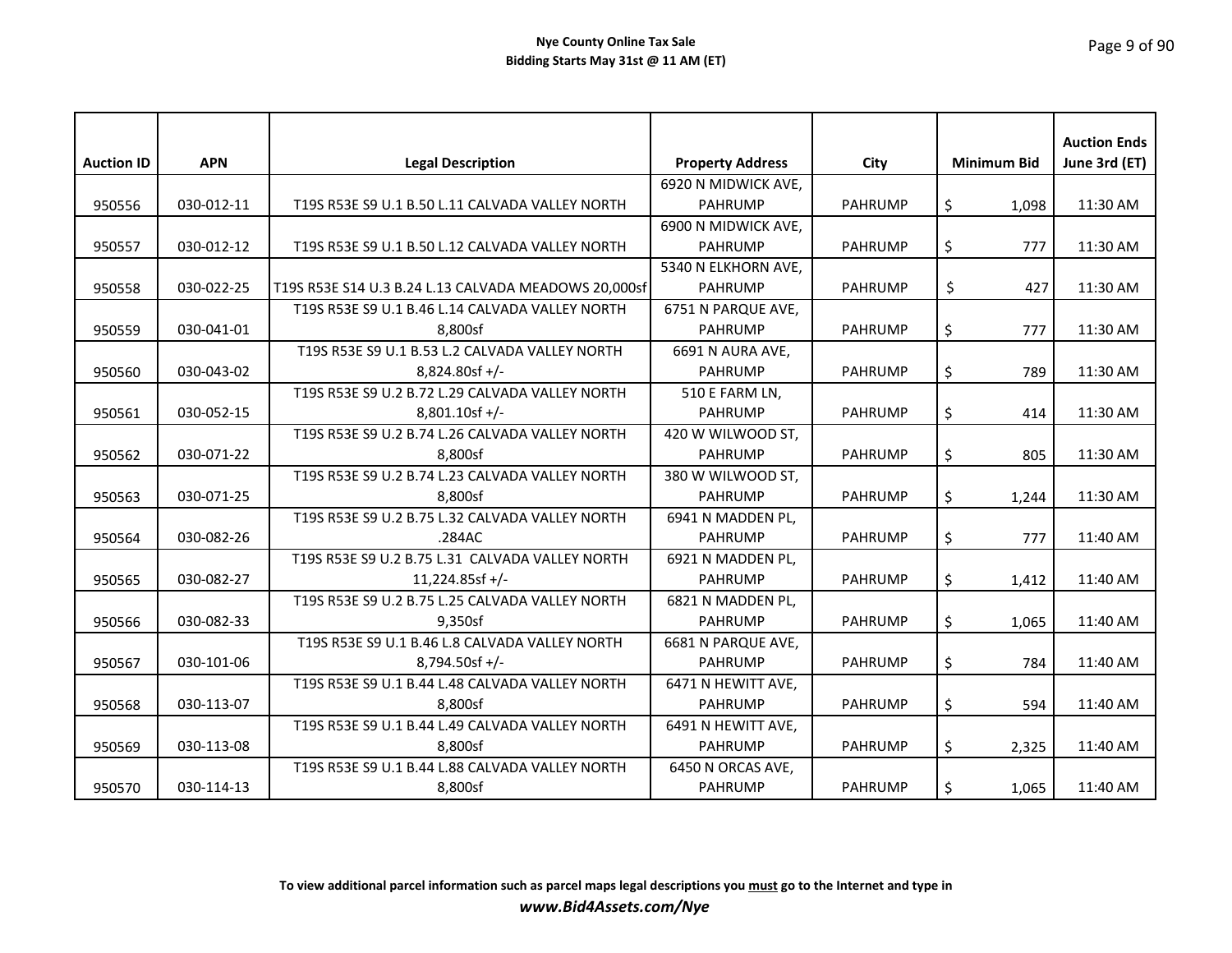|                   |            |                                                       |                         |                |                    | <b>Auction Ends</b> |
|-------------------|------------|-------------------------------------------------------|-------------------------|----------------|--------------------|---------------------|
| <b>Auction ID</b> | <b>APN</b> | <b>Legal Description</b>                              | <b>Property Address</b> | <b>City</b>    | <b>Minimum Bid</b> | June 3rd (ET)       |
|                   |            | T19S R53E S9 U.1 B.44 L.185 CALVADA VALLEY NORTH      | 6281 N IMPERIAL PL,     |                |                    |                     |
| 950571            | 030-121-20 | 8,800sf                                               | <b>PAHRUMP</b>          | <b>PAHRUMP</b> | \$<br>783          | 11:40 AM            |
|                   |            | T19S R53E S9 U.1 B.44 L.177 CALVADA VALLEY NORTH      | 6300 N HEWITT AVE,      |                |                    |                     |
| 950572            | 030-121-28 | 8.800sf                                               | <b>PAHRUMP</b>          | <b>PAHRUMP</b> | \$<br>1,641        | 11:40 AM            |
|                   |            | T19S R53E S9 U.1 B.44 L.169 CALVADA VALLEY NORTH      | 6341 N HEWITT AVE,      |                |                    |                     |
| 950573            | 030-121-35 | 8.800sf                                               | <b>PAHRUMP</b>          | <b>PAHRUMP</b> | \$<br>1,225        | 11:40 AM            |
|                   |            | T19S R53E S9 U.1 B.55 L.24 .394AC CALVADA VALLEY      | 370 W LOMPOC ST,        |                |                    |                     |
| 950574            | 030-191-01 | <b>NORTH</b>                                          | <b>PAHRUMP</b>          | <b>PAHRUMP</b> | \$<br>1,112        | 11:40 AM            |
|                   |            |                                                       | 6690 N NEVADA           |                |                    |                     |
|                   |            |                                                       | HIGHWAY 160,            |                |                    |                     |
| 950575            | 030-191-17 | T19S R53E S9 U.1 B.55 L.8 .202AC CALVADA VALLEY NORTH | <b>PAHRUMP</b>          | <b>PAHRUMP</b> | \$<br>677          | 11:40 AM            |
|                   | 030-212-02 | T19S R53E S9 U.2 B.66 L.19 .222AC CALVADA VALLEY      | 6480 N MELWOOD LN,      |                |                    |                     |
| 950576            |            | <b>NORTH</b>                                          | <b>PAHRUMP</b>          | <b>PAHRUMP</b> | \$<br>1,412        | 11:40 AM            |
|                   |            | T19S R53E S9 U.2 B.66 L.16 .202AC CALVADA VALLEY      | 6504 N MELWOOD L,       |                |                    |                     |
| 950577            | 030-212-05 | <b>NORTH</b>                                          | <b>PAHRUMP</b>          | <b>PAHRUMP</b> | \$<br>1,412        | 11:40 AM            |
|                   |            | T19S R53E S9 U.2 B.66 L.14 .202AC CALVADA VALLEY      | 6520 N MELWOOD LN,      |                |                    |                     |
| 950578            | 030-212-07 | <b>NORTH</b>                                          | <b>PAHRUMP</b>          | <b>PAHRUMP</b> | \$<br>1,082        | 11:40 AM            |
|                   |            |                                                       | 6570 N MELWOOD LN.      |                |                    |                     |
| 950579            | 030-212-12 | T19S R53E S9 U.2 B.66 L.9 .221AC CALVADA VALLEY NORTH | <b>PAHRUMP</b>          | <b>PAHRUMP</b> | \$<br>2,109        | 11:40 AM            |
|                   |            |                                                       | 6590 N MELWOOD LN,      |                |                    |                     |
| 950580            | 030-212-14 | T19S R53E S9 U.2 B.66 L.7.266AC CALVADA VALLEY NORTH  | <b>PAHRUMP</b>          | <b>PAHRUMP</b> | \$<br>2,109        | 11:40 AM            |
|                   |            |                                                       | 6571 N NEVADA           |                |                    |                     |
|                   |            | T19S R53E S9 U.2 B.66 L.29 .551AC CALVADA VALLEY      | HIGHWAY 160,            |                |                    |                     |
| 950581            | 030-212-24 | <b>NORTH</b>                                          | <b>PAHRUMP</b>          | <b>PAHRUMP</b> | \$<br>870          | 11:40 AM            |
|                   |            | T19S R53E S9 U.2 B.68 L.51 .202AC CALVADA VALLEY      | 6681 N SAHARA LN,       |                |                    |                     |
| 950582            | 030-223-35 | <b>NORTH</b>                                          | <b>PAHRUMP</b>          | <b>PAHRUMP</b> | \$<br>1,093        | 11:40 AM            |
|                   | 030-231-18 | T19S R53E S9&10 U.2 B.65 L.18 .152AC CALVADA VALLEY   | 6320 N MELWOOD LN,      |                |                    |                     |
| 950583            |            | <b>NORTH</b>                                          | <b>PAHRUMP</b>          | <b>PAHRUMP</b> | \$<br>2,043        | 11:40 AM            |
|                   |            | T19S R53E S9&10 U.2 B.65 L.19 .152AC CALVADA VALLEY   | 6330 N MELWOOD LN,      |                |                    |                     |
| 950584            | 030-231-19 | <b>NORTH</b>                                          | <b>PAHRUMP</b>          | <b>PAHRUMP</b> | \$<br>2,043        | 11:50 AM            |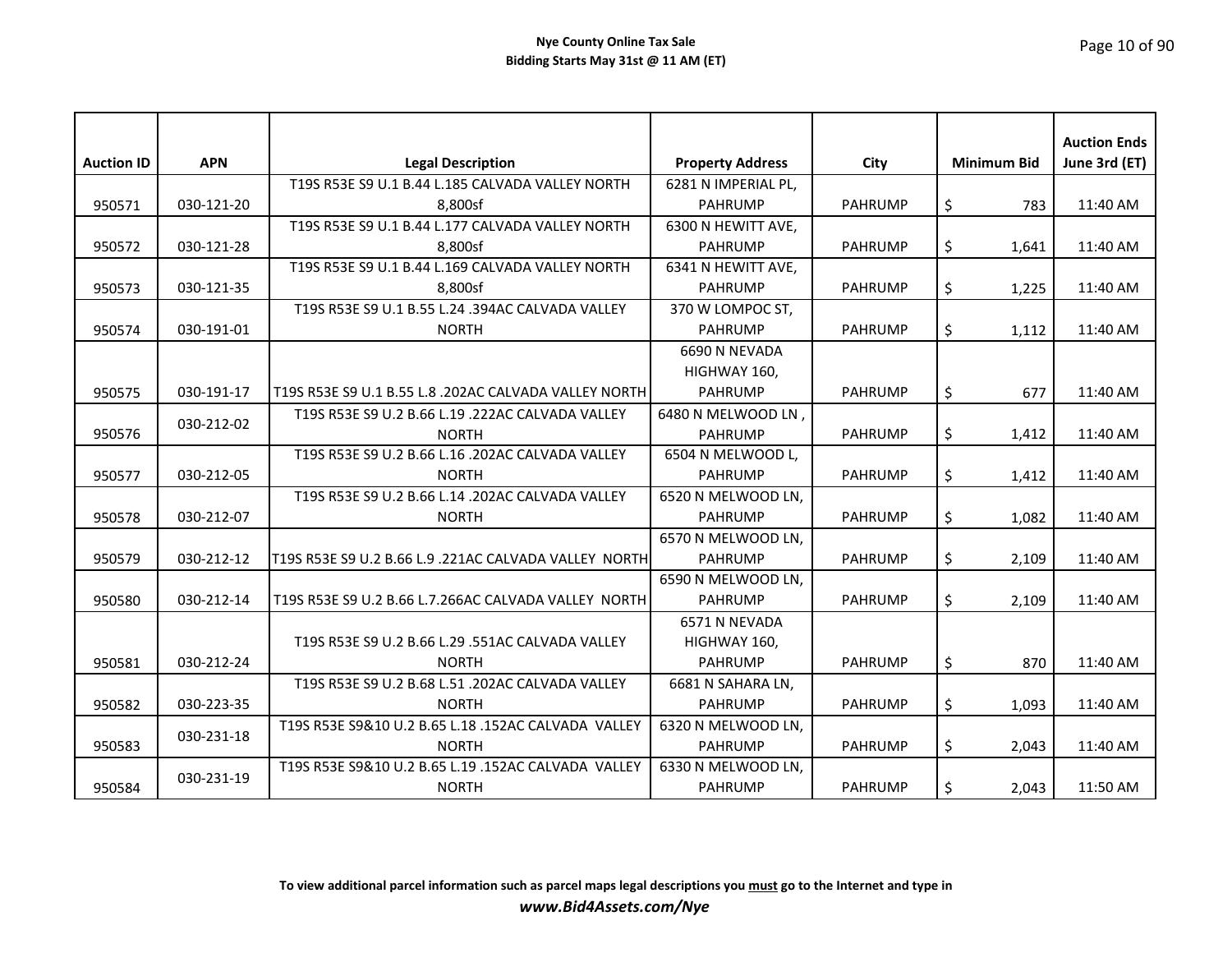|                   |            |                                                     |                         |                |                    | <b>Auction Ends</b> |
|-------------------|------------|-----------------------------------------------------|-------------------------|----------------|--------------------|---------------------|
| <b>Auction ID</b> | <b>APN</b> | <b>Legal Description</b>                            | <b>Property Address</b> | City           | <b>Minimum Bid</b> | June 3rd (ET)       |
|                   | 030-231-20 | T19S R53E S9&10 U.2 B.65 L.20 .152AC CALVADA VALLEY | 6340 N MELWOOD LN,      |                |                    |                     |
| 950585            |            | <b>NORTH</b>                                        | <b>PAHRUMP</b>          | <b>PAHRUMP</b> | \$<br>2,233        | 11:50 AM            |
|                   | 030-231-25 | T19S R53E S9&10 U.2 B.65 L.25 .145AC CALVADA VALLEY | 6390 N MELWOOD LN,      |                |                    |                     |
| 950586            |            | <b>NORTH</b>                                        | <b>PAHRUMP</b>          | <b>PAHRUMP</b> | \$<br>2,043        | 11:50 AM            |
|                   | 030-231-27 | T19S R53E S9&10 U.2 B.65 L.27 .193AC CALVADA VALLEY | 6410 N MELWOOD LN,      |                |                    |                     |
| 950587            |            | <b>NORTH</b>                                        | <b>PAHRUMP</b>          | <b>PAHRUMP</b> | \$<br>2,043        | 11:50 AM            |
|                   | 030-231-29 | T19S R53E S9&10 U.2 B.65 L.29 .227AC CALVADA VALLEY | 6430 N MELWOOD LN.      |                |                    |                     |
| 950588            |            | <b>NORTH</b>                                        | <b>PAHRUMP</b>          | <b>PAHRUMP</b> | \$<br>2,043        | 11:50 AM            |
|                   |            | T19S R53E S9&10 U.2 B.83 L.82 .156AC CALVADA VALLEY | 6490 N NOFRAL PL,       |                |                    |                     |
| 950589            | 030-241-13 | <b>NORTH</b>                                        | <b>PAHRUMP</b>          | <b>PAHRUMP</b> | \$<br>2,032        | 11:50 AM            |
|                   |            | T19S R53E S9&10 U.2 B.83 L.83 .167AC CALVADA VALLEY | 6480 N NOFRAL PL,       |                |                    |                     |
| 950590            | 030-241-14 | <b>NORTH</b>                                        | <b>PAHRUMP</b>          | <b>PAHRUMP</b> | \$<br>2,032        | 11:50 AM            |
|                   |            | T19S R53E S9&10 U.2 B.83 L.77 .124AC CALVADA VALLEY | 6481 N NOFRAL PL,       |                |                    |                     |
| 950591            | 030-241-23 | <b>NORTH</b>                                        | <b>PAHRUMP</b>          | <b>PAHRUMP</b> | \$<br>1,825        | 11:50 AM            |
|                   |            | T19S R53E S9&10 U.2 B.83 L.75 .124AC CALVADA VALLEY | 6461 N NOFRAL PL,       |                |                    |                     |
| 950592            | 030-241-25 | <b>NORTH</b>                                        | <b>PAHRUMP</b>          | <b>PAHRUMP</b> | \$<br>1,412        | 11:50 AM            |
|                   |            | T19S R53E S9&10 U.2 B.83 L.72 .124AC CALVADA VALLEY | 6431 N NOFRAL PL,       |                |                    |                     |
| 950593            | 030-241-28 | <b>NORTH</b>                                        | <b>PAHRUMP</b>          | <b>PAHRUMP</b> | \$<br>784          | 11:50 AM            |
|                   |            | T19S R53E S9&10 U.2 B.83 L.70 .151AC CALVADA VALLEY | 6400 N JAMESTOWN PL,    |                |                    |                     |
| 950594            | 030-241-30 | <b>NORTH</b>                                        | <b>PAHRUMP</b>          | <b>PAHRUMP</b> | \$<br>1,412        | 11:50 AM            |
|                   |            | T19S R53E S9&10 U.2 B.83 L.64 .124AC CALVADA VALLEY | 6470 N JAMESTOWN PL.    |                |                    |                     |
| 950595            | 030-246-36 | <b>NORTH</b>                                        | <b>PAHRUMP</b>          | <b>PAHRUMP</b> | \$<br>768          | 11:50 AM            |
|                   |            | T19S R53E S9&10 U.2 B.84 L.17 .116AC CALVADA VALLEY | 6400 N LONG BOW CIR     |                |                    |                     |
| 950596            | 030-251-24 | <b>NORTH</b>                                        | E, PAHRUMP              | <b>PAHRUMP</b> | \$<br>777          | 11:50 AM            |
|                   |            | T19S R53E S10 U.2 B.80 L.3 .124AC CALVADA VALLEY    | 91 E CARIZZO LN,        |                |                    |                     |
| 950597            | 030-261-12 | <b>NORTH</b>                                        | <b>PAHRUMP</b>          | <b>PAHRUMP</b> | \$<br>777          | 11:50 AM            |
|                   |            | T19S R53E S10 U.2 B.80 L.50 .139AC CALVADA VALLEY   | 6700 N MISIONES LN,     |                |                    |                     |
| 950598            | 030-261-21 | <b>NORTH</b>                                        | <b>PAHRUMP</b>          | <b>PAHRUMP</b> | \$<br>1,098        | 11:50 AM            |
|                   |            | T19S R53E S10 U.2 B.80 L.47 .124AC CALVADA VALLEY   | 6650 N MISIONES LN,     |                |                    |                     |
| 950599            | 030-261-24 | <b>NORTH</b>                                        | <b>PAHRUMP</b>          | <b>PAHRUMP</b> | \$<br>1,076        | 11:50 AM            |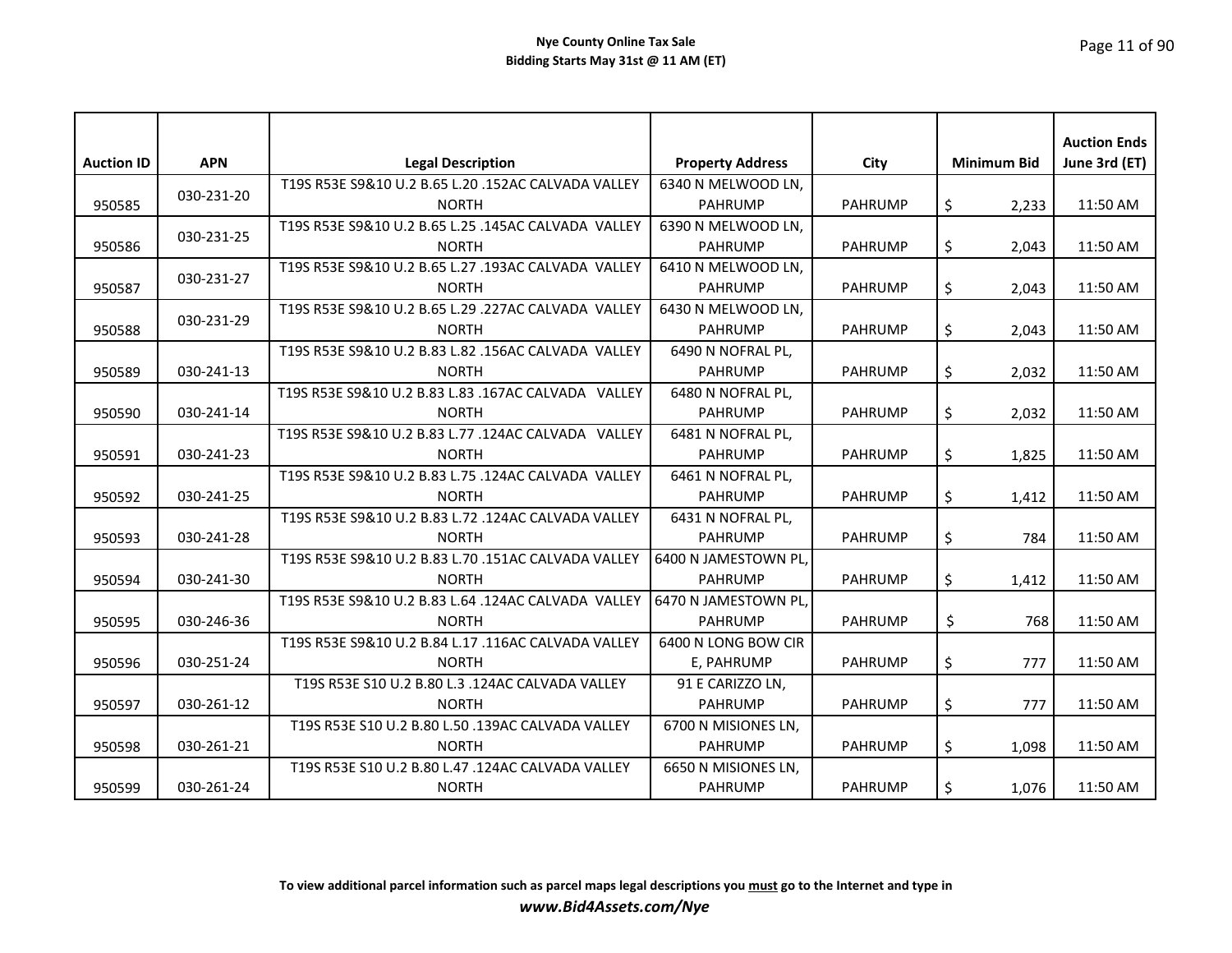|                   |            |                                                   |                         |                |                    | <b>Auction Ends</b> |
|-------------------|------------|---------------------------------------------------|-------------------------|----------------|--------------------|---------------------|
| <b>Auction ID</b> | <b>APN</b> | <b>Legal Description</b>                          | <b>Property Address</b> | City           | <b>Minimum Bid</b> | June 3rd (ET)       |
|                   |            | T19S R53E S10 U.2 B.80 L.46 .124AC CALVADA VALLEY | 6630 N MISIONES LN,     |                |                    |                     |
| 950600            | 030-261-25 | <b>NORTH</b>                                      | <b>PAHRUMP</b>          | <b>PAHRUMP</b> | \$<br>963          | 11:50 AM            |
|                   |            | T19S R53E S10 U.2 B.82 L.5 .160AC CALVADA VALLEY  | 6611 N BAGDAD LN,       |                |                    |                     |
| 950601            | 030-263-06 | <b>NORTH</b>                                      | <b>PAHRUMP</b>          | <b>PAHRUMP</b> | \$<br>777          | 11:50 AM            |
|                   |            | T19S R53E S10 U.2 B.82 L.4 .138AC CALVADA VALLEY  | 6621 N BAGDAD LN,       |                |                    |                     |
| 950602            | 030-263-07 | <b>NORTH</b>                                      | <b>PAHRUMP</b>          | <b>PAHRUMP</b> | \$<br>777          | 11:50 AM            |
|                   |            | T19S R53E S10 U.2 B.82 L.3 .151AC CALVADA VALLEY  | 6631 N BAGDAD LN,       |                |                    |                     |
| 950603            | 030-263-08 | <b>NORTH</b>                                      | <b>PAHRUMP</b>          | <b>PAHRUMP</b> | \$<br>963          | 11:50 AM            |
|                   |            | T19S R53E S10 U.2 B.82 L.11 .239AC CALVADA VALLEY | 6535 N PATHWAY DR,      |                |                    |                     |
| 950604            | 030-263-18 | <b>NORTH</b>                                      | <b>PAHRUMP</b>          | <b>PAHRUMP</b> | \$<br>1,225        | 12:00 PM            |
|                   |            | T19S R53E S10 U.2 B.79 L.19 .165AC CALVADA VALLEY | 90 E CARIZZO LN,        |                |                    |                     |
| 950605            | 030-264-19 | <b>NORTH</b>                                      | <b>PAHRUMP</b>          | <b>PAHRUMP</b> | \$<br>1,082        | 12:00 PM            |
|                   |            | T19S R53E S10 U.2 B.79 L.24 .188AC CALVADA VALLEY | 150 E CARIZZO LN,       |                |                    |                     |
| 950606            | 030-264-24 | <b>NORTH</b>                                      | <b>PAHRUMP</b>          | <b>PAHRUMP</b> | \$<br>805          | 12:00 PM            |
|                   |            | T19S R53E S10 U.2 B.79 L.39 .124AC CALVADA VALLEY | 6570 N CARIZZO LN,      |                |                    |                     |
| 950607            | 030-271-09 | <b>NORTH</b>                                      | <b>PAHRUMP</b>          | <b>PAHRUMP</b> | \$<br>1,825        | 12:00 PM            |
|                   |            | T19S R53E S10 U.2 B.79 L.37 .124AC CALVADA VALLEY | 6590 N CARIZZO LN,      |                |                    |                     |
| 950608            | 030-271-11 | <b>NORTH</b>                                      | <b>PAHRUMP</b>          | <b>PAHRUMP</b> | \$<br>1,076        | 12:00 PM            |
|                   |            | T19S R53E S10 U.2 B.79 L.33 .124AC CALVADA VALLEY | 6630 N CARIZZO LN,      |                |                    |                     |
| 950609            | 030-271-15 | <b>NORTH</b>                                      | <b>PAHRUMP</b>          | <b>PAHRUMP</b> | \$<br>1,825        | 12:00 PM            |
|                   |            | T19S R53E S10 U.2 B.91 L.28 .124AC CALVADA VALLEY | 6390 N JUNGLE AVE,      |                |                    |                     |
| 950610            | 030-293-02 | <b>NORTH</b>                                      | <b>PAHRUMP</b>          | <b>PAHRUMP</b> | \$<br>805          | 12:00 PM            |
|                   |            | T19S R53E S10 U.2 B.91 L.21 .134AC CALVADA VALLEY | 6460 N JUNGLE AVE,      |                |                    |                     |
| 950611            | 030-293-09 | <b>NORTH</b>                                      | <b>PAHRUMP</b>          | <b>PAHRUMP</b> | \$<br>1.618        | 12:00 PM            |
|                   |            | T19S R53E S10 U.2 B.91 L.18 .124AC CALVADA VALLEY | 6441 N REFUGIO AVE,     |                |                    |                     |
| 950612            | 030-293-12 | <b>NORTH</b>                                      | <b>PAHRUMP</b>          | <b>PAHRUMP</b> | \$<br>1,618        | 12:00 PM            |
|                   |            | T19S R53E S10 U.2 B.91 L.15 .124AC CALVADA VALLEY | 6411 N REFUGIO AVE,     |                |                    |                     |
| 950613            | 030-293-15 | <b>NORTH</b>                                      | <b>PAHRUMP</b>          | <b>PAHRUMP</b> | \$<br>2,233        | 12:00 PM            |
|                   |            | T19S R53E S10 U.2 B.91 L.14 .124AC CALVADA VALLEY | 6401 N REFUGIO AVE,     |                |                    |                     |
| 950614            | 030-293-16 | <b>NORTH</b>                                      | <b>PAHRUMP</b>          | <b>PAHRUMP</b> | \$<br>858          | 12:00 PM            |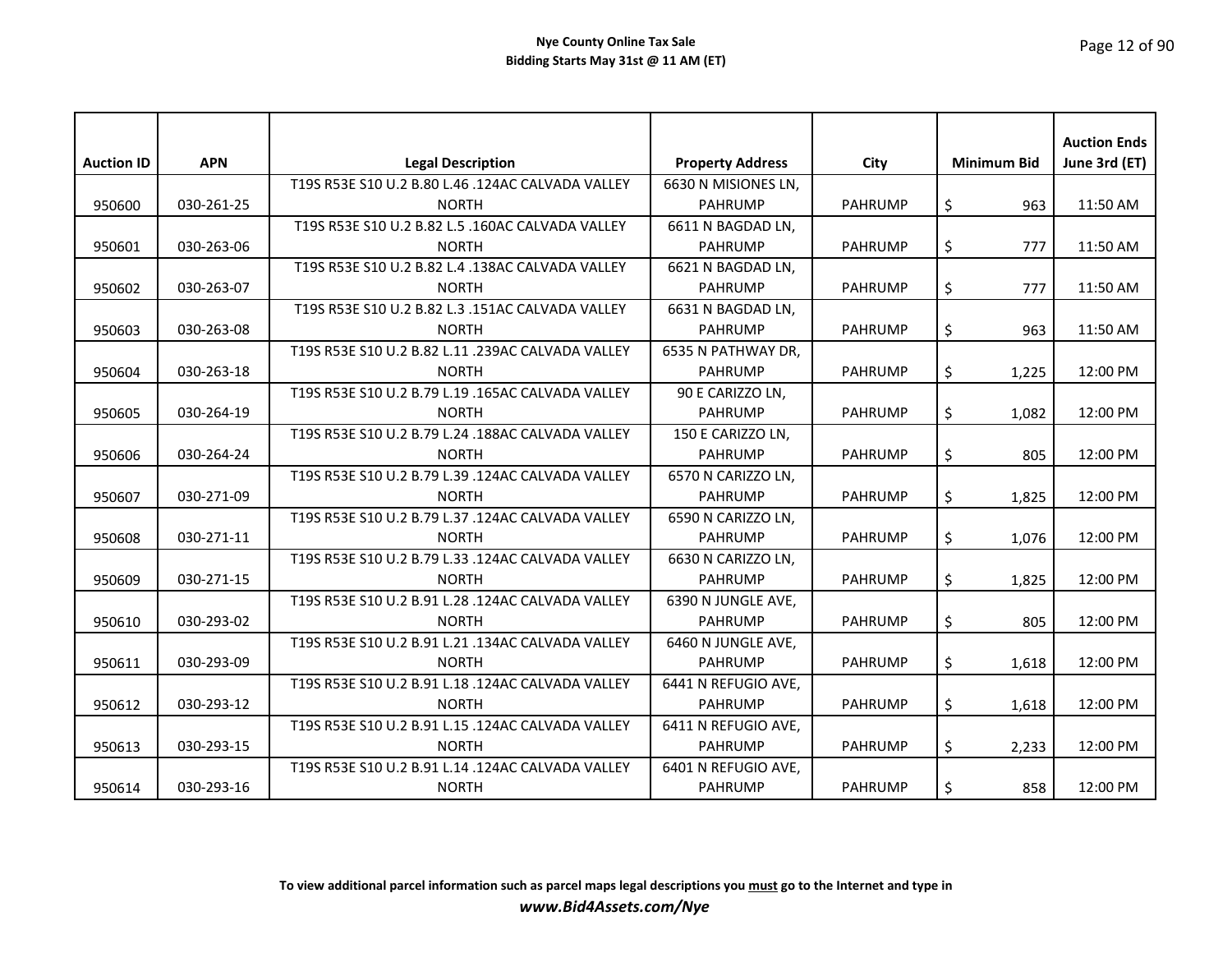| <b>Auction ID</b> | <b>APN</b> | <b>Legal Description</b>                          | <b>Property Address</b> | City           | <b>Minimum Bid</b> | <b>Auction Ends</b><br>June 3rd (ET) |
|-------------------|------------|---------------------------------------------------|-------------------------|----------------|--------------------|--------------------------------------|
|                   |            | T19S R53E S10 U.2 B.91 L.12 .124AC CALVADA VALLEY | 6371 N REFUGIO AVE,     |                |                    |                                      |
| 950615            | 030-293-18 | <b>NORTH</b>                                      | PAHRUMP                 | <b>PAHRUMP</b> | \$<br>1,833        | 12:00 PM                             |
|                   |            | T19S R53E S10 U.2 B.79 L.85 .266AC CALVADA VALLEY | 6251 N QUEBRADA AVE,    |                |                    |                                      |
| 950616            | 030-301-01 | <b>NORTH</b>                                      | <b>PAHRUMP</b>          | <b>PAHRUMP</b> | \$<br>1,225        | 12:00 PM                             |
|                   |            | T19S R53E S10 U.2 B.79 L.83.212AC CALVADA VALLEY  | 6271 N QUEBRADA AVE.    |                |                    |                                      |
| 950617            | 030-301-03 | <b>NORTH</b>                                      | <b>PAHRUMP</b>          | <b>PAHRUMP</b> | \$<br>777          | 12:00 PM                             |
|                   |            | T19S R53E S10 U.2 B.79 L.77 .124AC CALVADA VALLEY | 6341 N QUEBRADA AVE,    |                |                    |                                      |
| 950618            | 030-301-09 | <b>NORTH</b>                                      | <b>PAHRUMP</b>          | <b>PAHRUMP</b> | \$<br>2,431        | 12:00 PM                             |
|                   |            | T19S R53E S10 U.2 B.92 L.33 .124AC CALVADA VALLEY | 6350 N QUEBRADA AVE,    |                |                    |                                      |
| 950619            | 030-302-01 | <b>NORTH</b>                                      | PAHRUMP                 | <b>PAHRUMP</b> | \$<br>2,032        | 12:00 PM                             |
|                   |            | T19S R53E S10 U.2 B.92 L.34 .124AC CALVADA VALLEY | 6340 N QUEBRADA AVE,    |                |                    |                                      |
| 950620            | 030-302-02 | <b>NORTH</b>                                      | <b>PAHRUMP</b>          | <b>PAHRUMP</b> | \$<br>1,098        | 12:00 PM                             |
|                   |            | T19S R53E S10 U.2 B.92 L.40 .124AC CALVADA VALLEY | 6270 N QUEBRADA AVE.    |                |                    |                                      |
| 950621            | 030-302-08 | <b>NORTH</b>                                      | <b>PAHRUMP</b>          | <b>PAHRUMP</b> | \$<br>2,031        | 12:00 PM                             |
|                   |            | T19S R53E S10 U.2 B.92 L.42 .124AC CALVADA VALLEY | 6250 N QUEBRADA AVE,    |                |                    |                                      |
| 950622            | 030-302-10 | <b>NORTH</b>                                      | <b>PAHRUMP</b>          | <b>PAHRUMP</b> | \$<br>1,134        | 12:00 PM                             |
|                   |            | T19S R53E S10 U.2 B.92 L.45 .145AC CALVADA VALLEY | 6210 N QUEBRADA AVE,    |                |                    |                                      |
| 950623            | 030-302-13 | <b>NORTH</b>                                      | <b>PAHRUMP</b>          | <b>PAHRUMP</b> | \$<br>1,825        | 12:00 PM                             |
|                   |            | T19S R53E S10 U.2 B.92 L.6 .124AC CALVADA VALLEY  | 6291 N JUNGLE AVE,      |                |                    |                                      |
| 950624            | 030-302-21 | <b>NORTH</b>                                      | PAHRUMP                 | <b>PAHRUMP</b> | \$<br>1,618        | 12:10 PM                             |
|                   | 030-303-01 | T19S R53E S10 U.2 B.91 L.30 .124AC CALVADA VALLEY |                         |                |                    |                                      |
| 950625            |            | <b>NORTH</b>                                      | 6370 N JUNGLE AVE       |                | \$<br>1,825        | 12:10 PM                             |
|                   | 030-303-02 | T19S R53E S10 U.2 B.91 L.31 .124AC CALVADA VALLEY |                         |                |                    |                                      |
| 950626            |            | <b>NORTH</b>                                      | 6360 N JUNGLE AVE       |                | \$<br>1,825        | 12:10 PM                             |
|                   |            | T19S R53E S10 U.2 B.91 L.4 .124AC CALVADA VALLEY  | 6291 N REFUGIO AVE,     |                |                    |                                      |
| 950627            | 030-303-16 | <b>NORTH</b>                                      | <b>PAHRUMP</b>          | <b>PAHRUMP</b> | \$<br>1,076        | 12:10 PM                             |
|                   | 030-303-18 | T19S R53E S10 U.2 B.91 L.6 .124AC CALVADA VALLEY  |                         |                |                    |                                      |
| 950628            |            | <b>NORTH</b>                                      | 6311 N REFUGIO AVE      |                | \$<br>1.075        | 12:10 PM                             |
|                   |            | T19S R53E S10 U.2 B.93 L.28 .124AC CALVADA VALLEY | 6160 N REMOS LN,        |                |                    |                                      |
| 950629            | 030-311-04 | <b>NORTH</b>                                      | <b>PAHRUMP</b>          | <b>PAHRUMP</b> | \$<br>1,087        | 12:10 PM                             |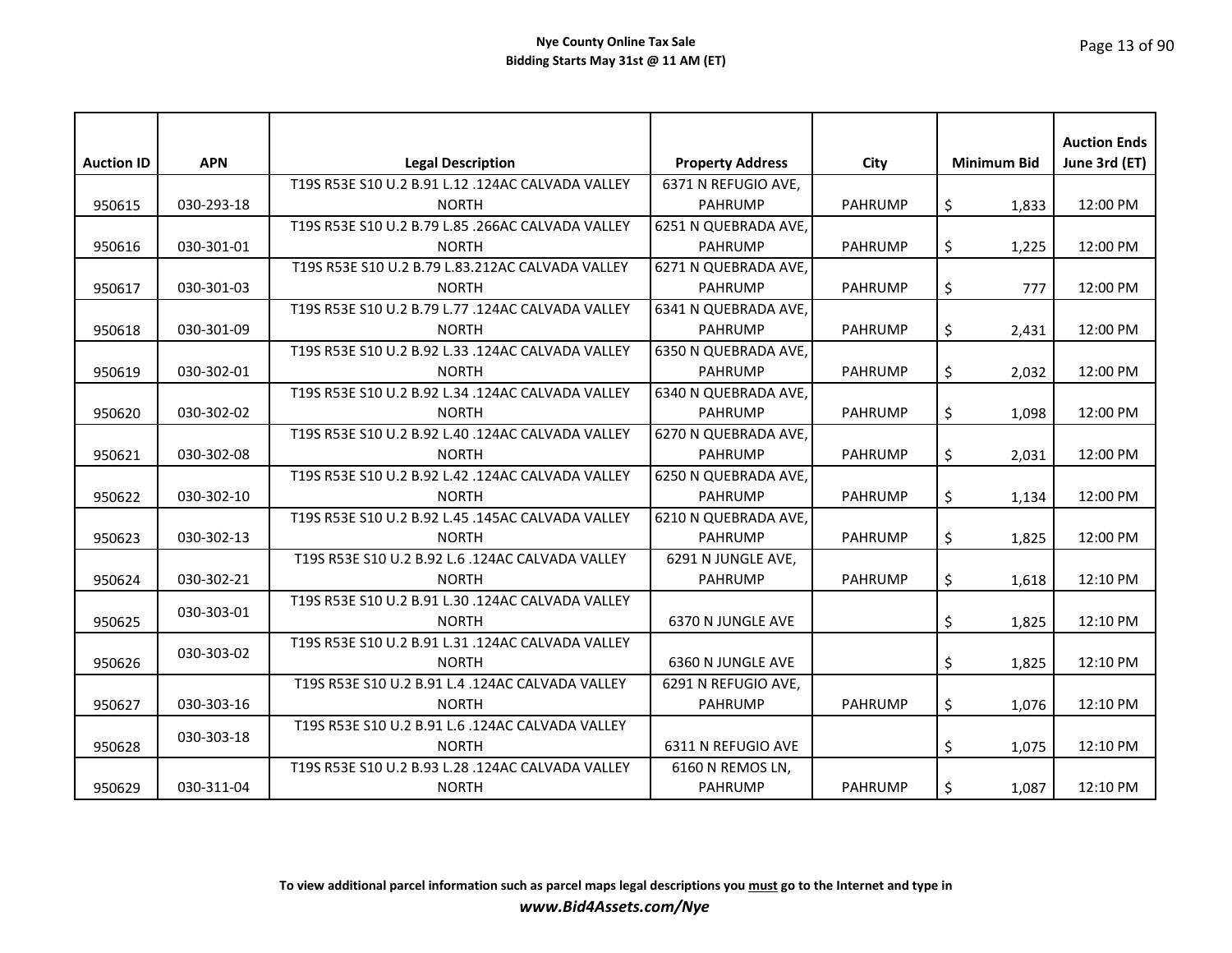|                   |            |                                                    |                         |                |                    | <b>Auction Ends</b> |
|-------------------|------------|----------------------------------------------------|-------------------------|----------------|--------------------|---------------------|
| <b>Auction ID</b> | <b>APN</b> | <b>Legal Description</b>                           | <b>Property Address</b> | City           | <b>Minimum Bid</b> | June 3rd (ET)       |
|                   |            | T19S R53E S10 U.2 B.93 L.4 .124AC CALVADA VALLEY   | 6061 N QUEBRADA AVE,    |                |                    |                     |
| 950630            | 030-311-36 | <b>NORTH</b>                                       | <b>PAHRUMP</b>          | <b>PAHRUMP</b> | \$<br>777          | 12:10 PM            |
|                   |            | T19S R53E S10 U.2 B.93 L.5 .124AC CALVADA VALLEY   | 6071 N QUEBRADA AVE,    |                |                    |                     |
| 950631            | 030-311-37 | <b>NORTH</b>                                       | PAHRUMP                 | <b>PAHRUMP</b> | \$<br>963          | 12:10 PM            |
|                   |            | T19S R53E S10 U.2 B.93 L.6 .124AC CALVADA VALLEY   | 6081 N QUEBRADA AVE,    |                |                    |                     |
| 950632            | 030-311-38 | <b>NORTH</b>                                       | <b>PAHRUMP</b>          | <b>PAHRUMP</b> | \$<br>1,825        | 12:10 PM            |
|                   |            | T19S R53E S10 U.2 B.93 L.17 .332AC CALVADA VALLEY  | 401 E HEAVY DR,         |                |                    |                     |
| 950633            | 030-311-49 | <b>NORTH</b>                                       | <b>PAHRUMP</b>          | <b>PAHRUMP</b> | \$<br>1,618        | 12:10 PM            |
|                   |            | T19S R53E S10 U.2 B.93 L.4 .124AC CALVADA VALLEY   | 401 E QUINCE LN,        |                |                    |                     |
| 950634            | 030-312-25 | <b>NORTH</b>                                       | <b>PAHRUMP</b>          | <b>PAHRUMP</b> | \$<br>789          | 12:10 PM            |
|                   |            | T19S R53E S10 U.2 B.79 L.114 .165AC CALVADA VALLEY | 361 E QUINCE LN,        |                |                    |                     |
| 950635            | 030-312-29 | <b>NORTH</b>                                       | <b>PAHRUMP</b>          | <b>PAHRUMP</b> | \$<br>1,225        | 12:10 PM            |
|                   |            | T19S R53E S10 U.2 B.79 L.115 .165AC CALVADA VALLEY | 351 E QUINCE LN,        |                |                    |                     |
| 950636            | 030-312-30 | <b>NORTH</b>                                       | <b>PAHRUMP</b>          | <b>PAHRUMP</b> | \$<br>1,082        | 12:10 PM            |
|                   |            | T19S R53E S10 U.2 B.79 L.117 .165AC CALVADA VALLEY | 331 E QUINCE LN,        |                |                    |                     |
| 950637            | 030-321-13 | <b>NORTH</b>                                       | <b>PAHRUMP</b>          | <b>PAHRUMP</b> | \$<br>690          | 12:10 PM            |
|                   |            | T19S R53E S10 U.2 B.90 L.23 .124AC CALVADA VALLEY  | 6080 N QUEBRADA AVE,    |                |                    |                     |
| 950638            | 030-322-07 | <b>NORTH</b>                                       | <b>PAHRUMP</b>          | <b>PAHRUMP</b> | \$<br>1,075        | 12:10 PM            |
|                   |            | T19S R53E S10 U.2 B.90 L.22 .124AC CALVADA VALLEY  | 6090 N QUEBRADA AVE.    |                |                    |                     |
| 950639            | 030-322-08 | <b>NORTH</b>                                       | <b>PAHRUMP</b>          | <b>PAHRUMP</b> | \$<br>1,405        | 12:10 PM            |
|                   |            | T19S R53E S10 U.2 B.90 L.20 .124AC CALVADA VALLEY  | 6110 N QUEBRADA AVE.    |                |                    |                     |
| 950640            | 030-322-10 | <b>NORTH</b>                                       | <b>PAHRUMP</b>          | <b>PAHRUMP</b> | \$<br>1,825        | 12:10 PM            |
|                   |            | T19S R53E S10 U.2 B.88 L.126.124AC CALVADA VALLEY  | 6321 N JUTLAND CIR N,   |                |                    |                     |
| 950641            | 030-332-07 | <b>NORTH</b>                                       | <b>PAHRUMP</b>          | <b>PAHRUMP</b> | \$<br>2,425        | 12:10 PM            |
|                   |            | T19S R53E S10 U.2 B.88 L.123 .124AC CALVADA VALLEY | 6291 N JUTLAND CIR N,   |                |                    |                     |
| 950642            | 030-332-10 | <b>NORTH</b>                                       | <b>PAHRUMP</b>          | <b>PAHRUMP</b> | \$<br>2,032        | 12:10 PM            |
|                   |            | T19S R53E S10 U.2 B.88 L.118 .124AC CALVADA VALLEY | 6241 N JUTLAND CIR N,   |                |                    |                     |
| 950643            | 030-332-15 | <b>NORTH</b>                                       | <b>PAHRUMP</b>          | <b>PAHRUMP</b> | \$<br>1,412        | 12:10 PM            |
|                   |            | T19S R53E S10 U.2 B.88 L.117.120AC CALVADA VALLEY  | 6231 N JUTLAND CIR,     |                |                    |                     |
| 950644            | 030-332-16 | <b>NORTH</b>                                       | <b>PAHRUMP</b>          | <b>PAHRUMP</b> | \$<br>1,225        | 12:20 PM            |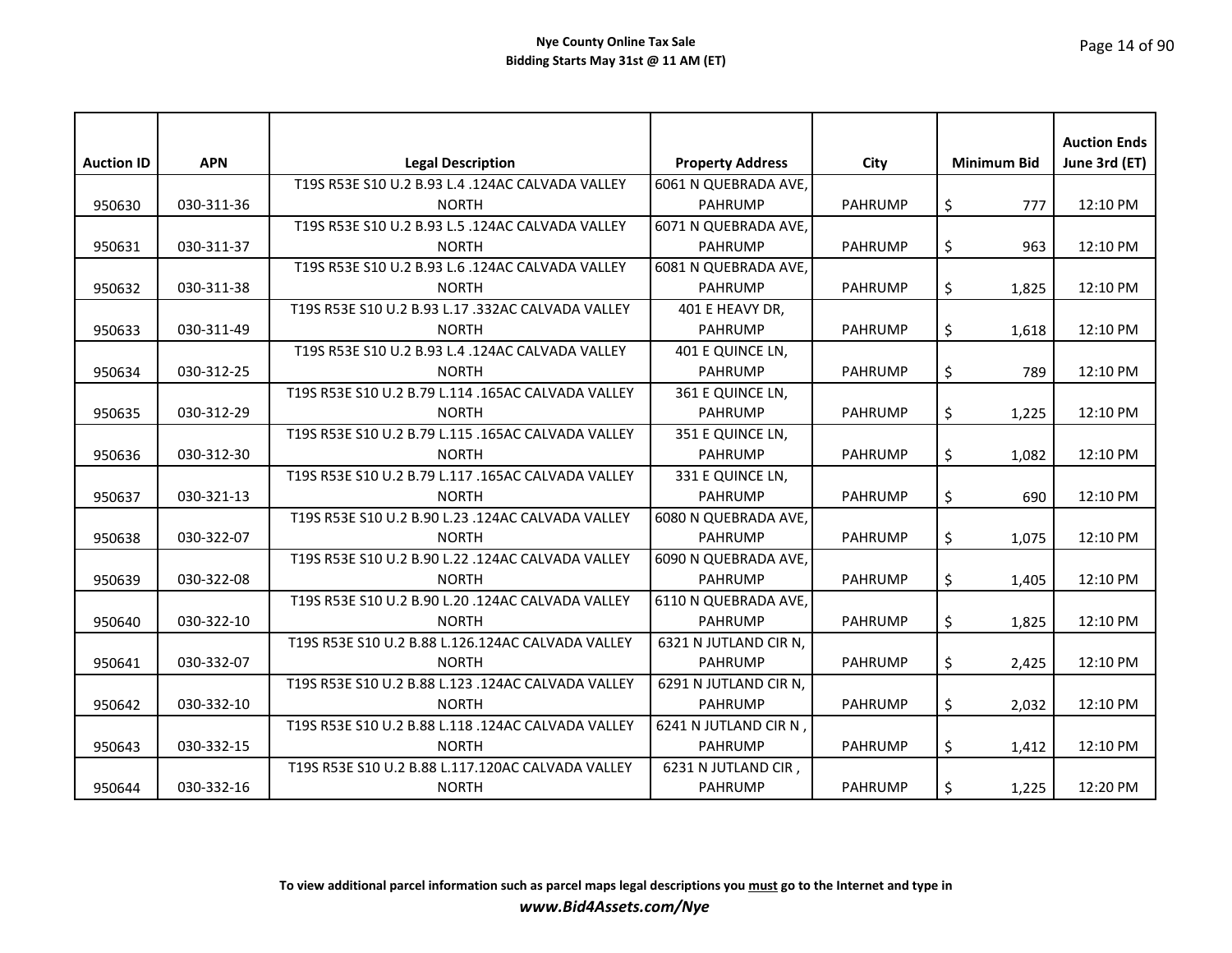| <b>Auction ID</b> | <b>APN</b> | <b>Legal Description</b>                              | <b>Property Address</b> | City           | <b>Minimum Bid</b> | <b>Auction Ends</b><br>June 3rd (ET) |
|-------------------|------------|-------------------------------------------------------|-------------------------|----------------|--------------------|--------------------------------------|
|                   |            | T19S R53E S10 U.2 B.88 L.115 .145AC CALVADA VALLEY    | 6210 N JUTLAND CIR S,   |                |                    |                                      |
| 950645            | 030-332-19 | <b>NORTH</b>                                          | <b>PAHRUMP</b>          | <b>PAHRUMP</b> | \$<br>1,225        | 12:20 PM                             |
|                   |            | T19S R53E S10 U.2 B.88 L.65 .124AC CALVADA VALLEY     | 6180 N GREEN ROCK PL,   |                |                    |                                      |
| 950646            | 030-343-21 | <b>NORTH</b>                                          | <b>PAHRUMP</b>          | <b>PAHRUMP</b> | \$<br>777          | 12:20 PM                             |
|                   |            | T19S R53E S10 U.2 B.88 L.49 .124AC CALVADA VALLEY     | 6081 N ESMERALDA ST.    |                |                    |                                      |
| 950647            | 030-343-37 | <b>NORTH</b>                                          | <b>PAHRUMP</b>          | <b>PAHRUMP</b> | \$<br>701          | 12:20 PM                             |
|                   |            | T19S R53E S10 U.2 B.79 L.134 .165AC CALVADA VALLEY    | 6070 N ESMERALDA ST,    |                |                    |                                      |
| 950648            | 030-344-05 | <b>NORTH</b>                                          | <b>PAHRUMP</b>          | <b>PAHRUMP</b> | \$<br>1,098        | 12:20 PM                             |
|                   |            | T19S R53E S9 U.1 B.57 L.39.574AC CALVADA VALLEY       | 300 W LESLIE ST #039,   |                |                    |                                      |
| 950649            | 030-391-39 | <b>NORTH</b>                                          | <b>PAHRUMP</b>          | <b>PAHRUMP</b> | \$<br>1,262        | 12:20 PM                             |
|                   |            | T19S R53E S9 U.1 B.57 L.67 .258AC CALVADA VALLEY      | 300 W LESLIE ST #067,   |                |                    |                                      |
| 950650            | 030-401-15 | <b>NORTH</b>                                          | <b>PAHRUMP</b>          | <b>PAHRUMP</b> | \$<br>979          | 12:20 PM                             |
|                   |            | T19S R53E S9 U.1 B.57 L.76 .101AC CALVADA VALLEY      | 300 W LESLIE ST #076.   |                |                    |                                      |
| 950651            | 030-401-24 | <b>NORTH</b>                                          | <b>PAHRUMP</b>          | <b>PAHRUMP</b> | \$<br>1,813        | 12:20 PM                             |
|                   |            | T19S R53E S9 U.1 B.61 L.12 .383AC CALVADA VALLEY      | 630 W FANGIO LN,        |                |                    |                                      |
| 950652            | 030-451-12 | <b>NORTH</b>                                          | <b>PAHRUMP</b>          | <b>PAHRUMP</b> | \$<br>824          | 12:20 PM                             |
|                   |            |                                                       | 571 W HARVEST LN,       |                |                    |                                      |
| 950653            | 030-452-06 | T19S R53E S9 U.1 B.58 L.6 .239AC CALVADA VALLEY NORTH | <b>PAHRUMP</b>          | <b>PAHRUMP</b> | \$<br>871          | 12:20 PM                             |
|                   |            | T19S R53E S9 U.1 B.39 L.23 .202AC CALVADA VALLEY      | 680 W LESLIE ST,        |                |                    |                                      |
| 950654            | 030-462-14 | <b>NORTH</b>                                          | <b>PAHRUMP</b>          | <b>PAHRUMP</b> | \$<br>784          | 12:20 PM                             |
|                   |            | T19S R53E S16 U.1 B.37 L.42 .196AC CALVADA VALLEY     | 5880 N IMPERIAL PL,     |                |                    |                                      |
| 950655            | 030-501-29 | <b>NORTH</b>                                          | <b>PAHRUMP</b>          | <b>PAHRUMP</b> | \$<br>777          | 12:20 PM                             |
|                   |            | T19S R53E S16 U.1 B.37 L.38 .244AC CALVADA VALLEY     | 940 N HEWITT AVE,       |                |                    |                                      |
| 950656            | 030-501-33 | <b>NORTH</b>                                          | <b>PAHRUMP</b>          | <b>PAHRUMP</b> | \$<br>2,473        | 12:20 PM                             |
|                   |            | T19S R53E S16 U.1 B.37 L.94 .202AC CALVADA VALLEY     | 5880 N ORCAS AVE,       |                |                    |                                      |
| 950657            | 030-511-25 | <b>NORTH</b>                                          | <b>PAHRUMP</b>          | <b>PAHRUMP</b> | \$<br>790          | 12:20 PM                             |
|                   |            | T19S R53E S16 U.1 B.37 L.120 .239AC CALVADA VALLEY    | 5791 N ELLENWOOD PL,    |                |                    |                                      |
| 950658            | 030-511-51 | <b>NORTH</b>                                          | <b>PAHRUMP</b>          | <b>PAHRUMP</b> | \$<br>805          | 12:20 PM                             |
|                   |            | T19S R53E S16 U.1 B.37 L.124 .202AC CALVADA VALLEY    | 5861 N ELLENWOOD PL,    |                |                    |                                      |
| 950659            | 030-511-55 | <b>NORTH</b>                                          | <b>PAHRUMP</b>          | <b>PAHRUMP</b> | \$<br>790          | 12:20 PM                             |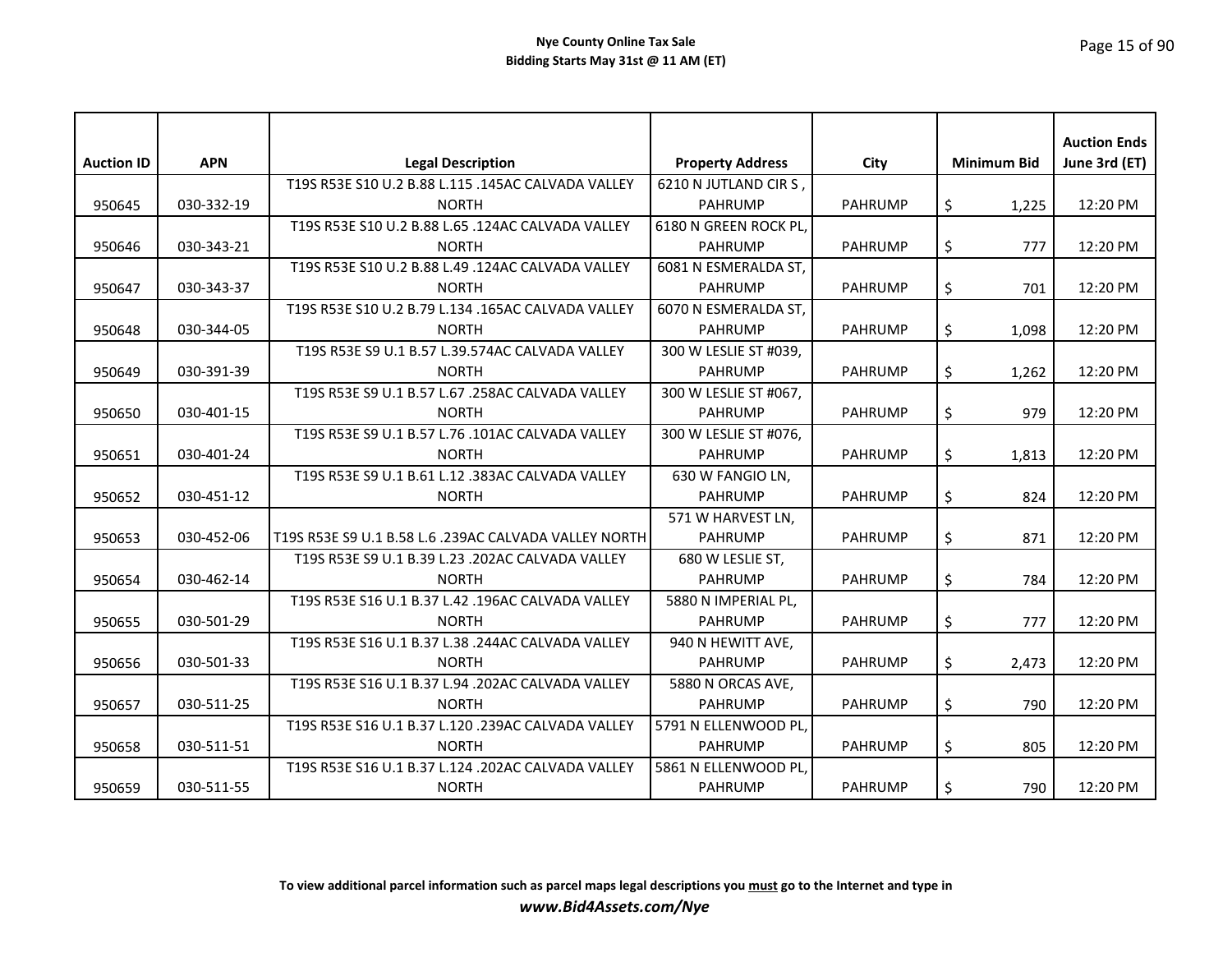|                   | <b>APN</b> |                                                                    |                         |                | <b>Minimum Bid</b> | <b>Auction Ends</b> |
|-------------------|------------|--------------------------------------------------------------------|-------------------------|----------------|--------------------|---------------------|
| <b>Auction ID</b> |            | <b>Legal Description</b>                                           | <b>Property Address</b> | City           |                    | June 3rd (ET)       |
|                   |            | T19S R53E S16 U.1 B.37 L.180 .202AC CALVADA VALLEY                 | 5820 N GLENCOVE AVE,    |                |                    |                     |
| 950660            | 030-521-03 | <b>NORTH</b>                                                       | <b>PAHRUMP</b>          | <b>PAHRUMP</b> | \$<br>1,093        | 12:20 PM            |
|                   |            | T19S R53E S16 U.1 B.37 L.179 .202AC CALVADA VALLEY<br><b>NORTH</b> | 5840 N GLENCOVE AVE,    |                |                    |                     |
| 950661            | 030-521-04 | T19S R53E S16 U.1 B.37 L.176 .202AC CALVADA VALLEY                 | <b>PAHRUMP</b>          | <b>PAHRUMP</b> | \$<br>2,315        | 12:20 PM            |
| 950662            | 030-521-07 | <b>NORTH</b>                                                       | 5900 N GLENCOVE AVE     |                | \$<br>2,098        | 12:20 PM            |
|                   |            | T19S R53E S16 U.1 B.37 L.164 .202AC CALVADA VALLEY                 |                         |                |                    |                     |
| 950663            | 030-521-19 | <b>NORTH</b>                                                       | 5841 N FOOTBALL PL      |                | \$<br>1,075        | 12:20 PM            |
|                   |            | T19S R53E S16 U.1 B.37 L.157 .202AC CALVADA VALLEY                 |                         |                |                    |                     |
| 950664            | 030-521-26 | <b>NORTH</b>                                                       | 5840 N FOOTBALL PL      |                | \$<br>1,225        | 12:30 PM            |
|                   |            | T19S R53E S16 U.1 B.37 L.150 .212AC CALVADA VALLEY                 |                         |                |                    |                     |
| 950665            | 030-521-33 | <b>NORTH</b>                                                       | 5950 N FOOTBALL PL      |                | \$<br>1,854        | 12:30 PM            |
|                   |            | T19S R53E S16 U.1 B.37 L.148 .219AC CALVADA VALLEY                 |                         |                |                    |                     |
| 950666            | 030-521-35 | <b>NORTH</b>                                                       | 5931 N DEEP WELL PL     |                | \$<br>1,870        | 12:30 PM            |
|                   |            | T19S R53E S16 U.1 B.37 L.252 .224AC CALVADA VALLEY                 | 5731 N DEEP WELL PL,    |                |                    |                     |
| 950667            | 030-541-11 | <b>NORTH</b>                                                       | <b>PAHRUMP</b>          | <b>PAHRUMP</b> | \$<br>805          | 12:30 PM            |
|                   |            | T19S R53E S16 U.1 B.37 L.242 .202AC CALVADA VALLEY                 | 5690 N FOOTBALL PL,     |                |                    |                     |
| 950668            | 030-541-21 | <b>NORTH</b>                                                       | <b>PAHRUMP</b>          | <b>PAHRUMP</b> | \$<br>1,075        | 12:30 PM            |
|                   |            | T19S R53E S16 U.1 B.37 L.241 .202AC CALVADA VALLEY                 | 5700 N FOOTBALL PL,     |                |                    |                     |
| 950669            | 030-541-22 | <b>NORTH</b>                                                       | <b>PAHRUMP</b>          | <b>PAHRUMP</b> | \$<br>790          | 12:30 PM            |
|                   |            | T19S R53E S16 U.1 B.34 L.27 .202AC CALVADA VALLEY                  | 881 W PEARWOOD LN.      |                |                    |                     |
| 950670            | 030-572-27 | <b>NORTH</b>                                                       | <b>PAHRUMP</b>          | <b>PAHRUMP</b> | \$<br>1,087        | 12:30 PM            |
|                   |            | T19S R53E S16 U.1 B.35 L.7 .202AC CALVADA VALLEY                   | 691 W PEARWOOD LN,      |                |                    |                     |
| 950671            | 030-582-07 | <b>NORTH</b>                                                       | <b>PAHRUMP</b>          | <b>PAHRUMP</b> | \$<br>780          | 12:30 PM            |
|                   |            | T19S R53E S16 U.1 B.35 L.8 .202AC CALVADA VALLEY                   | 671 W PEARWOOD LN,      |                |                    |                     |
| 950672            | 030-582-08 | <b>NORTH</b>                                                       | <b>PAHRUMP</b>          | <b>PAHRUMP</b> | \$<br>1,641        | 12:30 PM            |
|                   |            | T19S R53E S16 U.1 B.35 L.29 .202AC CALVADA VALLEY                  | 620 W KILTY ST,         |                |                    |                     |
| 950673            | 030-582-29 | <b>NORTH</b>                                                       | <b>PAHRUMP</b>          | <b>PAHRUMP</b> | \$<br>2,098        | 12:30 PM            |
|                   |            | T19S R53E S16 U.1 B.35 L.30 .202AC CALVADA VALLEY                  | 640 W KILTY ST,         |                |                    |                     |
| 950674            | 030-582-30 | <b>NORTH</b>                                                       | <b>PAHRUMP</b>          | <b>PAHRUMP</b> | \$<br>1,412        | 12:30 PM            |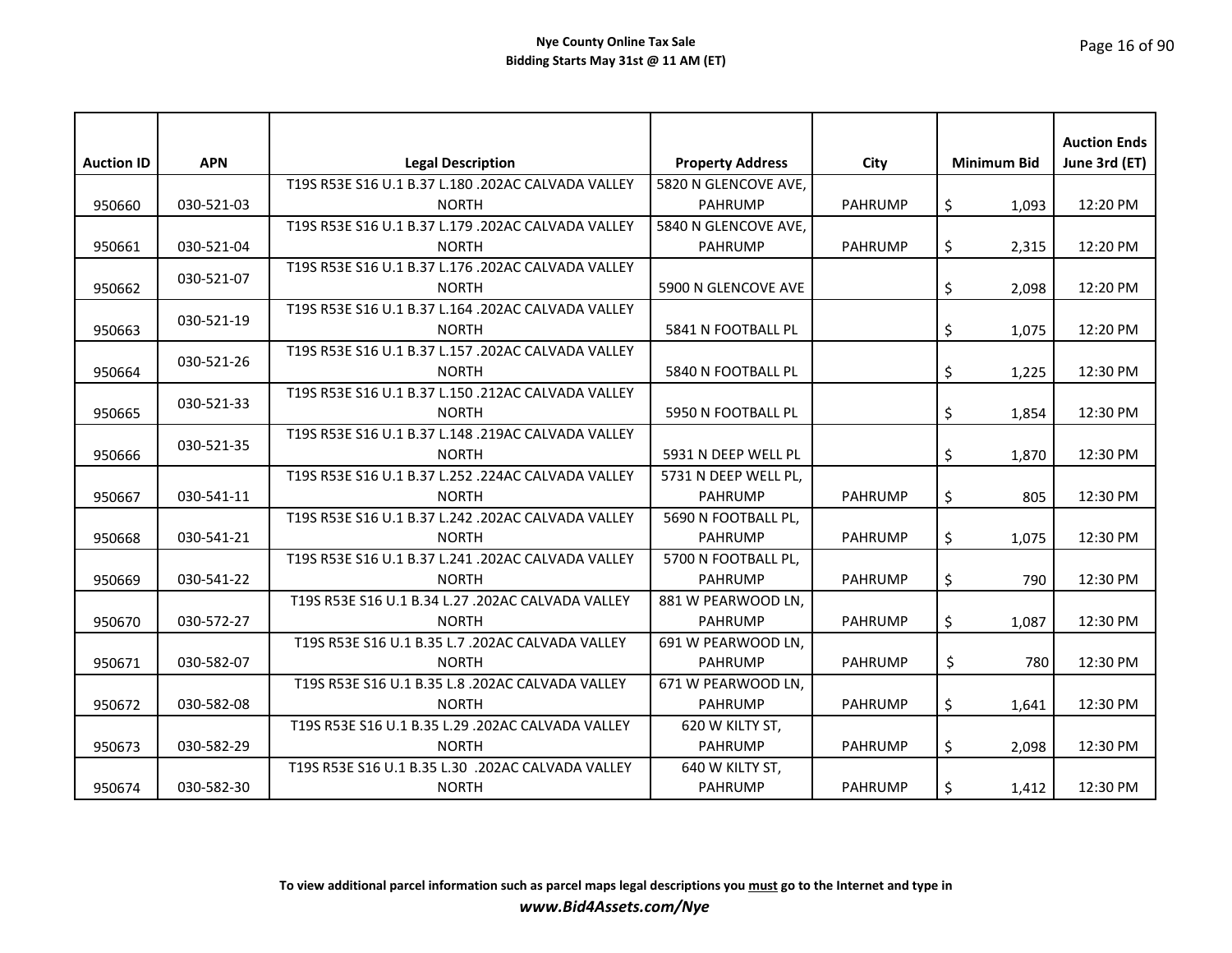| <b>Auction ID</b> | <b>APN</b> | <b>Legal Description</b>                              | <b>Property Address</b> | City           | <b>Minimum Bid</b> | <b>Auction Ends</b><br>June 3rd (ET) |
|-------------------|------------|-------------------------------------------------------|-------------------------|----------------|--------------------|--------------------------------------|
|                   |            | T19S R53E S8 U.3 B.19 L.14 .230AC CALVADA VALLEY      | 6530 N PACHECO AVE,     |                |                    |                                      |
| 950675            | 031-013-13 | <b>NORTH</b>                                          | <b>PAHRUMP</b>          | <b>PAHRUMP</b> | \$<br>1,088        | 12:30 PM                             |
|                   |            | T19S R53E S8 U.3 B.19 L.27 .310AC CALVADA VALLEY      | 1721 W AIDA PL,         |                |                    |                                      |
| 950676            | 031-013-26 | <b>NORTH</b>                                          | <b>PAHRUMP</b>          | <b>PAHRUMP</b> | \$<br>1,138        | 12:30 PM                             |
|                   |            |                                                       | 1591 W AIDA PL,         |                |                    |                                      |
| 950677            | 031-013-33 | T19S R53E S8 U.3 B.19 L.34 .270 CALVADA VALLEY NORTH  | <b>PAHRUMP</b>          | <b>PAHRUMP</b> | \$<br>1,103        | 12:30 PM                             |
|                   |            | T19S R53E S8 U.3 B.16 L.19 .230AC CALVADA VALLEY      | 1841 W AURA AVE,        |                |                    |                                      |
| 950678            | 031-033-04 | <b>NORTH</b>                                          | <b>PAHRUMP</b>          | <b>PAHRUMP</b> | \$<br>1,076        | 12:30 PM                             |
|                   |            |                                                       | 6391 N LABRUNA LN,      |                |                    |                                      |
| 950679            | 031-034-07 | T19S R53E S8 U.3 B.15 L.7 .223AC CALVADA VALLEY NORTH | <b>PAHRUMP</b>          | <b>PAHRUMP</b> | \$<br>690          | 12:30 PM                             |
|                   |            | T19S R53E S8 U.3 B.15 L.28 .280AC CALVADA VALLEY      | 6370 N DUCAT PL,        |                |                    |                                      |
| 950680            | 031-034-16 | <b>NORTH</b>                                          | <b>PAHRUMP</b>          | <b>PAHRUMP</b> | \$<br>992          | 12:30 PM                             |
|                   |            | T19S R53E S8 U.3 B.12 L.124 .230AC CALVADA VALLEY     | 6421 N MANN PL,         |                |                    |                                      |
| 950681            | 031-051-42 | <b>NORTH</b>                                          | <b>PAHRUMP</b>          | <b>PAHRUMP</b> | \$<br>1,870        | 12:30 PM                             |
|                   |            | T19S R53E S8 U.3 B.12 L.127 .271AC CALVADA VALLEY     | 6451 N MANN PL,         |                |                    |                                      |
| 950682            | 031-051-45 | <b>NORTH</b>                                          | <b>PAHRUMP</b>          | <b>PAHRUMP</b> | \$<br>1,889        | 12:30 PM                             |
|                   |            | T19S R53E S8 U.3 B.12 L.159 .230AC CALVADA VALLEY     | 6421 N CROCKETT PL,     |                |                    |                                      |
| 950683            | 031-051-72 | <b>NORTH</b>                                          | <b>PAHRUMP</b>          | <b>PAHRUMP</b> | \$<br>784          | 12:30 PM                             |
|                   |            | T19S R53E S8 U.3 B.20 L.34 .230AC CALVADA VALLEY      | 1310 W AURA AVE,        |                |                    |                                      |
| 950684            | 031-052-03 | <b>NORTH</b>                                          | <b>PAHRUMP</b>          | <b>PAHRUMP</b> | \$<br>1,087        | 12:40 PM                             |
|                   | 031-052-05 | T19S R53E S8 U.3 B.20 L.32 .230AC CALVADA VALLEY      |                         |                |                    |                                      |
| 950685            |            | <b>NORTH</b>                                          | 1350 W AURA AVE         |                | \$<br>1,215        | 12:40 PM                             |
|                   | 031-052-06 | T19S R53E S8 U.3 B.20 L.31 .230AC CALVADA VALLEY      |                         |                |                    |                                      |
| 950686            |            | <b>NORTH</b>                                          | 1370 W AURA AVE         |                | \$<br>1,641        | 12:40 PM                             |
|                   | 031-061-04 | T19S R53E S8 U.3 B.20 L.40 .230AC CALVADA VALLEY      |                         |                |                    |                                      |
| 950687            |            | <b>NORTH</b>                                          | 1200 W AURA AVE         |                | \$<br>1,530        | 12:40 PM                             |
|                   |            | T19S R53E S8 U.3 B.20 L.41 .230AC CALVADA VALLEY      |                         |                |                    |                                      |
| 950688            | 031-061-17 | <b>NORTH</b>                                          | 1180 W AURA AVE         |                | \$<br>1,412        | 12:40 PM                             |
|                   |            | T19S R53E S8 U.3 B.12 L.163 .271AC CALVADA VALLEY     | 6450 N EDLEEN PL,       |                |                    |                                      |
| 950689            | 031-062-01 | <b>NORTH</b>                                          | <b>PAHRUMP</b>          | <b>PAHRUMP</b> | \$<br>1,087        | 12:40 PM                             |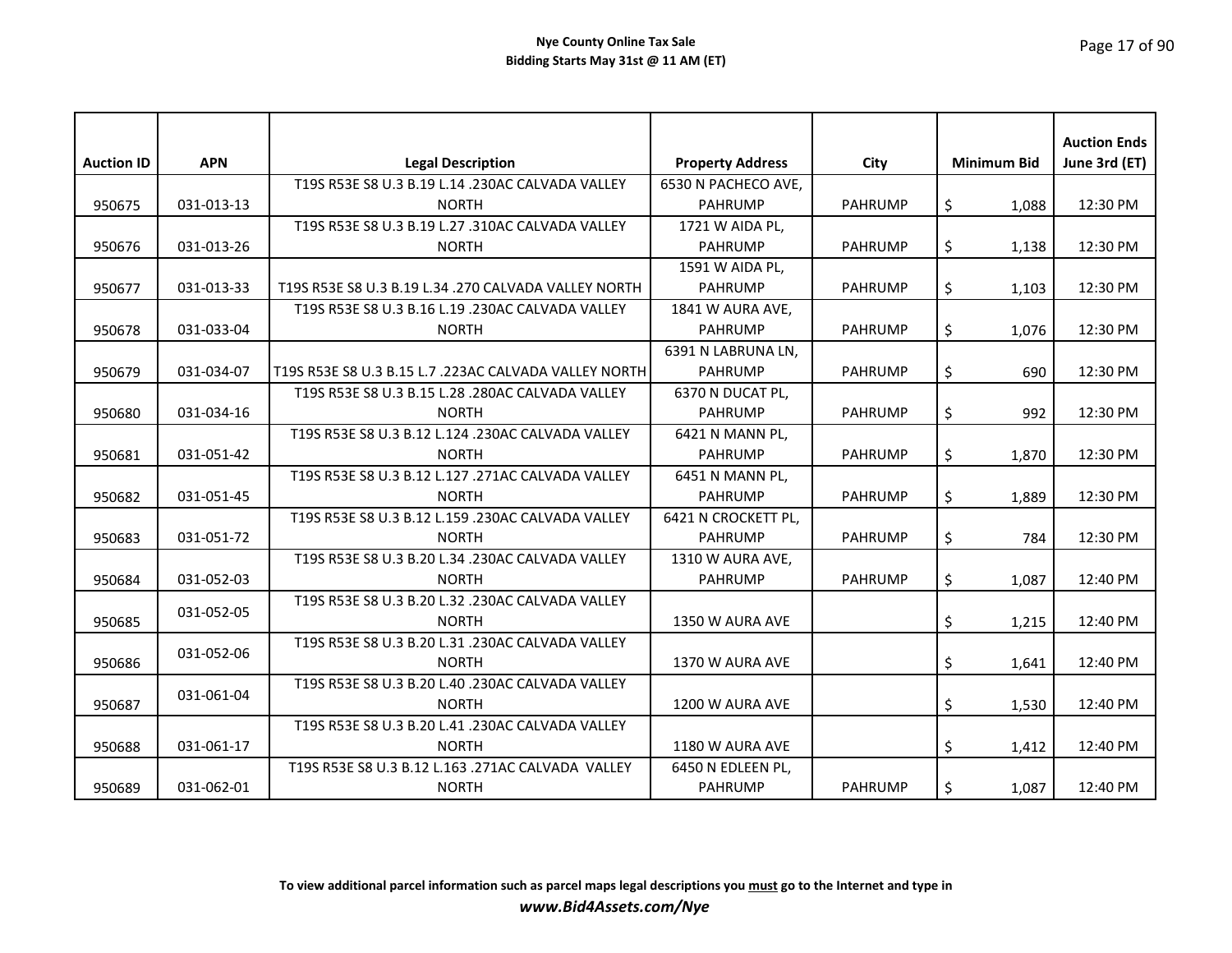|                   |            |                                                       |                         |                |                    | <b>Auction Ends</b> |
|-------------------|------------|-------------------------------------------------------|-------------------------|----------------|--------------------|---------------------|
| <b>Auction ID</b> | <b>APN</b> | <b>Legal Description</b>                              | <b>Property Address</b> | City           | <b>Minimum Bid</b> | June 3rd (ET)       |
|                   |            | T19S R53E S8 U.3 B.12 L.165 .230AC CALVADA VALLEY     | 6430 N EDLEEN PL,       |                |                    |                     |
| 950690            | 031-062-03 | <b>NORTH</b>                                          | <b>PAHRUMP</b>          | <b>PAHRUMP</b> | \$<br>1,075        | 12:40 PM            |
|                   |            |                                                       | 2140 W BRYCE LN,        |                |                    |                     |
| 950691            | 031-071-03 | T19S R53E S7 U.3 B.5 L.21 .459AC CALVADA VALLEY NORTH | <b>PAHRUMP</b>          | <b>PAHRUMP</b> | \$<br>808          | 12:40 PM            |
|                   |            |                                                       | 6301 N ALCOVE LN,       |                |                    |                     |
| 950692            | 031-071-05 | T19S R53E S7 U.3 B.5 L.1 .549AC CALVADA VALLEY NORTH  | <b>PAHRUMP</b>          | <b>PAHRUMP</b> | \$<br>2,956        | 12:40 PM            |
|                   |            | T19S R53E S8 U.3 B.14 L.42 .230AC CALVADA VALLEY      | 6340 N CLOUD AVE,       |                |                    |                     |
| 950693            | 031-092-15 | <b>NORTH</b>                                          | <b>PAHRUMP</b>          | <b>PAHRUMP</b> | \$<br>1,117        | 12:40 PM            |
|                   |            | T19S R53E S7&8 U.3 B.12 L.37 .201AC CALVADA VALLEY    | 1800 W ARBOLEDA PL,     |                |                    |                     |
| 950694            | 031-144-19 | <b>NORTH</b>                                          | <b>PAHRUMP</b>          | <b>PAHRUMP</b> | \$<br>783          | 12:40 PM            |
|                   |            | T19S R53E S8 U.3 B.13 L.63 .230AC CALVADA VALLEY      | 6210 N PACHECO AVE,     |                |                    |                     |
| 950695            | 031-151-01 | <b>NORTH</b>                                          | <b>PAHRUMP</b>          | <b>PAHRUMP</b> | \$<br>1,412        | 12:40 PM            |
|                   |            | T19S R53E S8 U.3 B.12 L.34 .203AC CALVADA VALLEY      | 1770 W ARBOLEDA PL,     |                |                    |                     |
| 950696            | 031-152-12 | <b>NORTH</b>                                          | <b>PAHRUMP</b>          | <b>PAHRUMP</b> | \$<br>777          | 12:40 PM            |
|                   |            | T19S R53E S8 U.3 B.12 L.32 .141AC CALVADA VALLEY      | 1750 W ARBOLEDA PL,     |                |                    |                     |
| 950697            | 031-152-14 | <b>NORTH</b>                                          | <b>PAHRUMP</b>          | <b>PAHRUMP</b> | \$<br>1,761        | 12:40 PM            |
|                   |            | T19S R53E S8 U.3 B.12 L.23 .184AC CALVADA VALLEY      | 1810 W COLINA LN,       |                |                    |                     |
| 950698            | 031-153-08 | <b>NORTH</b>                                          | <b>PAHRUMP</b>          | <b>PAHRUMP</b> | \$<br>783          | 12:40 PM            |
|                   |            |                                                       | 1611 W COLINA LN,       |                |                    |                     |
| 950699            | 031-163-01 | T19S R53E S8 U.3 B.21 L.4 .230AC CALVADA VALLEY NORTH | <b>PAHRUMP</b>          | <b>PAHRUMP</b> | \$<br>1,106        | 12:40 PM            |
|                   |            |                                                       | 6091 N COSMIC PL,       |                |                    |                     |
| 950700            | 031-183-06 | T19S R53E S8 U.3 B.32 L.8 .208AC CALVADA VALLEY NORTH | <b>PAHRUMP</b>          | <b>PAHRUMP</b> | \$<br>591          | 12:40 PM            |
|                   |            | T19S R53E S8 U.3 B.32 L.20 .230AC CALVADA VALLEY      | 6050 N LINDA ST,        |                |                    |                     |
| 950701            | 031-183-17 | <b>NORTH</b>                                          | <b>PAHRUMP</b>          | <b>PAHRUMP</b> | \$<br>805          | 12:40 PM            |
|                   |            | T19S R53E S18 U.3 B.4 L.19 .390AC CALVADA VALLEY      | 5980 N BULL CANYON      |                |                    |                     |
| 950702            | 031-203-20 | <b>NORTH</b>                                          | AVE, PAHRUMP            | <b>PAHRUMP</b> | \$<br>809          | 12:40 PM            |
|                   |            | T19S R53E S17 U.3 B.11 L.47 .230AC CALVADA VALLEY     | 1620 W COMETA LN,       |                |                    |                     |
| 950703            | 031-224-35 | <b>NORTH</b>                                          | <b>PAHRUMP</b>          | <b>PAHRUMP</b> | \$<br>1,087        | 12:40 PM            |
|                   |            | T19S R53E S17 U.3 B.11 L.32 .230AC CALVADA VALLEY     | 1561 W LESLIE ST,       |                |                    |                     |
| 950704            | 031-231-15 | <b>NORTH</b>                                          | <b>PAHRUMP</b>          | <b>PAHRUMP</b> | \$<br>783          | 12:50 PM            |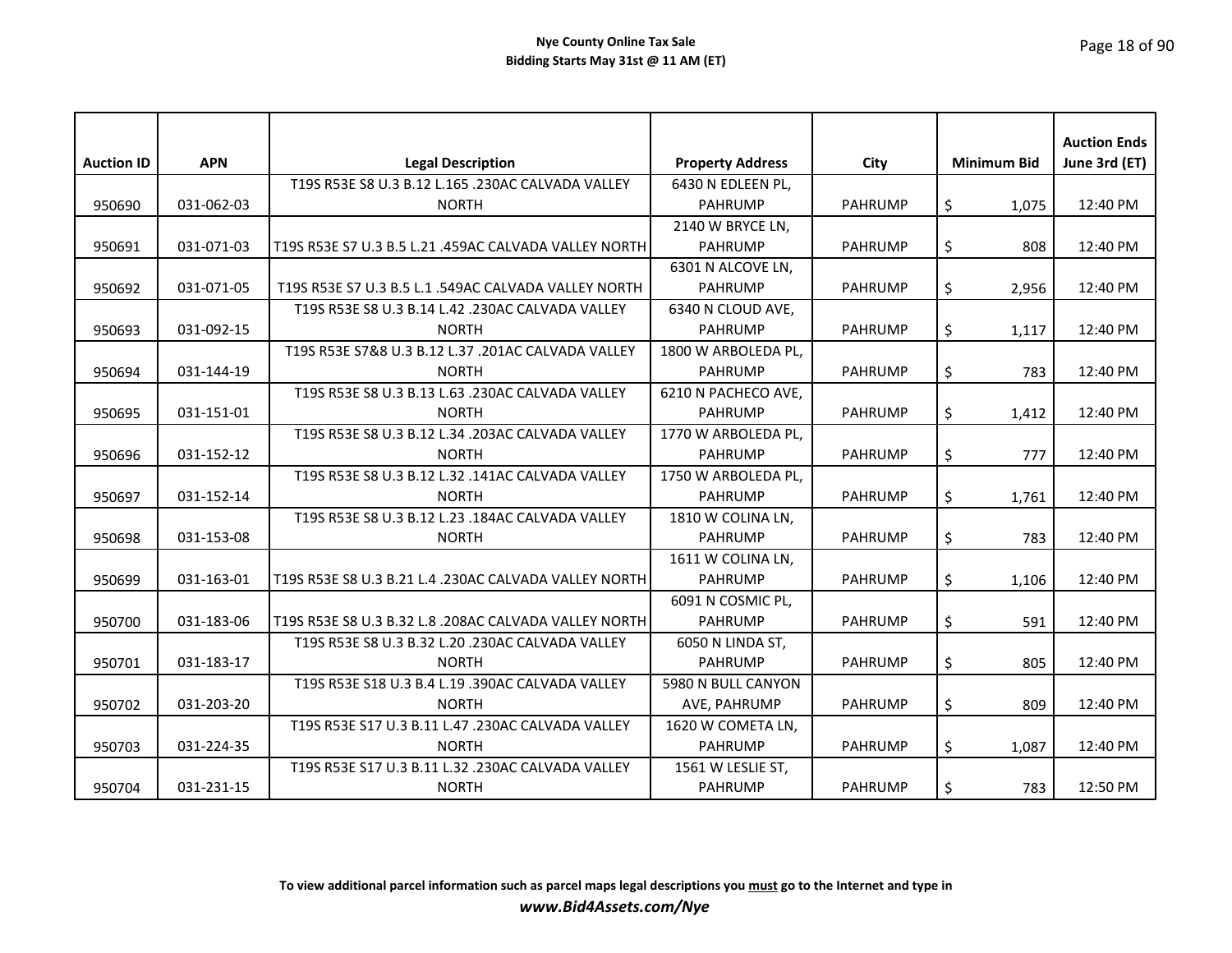| <b>Auction ID</b> | <b>APN</b> | <b>Legal Description</b>                           | <b>Property Address</b> | <b>City</b>    | <b>Minimum Bid</b> | <b>Auction Ends</b><br>June 3rd (ET) |
|-------------------|------------|----------------------------------------------------|-------------------------|----------------|--------------------|--------------------------------------|
|                   |            | T19S R53E S17 U.3 B.11 L.77 .230AC CALVADA VALLEY  | 5840 N DA VINCI LN,     |                |                    |                                      |
| 950705            | 031-282-17 | <b>NORTH</b>                                       | <b>PAHRUMP</b>          | <b>PAHRUMP</b> | \$<br>1,076        | 12:50 PM                             |
|                   |            | T19S R53E S17 U.3 B.24 L.9 .273AC CALVADA VALLEY   | 5761 N CHETWOOD LN.     |                |                    |                                      |
| 950706            | 031-293-02 | <b>NORTH</b>                                       | <b>PAHRUMP</b>          | <b>PAHRUMP</b> | \$<br>1,082        | 12:50 PM                             |
|                   |            | T19S R53E S17 U.3 B.24 L.12 4.879AC CALVADA VALLEY | 1731 W FUEGO LN,        |                |                    |                                      |
| 950707            | 031-293-16 | <b>NORTH</b>                                       | <b>PAHRUMP</b>          | <b>PAHRUMP</b> | \$<br>1,928        | 12:50 PM                             |
|                   |            | T19S R53E S17 U.3 B.24 L.86 .271AC CALVADA VALLEY  | 5940 N FAUST PL,        |                |                    |                                      |
| 950708            | 031-314-08 | <b>NORTH</b>                                       | <b>PAHRUMP</b>          | <b>PAHRUMP</b> | \$<br>968          | 12:50 PM                             |
|                   |            | T19S R53E S17 U.3 B.24 L.94 .259AC CALVADA VALLEY  | 5860 N FAUST PL,        |                |                    |                                      |
| 950709            | 031-314-15 | <b>NORTH</b>                                       | <b>PAHRUMP</b>          | <b>PAHRUMP</b> | \$<br>1,076        | 12:50 PM                             |
|                   |            | T19S R53E S17 U.3 B.24 L.237 PARK 5.300AC CALVADA  | 5860 N AMADEO PL,       |                |                    |                                      |
| 950710            | 031-314-16 | <b>VALLEY NORTH</b>                                | <b>PAHRUMP</b>          | <b>PAHRUMP</b> | \$<br>1,928        | 12:50 PM                             |
|                   |            | T19S R53E S17 U.3 B.33 L.28 .844AC CALVADA VALLEY  | 5841 N FLEETWOOD PL,    |                |                    |                                      |
| 950711            | 031-322-01 | <b>NORTH</b>                                       | <b>PAHRUMP</b>          | <b>PAHRUMP</b> | \$<br>1,405        | 12:50 PM                             |
|                   |            | T19S R53E S17 U.3 B.11 L.32 .230AC CALVADA VALLEY  | 5731 N CHETWOOD LN,     |                |                    |                                      |
| 950712            | 031-342-01 | <b>NORTH</b>                                       | <b>PAHRUMP</b>          | <b>PAHRUMP</b> | \$<br>777          | 12:50 PM                             |
|                   |            | T19S R53E S17 U.3 B.24 L.301 .180AC CALVADA VALLEY | 5670 N CARBINE WAY,     |                |                    |                                      |
| 950713            | 031-342-11 | <b>NORTH</b>                                       | <b>PAHRUMP</b>          | <b>PAHRUMP</b> | \$<br>1,225        | 12:50 PM                             |
|                   |            | T19S R53E S17 U.3 B.24 L.295 .190AC CALVADA VALLEY | 5740 N CARBINE WAY,     |                |                    |                                      |
| 950714            | 031-342-17 | <b>NORTH</b>                                       | <b>PAHRUMP</b>          | <b>PAHRUMP</b> | \$<br>1,093        | 12:50 PM                             |
|                   |            | T19S R53E S17 U.3 B.24 L.223 .230AC CALVADA VALLEY | 5691 N GERSTLER PL,     |                |                    |                                      |
| 950715            | 031-352-05 | <b>NORTH</b>                                       | <b>PAHRUMP</b>          | <b>PAHRUMP</b> | \$<br>784          | 12:50 PM                             |
|                   |            | T19S R53E S17 U.3 B.33 L.55 CALVADA VALLEY NORTH   | 5600 N LINDA ST,        |                |                    |                                      |
| 950716            | 031-373-12 | .267ac                                             | <b>PAHRUMP</b>          | <b>PAHRUMP</b> | \$<br>777          | 12:50 PM                             |
|                   |            | T19S R53E S17 U.3 B.27 L.45 CALVADA VALLEY NORTH   | 1400 W GLASSPORT LN,    |                |                    |                                      |
| 950717            | 031-403-06 | .230ac                                             | <b>PAHRUMP</b>          | <b>PAHRUMP</b> | \$<br>783          | 12:50 PM                             |
|                   |            | T19S R53E S17 U.3 B.27 L.46 CALVADA VALLEY NORTH   | 1420 W GLASSPORT LN,    |                |                    |                                      |
| 950718            | 031-403-07 | .230ac                                             | <b>PAHRUMP</b>          | <b>PAHRUMP</b> | \$<br>1,708        | 12:50 PM                             |
|                   |            | T19S R53E S14 U.3 B.24 L.6 CALVADA MEADOWS         | 1411 E REDWING DR,      |                |                    |                                      |
| 950719            | 032-011-18 | 15,538.56sf +/-                                    | <b>PAHRUMP</b>          | <b>PAHRUMP</b> | \$<br>809          | 12:50 PM                             |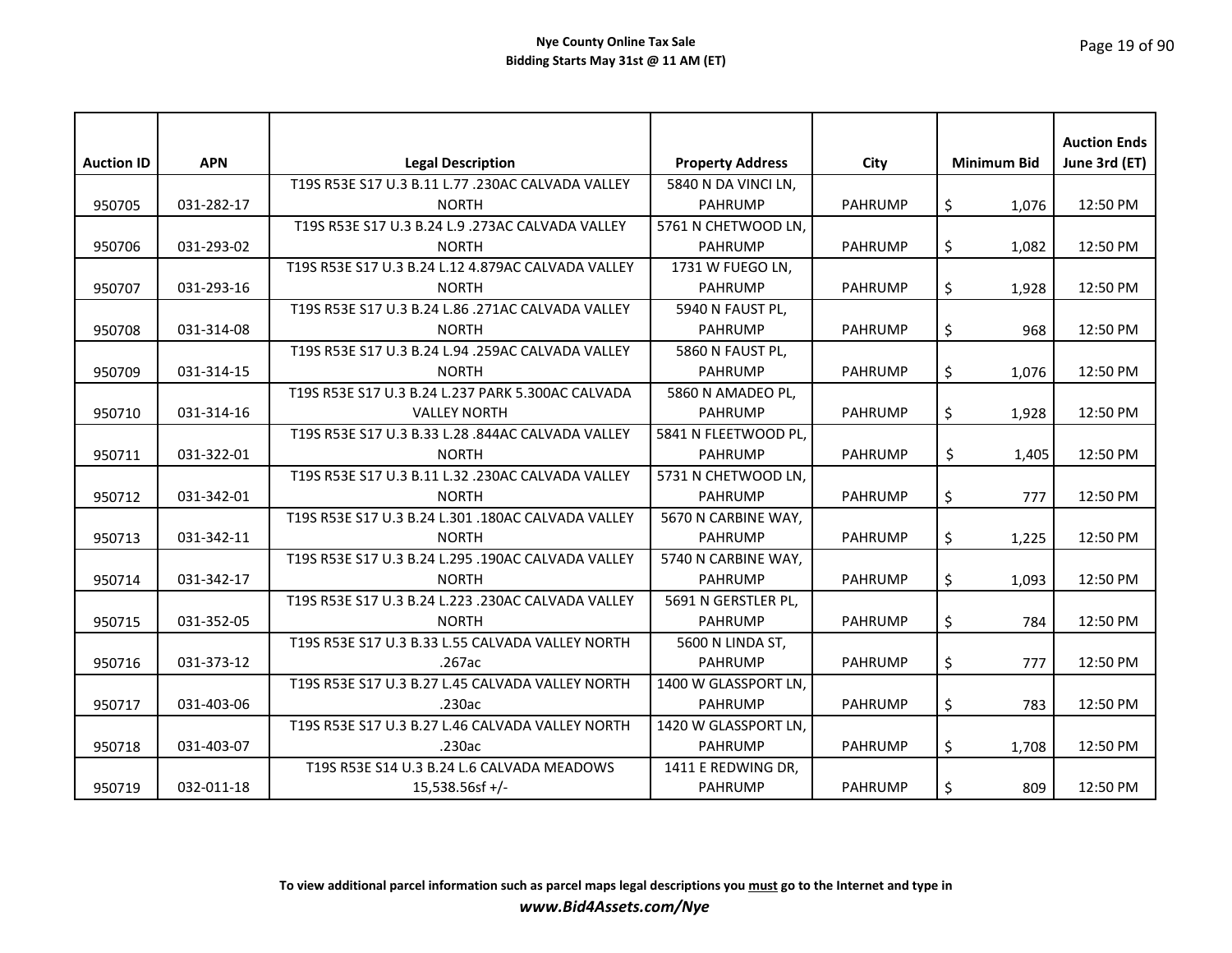| <b>Auction ID</b> | <b>APN</b> | <b>Legal Description</b>                             | <b>Property Address</b>          | City           | <b>Minimum Bid</b> | <b>Auction Ends</b><br>June 3rd (ET) |
|-------------------|------------|------------------------------------------------------|----------------------------------|----------------|--------------------|--------------------------------------|
|                   |            |                                                      | 5380 N ELKHORN AVE,              |                |                    |                                      |
| 950720            | 032-011-23 | T19S R53E S14 U.3 B.24 L.11 CALVADA MEADOWS 20,000sf | <b>PAHRUMP</b>                   | <b>PAHRUMP</b> |                    | 12:50 PM                             |
|                   |            |                                                      |                                  |                | \$<br>1,963        |                                      |
|                   |            |                                                      | 1351 E REX PL,<br><b>PAHRUMP</b> | <b>PAHRUMP</b> |                    | 12:50 PM                             |
| 950721            | 032-032-10 | T19S R53E S14 U.3 B.24 L.38 CALVADA MEADOWS 21,000sf |                                  |                | \$<br>1,128        |                                      |
|                   |            | T19S R53E S23 U.3 B.26 L.22 CALVADA MEADOWS          | 4950 N STAGE AVE,                |                |                    |                                      |
| 950722            | 032-042-19 | $21,505.90$ sf +/-                                   | <b>PAHRUMP</b>                   | PAHRUMP        | \$<br>809          | 12:50 PM                             |
|                   |            | T19S R53E S23 U.3 B.26 L.9 CALVADA MEADOWS           | 4840 N HAWAII AVE,               |                |                    |                                      |
| 950723            | 032-042-32 | 22,330.48sf +/-                                      | <b>PAHRUMP</b>                   | <b>PAHRUMP</b> | \$<br>1,303        | 12:50 PM                             |
|                   |            | T19S R53E S23 U.3 B.28 L.8 CALVADA MEADOWS           | 1291 E RUSTY RD,                 |                |                    |                                      |
| 950724            | 032-043-01 | 19,999.9sf                                           | <b>PAHRUMP</b>                   | <b>PAHRUMP</b> | \$<br>1,002        | 1:00 PM                              |
|                   |            |                                                      | 1470 E SAGUARO DR,               |                |                    |                                      |
| 950725            | 032-053-11 | T19S R53E S23 U.3 B.28 L.19 CALVADA MEADOWS .514AC   | <b>PAHRUMP</b>                   | <b>PAHRUMP</b> | \$<br>907          | 1:00 PM                              |
|                   |            |                                                      | 1450 E SAGUARO DR,               |                |                    |                                      |
| 950726            | 032-053-12 | T19S R53E S23 U.3 B.28 L.20 CALVADA MEADOWS 24,000SF | <b>PAHRUMP</b>                   | <b>PAHRUMP</b> | \$<br>3,365        | 1:00 PM                              |
|                   |            |                                                      | 1600 E RUSTY RD,                 |                |                    |                                      |
| 950727            | 032-071-15 | T19S R53E S23 U.3 B.27 L.28 CALVADA MEADOWS 20,000s  | <b>PAHRUMP</b>                   | <b>PAHRUMP</b> | \$<br>1,122        | 1:00 PM                              |
|                   |            |                                                      | 1560 E RUSTY RD,                 |                |                    |                                      |
| 950728            | 032-071-18 | T19S R53E S23 U.3 B.27 L.31 CALVADA MEADOWS 20,000sf | <b>PAHRUMP</b>                   | <b>PAHRUMP</b> | \$<br>814          | 1:00 PM                              |
|                   |            |                                                      | 1761 E ROCKINGHORSE              |                |                    |                                      |
| 950729            | 032-081-18 | T19S R53E S23 U.3 B.20 L.53 CALVADA MEADOWS 20,000sf | DR, PAHRUMP                      | <b>PAHRUMP</b> | \$<br>828          | 1:00 PM                              |
|                   |            |                                                      | 2770 E CONDOR DR,                |                |                    |                                      |
| 950730            | 032-141-17 | T19S R53E S24 U.3 B.3 L.26 CALVADA MEADOWS 20,000sf  | <b>PAHRUMP</b>                   | <b>PAHRUMP</b> | \$<br>2,399        | 1:00 PM                              |
|                   |            |                                                      | 2820 E CONDOR DR,                |                |                    |                                      |
| 950731            | 032-141-20 | T19S R53E S24 U.3 B.3 L.23 CALVADA MEADOWS 20,000sf  | <b>PAHRUMP</b>                   | <b>PAHRUMP</b> | \$<br>1,510        | 1:00 PM                              |
|                   |            |                                                      | 2840 E CONDOR DR,                |                |                    |                                      |
| 950732            | 032-141-21 | T19S R53E S24 U.3 B.3 L.22 CALVADA MEADOWS 20,000sf  | <b>PAHRUMP</b>                   | <b>PAHRUMP</b> | \$<br>1,510        | 1:00 PM                              |
|                   |            |                                                      | 4501 N ALISO PL,                 |                |                    |                                      |
| 950733            | 032-212-09 | T19S R53E S24 U.3 B.13 L.9 CALVADA MEADOWS .539AC    | <b>PAHRUMP</b>                   | <b>PAHRUMP</b> | \$<br>1,732        | 1:00 PM                              |
|                   |            |                                                      | 4521 N ALISO PL,                 |                |                    |                                      |
| 950734            | 032-212-10 | T19S R53E S24 U.3 B.13 L.10 CALVADA MEADOWS .450AC   | <b>PAHRUMP</b>                   | <b>PAHRUMP</b> | \$<br>1,510        | 1:00 PM                              |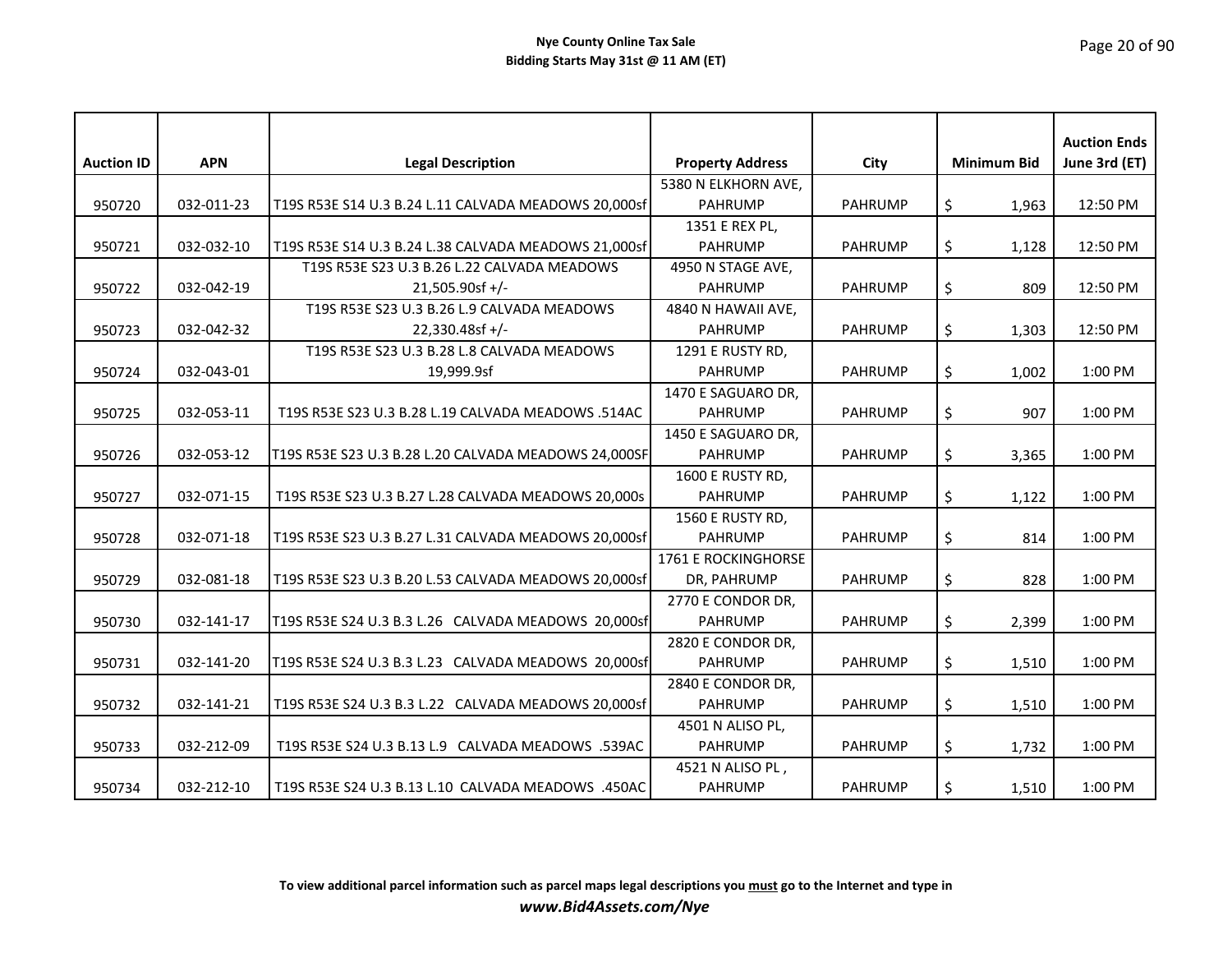|                   |            |                                                      |                         |                |                    | <b>Auction Ends</b> |
|-------------------|------------|------------------------------------------------------|-------------------------|----------------|--------------------|---------------------|
| <b>Auction ID</b> | <b>APN</b> | <b>Legal Description</b>                             | <b>Property Address</b> | City           | <b>Minimum Bid</b> | June 3rd (ET)       |
|                   |            | T19S R53E S23&24 U.3 B.16 L.45 CALVADA MEADOWS       | 1950 E CONDOR DR,       |                |                    |                     |
| 950735            | 032-221-10 | 20,016.70sf +/-                                      | <b>PAHRUMP</b>          | <b>PAHRUMP</b> | \$<br>1,510        | 1:00 PM             |
|                   |            | T19S R53E S23&24 U.3 B.16 L.44 CALVADA MEADOWS       | 1970 E CONDOR DR,       |                |                    |                     |
| 950736            | 032-221-11 | 20,016.18sf +/-                                      | <b>PAHRUMP</b>          | <b>PAHRUMP</b> | \$<br>1,510        | 1:00 PM             |
|                   |            |                                                      | 2041 E LATIGO DR.       |                |                    |                     |
| 950737            | 032-241-05 | T19S R53E S24 U.3 B.17 L.13 CALVADA MEADOWS 19,998sf | <b>PAHRUMP</b>          | <b>PAHRUMP</b> | \$<br>809          | 1:00 PM             |
|                   |            |                                                      | 1861 E LATIGO DR,       |                |                    |                     |
| 950738            | 032-262-05 | T19S R53E S23 U.3 B.17 L.4 CALVADA MEADOWS 20,000sf  | <b>PAHRUMP</b>          | <b>PAHRUMP</b> | \$<br>1,117        | 1:00 PM             |
|                   |            | T19S R53E S23&24 U.3 B.15 L.5 CALVADA MEADOWS        | 4510 N SUNBURST AVE,    |                |                    |                     |
| 950739            | 032-272-03 | 20,000sf                                             | <b>PAHRUMP</b>          | <b>PAHRUMP</b> | \$<br>1,117        | 1:00 PM             |
|                   |            |                                                      | 1770 E GORGONO DR,      |                |                    |                     |
| 950740            | 032-281-18 | T19S R53E S23 U.3 B.38 L.29 CALVADA MEADOWS          | <b>PAHRUMP</b>          | <b>PAHRUMP</b> | \$<br>1,122        | 1:00 PM             |
|                   |            |                                                      | 1760 E LATIGO DR,       |                |                    |                     |
| 950741            | 032-291-23 | T19S R53E S23 U.3 B.35 L.32 CALVADA MEADOWS 20,002sf | <b>PAHRUMP</b>          | <b>PAHRUMP</b> | \$<br>857          | 1:00 PM             |
|                   |            |                                                      | 1730 E LATIGO DR,       |                |                    |                     |
| 950742            | 032-291-25 | T19S R53E S23 U.3 B.35 L.34 CALVADA MEADOWS 20,002sf | <b>PAHRUMP</b>          | <b>PAHRUMP</b> | \$<br>2,399        | 1:00 PM             |
|                   |            |                                                      | 1491 E PONY DR,         |                |                    |                     |
| 950743            | 032-331-08 | T19S R53E S23 U.3 B.35 L.2 CALVADA MEADOWS 20,000sf  | <b>PAHRUMP</b>          | <b>PAHRUMP</b> | \$<br>1,139        | 1:00 PM             |
|                   |            |                                                      | 1561 E LATIGO DR,       |                |                    |                     |
| 950744            | 032-332-07 | T19S R53E S23 U.3 B.38 L.5 CALVADA MEADOWS 20,000sf  | <b>PAHRUMP</b>          | <b>PAHRUMP</b> | \$<br>1,117        | 1:10 PM             |
|                   |            |                                                      | 1340 E LATIGO DR,       |                |                    |                     |
| 950745            | 032-341-21 | T19S R53E S23 U.3 B.34 L.26 CALVADA MEADOWS 20,000s  | <b>PAHRUMP</b>          | <b>PAHRUMP</b> | \$<br>1,117        | 1:10 PM             |
|                   |            |                                                      | 1230 E LATIGO DR,       |                |                    |                     |
| 950746            | 032-341-27 | T19S R53E S23 U.3 B.34 L.32 CALVADA MEADOWS 20,000s  | <b>PAHRUMP</b>          | <b>PAHRUMP</b> | \$<br>1,144        | 1:10 PM             |
|                   |            |                                                      | 1261 E LATIGO DR,       |                |                    |                     |
| 950747            | 032-342-04 | T19S R53E S23 U.3 B.37 L.7 CALVADA MEADOWS 20,000s   | <b>PAHRUMP</b>          | <b>PAHRUMP</b> | \$<br>1,166        | 1:10 PM             |
|                   |            | T19S R53E S23 U.3 B.37 L.27 CALVADA MEADOWS          | 1280 E GORGONO DR,      |                |                    |                     |
| 950748            | 032-342-24 | 20,000sf                                             | <b>PAHRUMP</b>          | <b>PAHRUMP</b> | \$<br>2,180        | 1:10 PM             |
|                   |            | T19S R53E S23 U.3 B.37 L.28 CALVADA MEADOWS          | 1260 E GORGONO DR,      |                |                    |                     |
| 950749            | 032-342-25 | 20,000sf                                             | <b>PAHRUMP</b>          | <b>PAHRUMP</b> | \$<br>1,135        | 1:10 PM             |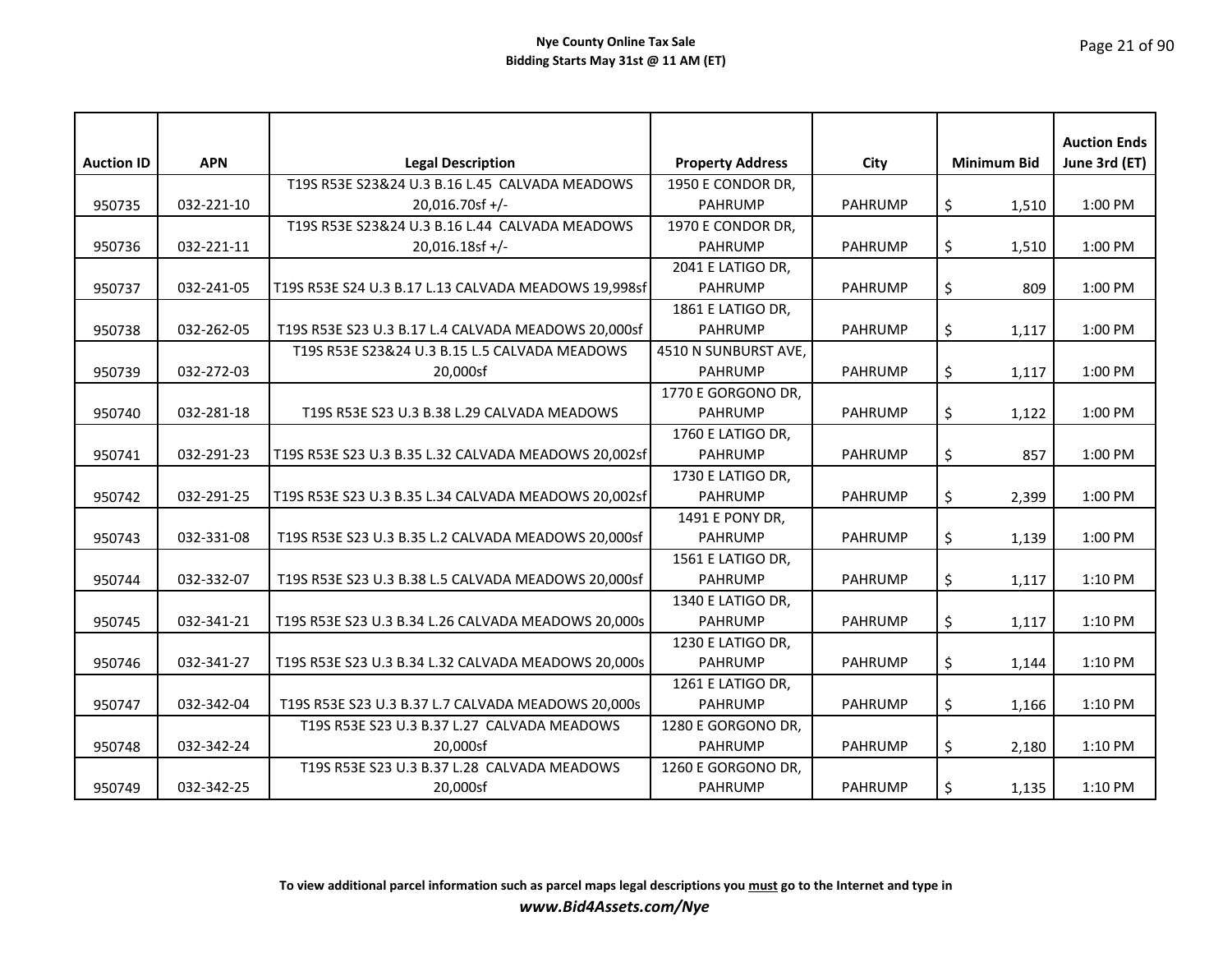|                   |            |                                                      |                         |                |                    | <b>Auction Ends</b> |
|-------------------|------------|------------------------------------------------------|-------------------------|----------------|--------------------|---------------------|
| <b>Auction ID</b> | <b>APN</b> | <b>Legal Description</b>                             | <b>Property Address</b> | City           | <b>Minimum Bid</b> | June 3rd (ET)       |
|                   |            | T19S R53E S23 U.3 B.37 L.31 CALVADA MEADOWS          | 1200 E GORGONO DR,      |                |                    |                     |
| 950750            | 032-342-28 | 19,684.98sf +/-                                      | <b>PAHRUMP</b>          | <b>PAHRUMP</b> | \$<br>1,147        | 1:10 PM             |
|                   |            |                                                      | 1191 E SAGUARO DR,      |                |                    |                     |
| 950751            | 032-361-14 | T19S R53E S23 U.3 B.29 L.1 CALVADA MEADOWS 20,000sf  | <b>PAHRUMP</b>          | <b>PAHRUMP</b> | \$<br>713          | 1:10 PM             |
|                   |            |                                                      | 1190 E SADDLEBACK DR,   |                |                    |                     |
| 950752            | 032-361-18 | T19S R53E S23 U.3 B.29 L.42 CALVADA MEADOWS 20,000sf | <b>PAHRUMP</b>          | <b>PAHRUMP</b> | \$<br>1,013        | 1:10 PM             |
|                   |            |                                                      | 1270 E SADDLEBACK DR.   |                |                    |                     |
| 950753            | 032-361-22 | T19S R53E S23 U.3 B.29 L.38 CALVADA MEADOWS 20,000sf | <b>PAHRUMP</b>          | <b>PAHRUMP</b> | \$<br>2,399        | 1:10 PM             |
|                   |            |                                                      | 1320 E SADDLEBACK DR,   |                |                    |                     |
| 950754            | 032-361-25 | T19S R53E S23 U.3 B.29 L.35 CALVADA MEADOWS 20,000sf | <b>PAHRUMP</b>          | <b>PAHRUMP</b> | \$<br>2,616        | 1:10 PM             |
|                   |            |                                                      | 4410 N BLUE JAY AVE,    |                |                    |                     |
| 950755            | 032-412-06 | T19S R53E S23 U.3 B.42 L.2 CALVADA MEADOWS 19,962.0  | <b>PAHRUMP</b>          | <b>PAHRUMP</b> | \$<br>1,155        | 1:10 PM             |
|                   |            |                                                      | 4410 N BIG ROCK AVE,    |                |                    |                     |
| 950756            | 032-421-04 | T19S R53E S23 U.3 B.44 L.7 CALVADA MEADOWS 20,000sf  | <b>PAHRUMP</b>          | <b>PAHRUMP</b> | \$<br>2,838        | 1:10 PM             |
|                   |            |                                                      | 4351 N BOBCAT AVE,      |                |                    |                     |
| 950757            | 032-421-18 | T19S R53E S23 U.3 B.44 L.27 CALVADA MEADOWS 20,794sf | <b>PAHRUMP</b>          | <b>PAHRUMP</b> | \$<br>1,117        | 1:10 PM             |
|                   |            |                                                      | 2181 E BRUIN PL,        |                |                    |                     |
| 950758            | 032-442-13 | T19S R53E S24 U.3 B.14 L.51 CALVADA MEADOWS 20,000sf | <b>PAHRUMP</b>          | <b>PAHRUMP</b> | \$<br>809          | 1:10 PM             |
|                   |            |                                                      | 2220 E ONYX PL,         |                |                    |                     |
| 950759            | 032-442-24 | T19S R53E S24 U.3 B.14 L.62 CALVADA MEADOWS .462AC   | <b>PAHRUMP</b>          | <b>PAHRUMP</b> | \$<br>1,147        | 1:10 PM             |
|                   |            |                                                      | 2140 E JASPER ST,       |                |                    |                     |
| 950760            | 032-452-11 | T19S R53E S24 U.3 B.14 L.74 CALVADA MEADOWS 20,000sf | <b>PAHRUMP</b>          | <b>PAHRUMP</b> | \$<br>809          | 1:10 PM             |
|                   |            |                                                      | 2161 E JASPER ST,       |                |                    |                     |
| 950761            | 032-453-05 | T19S R53E S24 U.3 B.48 L.5 CALVADA MEADOWS 20,000sf  | <b>PAHRUMP</b>          | <b>PAHRUMP</b> | \$<br>1,151        | 1:10 PM             |
|                   |            | T19S R53E S24 U.3 B.48 L.8 CALVADA MEADOWS           | 2101 E JASPER ST,       |                |                    |                     |
| 950762            | 032-453-08 | $22,330.48$ sf +/-                                   | <b>PAHRUMP</b>          | <b>PAHRUMP</b> | \$<br>1,122        | 1:10 PM             |
|                   |            |                                                      | 1111 E JADE PL,         |                |                    |                     |
| 950763            | 032-502-07 | T19S R53E S23 U.3 B.41 L.47 CALVADA MEADOWS .478AC   | <b>PAHRUMP</b>          | PAHRUMP        | \$<br>837          | 1:10 PM             |
|                   |            |                                                      | 3640 N ARABY AVE,       |                |                    |                     |
| 950764            | 033-081-13 | T19S R53E S26 U.2 B.18 L.5 CALVADA MEADOWS 24,000sf  | <b>PAHRUMP</b>          | <b>PAHRUMP</b> | \$<br>811          | 1:20 PM             |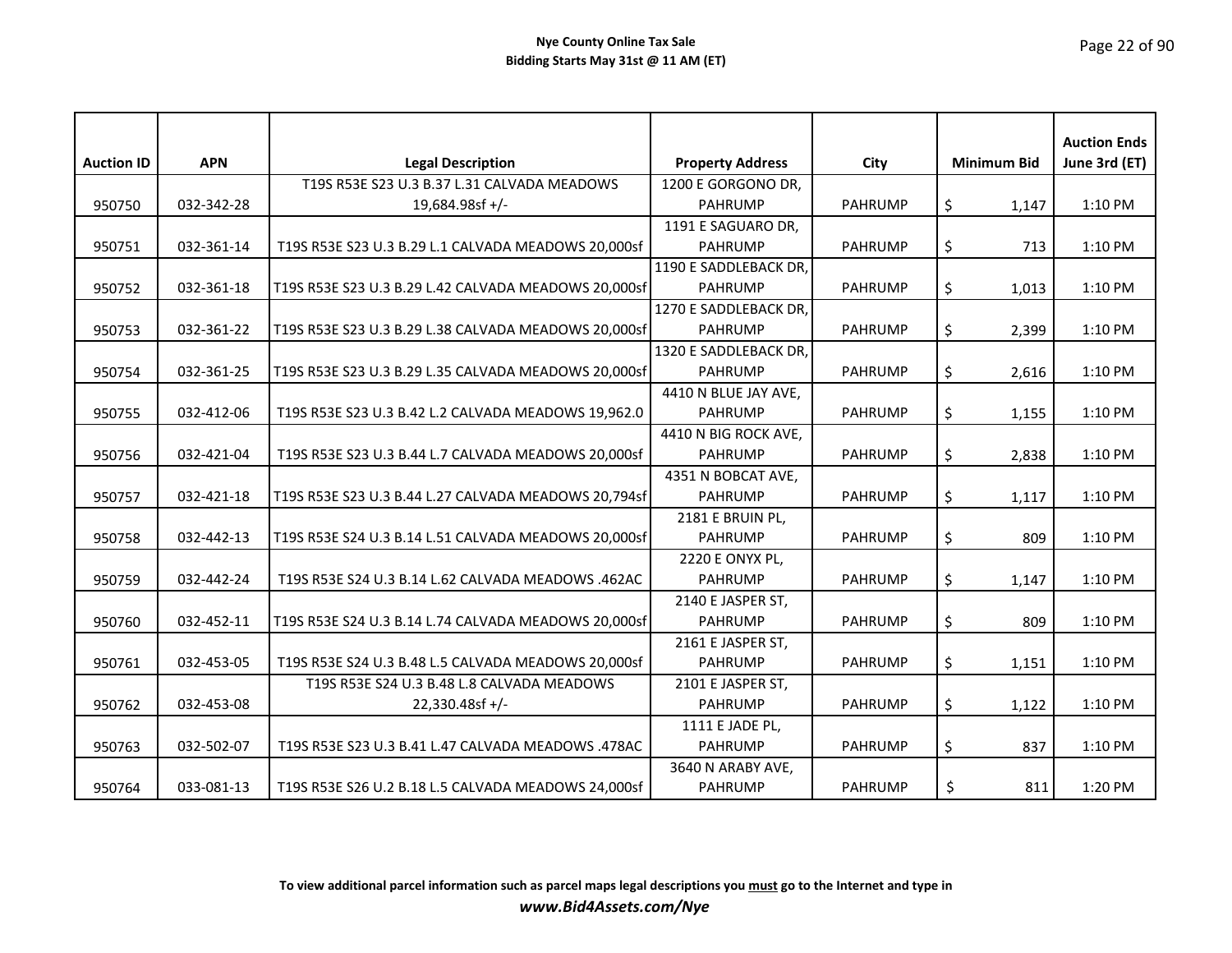| <b>Auction ID</b> | <b>APN</b> | <b>Legal Description</b>                             | <b>Property Address</b> | City           | <b>Minimum Bid</b> | <b>Auction Ends</b><br>June 3rd (ET) |
|-------------------|------------|------------------------------------------------------|-------------------------|----------------|--------------------|--------------------------------------|
|                   |            |                                                      | 3620 N ARABY AVE,       |                |                    |                                      |
| 950765            | 033-081-14 | T19S R53E S26 U.2 B.18 L.6 CALVADA MEADOWS 24,000sf  | <b>PAHRUMP</b>          | <b>PAHRUMP</b> | \$<br>1,303        | 1:20 PM                              |
|                   |            |                                                      | 3661 N ARABY AVE,       |                |                    |                                      |
| 950766            | 033-082-07 | T19S R53E S26 U.2 B.22 L.6 CALVADA MEADOWS .475AC    | <b>PAHRUMP</b>          | <b>PAHRUMP</b> | \$<br>1,758        | 1:20 PM                              |
|                   |            | T19S R53E S27 U.2 B.2 L.57 CALVADA MEADOWS           | 20 E RED HORSE ST,      |                |                    |                                      |
| 950767            | 033-131-12 | 25,306.99sf +/-                                      | <b>PAHRUMP</b>          | <b>PAHRUMP</b> | \$<br>809          | 1:20 PM                              |
|                   |            |                                                      | 3511 N PECOS AVE,       |                |                    |                                      |
| 950768            | 033-161-13 | T19S R53E S27 U.2 B.2 L.35 CALVADA MEADOWS 20,000SF  | <b>PAHRUMP</b>          | <b>PAHRUMP</b> | \$<br>700          | 1:20 PM                              |
|                   |            |                                                      | 821 E JENNY CIR S,      |                |                    |                                      |
| 950769            | 033-191-04 | T19S R53E S27 U.2 B.16 L.344 CALVADA MEADOWS 7,500S  | <b>PAHRUMP</b>          | <b>PAHRUMP</b> | \$<br>1,074        | 1:20 PM                              |
|                   |            | T19S R53E S26 U.2 B.16 L.138 CALVADA MEADOWS         | 1220 E COCKPIT PL,      |                |                    |                                      |
| 950770            | 033-241-18 | 20,000SF                                             | <b>PAHRUMP</b>          | <b>PAHRUMP</b> | \$<br>822          | 1:20 PM                              |
|                   |            |                                                      | 3481 N NEVADA           |                |                    |                                      |
|                   |            | T19S R53E S27 U.2 B.16 L.337 CALVADA MEADOWS         | HIGHWAY 160,            |                |                    |                                      |
| 950771            | 033-261-12 | 30.000SF                                             | <b>PAHRUMP</b>          | <b>PAHRUMP</b> | \$<br>1,204        | 1:20 PM                              |
|                   |            |                                                      | 530 E DEERLICK PL,      |                |                    |                                      |
| 950772            | 033-271-01 | T19S R53E S27 U.2 B.11 L.38 CALVADA MEADOWS 20,000SF | <b>PAHRUMP</b>          | <b>PAHRUMP</b> | \$<br>3,909        | 1:20 PM                              |
|                   |            | T19S R53E S27 U.2 B.10 L.20 CALVADA MEADOWS          | 420 E INTERCEPTOR DR,   |                |                    |                                      |
| 950773            | 033-281-06 | $23,729.56$ SF +/-                                   | <b>PAHRUMP</b>          | <b>PAHRUMP</b> | \$<br>809          | 1:20 PM                              |
|                   |            |                                                      | 420 N MONUMENT AVE,     |                |                    |                                      |
| 950774            | 033-281-11 | T19S R53E S27 U.2 B.10 L.15 CALVADA MEADOWS 20,000SF | <b>PAHRUMP</b>          | <b>PAHRUMP</b> | \$<br>2,626        | 1:20 PM                              |
|                   |            |                                                      | 461 E INTERCEPTOR DR,   |                |                    |                                      |
| 950775            | 033-341-13 | T19S R53E S27 U.2 B.12 L.3 CALVADA MEADOWS 20,000SF  | <b>PAHRUMP</b>          | <b>PAHRUMP</b> | \$<br>841          | 1:20 PM                              |
|                   |            | T19S R53E S26 U.2 B.16 L.236 CALVADA MEADOWS         | 1360 E BELL VISTA AVE,  |                |                    |                                      |
| 950776            | 033-421-37 | F#018918, 20,000SF                                   | <b>PAHRUMP</b>          | <b>PAHRUMP</b> | \$<br>717          | 1:20 PM                              |
|                   |            |                                                      | 200 E BELL VISTA AVE,   |                |                    |                                      |
| 950777            | 033-492-20 | T19S R53E S27 U.2 B.9 L.35 CALVADA MEADOWS 20,000SF  | <b>PAHRUMP</b>          | <b>PAHRUMP</b> | \$<br>809          | 1:20 PM                              |
|                   |            |                                                      | 421 E MUSTANG ST,       |                |                    |                                      |
| 950778            | 033-522-03 | T19S R53E S34 U.1 B.13 L.17 CALVADA MEADOWS 20,000SF | <b>PAHRUMP</b>          | <b>PAHRUMP</b> | \$<br>705          | 1:20 PM                              |
|                   |            | T19S R53E S34 U.1 B.12 L.82 CALVADA MEADOWS          | 20 E BONITA AVE,        |                |                    |                                      |
| 950779            | 033-552-18 | 20,421.71SF +/-                                      | <b>PAHRUMP</b>          | <b>PAHRUMP</b> | \$<br>809          | 1:20 PM                              |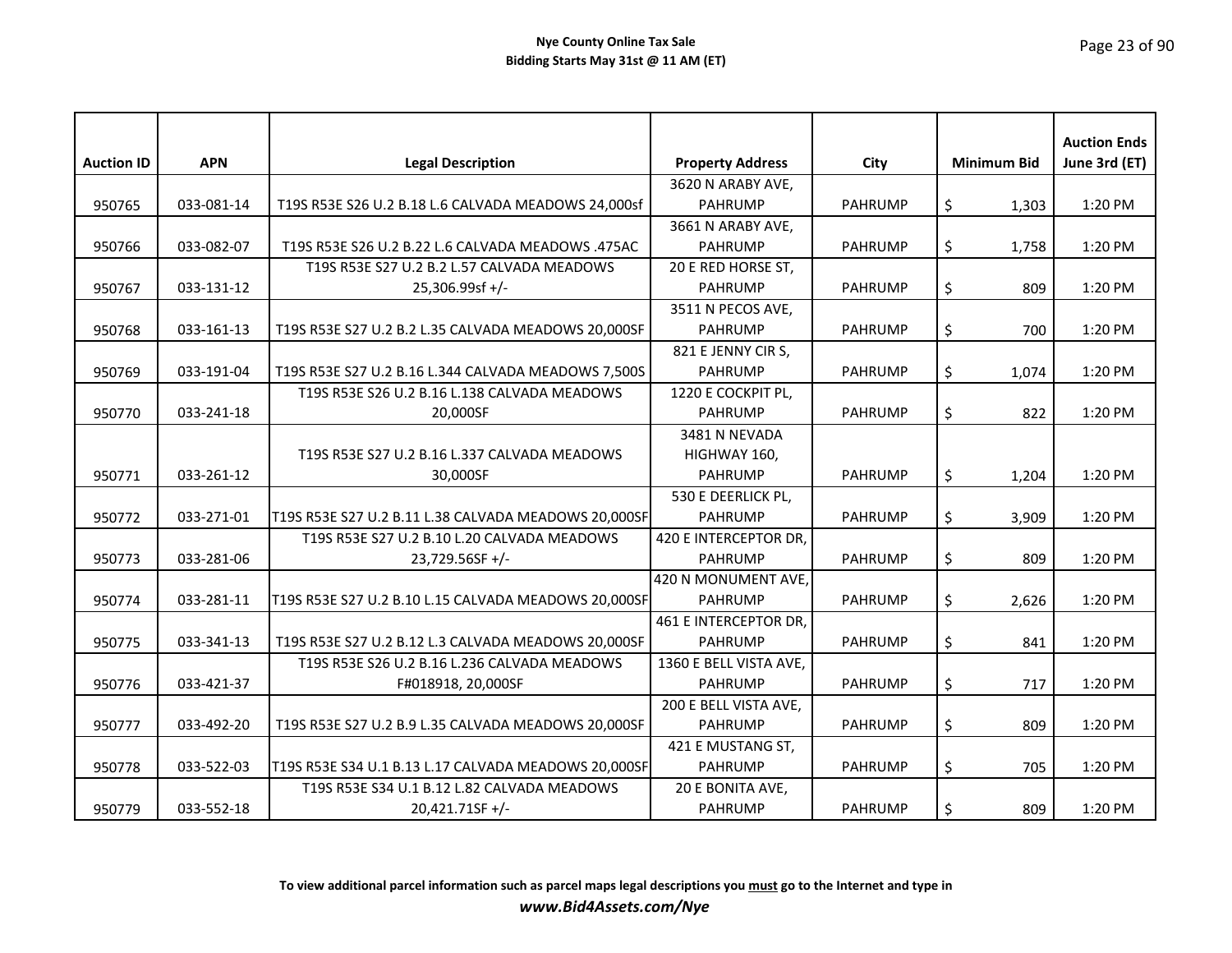|                   |            |                                                                |                         |                |                    | <b>Auction Ends</b> |
|-------------------|------------|----------------------------------------------------------------|-------------------------|----------------|--------------------|---------------------|
| <b>Auction ID</b> | <b>APN</b> | <b>Legal Description</b>                                       | <b>Property Address</b> | City           | <b>Minimum Bid</b> | June 3rd (ET)       |
|                   |            |                                                                | 2910 N CHOLLA AVE,      |                |                    |                     |
| 950780            | 033-601-12 | T19S R53E S33 U.1 B.6 L.5 CALVADA MEADOWS 20,304SF             | <b>PAHRUMP</b>          | <b>PAHRUMP</b> | \$<br>809          | 1:20 PM             |
|                   |            |                                                                | 2890 N CHOLLA AVE,      |                |                    |                     |
| 950781            | 033-601-13 | T19S R53E S33 U.1 B.6 L.6 CALVADA MEADOWS 20,000SF             | <b>PAHRUMP</b>          | <b>PAHRUMP</b> | \$<br>1,897        | 1:20 PM             |
|                   |            |                                                                | 2830 N FISHER CIR,      |                |                    |                     |
| 950782            | 033-621-24 | T19S R53E S33 U.1 B.1 L.23 CALVADA MEADOWS 20,097SF            | <b>PAHRUMP</b>          | <b>PAHRUMP</b> | \$<br>809          | 1:20 PM             |
|                   |            |                                                                | 641 W DRIFTWOOD PL,     |                |                    |                     |
| 950783            | 033-661-11 | T19S R53E S33 U.1 B.7 L.41 CALVADA MEADOWS 20,000SF            | <b>PAHRUMP</b>          | <b>PAHRUMP</b> | \$<br>809          | 1:20 PM             |
|                   |            |                                                                | 2641 N CHOLLA AVE,      |                |                    |                     |
| 950784            | 033-662-06 | T19S R53E S33 U.1 B.7 L.55 CALVADA MEADOWS .481AC              | <b>PAHRUMP</b>          | <b>PAHRUMP</b> | \$<br>1,013        | 1:30 PM             |
|                   |            | T19S R53E S33 U.1 B.1 L.48 CALVADA MEADOWS                     | 2691 N LINDA ST,        |                |                    |                     |
| 950785            | 033-682-26 | F#012899, 20,000SF                                             | <b>PAHRUMP</b>          | <b>PAHRUMP</b> | \$<br>835          | 1:30 PM             |
|                   |            |                                                                | 1311 N POWERLINE RD,    |                |                    |                     |
| 950786            | 035-022-04 | T20S R53E S1 L.16 GREEN VILLAGE ESTATES                        | <b>PAHRUMP</b>          | <b>PAHRUMP</b> | \$<br>939          | 1:30 PM             |
|                   |            | T20S R53E S2 F#84280 P.83 2.5AC GREEN VALLEY ACRES             | 1300 N KITTYHAWK DR,    |                |                    |                     |
| 950787            | 035-033-05 | <b>ROS</b>                                                     | <b>PAHRUMP</b>          | <b>PAHRUMP</b> | \$<br>1,071        | 1:30 PM             |
|                   |            | T20S R53E S2 F#84280 P.62 2.5AC GREEN VALLEY ACRES             | 1301 N DUPONT DR,       |                |                    |                     |
| 950788            | 035-033-15 | <b>ROS</b>                                                     | <b>PAHRUMP</b>          | <b>PAHRUMP</b> | \$<br>720          | 1:30 PM             |
|                   |            |                                                                | 2531 E GERTRUDE WAY,    |                |                    |                     |
| 950789            | 035-254-04 | T20S R53E S12 L.28 GREEN VALLEY ESTATES                        | <b>PAHRUMP</b>          | <b>PAHRUMP</b> | \$<br>1,084        | 1:30 PM             |
|                   |            |                                                                | 2531 E KELLY WAY,       |                |                    |                     |
| 950790            | 035-257-02 | T20S R53E S12 L.50 GREEN VALLEY ESTATES                        | <b>PAHRUMP</b>          | <b>PAHRUMP</b> | \$<br>1,496        | 1:30 PM             |
|                   |            |                                                                | 3431 S FLAGSTONE CT,    |                |                    |                     |
| 950791            | 035-491-15 | T20S R53E S33 L.39 RANCHO VISTA ESTATES UNIT 2                 | <b>PAHRUMP</b>          | <b>PAHRUMP</b> | \$<br>818          | 1:30 PM             |
|                   |            |                                                                | 3490 S ADOBE CT,        |                |                    |                     |
| 950792            | 035-492-17 | T20S R53E S33 L.19 RANCHO VISTA ESTATES UNIT 2                 | <b>PAHRUMP</b>          | <b>PAHRUMP</b> | \$<br>972          | 1:30 PM             |
|                   |            |                                                                | 10 E PECHSTEIN RD,      |                |                    |                     |
| 950793            | 035-521-10 | T20S R53E S3 F#76980 PARCEL 2 1.198AC                          | <b>PAHRUMP</b>          | <b>PAHRUMP</b> | \$<br>1,012        | 1:30 PM             |
|                   |            | T20S R53E S15 B.7 L.4 F#686379 .27AC<br><b>ISHANI RIDGE PH</b> | 480 E ALTA DENA CT,     |                |                    |                     |
| 950794            | 035-701-01 | 1&2                                                            | <b>PAHRUMP</b>          | <b>PAHRUMP</b> | \$<br>5,634        | 1:30 PM             |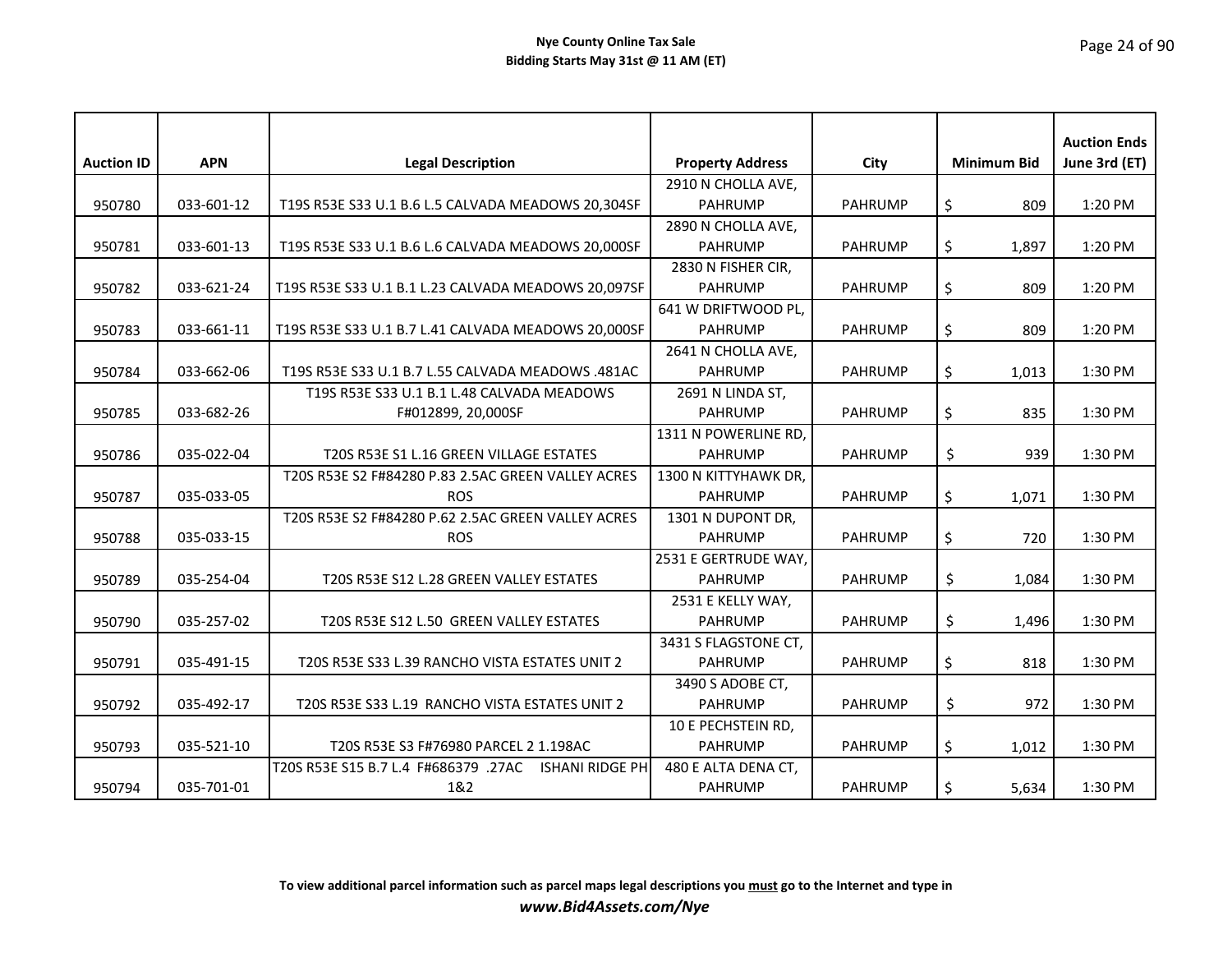# Page 25 of 90

|                   |            |                                                       |                         |                |                    | <b>Auction Ends</b> |
|-------------------|------------|-------------------------------------------------------|-------------------------|----------------|--------------------|---------------------|
| <b>Auction ID</b> | <b>APN</b> | <b>Legal Description</b>                              | <b>Property Address</b> | City           | <b>Minimum Bid</b> | June 3rd (ET)       |
|                   |            | T20S R53E S15 B.7 L.2 F#686379 .26AC ISHANI RIDGE PH  | 420 E ALTA DENA CT,     |                |                    |                     |
| 950795            | 035-701-03 | 1&2                                                   | <b>PAHRUMP</b>          | <b>PAHRUMP</b> | \$<br>5,634        | 1:30 PM             |
|                   |            | T20S R53E S15 B.7 L.1 F#686379 .30AC ISHANI RIDGE PH  | 390 E ALTA DENA CT,     |                |                    |                     |
| 950796            | 035-701-04 | 1&2                                                   | <b>PAHRUMP</b>          | <b>PAHRUMP</b> | \$<br>5.634        | 1:30 PM             |
|                   |            | T20S R53E S15 B.7 L.5 F#686379 .30AC ISHANI RIDGE PH  | 391 E ALTA DENA CT,     |                |                    |                     |
| 950797            | 035-701-05 | 1&2                                                   | <b>PAHRUMP</b>          | <b>PAHRUMP</b> | \$<br>5,634        | 1:30 PM             |
|                   |            | T20S R53E S15 B.7 L.6 F#686379 .27AC ISHANI RIDGE PH  | 421 E ALTA DENA CT,     |                |                    |                     |
| 950798            | 035-701-06 | 1&2                                                   | <b>PAHRUMP</b>          | <b>PAHRUMP</b> | \$<br>5,634        | 1:30 PM             |
|                   |            | T20S R53E S15 B.7 L.8 F#686379 .29AC ISHANI RIDGE PH  | 481 E ALTA DENA CT,     |                |                    |                     |
| 950799            | 035-701-08 | 1&2                                                   | <b>PAHRUMP</b>          | <b>PAHRUMP</b> | \$<br>5,634        | 1:30 PM             |
|                   |            | T20S R53E S15 B.7 L.9 F#686379 .29AC ISHANI RIDGE PH  | 480 E NOBLE CT,         |                |                    |                     |
| 950800            | 035-701-09 | 1&2                                                   | <b>PAHRUMP</b>          | <b>PAHRUMP</b> | \$<br>5,634        | 1:30 PM             |
|                   |            | T20S R53E S15 B.7 L.11 F#686379 .27AC ISHANI RIDGE PH | 420 E NOBLE CT,         |                |                    |                     |
| 950801            | 035-701-11 | 1&2                                                   | <b>PAHRUMP</b>          | <b>PAHRUMP</b> | \$<br>5,495        | 1:30 PM             |
|                   |            | T20S R53E S15 B.7 L.12 F#686379 .30AC ISHANI RIDGE PH | 390 E NOBLE CT,         |                |                    |                     |
| 950802            | 035-701-12 | 1&2                                                   | <b>PAHRUMP</b>          | <b>PAHRUMP</b> | \$<br>5,634        | 1:30 PM             |
|                   |            | T20S R53E S15 B.7 L.13 F#686379 .30AC ISHANI RIDGE PH | 391 E NOBLE CT,         |                |                    |                     |
| 950803            | 035-701-13 | 1&2                                                   | <b>PAHRUMP</b>          | <b>PAHRUMP</b> | \$<br>5,634        | 1:30 PM             |
|                   |            | T20S R53E S15 B.7 L.14 F#686379 .27AC ISHANI RIDGE PH | 421 E NOBLE CT,         |                |                    |                     |
| 950804            | 035-701-14 | 1&2                                                   | <b>PAHRUMP</b>          | <b>PAHRUMP</b> | \$<br>5,634        | 1:40 PM             |
|                   |            | T20S R53E S15 B.7 L.16 F#686379 .29AC ISHANI RIDGE PH | 481 E NOBLE CT,         |                |                    |                     |
| 950805            | 035-701-16 | 1&2                                                   | <b>PAHRUMP</b>          | <b>PAHRUMP</b> | \$<br>5,634        | 1:40 PM             |
|                   |            | T20S R53E S15 B.7 L.20 F#686379 .29AC ISHANI RIDGE PH |                         |                |                    |                     |
| 950806            | 035-701-17 | 1&2                                                   | 480 E SOL CT, PAHRUMP   | <b>PAHRUMP</b> | \$<br>5,634        | 1:40 PM             |
|                   |            | T20S R53E S15 B.7 L.18 F#686379 .27AC ISHANI RIDGE PH |                         |                |                    |                     |
| 950807            | 035-701-19 | 1&2                                                   | 420 E SOL CT, PAHRUMP   | <b>PAHRUMP</b> | \$<br>5,634        | 1:40 PM             |
|                   |            | T20S R53E S15 B.7 L.17 F#686379 .30AC ISHANI RIDGE PH |                         |                |                    |                     |
| 950808            | 035-701-20 | 1&2                                                   | 390 E SOL CT, PAHRUMP   | <b>PAHRUMP</b> | \$<br>5,634        | 1:40 PM             |
|                   |            | T20S R53E S15 B.7 L.24 F#686379 .30AC ISHANI RIDGE PH |                         |                |                    |                     |
| 950809            | 035-701-21 | 1&2                                                   | 391 E SOL CT, PAHRUMP   | <b>PAHRUMP</b> | $\zeta$<br>5,634   | 1:40 PM             |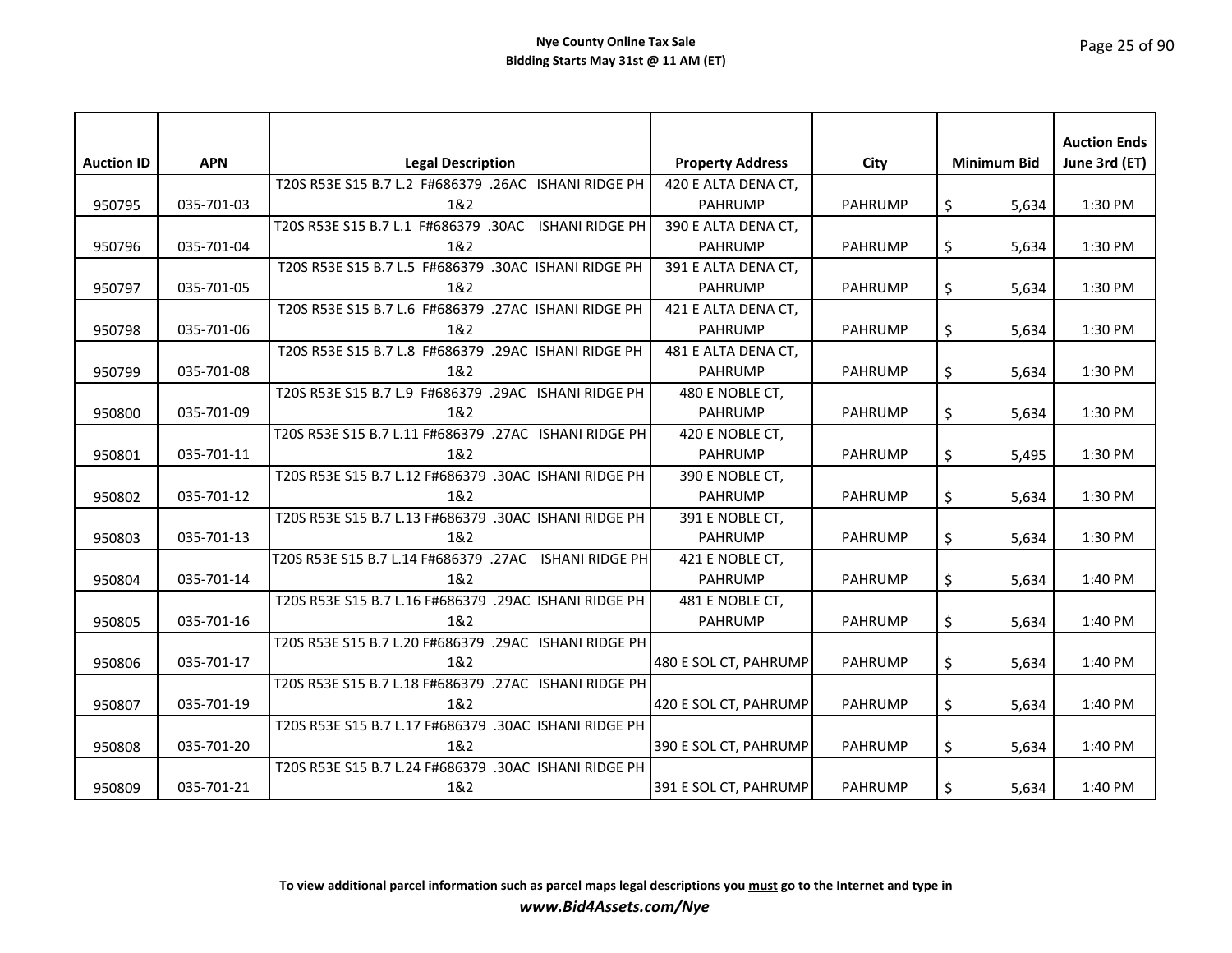| <b>Auction ID</b> | <b>APN</b> | <b>Legal Description</b>                              | <b>Property Address</b> | City           | <b>Minimum Bid</b> | <b>Auction Ends</b><br>June 3rd (ET) |
|-------------------|------------|-------------------------------------------------------|-------------------------|----------------|--------------------|--------------------------------------|
|                   |            | T20S R53E S15 B.7 L.23 F#686379 .27AC ISHANI RIDGE PH |                         |                |                    |                                      |
| 950810            | 035-701-22 | 1&2                                                   | 421 E SOL CT, PAHRUMP   | <b>PAHRUMP</b> | \$<br>5,634        | 1:40 PM                              |
|                   |            | T20S R53E S15 B.7 L.21 F#686379 .29AC ISHANI RIDGE PH |                         |                |                    |                                      |
| 950811            | 035-701-24 | 1&2                                                   | 481 E SOL CT, PAHRUMP   | <b>PAHRUMP</b> | \$<br>5,634        | 1:40 PM                              |
|                   |            | T20S R53E S15 B.7 L.28 F#686379 .29AC ISHANI RIDGE PH | 480 E LUNA CT,          |                |                    |                                      |
| 950812            | 035-701-25 | 1&2                                                   | <b>PAHRUMP</b>          | <b>PAHRUMP</b> | \$<br>5,634        | 1:40 PM                              |
|                   |            | T20S R53E S15 B.7 L.26 F#686379 .27AC ISHANI RIDGE PH | 420 E LUNA CT,          |                |                    |                                      |
| 950813            | 035-701-27 | 1&2                                                   | <b>PAHRUMP</b>          | <b>PAHRUMP</b> | \$<br>5,634        | 1:40 PM                              |
|                   |            | T20S R53E S15 B.7 L.25 F#686379 .30AC ISHANI RIDGE PH | 390 E LUNA CT,          |                |                    |                                      |
| 950814            | 035-701-28 | 1&2                                                   | <b>PAHRUMP</b>          | <b>PAHRUMP</b> | \$<br>5,634        | 1:40 PM                              |
|                   |            | T20S R53E S15 B.7 L.32 F#686379 .30AC ISHANI RIDGE PH | 391 E LUNA CT,          |                |                    |                                      |
| 950815            | 035-701-29 | 1&2                                                   | <b>PAHRUMP</b>          | <b>PAHRUMP</b> | \$<br>5,634        | 1:40 PM                              |
|                   |            | T20S R53E S15 B.7 L.31 F#686379 .27AC ISHANI RIDGE PH | 421 E LUNA CT,          |                |                    |                                      |
| 950816            | 035-701-30 | 1&2                                                   | <b>PAHRUMP</b>          | <b>PAHRUMP</b> | \$<br>5,634        | 1:40 PM                              |
|                   |            | T20S R53E S15 B.7 L.29 F#686379 .29AC ISHANI RIDGE PH | 481 E LUNA CT,          |                |                    |                                      |
| 950817            | 035-701-32 | 1&2                                                   | <b>PAHRUMP</b>          | <b>PAHRUMP</b> | $\zeta$<br>5,634   | 1:40 PM                              |
|                   |            | T20S R53E S15 B.7 L.36 F#686379 .29AC ISHANI RIDGE PH | 480 E SECO CT,          |                |                    |                                      |
| 950818            | 035-701-33 | 1&2                                                   | PAHRUMP                 | <b>PAHRUMP</b> | \$<br>5,634        | 1:40 PM                              |
|                   |            | T20S R53E S15 B.7 L.34 F#686379 .27AC ISHANI RIDGE PH | 420 E SECO CT,          |                |                    |                                      |
| 950819            | 035-701-35 | 1&2                                                   | <b>PAHRUMP</b>          | <b>PAHRUMP</b> | \$<br>5,634        | 1:40 PM                              |
|                   |            | T20S R53E S15 B.7 L.33 F#686379 .32AC ISHANI RIDGE PH | 390 E SECO CT,          |                |                    |                                      |
| 950820            | 035-701-36 | 1&2                                                   | <b>PAHRUMP</b>          | <b>PAHRUMP</b> | \$<br>5,634        | 1:40 PM                              |
|                   |            | T20S R53E S15 B.7 L.37 F#686379 .27AC ISHANI RIDGE PH | 391 E SECO CT,          |                |                    |                                      |
| 950821            | 035-701-37 | 1&2                                                   | <b>PAHRUMP</b>          | <b>PAHRUMP</b> | \$<br>5,634        | 1:40 PM                              |
|                   |            | T20S R53E S15 B.7 L.38 F#686379 .22AC ISHANI RIDGE PH | 421 E SECO CT,          |                |                    |                                      |
| 950822            | 035-701-38 | 1&2                                                   | <b>PAHRUMP</b>          | <b>PAHRUMP</b> | \$<br>5,634        | 1:40 PM                              |
|                   |            | T20S R53E S15 B.7 L.40 F#686379 .25AC ISHANI RIDGE PH | 481 E SECO CT,          |                |                    |                                      |
| 950823            | 035-701-40 | 1&2                                                   | <b>PAHRUMP</b>          | <b>PAHRUMP</b> | \$<br>5.634        | $1:40$ PM                            |
|                   |            | T20S R53E S15 B.7 L.41 F#686379 .25AC ISHANI RIDGE PH | 511 E SECO CT,          |                |                    |                                      |
| 950824            | 035-701-41 | 1&2                                                   | <b>PAHRUMP</b>          | <b>PAHRUMP</b> | \$<br>5,634        | 1:50 PM                              |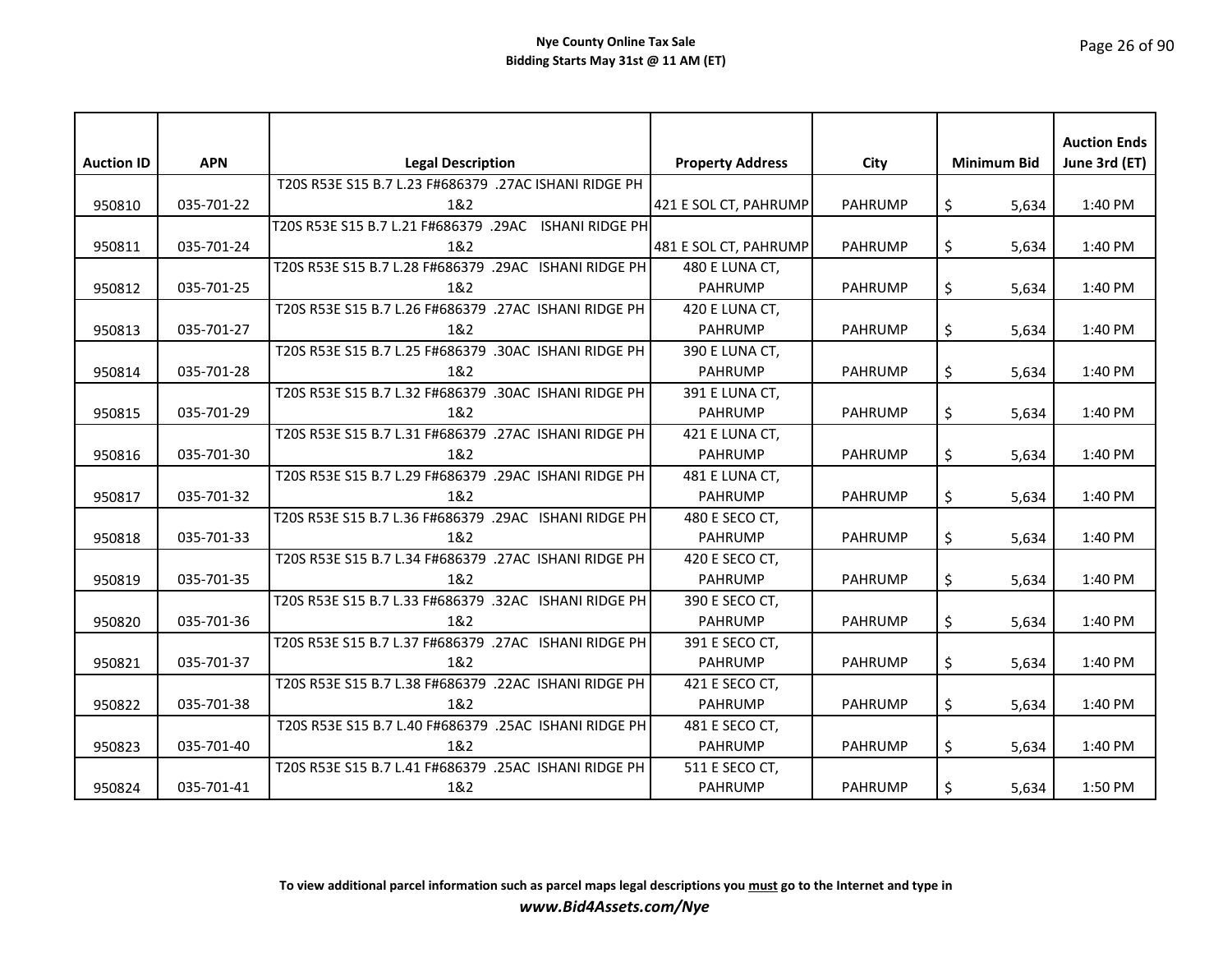# Page 27 of 90

|                   |            |                                                       |                         |                |                    | <b>Auction Ends</b> |
|-------------------|------------|-------------------------------------------------------|-------------------------|----------------|--------------------|---------------------|
| <b>Auction ID</b> | <b>APN</b> | <b>Legal Description</b>                              | <b>Property Address</b> | City           | <b>Minimum Bid</b> | June 3rd (ET)       |
|                   |            | T20S R53E S15 B.7 L.42 F#686379 .25AC ISHANI RIDGE PH | 541 E SECO CT,          |                |                    |                     |
| 950825            | 035-701-42 | 1&2                                                   | <b>PAHRUMP</b>          | <b>PAHRUMP</b> | \$<br>5,634        | 1:50 PM             |
|                   |            | T20S R53E S15 B.6 L.58 F#686379 .22AC ISHANI RIDGE PH | 511 S LA RAMBLA DR,     |                |                    |                     |
| 950826            | 035-711-02 | 1&2                                                   | <b>PAHRUMP</b>          | <b>PAHRUMP</b> | \$<br>5,634        | 1:50 PM             |
|                   |            | T20S R53E S15 B.6 L.57 F#686379 .24AC ISHANI RIDGE PH | 525 S LA RAMBLA DR,     |                |                    |                     |
| 950827            | 035-711-03 | 1&2                                                   | <b>PAHRUMP</b>          | <b>PAHRUMP</b> | \$<br>5,634        | 1:50 PM             |
|                   |            | T20S R53E S15 B.6 L.56 F#686379 .24AC ISHANI RIDGE PH | 539 S LA RAMBLA DR,     |                |                    |                     |
| 950828            | 035-711-04 | 1&2                                                   | <b>PAHRUMP</b>          | <b>PAHRUMP</b> | \$<br>5,634        | 1:50 PM             |
|                   |            | T20S R53E S15 B.6 L.55 F#686379 .24AC ISHANI RIDGE PH | 555 S LA RAMBLA DR,     |                |                    |                     |
| 950829            | 035-711-05 | 1&2                                                   | <b>PAHRUMP</b>          | <b>PAHRUMP</b> | \$<br>5,634        | 1:50 PM             |
|                   |            | T20S R53E S15 B.6 L.54 F#686379 .24AC ISHANI RIDGE PH | 569 S LA RAMBLA DR,     |                |                    |                     |
| 950830            | 035-711-06 | 1&2                                                   | <b>PAHRUMP</b>          | <b>PAHRUMP</b> | \$<br>5,634        | 1:50 PM             |
|                   |            | T20S R53E S15 B.6 L.53 F#686379 .24AC ISHANI RIDGE PH | 585 S LA RAMBLA DR,     |                |                    |                     |
| 950831            | 035-711-07 | 1&2                                                   | <b>PAHRUMP</b>          | <b>PAHRUMP</b> | \$<br>5,634        | 1:50 PM             |
|                   |            | T20S R53E S15 B.6 L.52 F#686379 .24AC ISHANI RIDGE PH | 599 S LA RAMBLA DR,     |                |                    |                     |
| 950832            | 035-711-08 | 1&2                                                   | <b>PAHRUMP</b>          | <b>PAHRUMP</b> | \$<br>5,634        | 1:50 PM             |
|                   |            | T20S R53E S15 B.6 L.51 F#686379 .24AC ISHANI RIDGE PH | 611 S LA RAMBLA DR,     |                |                    |                     |
| 950833            | 035-711-09 | 1&2                                                   | <b>PAHRUMP</b>          | <b>PAHRUMP</b> | \$<br>5,634        | 1:50 PM             |
|                   |            | T20S R53E S15 B.6 L.50 F#686379 .24AC ISHANI RIDGE PH | 625 S LA RAMBLA DR,     |                |                    |                     |
| 950834            | 035-711-10 | 1&2                                                   | <b>PAHRUMP</b>          | <b>PAHRUMP</b> | \$<br>5.634        | 1:50 PM             |
|                   |            | T20S R53E S15 B.6 L.49 F#686379 .24AC ISHANI RIDGE PH | 639 S LA RAMBLA DR,     |                |                    |                     |
| 950835            | 035-711-11 | 1&2                                                   | <b>PAHRUMP</b>          | <b>PAHRUMP</b> | \$<br>5,634        | 1:50 PM             |
|                   |            | T20S R53E S15 B.6 L.48 F#686379 .24AC ISHANI RIDGE PH | 653 S LA RAMBLA DR,     |                |                    |                     |
| 950836            | 035-711-12 | 1&2                                                   | <b>PAHRUMP</b>          | <b>PAHRUMP</b> | \$<br>5,634        | 1:50 PM             |
|                   |            | T20S R53E S15 B.6 L.47 F#686379 .24AC ISHANI RIDGE PH | 667 S LA RAMBLA DR.     |                |                    |                     |
| 950837            | 035-711-13 | 1&2                                                   | <b>PAHRUMP</b>          | <b>PAHRUMP</b> | \$<br>5,634        | 1:50 PM             |
|                   |            | T20S R53E S15 B.6 L.46 F#686379 .24AC ISHANI RIDGE PH | 679 S LA RAMBLA DR,     |                |                    |                     |
| 950838            | 035-711-14 | 1&2                                                   | <b>PAHRUMP</b>          | <b>PAHRUMP</b> | \$<br>5.634        | 1:50 PM             |
|                   |            | T20S R53E S15 B.6 L.45 F#686379 .24AC ISHANI RIDGE PH | 691 S LA RAMBLA DR,     |                |                    |                     |
| 950839            | 035-711-15 | 1&2                                                   | <b>PAHRUMP</b>          | <b>PAHRUMP</b> | \$<br>5,634        | 1:50 PM             |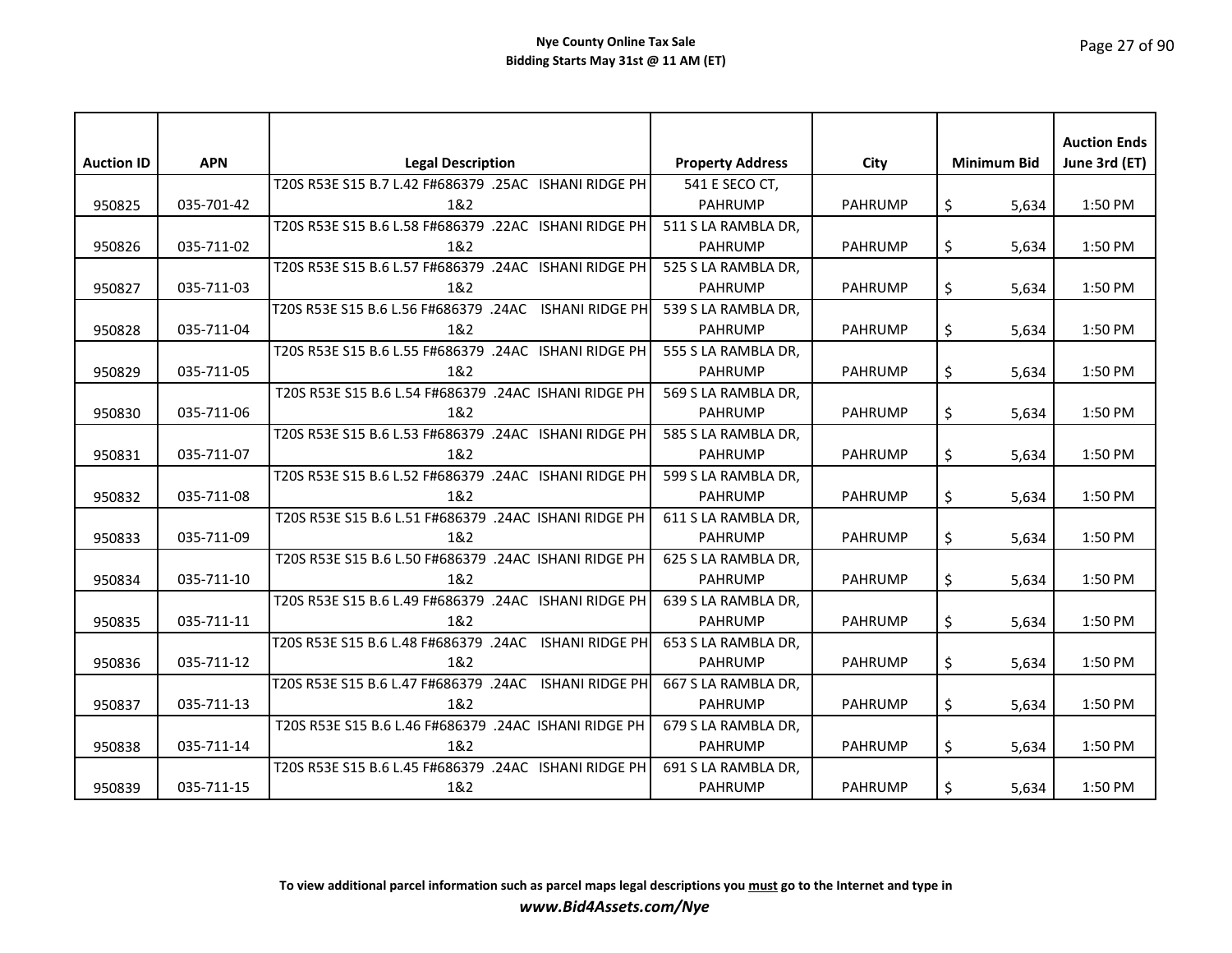|                   |            |                                                       |                         |                |                    | <b>Auction Ends</b> |
|-------------------|------------|-------------------------------------------------------|-------------------------|----------------|--------------------|---------------------|
| <b>Auction ID</b> | <b>APN</b> | <b>Legal Description</b>                              | <b>Property Address</b> | City           | <b>Minimum Bid</b> | June 3rd (ET)       |
|                   |            | T20S R53E S15 B.6 L.44 F#686379 .24AC ISHANI RIDGE PH | 703 S LA RAMBLA DR,     |                |                    |                     |
| 950840            | 035-711-16 | 1&2                                                   | <b>PAHRUMP</b>          | <b>PAHRUMP</b> | \$<br>5,634        | 1:50 PM             |
|                   |            | T20S R53E S15 B.6 L.43 F#686379 .24AC ISHANI RIDGE PH | 717 S LA RAMBLA DR,     |                |                    |                     |
| 950841            | 035-711-17 | 1&2                                                   | <b>PAHRUMP</b>          | <b>PAHRUMP</b> | \$<br>5,634        | 1:50 PM             |
|                   |            | T20S R53E S15 B.6 L.64 F#686379 .26AC ISHANI RIDGE PH | 586 S TAHYA RIVER CT,   |                |                    |                     |
| 950842            | 035-711-28 | 1&2                                                   | <b>PAHRUMP</b>          | <b>PAHRUMP</b> | \$<br>4,622        | 1:50 PM             |
|                   |            | T20S R53E S15 B.6 L.63 F#686379 .27AC ISHANI RIDGE PH | 570 S TAHYA RIVER CT,   |                |                    |                     |
| 950843            | 035-711-29 | 1&2                                                   | <b>PAHRUMP</b>          | <b>PAHRUMP</b> | \$<br>4,622        | 1:50 PM             |
|                   |            | T20S R53E S15 B.6 L.62 F#686379 .27AC ISHANI RIDGE PH | 556 S TAHYA RIVER CT,   |                |                    |                     |
| 950844            | 035-711-30 | 1&2                                                   | <b>PAHRUMP</b>          | <b>PAHRUMP</b> | \$<br>4,622        | 2:00 PM             |
|                   |            | T20S R53E S15 B.6 L.61 F#686379 .27AC ISHANI RIDGE PH | 540 S TAHYA RIVER CT,   |                |                    |                     |
| 950845            | 035-711-31 | 1&2                                                   | <b>PAHRUMP</b>          | <b>PAHRUMP</b> | \$<br>4,622        | 2:00 PM             |
|                   |            | T20S R53E S15 B.6 L.60 F#686379 .25AC ISHANI RIDGE PH | 526 S TAHYA RIVER CT,   |                |                    |                     |
| 950846            | 035-711-32 | 1&2                                                   | <b>PAHRUMP</b>          | <b>PAHRUMP</b> | \$<br>4,123        | 2:00 PM             |
|                   |            | T20S R53E S15 B.6 L.59 F#686379 .25AC ISHANI RIDGE PH | 510 S TAHYA RIVER CT,   |                |                    |                     |
| 950847            | 035-711-33 | 1&2                                                   | <b>PAHRUMP</b>          | <b>PAHRUMP</b> | \$<br>5,141        | 2:00 PM             |
|                   |            | T20S R53E S15 F#701210 P.2 1.87AC ISHANI RIDGE PH     | 581 S ISHANI RIDGE CT,  |                |                    |                     |
| 950848            | 035-722-27 | 1&2                                                   | <b>PAHRUMP</b>          | <b>PAHRUMP</b> | \$<br>10,013       | 2:00 PM             |
|                   |            | T20S R53E S15 F#701210 P.A WELL LOT .05AC ISHANI      | 601 S ISHANI RIDGE CT,  |                |                    |                     |
| 950849            | 035-722-28 | RIDGE PH 1&2                                          | <b>PAHRUMP</b>          | <b>PAHRUMP</b> | \$<br>1,491        | 2:00 PM             |
|                   |            | T20S R53E S15 B.2 L.112 F#686379 .25AC ISHANI RIDGE   | 579 E SECO CT,          |                |                    |                     |
| 950850            | 035-735-01 | PH 1&2                                                | <b>PAHRUMP</b>          | <b>PAHRUMP</b> | \$<br>5,081        | 2:00 PM             |
|                   |            | T20S R53E S15 B.2 L.113 F#686379 .25AC ISHANI RIDGE   | 603 E SECO CT,          |                |                    |                     |
| 950851            | 035-735-02 | PH 1&2                                                | <b>PAHRUMP</b>          | <b>PAHRUMP</b> | \$<br>5,069        | 2:00 PM             |
|                   |            | T20S R53E S15 B.2 L.114 F#686379 .25AC ISHANI RIDGE   | 591 E SECO CT,          |                |                    |                     |
| 950852            | 035-735-03 | PH 1&2                                                | <b>PAHRUMP</b>          | <b>PAHRUMP</b> | \$<br>5,069        | 2:00 PM             |
|                   |            | T20S R53E S15 B.2 L.130 F#686379 .25AC ISHANI RIDGE   | 615 E SECO CT,          |                |                    |                     |
| 950853            | 035-735-04 | PH 1&2                                                | <b>PAHRUMP</b>          | <b>PAHRUMP</b> | \$<br>5.069        | $2:00 \, \text{PM}$ |
|                   |            | T20S R53E S15 B.2 L.131 F#686379 .25AC ISHANI RIDGE   | 627 E SECO CT,          |                |                    |                     |
| 950854            | 035-735-05 | PH 1&2                                                | <b>PAHRUMP</b>          | <b>PAHRUMP</b> | \$<br>5,069        | 2:00 PM             |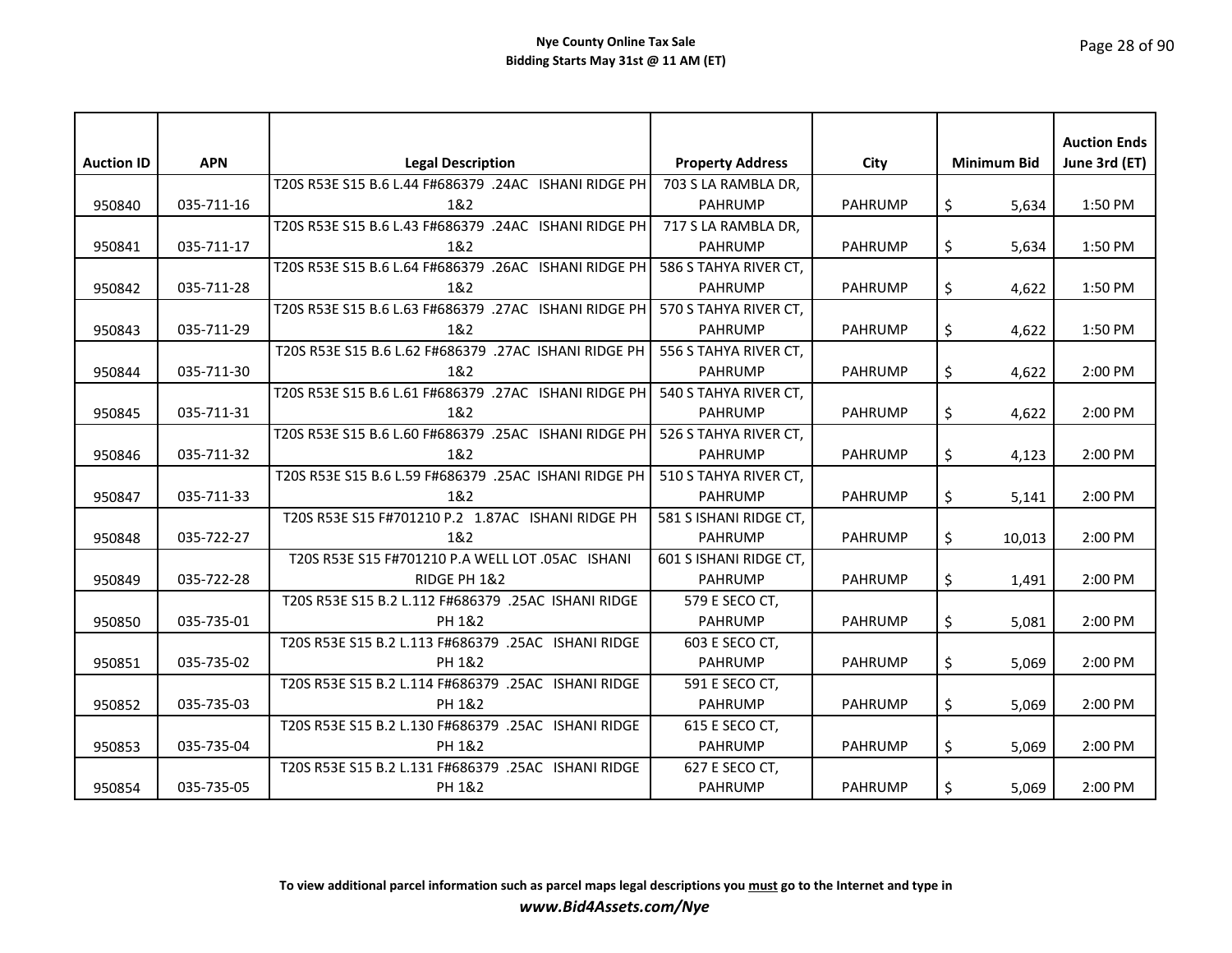| <b>Auction ID</b> | <b>APN</b>   | <b>Legal Description</b>                            | <b>Property Address</b> | City           | <b>Minimum Bid</b> | <b>Auction Ends</b><br>June 3rd (ET) |
|-------------------|--------------|-----------------------------------------------------|-------------------------|----------------|--------------------|--------------------------------------|
|                   |              | T20S R53E S15 B.2 L.132 F#686379 .25AC ISHANI RIDGE | 639 E SECO CT,          |                |                    |                                      |
| 950855            | 035-735-06   | PH 1&2                                              | <b>PAHRUMP</b>          | <b>PAHRUMP</b> | \$<br>5,069        | 2:00 PM                              |
|                   |              | T20S R53E S15 B.2 L.133 F#686379 .25AC ISHANI RIDGE | 651 E SECO CT,          |                |                    |                                      |
| 950856            | 035-735-07   | PH 1&2                                              | <b>PAHRUMP</b>          | <b>PAHRUMP</b> | \$<br>5,069        | 2:00 PM                              |
|                   |              | T20S R53E S15 B.2 L.146 F#686379 .26AC ISHANI RIDGE | 663 E SECO CT,          |                |                    |                                      |
| 950857            | 035-735-08   | PH 1&2                                              | <b>PAHRUMP</b>          | <b>PAHRUMP</b> | \$<br>5,069        | 2:00 PM                              |
|                   |              | T20S R53E S15 B.2 L.147 F#686379 .26AC ISHANI RIDGE | 675 E SECO CT,          |                |                    |                                      |
| 950858            | 035-735-09   | PH 1&2                                              | <b>PAHRUMP</b>          | <b>PAHRUMP</b> | \$<br>5,069        | 2:00 PM                              |
|                   |              | T20S R53E S15 B.2 L.148 F#686379 .26AC ISHANI RIDGE | 687 E SECO CT,          |                |                    |                                      |
| 950859            | 035-735-10   | PH 1&2                                              | <b>PAHRUMP</b>          | <b>PAHRUMP</b> | \$<br>5,142        | 2:00 PM                              |
|                   |              |                                                     | 1260 W WHITE ST,        |                |                    |                                      |
| 950860            | 036-051-16*  | T20S R53E S8 F#436126 P.2 1.09AC Linda Subdivision  | <b>PAHRUMP</b>          | <b>PAHRUMP</b> | \$<br>1,219        | 2:00 PM                              |
|                   |              |                                                     | 71 N DOVE ST,           |                |                    |                                      |
| 950861            | 036-103-01*  | T20S R53E S8 B.K L.2 CHAPPAREL RANCHOS              | <b>PAHRUMP</b>          | <b>PAHRUMP</b> | \$<br>1,503        | 2:00 PM                              |
|                   |              |                                                     | 1820 W SAGEHEN ST,      |                |                    |                                      |
| 950862            | 036-106-03*  | T20S R53E S8 B.F L.6 CHAPPAREL RANCHOS              | <b>PAHRUMP</b>          | <b>PAHRUMP</b> | \$<br>1,254        | 2:00 PM                              |
|                   |              |                                                     | 1771 W CHUKAR ST,       |                |                    |                                      |
| 950863            | 036-106-07   | T20S R53E S8 B.F L.2 CHAPPAREL RANCHOS              | <b>PAHRUMP</b>          | <b>PAHRUMP</b> | \$<br>1,113        | 2:00 PM                              |
|                   |              |                                                     | 520 S HAPPY LN,         |                |                    |                                      |
| 950864            | 036-241-01*  | T20S R53E S18 L.29 C L RANCH                        | <b>PAHRUMP</b>          | <b>PAHRUMP</b> | \$<br>1,569        | 2:10 PM                              |
|                   |              |                                                     | 1641 W DONNER ST,       |                |                    |                                      |
| 950865            | 036-282-05** | T20S R53E S17 U.F P.201 CAL VEGAS RANCHOS           | <b>PAHRUMP</b>          | <b>PAHRUMP</b> | \$<br>3,174        | 2:10 PM                              |
|                   |              |                                                     | 1611 W IRONS ST,        |                |                    |                                      |
| 950866            | 036-292-04** | T20S R53E S17 U.F P.328 CAL VEGAS RANCHOS           | <b>PAHRUMP</b>          | <b>PAHRUMP</b> | \$<br>3,871        | 2:10 PM                              |
|                   |              |                                                     | 1211 W WILSON RD,       |                |                    |                                      |
| 950867            | 036-311-06   | T20S R53E S17 U.F P.251 CAL VEGAS RANCHOS           | <b>PAHRUMP</b>          | <b>PAHRUMP</b> | \$<br>1,552        | 2:10 PM                              |
|                   |              |                                                     | 800 W VONDELL DR,       |                |                    |                                      |
| 950868            | 036-332-02   | T20S R53E S16 U.A P.15 CAL VEGAS RANCHOS            | <b>PAHRUMP</b>          | <b>PAHRUMP</b> | \$<br>1,303        | 2:10 PM                              |
|                   |              |                                                     | 950 W VONDELL DR,       |                |                    |                                      |
| 950869            | 036-342-03   | T20S R53E S16 U.B P.14 CAL VEGAS RANCHOS            | <b>PAHRUMP</b>          | <b>PAHRUMP</b> | \$<br>976          | 2:10 PM                              |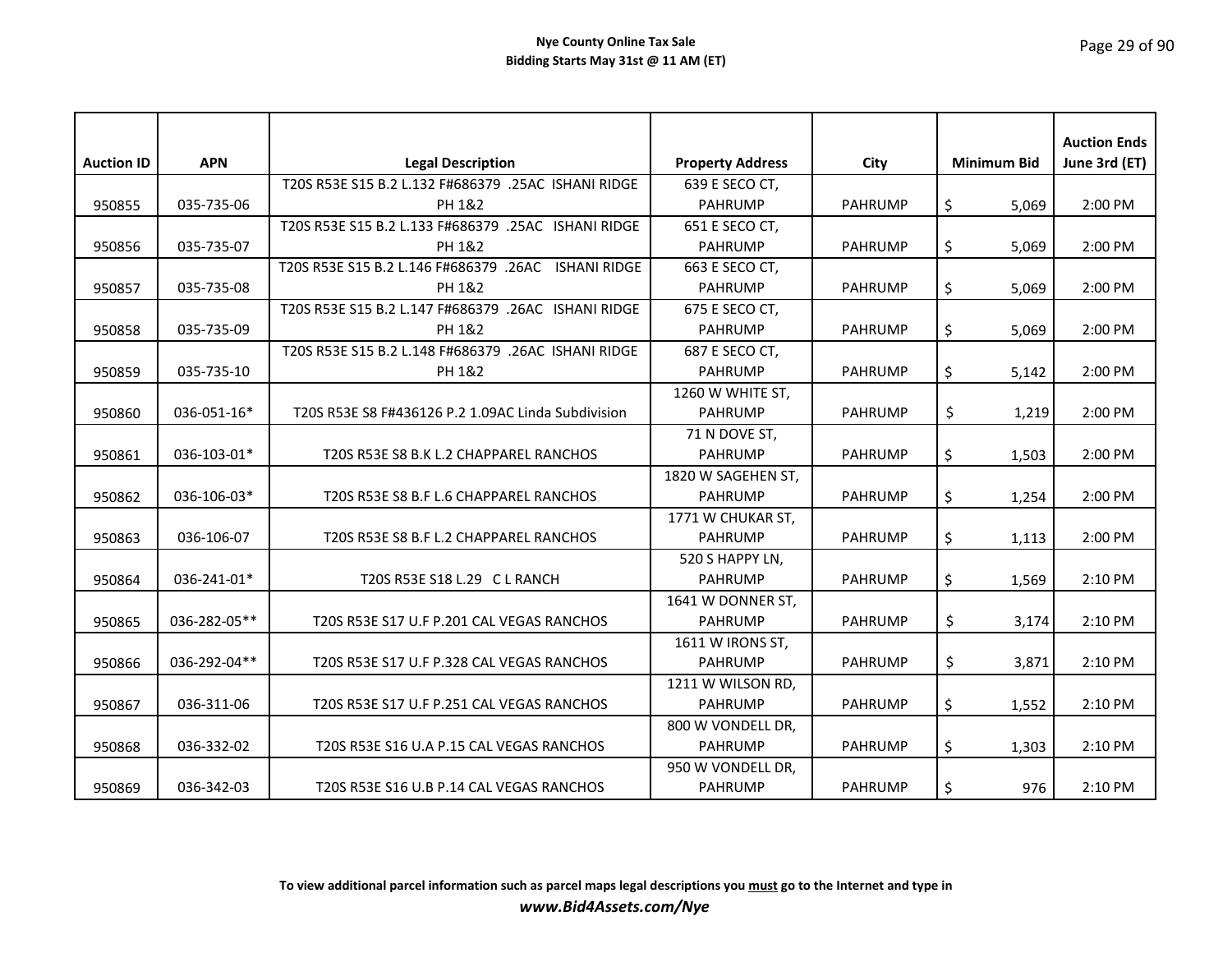| <b>Auction ID</b> | <b>APN</b> | <b>Legal Description</b>                              | <b>Property Address</b> | City           | <b>Minimum Bid</b> | <b>Auction Ends</b><br>June 3rd (ET) |
|-------------------|------------|-------------------------------------------------------|-------------------------|----------------|--------------------|--------------------------------------|
|                   |            |                                                       | 1171 S GIVENS RD,       |                |                    |                                      |
| 950870            | 036-381-15 | T20S R53E S20 F#67951 P.2 1.273AC HORGAN ROS          | <b>PAHRUMP</b>          | <b>PAHRUMP</b> | \$<br>1,212        | 2:10 PM                              |
|                   |            |                                                       | 3080 E WHISTLER RD,     |                |                    |                                      |
| 950871            | 037-021-15 | T21S R54E S6 U.9B B.3 L.24 CALVADA VALLEY 11,048.53sf | <b>PAHRUMP</b>          | <b>PAHRUMP</b> | \$<br>2,075        | 2:10 PM                              |
|                   |            |                                                       | 4181 S TAHACHAPI AVE,   |                |                    |                                      |
| 950872            | 037-031-02 | T21S R54E S6 U.9B B.4 L.2 CALVADA VALLEY 10,978.54sf  | <b>PAHRUMP</b>          | <b>PAHRUMP</b> | \$<br>1,412        | 2:10 PM                              |
|                   |            |                                                       | 4261 S TAHACHAPI AVE,   |                |                    |                                      |
| 950873            | 037-031-06 | T21S R54E S6 U.9B B.4 L.6 CALVADA VALLEY 10,951.19sf  | <b>PAHRUMP</b>          | <b>PAHRUMP</b> | \$<br>1,735        | 2:10 PM                              |
|                   |            |                                                       | 4181 S SILK PL,         |                |                    |                                      |
| 950874            | 037-031-32 | T21S R54E S6 U.9B B.4 L.32 CALVADA VALLEY 12,778.92sf | <b>PAHRUMP</b>          | <b>PAHRUMP</b> | \$<br>1,075        | 2:10 PM                              |
|                   |            |                                                       | 4261 S ROCKFORD PL,     |                |                    |                                      |
| 950875            | 037-031-51 | T21S R54E S6 U.9B B.4 L.51 CALVADA VALLEY 11,582.57sf | <b>PAHRUMP</b>          | <b>PAHRUMP</b> | \$<br>1,735        | 2:10 PM                              |
|                   |            |                                                       | 4280 S RAINBOW AVE,     |                |                    |                                      |
| 950876            | 037-031-55 | T21S R54E S6 U.9B B.4 L.55 CALVADA VALLEY 10,953.56sf | <b>PAHRUMP</b>          | <b>PAHRUMP</b> | \$<br>777          | 2:10 PM                              |
|                   |            |                                                       | 3401 E TOUCAN CT,       |                |                    |                                      |
| 950877            | 037-031-66 | T21S R54E S6 U.9B B.4 L.66 CALVADA VALLEY 11,046.36sf | <b>PAHRUMP</b>          | <b>PAHRUMP</b> | \$<br>1,412        | 2:10 PM                              |
|                   |            |                                                       | 3321 E TOUCAN CT,       |                |                    |                                      |
| 950878            | 037-031-70 | T21S R54E S6 U.9B B.4 L.70 CALVADA VALLEY 11,046.29sf | <b>PAHRUMP</b>          | <b>PAHRUMP</b> | \$<br>1,596        | 2:10 PM                              |
|                   |            |                                                       | 3301 E TOUCAN CT,       |                |                    |                                      |
| 950879            | 037-031-71 | T21S R54E S6 U.9B B.4 L.71 CALVADA VALLEY 11,047.63sf | <b>PAHRUMP</b>          | <b>PAHRUMP</b> | \$<br>784          | 2:10 PM                              |
|                   |            |                                                       | 3261 E TOUCAN CT,       |                |                    |                                      |
| 950880            | 037-031-73 | T21S R54E S6 U.9B B.4 L.73 CALVADA VALLEY 12,346.84sf | <b>PAHRUMP</b>          | <b>PAHRUMP</b> | \$<br>1,596        | 2:10 PM                              |
|                   |            |                                                       | 3320 E ROGER ST,        |                |                    |                                      |
| 950881            | 037-041-24 | T21S R54E S6 U.9B B.1 L.38 CALVADA VALLEY 11,048.77sf | <b>PAHRUMP</b>          | <b>PAHRUMP</b> | \$<br>2,982        | 2:10 PM                              |
|                   |            |                                                       | 3381 E ROGER ST,        |                |                    |                                      |
| 950882            | 037-042-12 | T21S R54E S6 U.9B B.3 L.61 CALVADA VALLEY 11,046.11sf | <b>PAHRUMP</b>          | <b>PAHRUMP</b> | \$<br>1,596        | 2:10 PM                              |
|                   |            |                                                       | 3481 E ROGER ST,        |                |                    |                                      |
| 950883            | 037-042-17 | T21S R54E S6 U.9B B.3 L.56 CALVADA VALLEY 12,055.43sf | <b>PAHRUMP</b>          | <b>PAHRUMP</b> | \$<br>1,735        | 2:10 PM                              |
|                   |            |                                                       | 3511 E GAMEBIRD RD,     |                |                    |                                      |
| 950884            | 037-051-02 | T21S R54E S6 U.9B B.6 L.5 CALVADA VALLEY 19,848.30sf  | PAHRUMP                 | <b>PAHRUMP</b> | \$<br>809          | 2:20 PM                              |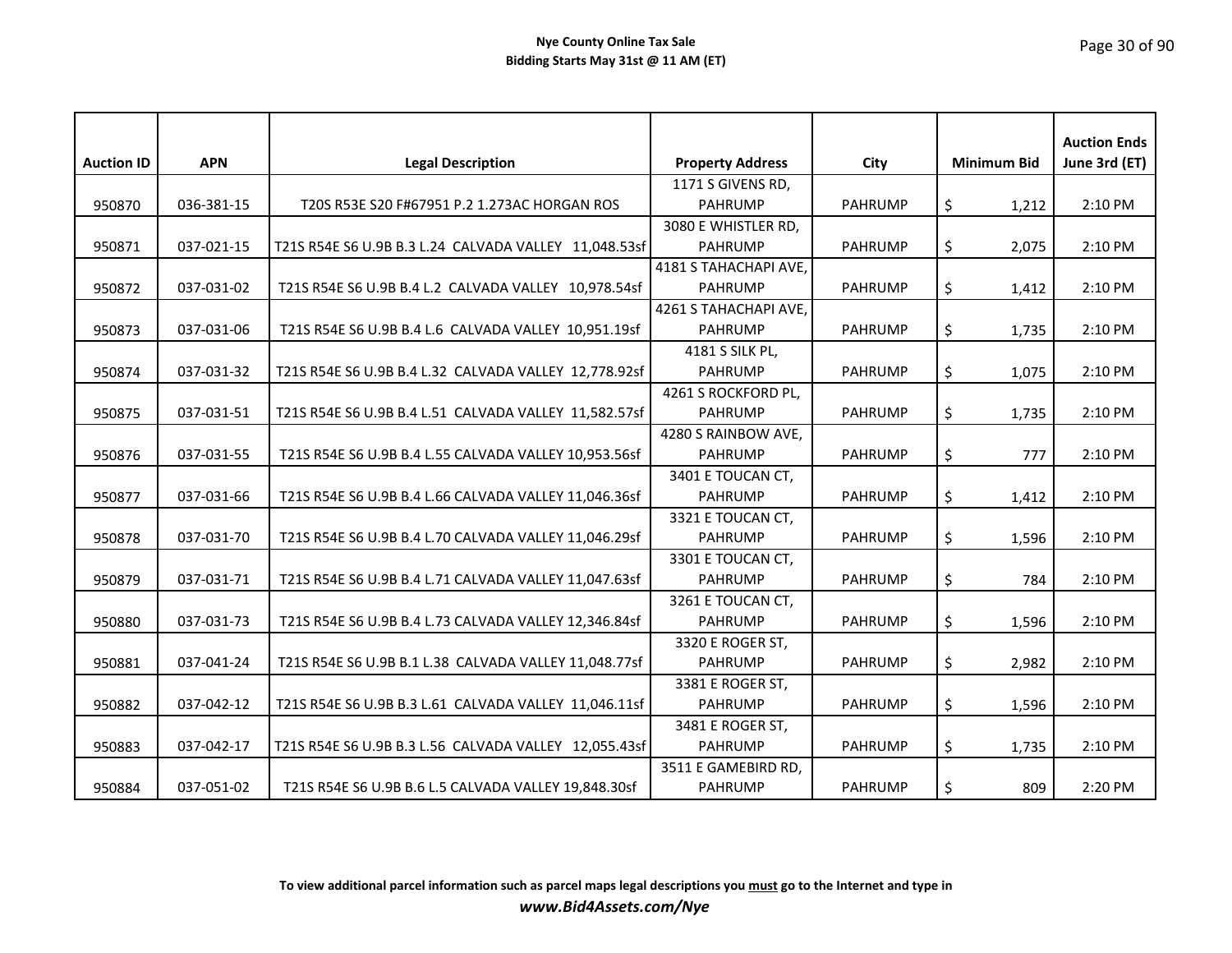| <b>Auction ID</b> | <b>APN</b> | <b>Legal Description</b>                               | <b>Property Address</b> | City           | <b>Minimum Bid</b> | <b>Auction Ends</b><br>June 3rd (ET) |
|-------------------|------------|--------------------------------------------------------|-------------------------|----------------|--------------------|--------------------------------------|
|                   |            |                                                        | 4080 S WINDJAMMER       |                |                    |                                      |
|                   |            |                                                        |                         |                |                    |                                      |
| 950885            | 037-051-13 | T21S R54E S6 U.9B B.6 L.33 CALVADA VALLEY 11,015.79sf  | AVE, PAHRUMP            | <b>PAHRUMP</b> | \$<br>1,680        | 2:20 PM                              |
|                   |            |                                                        | 3670 E ROGER ST,        |                |                    |                                      |
| 950886            | 037-052-08 | T21S R54E S6 U.9B B.9 L.37 CALVADA VALLEY 11,116.28sf  | <b>PAHRUMP</b>          | <b>PAHRUMP</b> | \$<br>775          | 2:20 PM                              |
|                   |            |                                                        | 4180 S WINDJAMMER       |                |                    |                                      |
| 950887            | 037-061-14 | T21S R54E S6 U.9B B.6 L.28 CALVADA VALLEY 11,048.77sf  | AVE, PAHRUMP            | <b>PAHRUMP</b> | \$<br>2,373        | 2:20 PM                              |
|                   | 037-063-01 |                                                        | 4181 S POST CT,         |                |                    |                                      |
| 950888            |            | T21S R54E S6 U.9B B.8 L.3 CALVADA VALLEY 11,048.07sf   | <b>PAHRUMP</b>          | <b>PAHRUMP</b> | \$<br>2,196        | 2:20 PM                              |
|                   |            |                                                        | 4201 S POST CT,         |                |                    |                                      |
| 950889            | 037-063-02 | T21S R54E S6 U.9B B.8 L.4 CALVADA VALLEY 11,046.82sf   | <b>PAHRUMP</b>          | <b>PAHRUMP</b> | \$<br>1,075        | 2:20 PM                              |
|                   |            |                                                        | 4261 S POST CT,         |                |                    |                                      |
| 950890            | 037-063-05 | T21S R54E S6 U.9B B.8 L.7 CALVADA VALLEY 11,046.39sf   | <b>PAHRUMP</b>          | <b>PAHRUMP</b> | \$<br>2,056        | 2:20 PM                              |
|                   |            |                                                        | 4241 S BAMBOO CT,       |                |                    |                                      |
| 950891            | 037-064-04 | T21S R54E S6 U.9B B.7 L.35 CALVADA VALLEY 11,048.36sf  | <b>PAHRUMP</b>          | <b>PAHRUMP</b> | \$<br>1,412        | 2:20 PM                              |
|                   |            |                                                        | 3601 E WHISTLER RD,     |                |                    |                                      |
| 950892            | 037-065-08 | T21S R54E S6 U.9B B.12 L.8 CALVADA VALLEY 11,048       | <b>PAHRUMP</b>          | <b>PAHRUMP</b> | \$<br>505          | 2:20 PM                              |
|                   |            | T21S R54E S6 U.9B B.10 L.38 CALVADA VALLEY             | 4301 S MARBLE CT,       |                |                    |                                      |
| 950893            | 037-073-07 | 12,420.24sf                                            | <b>PAHRUMP</b>          | <b>PAHRUMP</b> | \$<br>2,982        | 2:20 PM                              |
|                   |            | T21S R54E S6 U.9B B.10 L.39 CALVADA VALLEY             | 4300 S BAILEY AVE,      |                |                    |                                      |
| 950894            | 037-073-08 | 12,106.72sf                                            | <b>PAHRUMP</b>          | <b>PAHRUMP</b> | \$<br>2,679        | 2:20 PM                              |
|                   |            |                                                        | 4220 S BAILEY AVE,      |                |                    |                                      |
| 950895            | 037-073-12 | T21S R54E S6 U.9B B.10 L.43 CALVADA VALLEY 11,045.88sf | <b>PAHRUMP</b>          | <b>PAHRUMP</b> | \$<br>2,056        | 2:20 PM                              |
|                   |            |                                                        | 4200 S BAILEY AVE,      |                |                    |                                      |
| 950896            | 037-073-13 | T21S R54E S6 U.9B B.10 L.44 CALVADA VALLEY 11,047.56sf | <b>PAHRUMP</b>          | <b>PAHRUMP</b> | \$<br>2,056        | 2:20 PM                              |
|                   |            |                                                        | 4180 S BAILEY AVE,      |                |                    |                                      |
| 950897            | 037-073-14 | T21S R54E S6 U.9B B.10 L.45 CALVADA VALLEY 11,047.99sf | <b>PAHRUMP</b>          | <b>PAHRUMP</b> | \$<br>2,056        | 2:20 PM                              |
|                   |            |                                                        | 4201 S BAILEY AVE,      |                |                    |                                      |
| 950898            | 037-074-02 | T21S R54E S6 U.9B B.13 L.4 CALVADA VALLEY 11,048.52sf  | <b>PAHRUMP</b>          | <b>PAHRUMP</b> | \$<br>2,679        | 2:20 PM                              |
|                   |            |                                                        | 4121 S MARBLE CT,       |                |                    |                                      |
| 950899            | 037-082-24 | T21S R54E S6 U.9B B.10 L.29 CALVADA VALLEY 11,044.34sf | <b>PAHRUMP</b>          | <b>PAHRUMP</b> | \$<br>1,075        | 2:20 PM                              |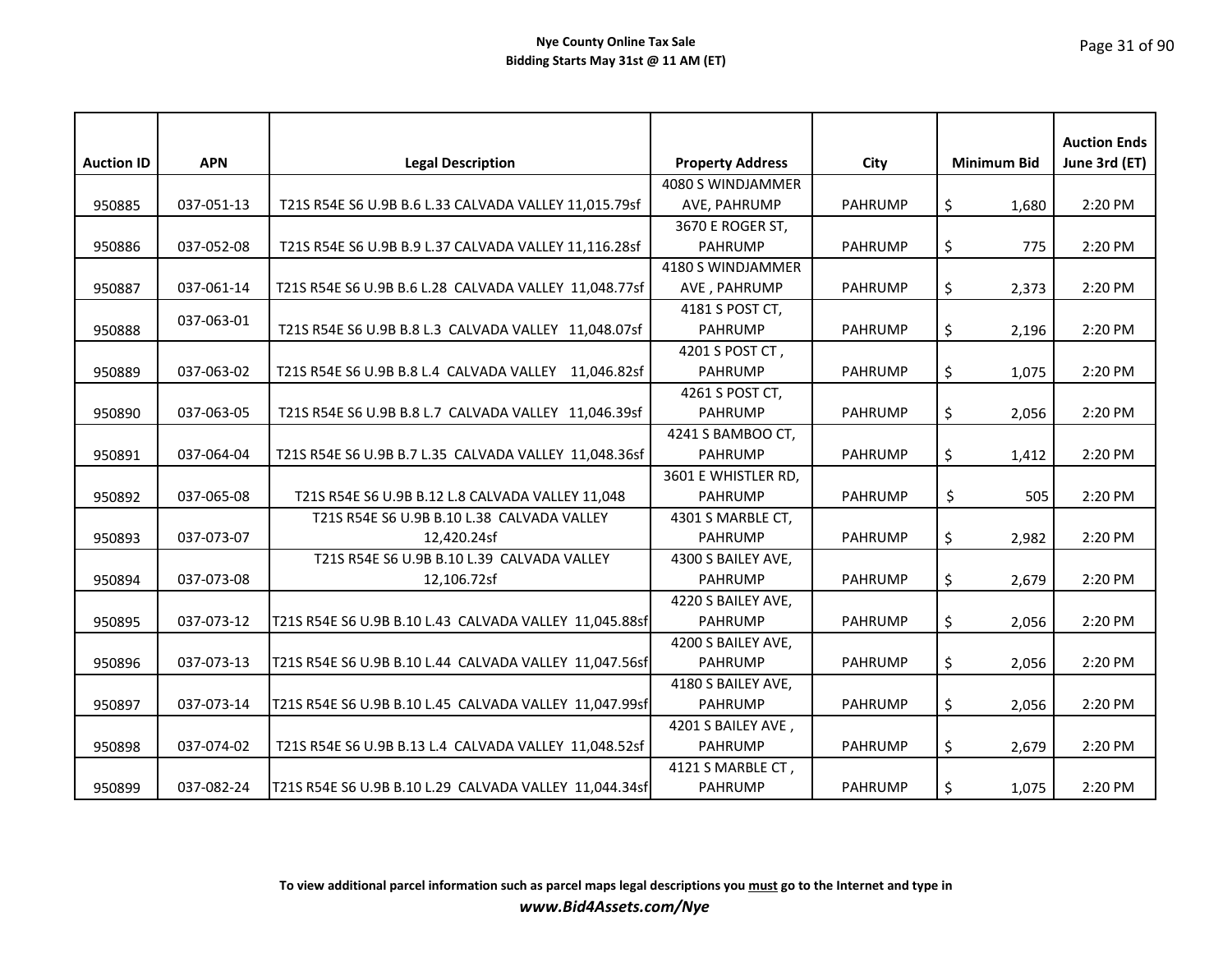|                   |            |                                                        |                         |                |                    | <b>Auction Ends</b> |
|-------------------|------------|--------------------------------------------------------|-------------------------|----------------|--------------------|---------------------|
| <b>Auction ID</b> | <b>APN</b> | <b>Legal Description</b>                               | <b>Property Address</b> | City           | <b>Minimum Bid</b> | June 3rd (ET)       |
|                   |            |                                                        | 4141 S OAKLEAF AVE,     |                |                    |                     |
| 950900            | 037-082-35 | T21S R54E S6 U.9B B.10 L.4 CALVADA VALLEY 11,046.87sf  | <b>PAHRUMP</b>          | <b>PAHRUMP</b> | \$<br>963          | 2:20 PM             |
|                   |            |                                                        | 3801 E TOUCAN CT,       |                |                    |                     |
| 950901            | 037-083-04 | T21S R54E S6 U.9B B.11 L.18 CALVADA VALLEY 11,790.87sf | <b>PAHRUMP</b>          | <b>PAHRUMP</b> | \$<br>777          | 2:20 PM             |
|                   |            | T21S R54E S5&6 U.9B B.14 L.47 CALVADA VALLEY           | 4200 S LARGO AVE,       |                |                    |                     |
| 950902            | 037-091-23 | 11,046.32sf                                            | <b>PAHRUMP</b>          | <b>PAHRUMP</b> | \$<br>1,735        | 2:20 PM             |
|                   |            | T21S R54E S5&6 U.9B B.14 L.48 CALVADA VALLEY           | 4220 S LARGO AVE,       |                |                    |                     |
| 950903            | 037-091-24 | 12,261.45sf                                            | <b>PAHRUMP</b>          | <b>PAHRUMP</b> | \$<br>1,224        | 2:20 PM             |
|                   |            |                                                        | 4121 S LOOKOUT PL,      |                |                    |                     |
| 950904            | 037-092-18 | T21S R54E S5 U.9B B.15 L.70 CALVADA VALLEY 13,449.12sf | <b>PAHRUMP</b>          | <b>PAHRUMP</b> | \$<br>963          | 2:30 PM             |
|                   |            |                                                        | 4220 S LOOKOUT PL,      |                |                    |                     |
| 950905            | 037-092-25 | T21S R54E S5 U.9B B.15 L.77 CALVADA VALLEY 12,261.51sf | <b>PAHRUMP</b>          | <b>PAHRUMP</b> | \$<br>1,855        | 2:30 PM             |
|                   |            |                                                        | 4201 S KID PL,          |                |                    |                     |
| 950906            | 037-102-03 | T21S R54E S5 U.9B B.15 L.40 CALVADA VALLEY 11,044.73sf | <b>PAHRUMP</b>          | <b>PAHRUMP</b> | \$<br>777          | 2:30 PM             |
|                   |            | T21S R54E S5 U.9B B.14 L.29 CALVADA VALLEY             | 4240 E ROGER ST,        |                |                    |                     |
| 950907            | 037-111-21 | \11,047.83sf                                           | <b>PAHRUMP</b>          | <b>PAHRUMP</b> | \$<br>2,056        | 2:30 PM             |
|                   |            | T21S R54E S5 U.9B B.15 L.20 CALVADA VALLEY             | 4120 S JAMES AVE,       |                |                    |                     |
| 950908            | 037-112-14 | 12,195.72sf                                            | <b>PAHRUMP</b>          | <b>PAHRUMP</b> | \$<br>1,735        | 2:30 PM             |
|                   |            |                                                        | 4200 S DICE AVE,        |                |                    |                     |
| 950909            | 037-122-20 | T21S R54E S5 U.9B B.17 L.33 CALVADA VALLEY 11,045.99sf | <b>PAHRUMP</b>          | <b>PAHRUMP</b> | \$<br>1,075        | 2:30 PM             |
|                   |            |                                                        | 4470 E ROGER ST,        |                |                    |                     |
| 950910            | 037-122-32 | T21S R54E S5 U.9B B.17 L.21 CALVADA VALLEY 11,047.48sf | <b>PAHRUMP</b>          | <b>PAHRUMP</b> | \$<br>1,225        | 2:30 PM             |
|                   |            |                                                        | 4530 E ROGER ST,        |                |                    |                     |
| 950911            | 037-132-06 | T21S R54E S5 U.9B B.17 L.16 CALVADA VALLEY 11,048.35sf | <b>PAHRUMP</b>          | <b>PAHRUMP</b> | \$<br>1,412        | 2:30 PM             |
|                   |            | T21S R54E S5 U.9B B.18 L.24 CALVADA VALLEY             | 4221 S CROSS PL,        |                |                    |                     |
| 950912            | 037-133-18 | 12,261.30sf                                            | <b>PAHRUMP</b>          | <b>PAHRUMP</b> | \$<br>1,412        | 2:30 PM             |
|                   |            |                                                        | 4201 S CROSS PL,        |                |                    |                     |
| 950913            | 037-133-19 | T21S R54E S5 U.9B B.18 L.25 CALVADA VALLEY 11,047.93sf | <b>PAHRUMP</b>          | <b>PAHRUMP</b> | \$<br>1,735        | 2:30 PM             |
|                   |            |                                                        | 4100 S CROSS PL,        |                |                    |                     |
| 950914            | 037-133-24 | T21S R54E S5 U.9B B.18 L.30 CALVADA VALLEY 11,113.21sf | <b>PAHRUMP</b>          | <b>PAHRUMP</b> | \$<br>1,412        | 2:30 PM             |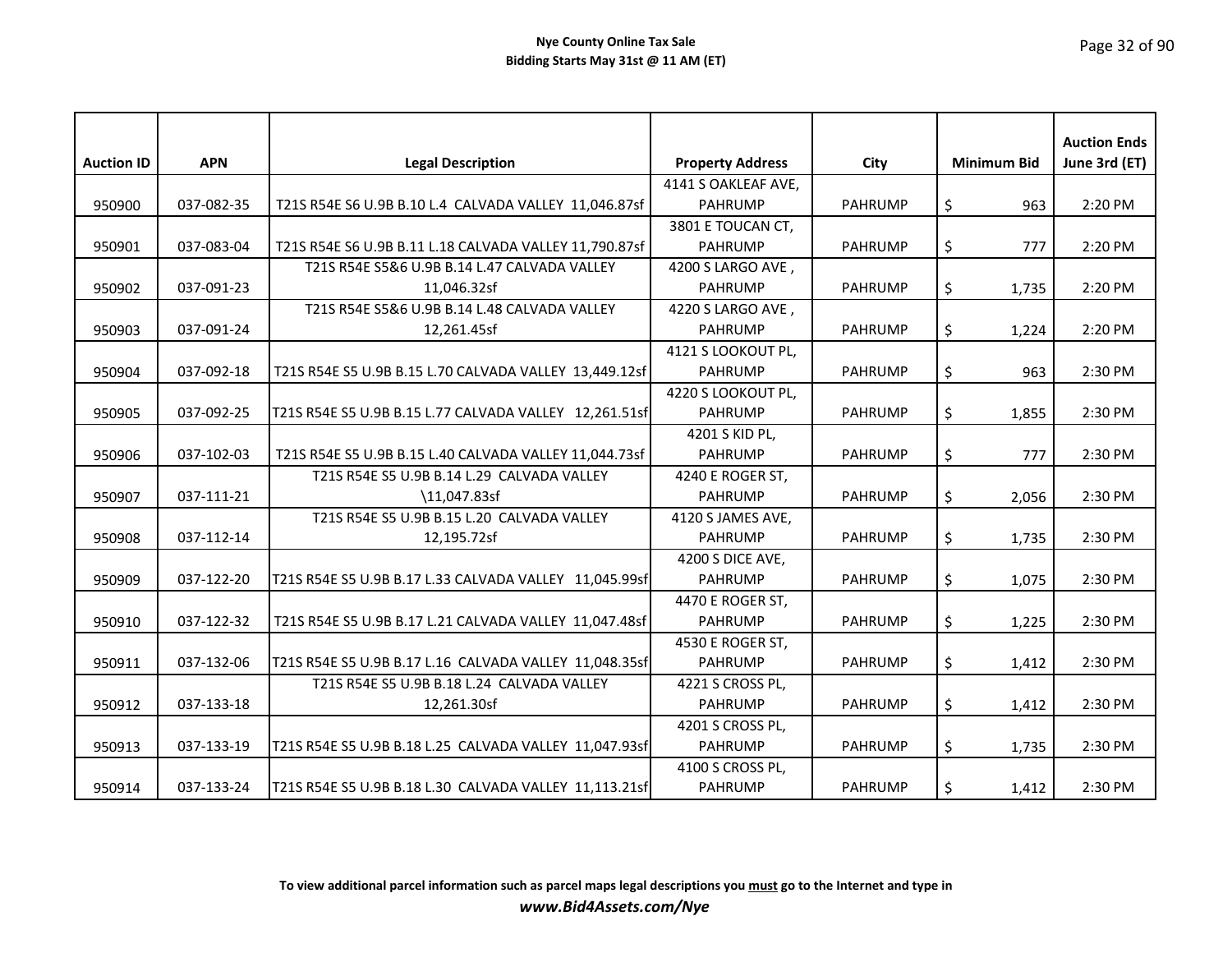| <b>Auction ID</b> | <b>APN</b> | <b>Legal Description</b>                               | <b>Property Address</b> | City           | <b>Minimum Bid</b> | <b>Auction Ends</b><br>June 3rd (ET) |
|-------------------|------------|--------------------------------------------------------|-------------------------|----------------|--------------------|--------------------------------------|
|                   |            |                                                        |                         |                |                    |                                      |
|                   |            |                                                        | 4180 S CROSS PL,        |                |                    |                                      |
| 950915            | 037-133-28 | T21S R54E S5 U.9B B.18 L.34 CALVADA VALLEY 11,047.29sf | <b>PAHRUMP</b>          | <b>PAHRUMP</b> | \$<br>1,924        | 2:30 PM                              |
|                   |            |                                                        | 4621 E YUCCA SPRINGS    |                |                    |                                      |
| 950916            | 037-134-03 | T21S R54E S5 U.9B B.19 L.19 CALVADA VALLEY 12,349.37sf | RD, PAHRUMP             | <b>PAHRUMP</b> | \$<br>1,735        | 2:30 PM                              |
|                   |            | T21S R54E S5 U.9B B.20 L.114 CALVADA VALLEY            | 4081 S HOOK AVE,        |                |                    |                                      |
| 950917            | 037-141-11 | 11,046.51sf                                            | <b>PAHRUMP</b>          | <b>PAHRUMP</b> | \$<br>1,735        | 2:30 PM                              |
|                   |            | T21S R54E S5 U.9B B.20 L.106 CALVADA VALLEY            | 4220 S GUNSMOKE PL,     |                |                    |                                      |
| 950918            | 037-141-19 | 12,259.86sf                                            | PAHRUMP                 | <b>PAHRUMP</b> | \$<br>1,412        | 2:30 PM                              |
|                   |            |                                                        | 4421 S GUNSMOKE PL,     |                |                    |                                      |
| 950919            | 037-141-33 | T21S R54E S5 U.9B B.20 L.92 CALVADA VALLEY 11,045.98sf | <b>PAHRUMP</b>          | <b>PAHRUMP</b> | \$<br>3,617        | 2:30 PM                              |
|                   |            |                                                        | 4081 S COVE PL,         |                |                    |                                      |
| 950920            | 037-141-51 | T21S R54E S5 U.9B B.20 L.74 CALVADA VALLEY 11,037.12sf | <b>PAHRUMP</b>          | <b>PAHRUMP</b> | \$<br>1,075        | 2:30 PM                              |
|                   |            |                                                        | 4160 S WORTHY PL,       |                |                    |                                      |
| 950921            | 037-151-31 | T21S R54E S5 U.9B B.20 L.43 CALVADA VALLEY 11,046.86sf | <b>PAHRUMP</b>          | <b>PAHRUMP</b> | \$<br>2,056        | 2:30 PM                              |
|                   |            |                                                        | 4221 S FLAXON PL,       |                |                    |                                      |
| 950922            | 037-151-35 | T21S R54E S5 U.9B B.20 L.47 CALVADA VALLEY 12,261.64sf | <b>PAHRUMP</b>          | <b>PAHRUMP</b> | \$<br>1,412        | 2:30 PM                              |
|                   |            |                                                        | 4181 S FLAXON PL,       |                |                    |                                      |
| 950923            | 037-151-37 | T21S R54E S5 U.9B B.20 L.49 CALVADA VALLEY 11,050.29sf | <b>PAHRUMP</b>          | <b>PAHRUMP</b> | \$<br>2,056        | 2:30 PM                              |
|                   |            |                                                        | 4180 S FLAXON PL,       |                |                    |                                      |
| 950924            | 037-151-52 | T21S R54E S5 U.9B B.20 L.64 CALVADA VALLEY 11,048.57sf | <b>PAHRUMP</b>          | <b>PAHRUMP</b> | \$<br>1,225        | 2:40 PM                              |
|                   |            |                                                        | 4200 S DONNE PL,        |                |                    |                                      |
| 950925            | 037-172-06 | T21S R54E S4 U.9B B.23 L.45 CALVADA VALLEY 11,045.54sf | <b>PAHRUMP</b>          | <b>PAHRUMP</b> | \$<br>1,735        | 2:40 PM                              |
|                   |            |                                                        | 4160 S BOWIE PL,        |                |                    |                                      |
| 950926            | 037-183-08 | T21S R54E S4 U.9B B.24 L.29 CALVADA VALLEY 11,047.46sf | <b>PAHRUMP</b>          | <b>PAHRUMP</b> | \$<br>1,412        | 2:40 PM                              |
|                   |            |                                                        | 4180 S SANDY LN,        |                |                    |                                      |
| 950927            | 037-184-07 | T21S R54E S4 U.9B B.24 L.17 CALVADA VALLEY 10,087.39sf | <b>PAHRUMP</b>          | <b>PAHRUMP</b> | \$<br>2,373        | 2:40 PM                              |
|                   |            |                                                        | 5281 E YUCCA SPRINGS    |                |                    |                                      |
| 950928            | 037-185-02 | T21S R54E S4 U.9B B.25 L.16 CALVADA VALLEY 11,085.27sf | RD, PAHRUMP             | <b>PAHRUMP</b> | \$<br>2,056        | 2:40 PM                              |
|                   |            |                                                        | 4381 E ROGER ST,        |                |                    |                                      |
| 950929            | 037-192-06 | T21S R54E S4 U.9B B.24 L.6 CALVADA VALLEY 11,048.23sf  | <b>PAHRUMP</b>          | <b>PAHRUMP</b> | \$<br>963          | 2:40 PM                              |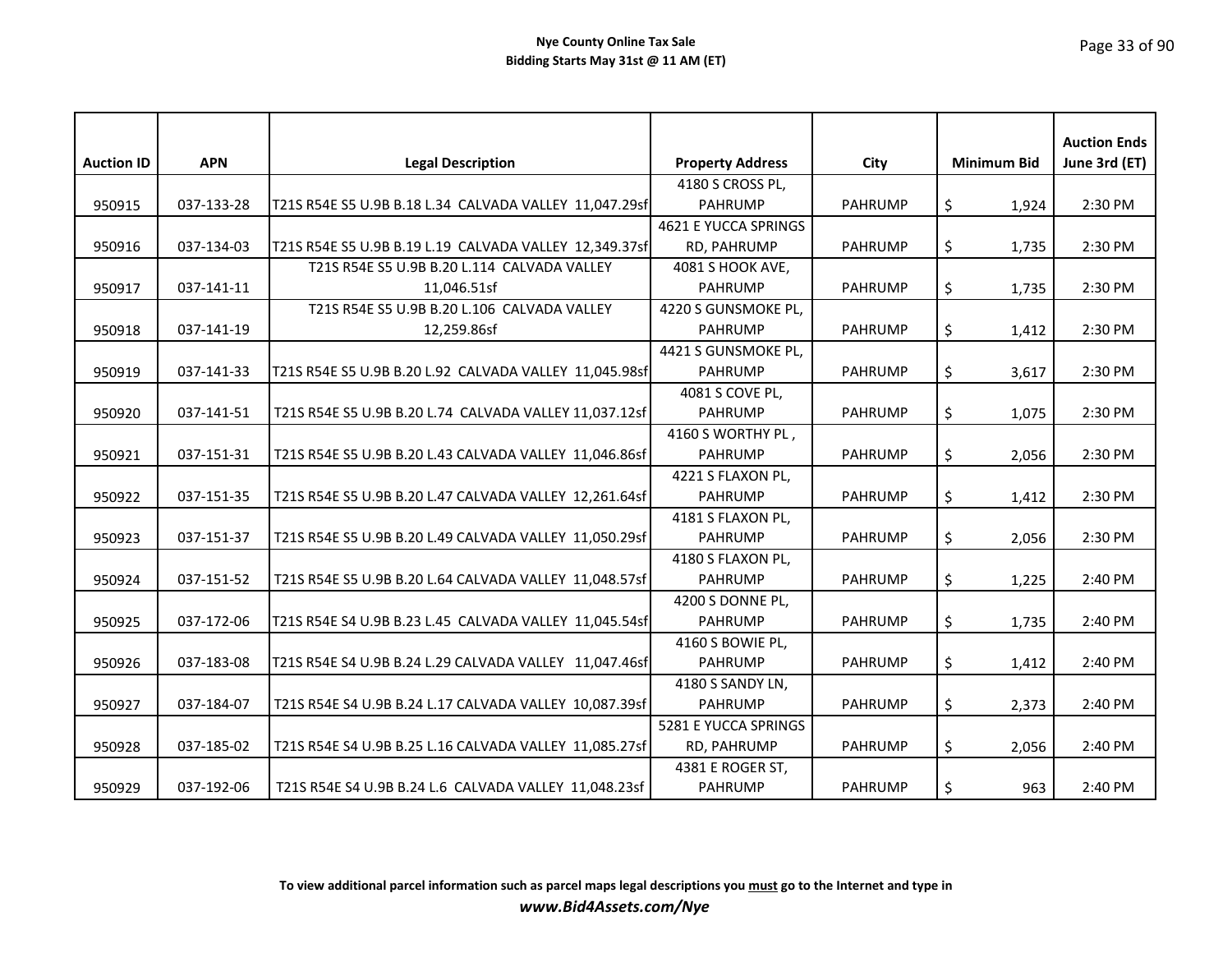| <b>Auction ID</b> | <b>APN</b> | <b>Legal Description</b>                               | <b>Property Address</b>   | City           | <b>Minimum Bid</b> | <b>Auction Ends</b><br>June 3rd (ET) |
|-------------------|------------|--------------------------------------------------------|---------------------------|----------------|--------------------|--------------------------------------|
|                   |            |                                                        | 5581 E ROGER ST,          |                |                    |                                      |
| 950930            | 037-211-01 | T21S R54E S4 U.9B B.28 L.1 CALVADA VALLEY 11,048.28sf  | <b>PAHRUMP</b>            | <b>PAHRUMP</b> | \$<br>1,412        | 2:40 PM                              |
|                   |            | T21S R54E S4 U.9B B.28 L.20 CALVADA VALLEY 12,818.12sf | 4110 S DELLA PL,          |                |                    |                                      |
| 950931            | 037-211-20 | .294AC                                                 | <b>PAHRUMP</b>            | <b>PAHRUMP</b> | \$<br>2,056        | 2:40 PM                              |
|                   |            |                                                        | 4180 S DELLA PL,          |                |                    |                                      |
| 950932            | 037-211-24 | T21S R54E S4 U.9B B.28 L.24 CALVADA VALLEY 11,047.97sf | <b>PAHRUMP</b>            | <b>PAHRUMP</b> | \$<br>963          | 2:40 PM                              |
|                   |            | T21S R54E S4 U.9B B.27 L.17 CALVADA VALLEY 19,549.89sf | 5700 E YUCCA SPRINGS      |                |                    |                                      |
| 950933            | 037-213-07 | .449AC                                                 | RD, PAHRUMP               | <b>PAHRUMP</b> | \$<br>566          | 2:40 PM                              |
|                   |            |                                                        | 4061 S PANHANDLE PL,      |                |                    |                                      |
| 950934            | 037-222-04 | T21S R54E S4 U.9B B.32 L.20 CALVADA VALLEY 15,996.53sf | <b>PAHRUMP</b>            | <b>PAHRUMP</b> | \$<br>980          | 2:40 PM                              |
|                   |            |                                                        | 4161 S BERRY AVE,         |                |                    |                                      |
| 950935            | 037-223-20 | T21S R54E S4 U.9B B.31 L.20 CALVADA VALLEY 9,773.68sf  | <b>PAHRUMP</b>            | <b>PAHRUMP</b> | \$<br>1,272        | 2:40 PM                              |
|                   |            |                                                        | 4120 S BERRY AVE,         |                |                    |                                      |
| 950936            | 037-225-05 | T21S R54E S4 U.9B B.30 L.5 CALVADA VALLEY 9,772.71sf   | <b>PAHRUMP</b>            | <b>PAHRUMP</b> | \$<br>1,803        | 2:40 PM                              |
|                   |            |                                                        | 4130 S BALBOA AVE,        |                |                    |                                      |
| 950937            | 037-232-02 | T21S R54E S4 U.9B B.32 L.4 CALVADA VALLEY 15,995.87sf  | <b>PAHRUMP</b>            | <b>PAHRUMP</b> | \$<br>828          | 2:40 PM                              |
|                   |            | T21S R54E S3 U.9B B.36 L.15 CALVADA VALLEY             | 6100 E BREEZE ST,         |                |                    |                                      |
| 950938            | 037-242-15 | 12,147.99sf                                            | <b>PAHRUMP</b>            | <b>PAHRUMP</b> | \$<br>2,652        | 2:40 PM                              |
|                   |            |                                                        | 6061 E BREEZE ST,         |                |                    |                                      |
| 950939            | 037-243-04 | T21S R54E S3 U.9B B.37 L.4 CALVADA VALLEY 12,148.86sf  | <b>PAHRUMP</b>            | <b>PAHRUMP</b> | \$<br>601          | 2:40 PM                              |
|                   |            | T21S R54E S3 U.9B B.33 L.18 CALVADA VALLEY 11,045.12sf | 4320 S BALBOA AVE,        |                |                    |                                      |
| 950940            | 037-244-03 |                                                        | <b>PAHRUMP</b>            | <b>PAHRUMP</b> | \$<br>2,316        | 2:40 PM                              |
|                   |            | T21S R54E S3 U.9B B.45 L.14 CALVADA VALLEY .224AC      | 4370 S EXCELLO AVE,       |                |                    |                                      |
| 950941            | 037-251-56 | 9772.465 SQ FT +/-                                     | <b>PAHRUMP</b>            | <b>PAHRUMP</b> | \$<br>2,792        | 2:40 PM                              |
|                   | 037-252-08 | T21S R54E S3 U.9B B.46 L.8 CALVADA VALLEY .302AC       | 4381 S EXCELLO AVE,       |                |                    |                                      |
| 950942            |            | 13171.072 SQ FT +/-                                    | <b>PAHRUMP</b>            | <b>PAHRUMP</b> | \$<br>796          | 2:40 PM                              |
|                   |            |                                                        | <b>581 NORTH BUCKHORN</b> |                |                    |                                      |
| 950943            | 038-022-05 | T20S R53E S10 U.11 B.34 L.1 CALVADA VALLEY             | AVE, PAHRUM               | <b>PAHRUM</b>  | \$<br>1,461        | 2:40 PM                              |
|                   |            |                                                        | 680 N DELTA ST,           |                |                    |                                      |
| 950944            | 038-041-10 | T20S R53E S10 U.11 B.30 L.26 CALVADA VALLEY            | <b>PAHRUMP</b>            | <b>PAHRUMP</b> | \$<br>3,353        | 2:50 PM                              |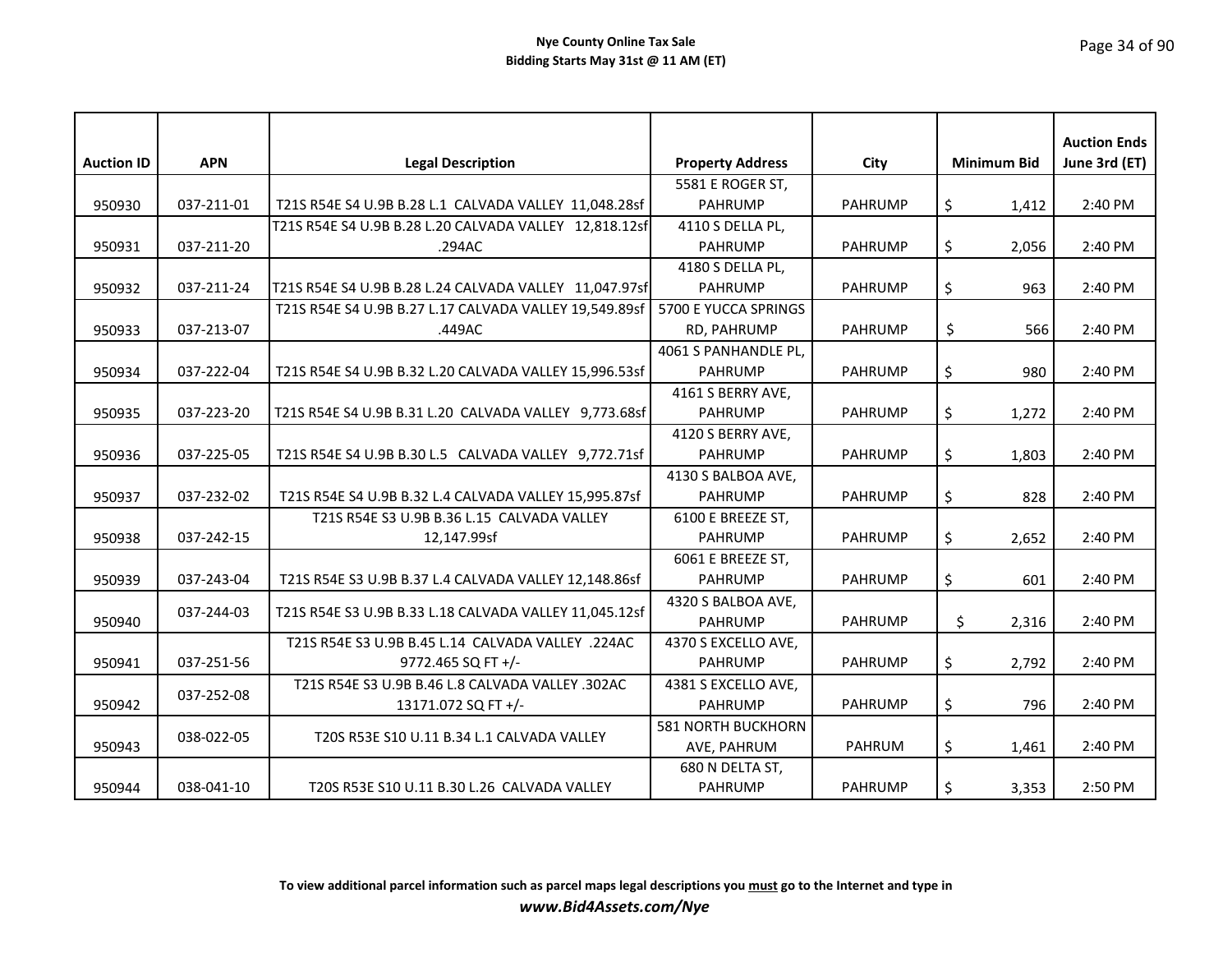| <b>Auction ID</b> | <b>APN</b> | <b>Legal Description</b>                              | <b>Property Address</b>             | City           | <b>Minimum Bid</b>       |       | <b>Auction Ends</b><br>June 3rd (ET) |
|-------------------|------------|-------------------------------------------------------|-------------------------------------|----------------|--------------------------|-------|--------------------------------------|
|                   |            |                                                       |                                     |                |                          |       |                                      |
|                   |            |                                                       | 760 N DELTA ST,                     |                |                          |       |                                      |
| 950945            | 038-041-12 | T20S R53E S10 U.11 B.30 L.24 CALVADA VALLEY           | <b>PAHRUMP</b>                      | <b>PAHRUMP</b> | \$                       | 2,129 | 2:50 PM                              |
| 950946            | 038-071-03 | T20S R53E S10&11 U.11 B.24 L.3 CALVADA VALLEY         | 950 N INCA LN,<br><b>PAHRUMP</b>    | <b>PAHRUMP</b> | \$                       | 774   | 2:50 PM                              |
|                   |            | T20S R53E S10 U.11 B.19 L.9 CALVADA VALLEY 8,082.20SF | 1230 E NUGGET CIR N,                |                |                          |       |                                      |
| 950947            | 038-092-05 | $+/-$                                                 | <b>PAHRUMP</b>                      | <b>PAHRUMP</b> | \$                       | 1,246 | 2:50 PM                              |
|                   |            |                                                       | 401 N ABILENE ST,                   |                |                          |       |                                      |
| 950948            | 038-131-20 | T20S R53E S10 U.11 B.39 L.11 CALVADA VALLEY 5,220SF   | <b>PAHRUMP</b>                      | <b>PAHRUMP</b> | \$                       | 1,107 | 2:50 PM                              |
| 950949            | 038-131-47 | T20S R53E S10 U.11 B.39 L.40 CALVADA VALLEY .126ac    | 600 E OLIVIA AVE,<br><b>PAHRUMP</b> | <b>PAHRUMP</b> | \$                       | 805   | 2:50 PM                              |
| 950950            | 038-141-14 | T20S R53E S10 U.11 B.38 L.54 CALVADA VALLEY .114ac    | 351 N ESTRIBO LN                    |                | \$                       | 2,317 | 2:50 PM                              |
| 950951            |            | T20S R53E S10 U.11 B.42 L.25 CALVADA VALLEY .145ac    | 400 N DURHAM LN                     |                | \$                       | 1,225 | 2:50 PM                              |
|                   | 038-142-11 |                                                       |                                     |                |                          |       |                                      |
| 950952            | 038-142-12 | T20S R53E S10 U.11 B.42 L.26 CALVADA VALLEY .148ac    | 410 N DURHAM LN,<br>PAHRUMP         | <b>PAHRUMP</b> | \$                       | 805   | 2:50 PM                              |
|                   |            | T20S R53E S10 U.11 B.42 L.36 CALVADA VALLEY           |                                     |                |                          |       |                                      |
| 950953            | 038-142-22 | $6,006.99SF +/-$                                      | 340 N ESTRIBO LN                    |                | \$                       | 2,018 | 2:50 PM                              |
|                   |            |                                                       | 350 N ESTRIBO LN,                   |                |                          |       |                                      |
| 950954            | 038-142-23 | T20S R53E S10 U.11 B.42 L.37 CALVADA VALLEY .116ac    | <b>PAHRUMP</b>                      | <b>PAHRUMP</b> | \$                       | 1,412 | 2:50 PM                              |
|                   |            |                                                       | 430 N ESTRIBO LN,                   |                |                          |       |                                      |
| 950955            | 038-142-31 | T20S R53E S10 U.11 B.42 L.45 CALVADA VALLEY .134ac    | <b>PAHRUMP</b>                      | <b>PAHRUMP</b> | \$                       | 1,098 | 2:50 PM                              |
|                   |            | T20S R53E S10 U.11 B.42 L.49 CALVADA VALLEY 5,170 SF  |                                     |                |                          |       |                                      |
| 950956            | 038-142-35 | $+/-$                                                 | 661 E OLIVIA AVE                    |                | \$                       | 1,225 | 2:50 PM                              |
| 950957            | 038-142-40 | T20S R53E S10 U.11 B.42 L.5 CALVADA VALLEY 5,400SF    | 391 N DAMAJUANA LN                  |                | \$                       | 2,607 | 2:50 PM                              |
| 950958            | 038-142-44 | T20S R53E S10 U.11 B.42 L.9 CALVADA VALLEY .131ac     | 331 N DAMAJUANA LN                  |                | $\overline{\mathcal{S}}$ | 1,716 | 2:50 PM                              |
| 950959            | 038-142-45 | T20S R53E S10 U.11 B.42 L.10 CALVADA VALLEY 5,400SF   | 311 N DAMAJUANA LN                  |                | \$                       | 1,439 | 2:50 PM                              |
|                   |            |                                                       | 330 N DAMAJUANA LN,                 |                |                          |       |                                      |
| 950960            | 038-143-07 | T20S R53E S10 U.11 B.43 L.25 CALVADA VALLEY .104ac    | <b>PAHRUMP</b>                      | <b>PAHRUMP</b> | \$                       | 2,606 | 2:50 PM                              |
|                   |            |                                                       | 340 N DAMAJUANA LN,                 |                |                          |       |                                      |
| 950961            | 038-143-08 | T20S R53E S10 U.11 B.43 L.26 CALVADA VALLEY .104ac    | <b>PAHRUMP</b>                      | <b>PAHRUMP</b> | \$                       | 2,317 | 2:50 PM                              |
|                   | 038-172-07 |                                                       | 110 N SISK ST,                      |                |                          |       |                                      |
| 950962            |            | T20S R53E S10 U.11 B.47 L.27 CALVADA VALLEY 5,400SF   | <b>PAHRUMP</b>                      | <b>PAHRUMP</b> | \$                       | 777   | 2:50 PM                              |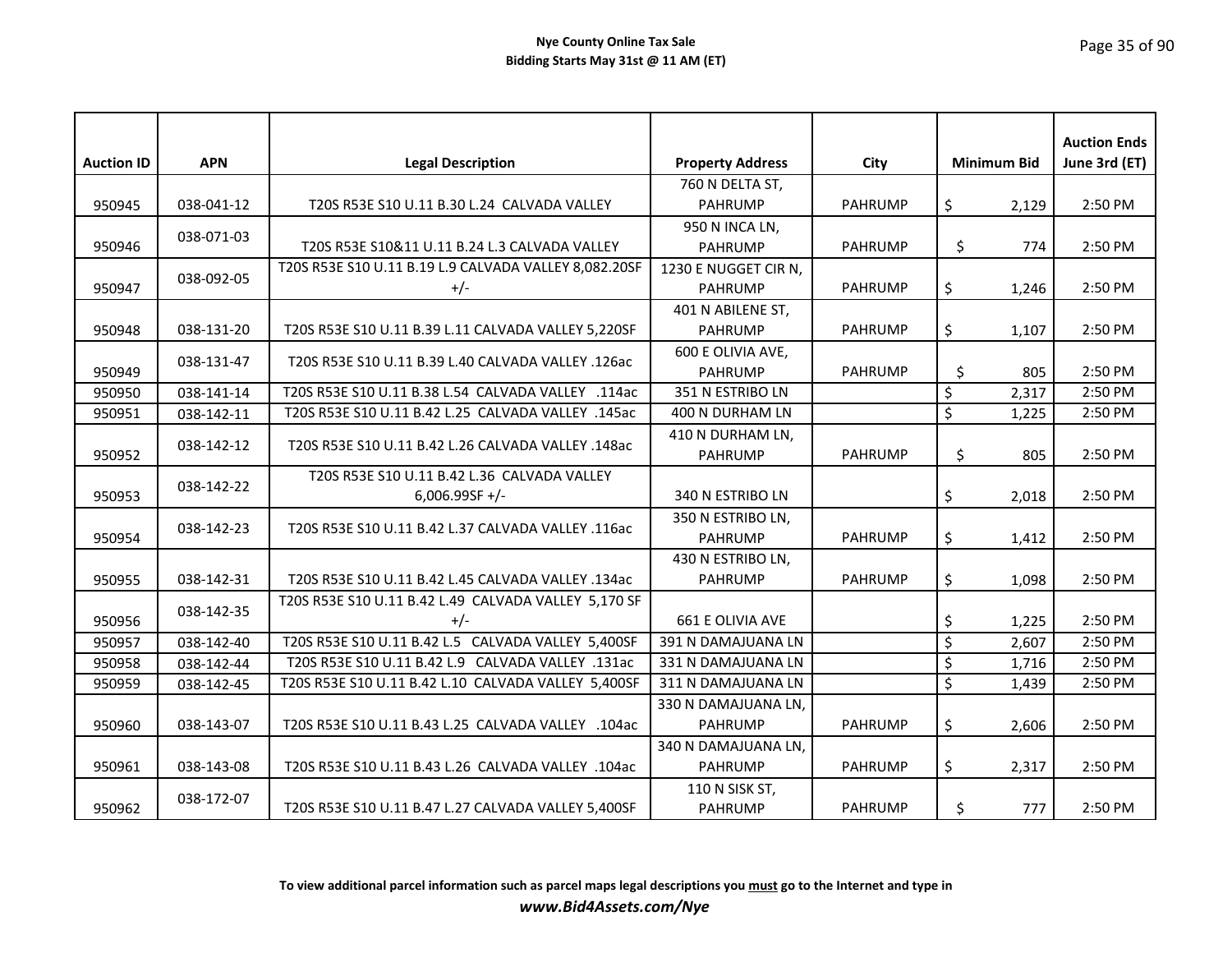| <b>Auction ID</b> | <b>APN</b> | <b>Legal Description</b>                            | <b>Property Address</b>               | City           | <b>Minimum Bid</b>                | <b>Auction Ends</b><br>June 3rd (ET) |
|-------------------|------------|-----------------------------------------------------|---------------------------------------|----------------|-----------------------------------|--------------------------------------|
|                   |            |                                                     | 261 N BOOTHILL DR,                    |                |                                   |                                      |
| 950963            | 038-173-26 | T20S R53E S10 U.11 B.46 L.22 CALVADA VALLEY 5,400SF | <b>PAHRUMP</b>                        | <b>PAHRUMP</b> | \$<br>435                         | 2:50 PM                              |
| 950964            | 038-252-07 | T20S R53E S14 U.6 B.2 L.7 CALVADA VALLEY            | 670 S RAINDANCE DR                    |                | \$<br>11,646                      | 3:00 PM                              |
| 950965            | 038-252-08 | T20S R53E S14 U.6 B.2 L.8 CALVADA VALLEY            | <b>680 S RAINDANCE DR</b>             |                | \$<br>11,646                      | 3:00 PM                              |
| 950966            | 038-252-09 | T20S R53E S14 U.6 B.2 L.9 CALVADA VALLEY            | <b>690 S RAINDANCE DR</b>             |                | \$<br>11,646                      | 3:00 PM                              |
| 950967            | 038-252-10 | T20S R53E S14 U.6 B.2 L.10 CALVADA VALLEY           | 700 S RAINDANCE DR                    |                | \$<br>11,646                      | 3:00 PM                              |
| 950968            | 038-321-05 | T20S R53E S14&23 U.6 B.11 L.30 CALVADA VALLEY       | 900 S CHEROKEE ST,<br>PAHRUMP         | <b>PAHRUMP</b> | \$<br>861                         | 3:00 PM                              |
| 950969            | 038-321-12 | T20S R53E S14&23 U.6 B.11 L.37 CALVADA VALLEY       | 970 S CHEROKEE ST,<br><b>PAHRUMP</b>  | <b>PAHRUMP</b> | \$<br>2,371                       | 3:00 PM                              |
| 950970            | 038-321-15 | T20S R53E S14&23 U.6 B.11 L.40 CALVADA VALLEY       | 1011 S DELAWARE ST,<br><b>PAHRUMP</b> | <b>PAHRUMP</b> | \$<br>1,077                       | 3:00 PM                              |
| 950971            | 038-322-15 | T20S R53E S14&23 U.6 B.8 L.16 CALVADA VALLEY        | 1041 S HART ST,<br><b>PAHRUMP</b>     | <b>PAHRUMP</b> | \$<br>848                         | 3:00 PM                              |
| 950972            | 038-322-25 | T20S R53E S14&23 U.6 B.8 L.26 CALVADA VALLEY        | 941 S HART ST,<br><b>PAHRUMP</b>      | <b>PAHRUMP</b> | \$<br>2,219                       | 3:00 PM                              |
| 950973            | 038-342-05 | T20S R53E S14 U.6 B.10 L.15 CALVADA VALLEY          | 891 S APACHE ST,<br><b>PAHRUMP</b>    | <b>PAHRUMP</b> | \$<br>1,993                       | 3:00 PM                              |
| 950974            | 038-371-08 | T20S R53E S14&23 U.6 B.11 L.56 CALVADA VALLEY       | 970 S HART ST,<br><b>PAHRUMP</b>      | <b>PAHRUMP</b> | \$<br>881                         | 3:00 PM                              |
| 950975            | 038-371-11 | T20S R53E S14&23 U.6 B.11 L.53 CALVADA VALLEY .1    | 930 S HART ST,<br><b>PAHRUMP</b>      | <b>PAHRUMP</b> | \$<br>2,505                       | 3:00 PM                              |
| 950976            | 038-391-19 | T20S R53E S23 U.6 B.12 L.16 CALVADA VALLEY          | 1130 S TANGO ST,<br><b>PAHRUMP</b>    | <b>PAHRUMP</b> | \$<br>1,357                       | 3:00 PM                              |
| 950977            | 038-392-06 | T20S R53E S23 U.6 B.11 L.87 CALVADA VALLEY          | 1130 S YUMA ST                        |                | $\overline{\mathcal{S}}$<br>1,638 | 3:00 PM                              |
| 950978            | 038-392-07 | T20S R53E S23 U.6 B.11 L.86 CALVADA VALLEY          | 1140 S YUMA ST                        |                | $\overline{\mathcal{S}}$<br>2,219 | 3:00 PM                              |
| 950979            | 038-392-14 | T20S R53E S23 U.6 B.11 L.79 CALVADA VALLEY          | 1141 S FIREBIRD CIR W                 |                | \$<br>1,398                       | 3:00 PM                              |
| 950980            | 038-401-14 | T20S R53E S23 U.6 B.13 L.1 CALVADA VALLEY           | 1031 S SAC ST,<br><b>PAHRUMP</b>      | <b>PAHRUMP</b> | \$<br>754                         | 3:00 PM                              |
| 950981            | 038-401-17 | T20S R53E S23 U.6 B.13 L.26 CALVADA VALLEY          | 1040 S PLUM ST,<br><b>PAHRUMP</b>     | <b>PAHRUMP</b> | \$<br>855                         | 3:00 PM                              |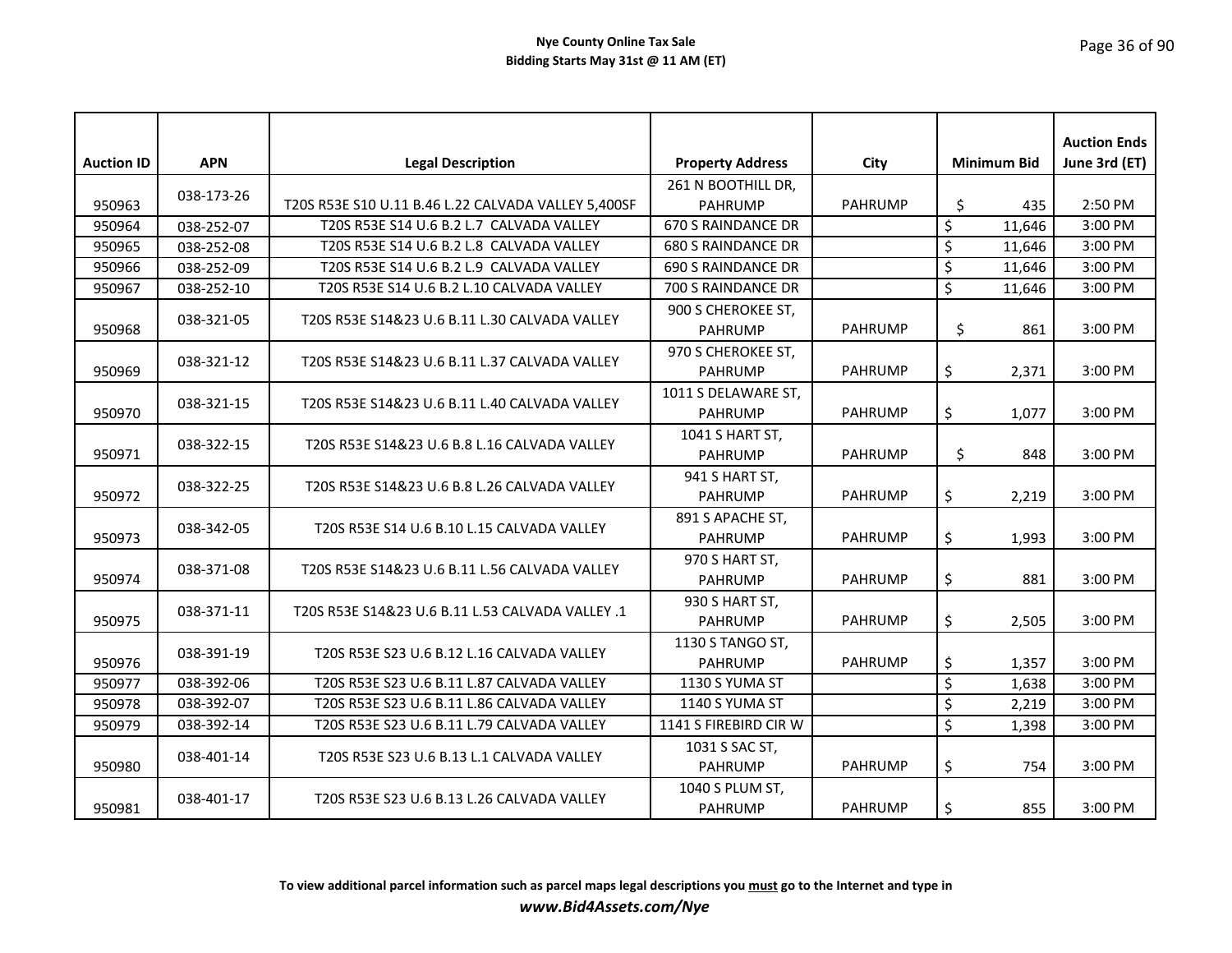|                   |            |                                                     |                         |                |                    | <b>Auction Ends</b> |
|-------------------|------------|-----------------------------------------------------|-------------------------|----------------|--------------------|---------------------|
| <b>Auction ID</b> | <b>APN</b> | <b>Legal Description</b>                            | <b>Property Address</b> | City           | <b>Minimum Bid</b> | June 3rd (ET)       |
|                   | 038-401-24 | T20S R53E S23 U.6 B.13 L.19 CALVADA VALLEY          | 1110 S PLUM ST,         |                |                    |                     |
| 950982            |            |                                                     | <b>PAHRUMP</b>          | <b>PAHRUMP</b> | \$<br>958          | 3:00 PM             |
|                   |            |                                                     | 1101 S MOHAWK ST,       |                |                    |                     |
| 950983            | 038-411-15 | T20S R53E S23 U.6 B.14 L.15 CALVADA VALLEY          | <b>PAHRUMP</b>          | <b>PAHRUMP</b> | \$<br>1,638        | 3:00 PM             |
|                   |            |                                                     | 1081 S MOHAWK ST,       |                |                    |                     |
| 950984            | 038-411-17 | T20S R53E S23 U.6 B.14 L.17 CALVADA VALLEY          | <b>PAHRUMP</b>          | <b>PAHRUMP</b> | \$<br>1,398        | 3:10 PM             |
|                   | 038-412-11 | T20S R53E S23 U.6 B.11 L.137 CALVADA VALLEY         | 1100 S MOHAWK ST,       |                |                    |                     |
| 950985            |            |                                                     | <b>PAHRUMP</b>          | <b>PAHRUMP</b> | \$<br>848          | 3:10 PM             |
|                   |            |                                                     | 1141 S PLUM ST,         |                |                    |                     |
| 950986            | 038-412-16 | T20S R53E S23 U.6 B.11 L.132 CALVADA VALLEY         | <b>PAHRUMP</b>          | <b>PAHRUMP</b> | \$<br>2,505        | 3:10 PM             |
|                   |            |                                                     | 1091 S PLUM ST,         |                |                    |                     |
| 950987            | 038-412-20 | T20S R53E S23 U.6 B.11 L.128 CALVADA VALLEY         | <b>PAHRUMP</b>          | <b>PAHRUMP</b> | \$<br>2,033        | 3:10 PM             |
|                   |            |                                                     | 1051 S PLUM ST,         |                |                    |                     |
| 950988            | 038-412-24 | T20S R53E S23 U.6 B.11 L.124 CALVADA VALLEY         | <b>PAHRUMP</b>          | <b>PAHRUMP</b> | \$<br>861          | 3:10 PM             |
|                   |            |                                                     | 960 S FIREBIRD CIR E,   |                |                    |                     |
| 950989            | 038-421-02 | T20S R53E S23 U.6 B.11 L.171 CALVADA VALLEY         | <b>PAHRUMP</b>          | <b>PAHRUMP</b> | \$<br>848          | 3:10 PM             |
|                   |            |                                                     | 1500 E DAKOTA ST,       |                |                    |                     |
| 950990            | 038-462-16 | T20S R53E S23 U.6 B.6 L.68 CALVADA VALLEY           | <b>PAHRUMP</b>          | <b>PAHRUMP</b> | \$<br>879          | 3:10 PM             |
|                   |            |                                                     | 1531 E DAKOTA ST,       |                |                    |                     |
| 950991            | 038-463-07 | T20S R53E S23 U.6 B.6 L.83 CALVADA VALLEY           | <b>PAHRUMP</b>          | <b>PAHRUMP</b> | \$<br>883          | 3:10 PM             |
|                   |            |                                                     | 1750 E EAGLEWING ST,    |                |                    |                     |
| 950992            | 038-482-13 | T20S R53E S23 U.6 B.6 L.252 CALVADA VALLEY          | <b>PAHRUMP</b>          | <b>PAHRUMP</b> | \$<br>2,072        | 3:10 PM             |
|                   |            |                                                     | 1730 E EAGLEWING ST,    |                |                    |                     |
| 950993            | 038-482-14 | T20S R53E S23 U.6 B.6 L.251 CALVADA VALLEY          | <b>PAHRUMP</b>          | <b>PAHRUMP</b> | \$<br>2,412        | 3:10 PM             |
|                   |            |                                                     | 1720 E EAGLEWING ST,    |                |                    |                     |
| 950994            | 038-482-15 | T20S R53E S23 U.6 B.6 L.250 CALVADA VALLEY          | <b>PAHRUMP</b>          | <b>PAHRUMP</b> | \$<br>1,899        | 3:10 PM             |
|                   |            |                                                     | 1700 E FLEETFOOT ST,    |                |                    |                     |
| 950995            | 038-483-16 | T20S R53E S23 U.6 B.6 L.229 CALVADA VALLEY          | <b>PAHRUMP</b>          | <b>PAHRUMP</b> | \$<br>2,605        | 3:10 PM             |
|                   |            |                                                     | 1401 S DANDELION ST,    |                |                    |                     |
| 950996            | 038-501-22 | T20S R53E S23 U.6 B.18 L.14 CALVADA VALLEY 15,000SF | <b>PAHRUMP</b>          | <b>PAHRUMP</b> | \$<br>923          | 3:10 PM             |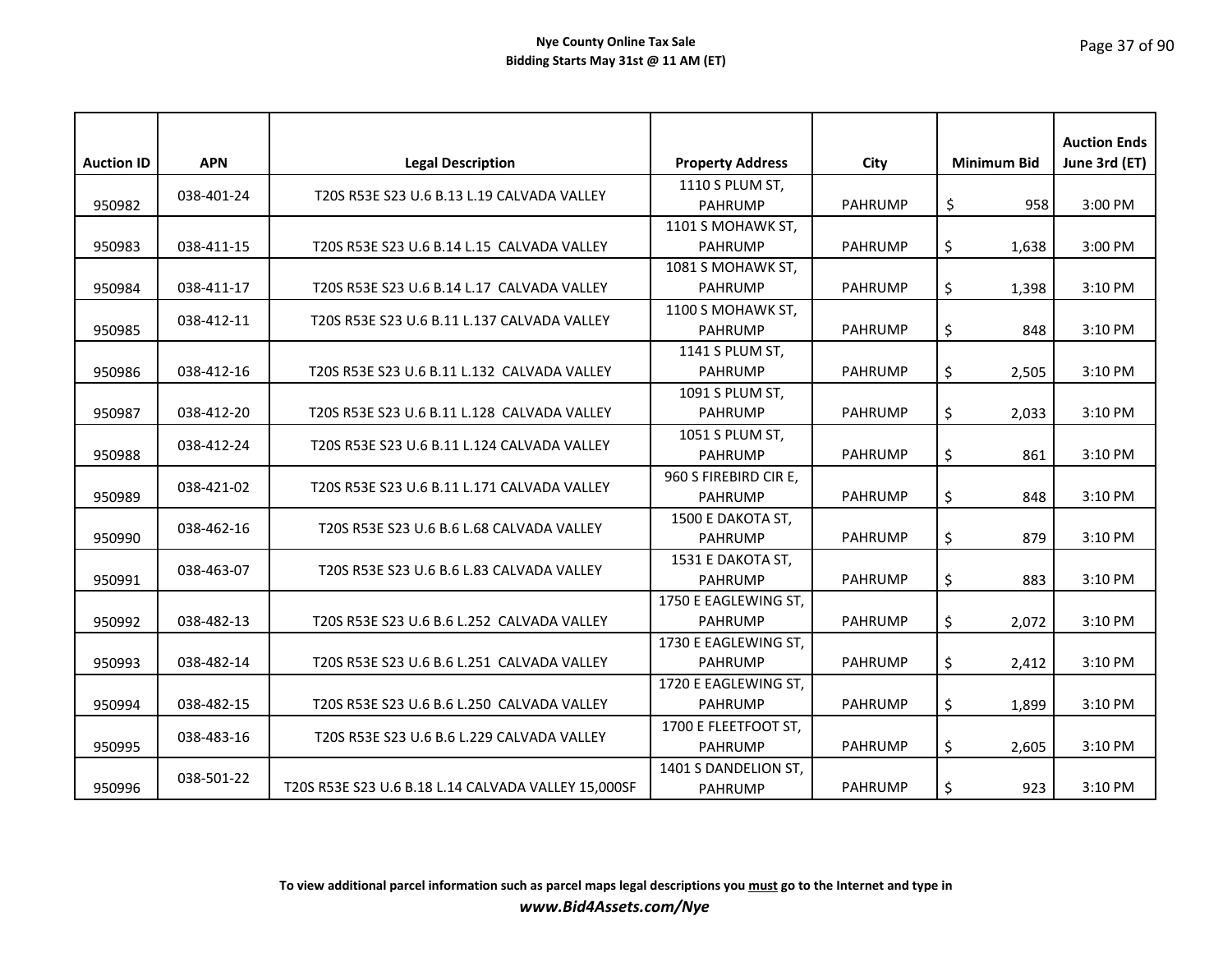| <b>Auction ID</b> | <b>APN</b> | <b>Legal Description</b>                                         | <b>Property Address</b>                               | City           | <b>Minimum Bid</b> | <b>Auction Ends</b><br>June 3rd (ET) |
|-------------------|------------|------------------------------------------------------------------|-------------------------------------------------------|----------------|--------------------|--------------------------------------|
| 950997            | 038-581-08 | T20S R53E S23 U.6 B.16 L.87 CALVADA VALLEY .238ac                | 1530 S LITTLE BEAR CT,<br><b>PAHRUMP</b>              | <b>PAHRUMP</b> | \$<br>877          | 3:10 PM                              |
| 950998            | 038-602-04 | T20S R53E S23 U.7 B.21 L.10 CALVADA VALLEY                       | 1171 E ENCHANTED<br>MESA ST, PAHRUMP                  | <b>PAHRUMP</b> | \$<br>1,174        | 3:10 PM                              |
| 950999            | 038-603-07 | T20S R53E S23 U.7 B.22 L.7 CALVADA VALLEY                        | 1121 E HIAWATHA ST,<br><b>PAHRUMP</b>                 | <b>PAHRUMP</b> | \$<br>876          | 3:10 PM                              |
| 951000            | 038-661-11 | T20S R53E S23 U.7 B.26 L.23 CALVADA VALLEY 11,250SF              | 1231 E HONEYSUCKLE<br>ST, PAHRUMP                     | <b>PAHRUMP</b> | \$<br>877          | 3:10 PM                              |
| 951001            | 038-721-07 | T20S R53E S23 U.6 B.20 L.123 CALVADA VALLEY 2,500SF              | 1701 S PAHRUMP<br>VALLEY BLVD #123,<br><b>PAHRUMP</b> | <b>PAHRUMP</b> | \$<br>939          | 3:10 PM                              |
| 951002            | 038-771-10 | T20S R53E S23 U.6 B.20 L.206 CALVADA VALLEY                      | 1636 E CALVADA BLVD,<br><b>PAHRUMP</b>                | <b>PAHRUMP</b> | \$<br>939          | 3:10 PM                              |
| 951003            | 038-771-11 | T20S R53E S23 U.6 B.20 L.207 CALVADA VALLEY                      | 1630 E CALVADA BLVD,<br><b>PAHRUMP</b>                | <b>PAHRUMP</b> | \$<br>933          | 3:10 PM                              |
| 951004            | 038-811-11 | T20S R53E S23 U.6 B.20 L.96 CALVADA VALLEY 2,500SF               | 1701 S PAHRUMP<br>VALLEY BLVD #096,<br><b>PAHRUMP</b> | <b>PAHRUMP</b> | \$<br>952          | 3:20 PM                              |
| 951005            | 038-861-02 | T20S R53E S23 U.6 B.23 L.40 CALVADA VALLEY 19,500SF<br>$+/-$     | 2200 E JUMPING FOX ST,<br><b>PAHRUMP</b>              | <b>PAHRUMP</b> | \$<br>3,347        | 3:20 PM                              |
| 951006            | 038-861-03 | T20S R53E S23 U.6 B.23 L.39 CALVADA VALLEY 18,750SF              | 2180 E JUMPING FOX ST,<br><b>PAHRUMP</b>              | <b>PAHRUMP</b> | \$<br>3,347        | 3:20 PM                              |
| 951007            | 038-861-04 | T20S R53E S23 U.6 B.23 L.38 CALVADA VALLEY 18,750SF +/           | 2160 E JUMPING FOX ST,<br><b>PAHRUMP</b>              | <b>PAHRUMP</b> | \$<br>5,826        | 3:20 PM                              |
| 951008            | 038-881-02 | T20S R53E S23 U.6 B.22 L.34 CALVADA VALLEY<br>$16,218.53SF +/-$  | 2320 E JUMPING FOX ST,<br><b>PAHRUMP</b>              | <b>PAHRUMP</b> | \$<br>2,015        | 3:20 PM                              |
| 951009            | 038-881-03 | T20S R53E S23 U.6 B.22 L.33 CALVADA VALLEY<br>$14,169.71$ SF +/- | 2300 E JUMPING FOX ST,<br><b>PAHRUMP</b>              | <b>PAHRUMP</b> | \$<br>4,587        | 3:20 PM                              |
| 951010            | 039-085-03 | T20S R53E S28 U.8B B.12 L.14 CALVADA VALLEY                      | 721 W GARDEN LN,<br><b>PAHRUMP</b>                    | <b>PAHRUMP</b> | \$<br>1,735        | 3:20 PM                              |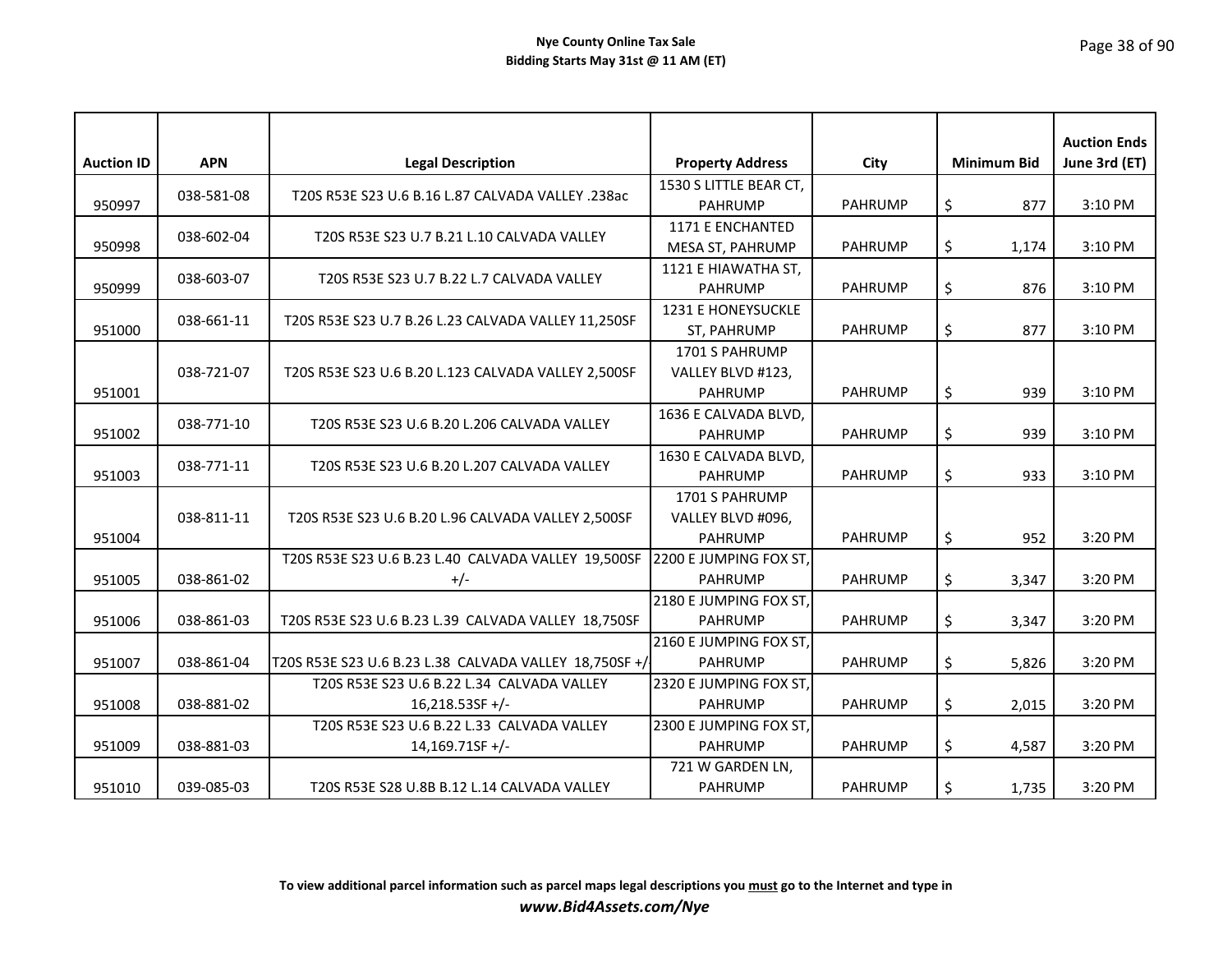|                   |            |                                                       |                         |                |                    | <b>Auction Ends</b> |
|-------------------|------------|-------------------------------------------------------|-------------------------|----------------|--------------------|---------------------|
| <b>Auction ID</b> | <b>APN</b> | <b>Legal Description</b>                              | <b>Property Address</b> | City           | <b>Minimum Bid</b> | June 3rd (ET)       |
|                   |            |                                                       | 2261 S MANZANITA DR,    |                |                    |                     |
| 951011            | 039-171-10 | T20S R53E S28 U.8B B.18 L.43 CALVADA VALLEY           | <b>PAHRUMP</b>          | <b>PAHRUMP</b> | \$<br>740          | 3:20 PM             |
|                   |            |                                                       | 250 W FERNDELL ST,      |                |                    |                     |
| 951012            | 039-282-20 | T20S R53E S21 U.8A B.5 L.17 CALVADA VALLEY            | <b>PAHRUMP</b>          | <b>PAHRUMP</b> | \$<br>813          | 3:20 PM             |
|                   |            |                                                       | 251 W JOBELLA LN,       |                |                    |                     |
| 951013            | 039-321-04 | T20S R53E S21 U.8A B.16 L.99 CALVADA VALLEY           | <b>PAHRUMP</b>          | <b>PAHRUMP</b> | \$<br>1,480        | 3:20 PM             |
|                   |            |                                                       | 250 W MOORE RD,         |                |                    |                     |
| 951014            | 039-331-19 | T20S R53E S23 U.6 B.12 L.16 CALVADA VALLEY            | PAHRUMP                 | <b>PAHRUMP</b> | \$<br>1,140        | 3:20 PM             |
|                   |            |                                                       | 121 W STEPTOE ST,       |                |                    |                     |
| 951015            | 039-381-02 | T20S R53E S21 U.8A B.16 L.210 CALVADA VALLEY          | <b>PAHRUMP</b>          | <b>PAHRUMP</b> | \$<br>1,129        | 3:20 PM             |
|                   |            |                                                       | 81 W ZAPATA DR,         |                |                    |                     |
| 951016            | 039-421-04 | T20S R53E S21 U.8A B.16 L.274 CALVADA VALLEY          | <b>PAHRUMP</b>          | <b>PAHRUMP</b> | \$<br>997          | 3:20 PM             |
|                   |            | T20S R53E S22&23 U.7 B.17 L.46 CALVADA VALLEY         | 1280 S PAHRUMP          |                |                    |                     |
| 951017            | 039-511-16 | 10,000SF                                              | VALLEY BLVD, PAHRUM     | <b>PAHRUM</b>  | \$<br>848          | 3:20 PM             |
|                   |            |                                                       | 1001 E BOURBON ST,      |                |                    |                     |
| 951018            | 039-531-03 | T20S R53E S22 U.7 B.17 L.25 CALVADA VALLEY 7,500SF    | <b>PAHRUMP</b>          | <b>PAHRUMP</b> | \$<br>877          | 3:20 PM             |
|                   |            |                                                       | 1180 S VALERIE AVE,     |                |                    |                     |
| 951019            | 039-561-19 | T20S R53E S22 U.7 B.6 L.15 CALVADA VALLEY             | <b>PAHRUMP</b>          | <b>PAHRUMP</b> | \$<br>848          | 3:20 PM             |
|                   |            |                                                       | 1121 S BLAGG RD,        |                |                    |                     |
| 951020            | 039-571-11 | T20S R53E S22 U.7 B.2 L.59 CALVADA VALLEY 8,631SF +/- | <b>PAHRUMP</b>          | <b>PAHRUMP</b> | \$<br>848          | 3:20 PM             |
|                   |            |                                                       | 1120 S WHITMAN AVE,     |                |                    |                     |
| 951021            | 039-574-12 | T20S R53E S22 U.7 B.5 L.10 CALVADA VALLEY             | <b>PAHRUMP</b>          | PAHRUMP        | \$<br>617          | 3:20 PM             |
|                   |            |                                                       | 1340 S XENIA AVE,       |                |                    |                     |
| 951022            | 039-583-08 | T20S R53E S22 U.7 B.4 L.16 CALVADA VALLEY 9,200SF     | <b>PAHRUMP</b>          | <b>PAHRUMP</b> | \$<br>848          | 3:20 PM             |
|                   |            |                                                       | 391 E ERIN ST,          |                |                    |                     |
| 951023            | 039-612-16 | T20S R53E S22 U.7 B.35 L.110 CALVADA VALLEY 15,000SF  | <b>PAHRUMP</b>          | <b>PAHRUMP</b> | \$<br>904          | 3:20 PM             |
|                   |            | T20S R53E S22 U.7 B.37 L.24 CALVADA VALLEY 8,626.15SF | 321 E GLENOAKS ST,      |                |                    |                     |
| 951024            | 039-672-11 | $+/-$                                                 | <b>PAHRUMP</b>          | <b>PAHRUMP</b> | \$<br>848          | 3:30 PM             |
|                   |            | T20S R53E S21 U.7 B.47 L.33 CALVADA VALLEY 8,625.15SF | 1820 S YOSEMITE AVE,    |                |                    |                     |
| 951025            | 039-712-15 | $+/-$                                                 | <b>PAHRUMP</b>          | <b>PAHRUMP</b> | \$<br>2,186        | 3:30 PM             |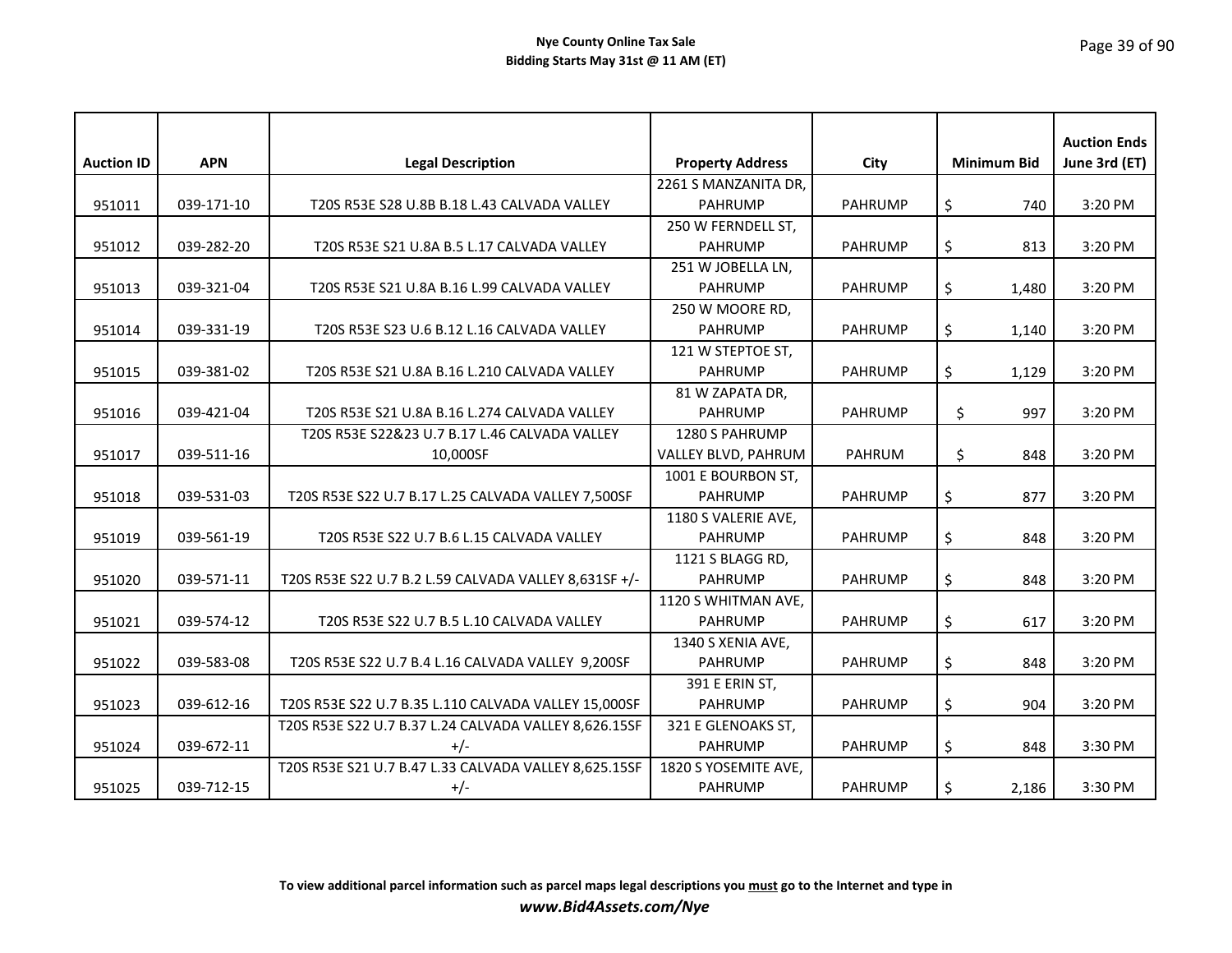| <b>Auction ID</b> | <b>APN</b> | <b>Legal Description</b>                              | <b>Property Address</b> | City           | <b>Minimum Bid</b>                | <b>Auction Ends</b><br>June 3rd (ET) |
|-------------------|------------|-------------------------------------------------------|-------------------------|----------------|-----------------------------------|--------------------------------------|
|                   |            |                                                       | 1801 S YOSEMITE AVE,    |                |                                   |                                      |
| 951026            | 039-713-03 | T20S R53E S21 U.7 B.48 L.13 CALVADA VALLEY 8,625SF    | <b>PAHRUMP</b>          | PAHRUMP        | \$<br>1,638                       | 3:30 PM                              |
|                   |            | T20S R53E S22 U.7 B.35 L.75 CALVADA VALLEY 8,615.80SF | 1811 S IRONSIDE ST,     |                |                                   |                                      |
| 951027            | 039-741-13 | $+/-$                                                 | <b>PAHRUMP</b>          | <b>PAHRUMP</b> | \$<br>848                         | 3:30 PM                              |
|                   |            | T20S R53E S21&28 U.7 B.44 L.39 CALVADA VALLEY         | 1960 S YOSEMITE AVE,    |                |                                   |                                      |
| 951028            | 039-802-09 | $9,479.82$ SF +/-                                     | <b>PAHRUMP</b>          | <b>PAHRUMP</b> | \$<br>848                         | 3:30 PM                              |
|                   |            | T20S R53E S21&28 U.7 B.43 L.33 CALVADA VALLEY         | 1960 S XENIA AVE,       |                |                                   |                                      |
| 951029            | 039-803-11 | $9,460.45$ SF +/-                                     | <b>PAHRUMP</b>          | <b>PAHRUMP</b> | \$<br>3,251                       | 3:30 PM                              |
|                   |            |                                                       | 2171 S ZELZAH AVE,      |                |                                   |                                      |
| 951030            | 039-812-14 | T20S R53E S28 U.7 B.44 L.17 CALVADA VALLEY 8,625SF    | <b>PAHRUMP</b>          | <b>PAHRUMP</b> | \$<br>1,638                       | 3:30 PM                              |
|                   |            |                                                       | 2200 S ZELZAH AVE,      |                |                                   |                                      |
| 951031            | 039-813-10 | T20S R53E S28 U.7 B.45 L.37 CALVADA VALLEY .219ac     | <b>PAHRUMP</b>          | <b>PAHRUMP</b> | \$<br>2,525                       | 3:30 PM                              |
|                   |            |                                                       | 41 E SAULES ST,         |                |                                   |                                      |
| 951032            | 039-813-14 | T20S R53E S28 U.7 B.45 L.33 CALVADA VALLEY .212ac     | <b>PAHRUMP</b>          | <b>PAHRUMP</b> | \$<br>2,724                       | 3:30 PM                              |
|                   |            | T20S R53E S22&27 U.7 B.42 L.43 CALVADA VALLEY         | 121 E KEYSTONE AVE,     |                |                                   |                                      |
| 951033            | 039-821-09 | $9,450.58$ SF +/-                                     | <b>PAHRUMP</b>          | <b>PAHRUMP</b> | \$<br>3,661                       | 3:30 PM                              |
|                   |            |                                                       | 1290 E ANTELOPE ST,     |                |                                   |                                      |
| 951034            | 040-041-18 | T20S R53E S23&26 U.4B B.1 L.114 CALVADA VALLEY        | <b>PAHRUMP</b>          | <b>PAHRUMP</b> | \$<br>1,201                       | 3:30 PM                              |
|                   |            |                                                       | 2140 S KEARNEY ST,      |                |                                   |                                      |
| 951035            | 040-061-01 | T20S R53E S27 U.4B B.6 L.214 CALVADA VALLEY .286AC    | <b>PAHRUMP</b>          | <b>PAHRUMP</b> | \$<br>856                         | 3:30 PM                              |
|                   |            |                                                       | 2180 S KEARNEY ST,      |                |                                   |                                      |
| 951036            | 040-061-04 | T20S R53E S27 U.4B B.6 L.217 CALVADA VALLEY           | <b>PAHRUMP</b>          | <b>PAHRUMP</b> | \$<br>930                         | 3:30 PM                              |
|                   |            |                                                       | 2201 S HIGHLAND AVE,    |                |                                   |                                      |
| 951037            | 040-081-18 | T20S R53E S27 U.4B B.6 L.152 CALVADA VALLEY .261ac    | <b>PAHRUMP</b>          | <b>PAHRUMP</b> | \$<br>895                         | 3:30 PM                              |
|                   |            |                                                       | 2171 S HIGHLAND AVE,    |                |                                   |                                      |
| 951038            | 040-081-20 | T20S R53E S27 U.4B B.6 L.154 CALVADA VALLEY .198ac    | PAHRUMP                 | <b>PAHRUMP</b> | \$<br>2,620                       | 3:30 PM                              |
|                   |            |                                                       | 2260 S MAVERICK AVE,    |                |                                   |                                      |
| 951039            | 040-103-15 | T20S R53E S26 U.4B B.3 L.21 CALVADA VALLEY            | <b>PAHRUMP</b>          | <b>PAHRUMP</b> | \$<br>877                         | 3:30 PM                              |
| 951040            | 040-103-16 | T20S R53E S26 U.4B B.3 L.22 CALVADA VALLEY            | 2240 S MAVERICK AVE,    |                | $\overline{\mathcal{S}}$<br>1,241 | 3:30 PM                              |
|                   |            |                                                       | 2220 S MAVERICK AVE,    |                |                                   |                                      |
| 951041            | 040-103-17 | T20S R53E S26 U.4B B.3 L.23 CALVADA VALLEY            | <b>PAHRUMP</b>          | <b>PAHRUMP</b> | \$<br>1,469                       | 3:30 PM                              |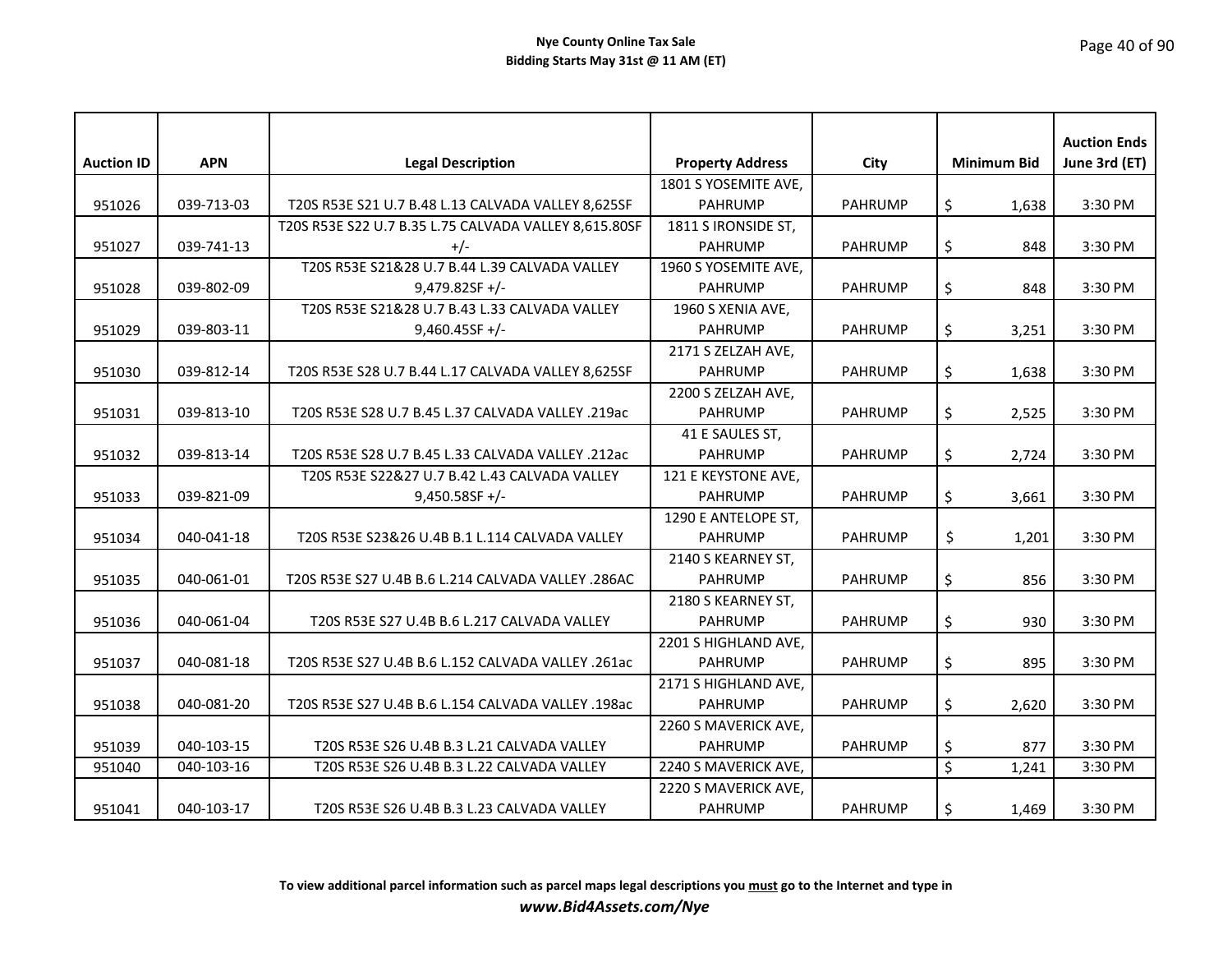| <b>Auction ID</b> | <b>APN</b>  | <b>Legal Description</b>                       | <b>Property Address</b> | City           | <b>Minimum Bid</b> |       | <b>Auction Ends</b><br>June 3rd (ET) |
|-------------------|-------------|------------------------------------------------|-------------------------|----------------|--------------------|-------|--------------------------------------|
|                   |             |                                                | 2311 S MAVERICK AVE,    |                |                    |       |                                      |
| 951042            | 040-104-12  | T20S R53E S26 U.4B B.4 L.19 CALVADA VALLEY     | <b>PAHRUMP</b>          | PAHRUMP        | \$                 | 877   | 3:30 PM                              |
|                   |             |                                                | 1020 E IDAHO ST,        |                |                    |       |                                      |
| 951043            | 040-162-16  | T20S R53E S26&27 U.4B B.5 L.90 CALVADA VALLEY  | <b>PAHRUMP</b>          | <b>PAHRUMP</b> | \$                 | 1,229 | 3:30 PM                              |
|                   |             |                                                | <b>1010 E MOUNT</b>     |                |                    |       |                                      |
|                   |             |                                                | <b>CHARLESTON DR S,</b> |                |                    |       |                                      |
| 951044            | 040-192-21  | T20S R53E S26&27 U.4B B.5 L.279 CALVADA VALLEY | PAHRU                   | <b>PAHRU</b>   | \$                 | 895   | 3:40 PM                              |
|                   |             |                                                | 361 E GINA ST,          |                |                    |       |                                      |
| 951045            | 040-432-08  | T20S R53E S27 U.4B B.24 L.19 CALVADA VALLEY    | <b>PAHRUMP</b>          | <b>PAHRUMP</b> | \$                 | 895   | 3:40 PM                              |
|                   |             |                                                | 2940 S RODEO AVE,       |                |                    |       |                                      |
| 951046            | 040-471-12  | T20S R53E S34 U.4A B.6 L.11 CALVADA VALLEY     | <b>PAHRUMP</b>          | <b>PAHRUMP</b> | \$                 | 895   | 3:40 PM                              |
|                   |             |                                                | 1550 W IGUANA ST,       |                |                    |       |                                      |
| 951047            | 040-512-26  | T20S R53E S29&32 U.5 B.9 L.26 CALVADA VALLEY   | <b>PAHRUMP</b>          | <b>PAHRUMP</b> | \$                 | 1,119 | 3:40 PM                              |
|                   |             |                                                | 3750 S PAHRUMP          |                |                    |       |                                      |
| 951048            | 040-694-08  | T20S R53E S34 U.4A B.26 L.15 CALVADA VALLEY    | VALLEY BLVD, PAHRUM     | <b>PAHRUM</b>  | \$                 | 1,138 | 3:40 PM                              |
|                   |             |                                                | 3780 S PAHRUMP          |                |                    |       |                                      |
| 951049            | 040-694-09  | T20S R53E S34 U.4A B.26 L.14 CALVADA VALLEY    | VALLEY BLVD, PAHRUM     | PAHRUM         | \$                 | 1,178 | 3:40 PM                              |
|                   |             |                                                | 3680 S TWILIGHT AVE,    |                |                    |       |                                      |
| 951050            | 041-121-18  | T20S R53E S36 U.2 B.31 L.14 CALVADA VALLEY     | <b>PAHRUMP</b>          | <b>PAHRUMP</b> | \$                 | 1,106 | 3:40 PM                              |
|                   |             |                                                | 3830 S JAMES AVE,       |                |                    |       |                                      |
| 951051            | 041-263-05  | T20S R54E S32 U.9A B.4 L.10 CALVADA VALLEY     | <b>PAHRUMP</b>          | <b>PAHRUMP</b> | \$                 | 1,152 | 3:40 PM                              |
|                   |             |                                                | 3231 W DYER RD,         |                |                    |       |                                      |
| 951052            | 041-411-08  | T20S R52E S13 U.1 L.72 GOLDEN SPRING RANCH     | <b>PAHRUMP</b>          | <b>PAHRUMP</b> | \$                 | 1,112 | 3:40 PM                              |
|                   |             |                                                | 4550 W RETREAD RD,      |                |                    |       |                                      |
| 951053            | 041-482-31* | T20S R52E S14 U.3 L.194 GOLDEN SPRING RANCH    | <b>PAHRUMP</b>          | <b>PAHRUMP</b> | \$                 | 7,418 | 3:40 PM                              |
|                   |             |                                                | 1641 W GEE ST,          |                |                    |       |                                      |
| 951054            | 041-582-05  | T19S R53E S32 U.7 L. GOLDEN SPRING RANCH       | <b>PAHRUMP</b>          | <b>PAHRUMP</b> | \$.                | 1,072 | 3:40 PM                              |
|                   |             |                                                | 4400 W PLACER LN,       |                |                    |       |                                      |
| 951055            | 041-622-12  | T20S R52E S11 U.8 L.44 GOLDEN SPRING RANCH     | <b>PAHRUMP</b>          | <b>PAHRUMP</b> | \$                 | 1,106 | 3:40 PM                              |
|                   |             |                                                | 4370 W PLACER LN,       |                |                    |       |                                      |
| 951056            | 041-622-13  | T20S R52E S11 U.8 L.45 GOLDEN SPRING RANCH     | <b>PAHRUMP</b>          | <b>PAHRUMP</b> | \$.                | 1,106 | 3:40 PM                              |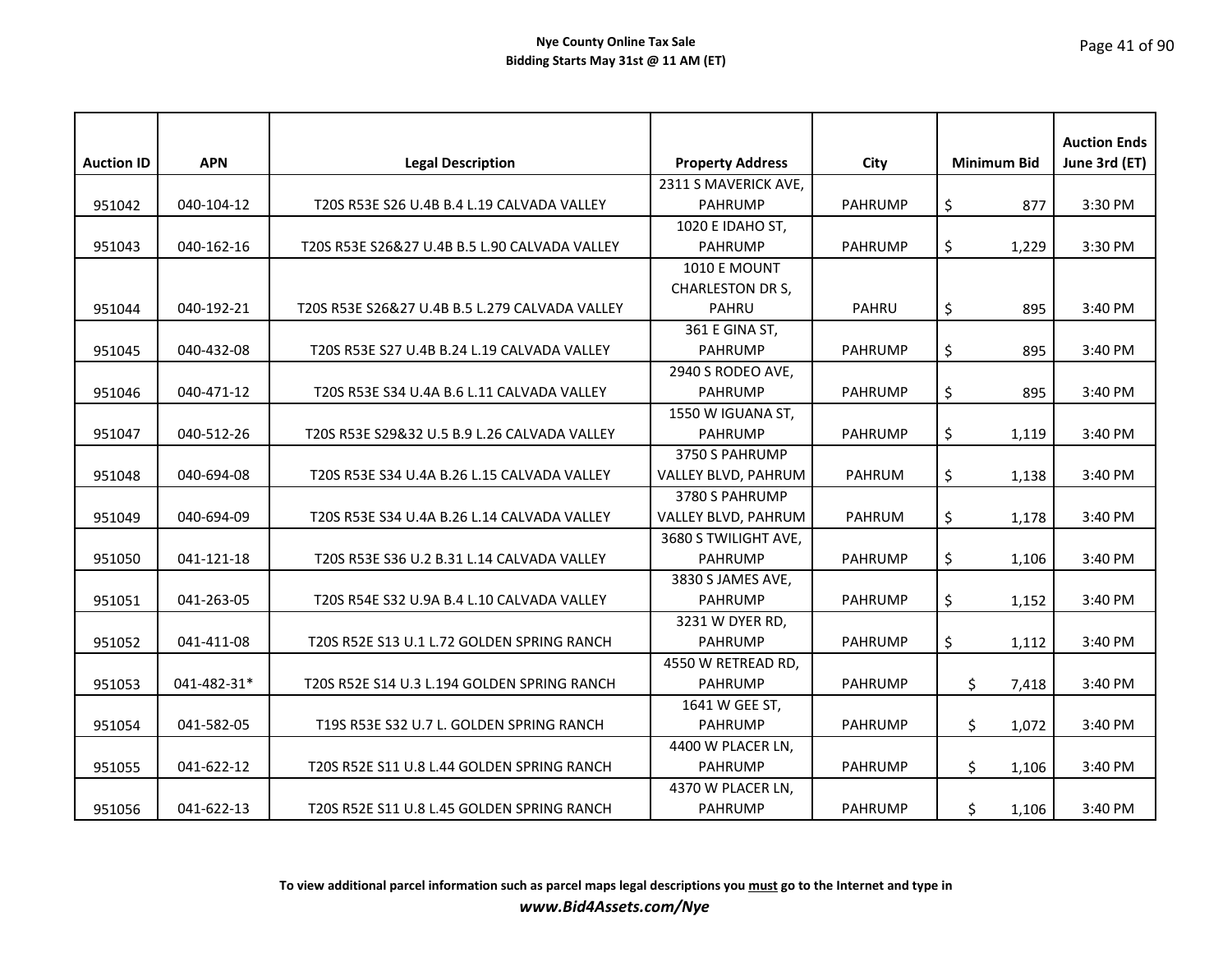| <b>Auction ID</b> | <b>APN</b> | <b>Legal Description</b>                    | <b>Property Address</b> | City            |     | <b>Minimum Bid</b> | <b>Auction Ends</b><br>June 3rd (ET) |
|-------------------|------------|---------------------------------------------|-------------------------|-----------------|-----|--------------------|--------------------------------------|
|                   |            |                                             | 1760 E DEPUTY ST,       |                 |     |                    |                                      |
| 951057            | 042-131-32 | T20S R53E S26 U.3 B.14 L.71 CALVADA VALLEY  | <b>PAHRUMP</b>          | PAHRUMP         | \$  | 883                | 3:40 PM                              |
|                   |            |                                             | 2161 SOUTH MANDY        |                 |     |                    |                                      |
| 951058            | 042-163-05 | T20S R53E S26 U.3 B.11 L.31 CALVADA VALLEY  | AVENUE, PAHRUMP         | <b>PAHRUMP</b>  | \$  | 883                | 3:40 PM                              |
|                   |            |                                             | 2041 E CASINO ST,       |                 |     |                    |                                      |
| 951059            | 042-171-22 | T20S R53E S26 U.3 B.8 L.309 CALVADA VALLEY  | <b>PAHRUMP</b>          | <b>PAHRUMP</b>  | \$  | 648                | 3:40 PM                              |
|                   |            |                                             | 2621 E EASTWIND ST,     |                 |     |                    |                                      |
| 951060            | 042-193-01 | T20S R53E S25 U.2 B.9 L.21 CALVADA VALLEY   | <b>PAHRUMP</b>          | <b>PAHRUMP</b>  | \$  | 848                | 3:40 PM                              |
|                   |            |                                             | 2421 S SEMINOLE AVE,    |                 |     |                    |                                      |
| 951061            | 042-222-14 | T20S R53E S25 U.2 B.10 L.16 CALVADA VALLEY  | <b>PAHRUMP</b>          | <b>PAHRUMP</b>  | \$  | 848                | 3:40 PM                              |
|                   |            |                                             | 2440 E HACIENDA ST,     |                 |     |                    |                                      |
| 951062            | 042-301-05 | T20S R53E S25 U.2 B.11 L.20 CALVADA VALLEY  | <b>PAHRUMP</b>          | <b>PAHRUMP</b>  | \$  | 895                | 3:40 PM                              |
|                   |            |                                             | 1300 E JACARANDA ST,    |                 |     |                    |                                      |
| 951063            | 042-322-12 | T20S R53E S26 U.3 B.15 L.4 CALVADA VALLEY   | <b>PAHRUMP</b>          | <b>PAHRUMP</b>  | \$  | 953                | 3:40 PM                              |
|                   |            |                                             | 1621 E IDAHO ST,        |                 |     |                    |                                      |
| 951064            | 042-342-02 | T20S R53E S26 U.3 B.17 L.94 CALVADA VALLEY  | <b>PAHRUMP</b>          | <b>PAHRUMP</b>  | \$  | 848                | 3:50 PM                              |
|                   |            |                                             | 2540 S MANDY CIR,       |                 |     |                    |                                      |
| 951065            | 042-351-09 | T20S R53E S26 U.3 B.8 L.179 CALVADA VALLLEY | <b>PAHARUMP</b>         | <b>PAHARUMP</b> | \$  | 2,054              | 3:50 PM                              |
|                   |            |                                             | 1971 E HIGHLAND AVE,    |                 |     |                    |                                      |
| 951066            | 042-351-23 | T20S R53E S26 U.3 B.8 L.165 CALVADA VALLLEY | <b>PAHRUMP</b>          | <b>PAHRUMP</b>  | \$  | 1,399              | 3:50 PM                              |
|                   |            |                                             | 2430 E IDLEWILD ST,     |                 |     |                    |                                      |
| 951067            | 042-372-19 | T20S R53E S25 U.2 B.18 L.7 CALVADA VALLEY   | <b>PAHRUMP</b>          | <b>PAHRUMP</b>  | \$. | 915                | 3:50 PM                              |
|                   |            |                                             | 2410 E BANYON ST,       |                 |     |                    |                                      |
| 951068            | 042-373-20 | T20S R53E S25 U.2 B.20 L.5 CALVADA VALLEY   | <b>PAHRUMP</b>          | <b>PAHRUMP</b>  | \$  | 1,106              | 3:50 PM                              |
|                   |            |                                             | 2691 E FEATHER ST,      |                 |     |                    |                                      |
| 951069            | 042-401-02 | T20S R53E S25 U.2 B.12 L.34 CALVADA VALLEY  | <b>PAHRUMP</b>          | <b>PAHRUMP</b>  | \$  | 1,362              | 3:50 PM                              |
| 951070            | 042-432-16 | T20S R53E S24 U.10 B.4 L.25 CALVADA VALLEY  | 1801 S COURT ST         |                 | \$  | 4,056              | 3:50 PM                              |
|                   |            |                                             | 1301 E KEARNEY ST,      |                 |     |                    |                                      |
| 951071            | 042-461-18 | T20S R53E S26 U.3 B.16 L.18 CALVADA VALLEY  | <b>PAHRUMP</b>          | <b>PAHRUMP</b>  | \$  | 848                | 3:50 PM                              |
|                   |            |                                             | 2481 S MALLARD AVE,     |                 |     |                    |                                      |
| 951072            | 042-493-05 | T20S R53E S25 U.2 B.1 L.53 CALVADA VALLEY   | <b>PAHRUMP</b>          | <b>PAHRUMP</b>  | \$. | 1,082              | 3:50 PM                              |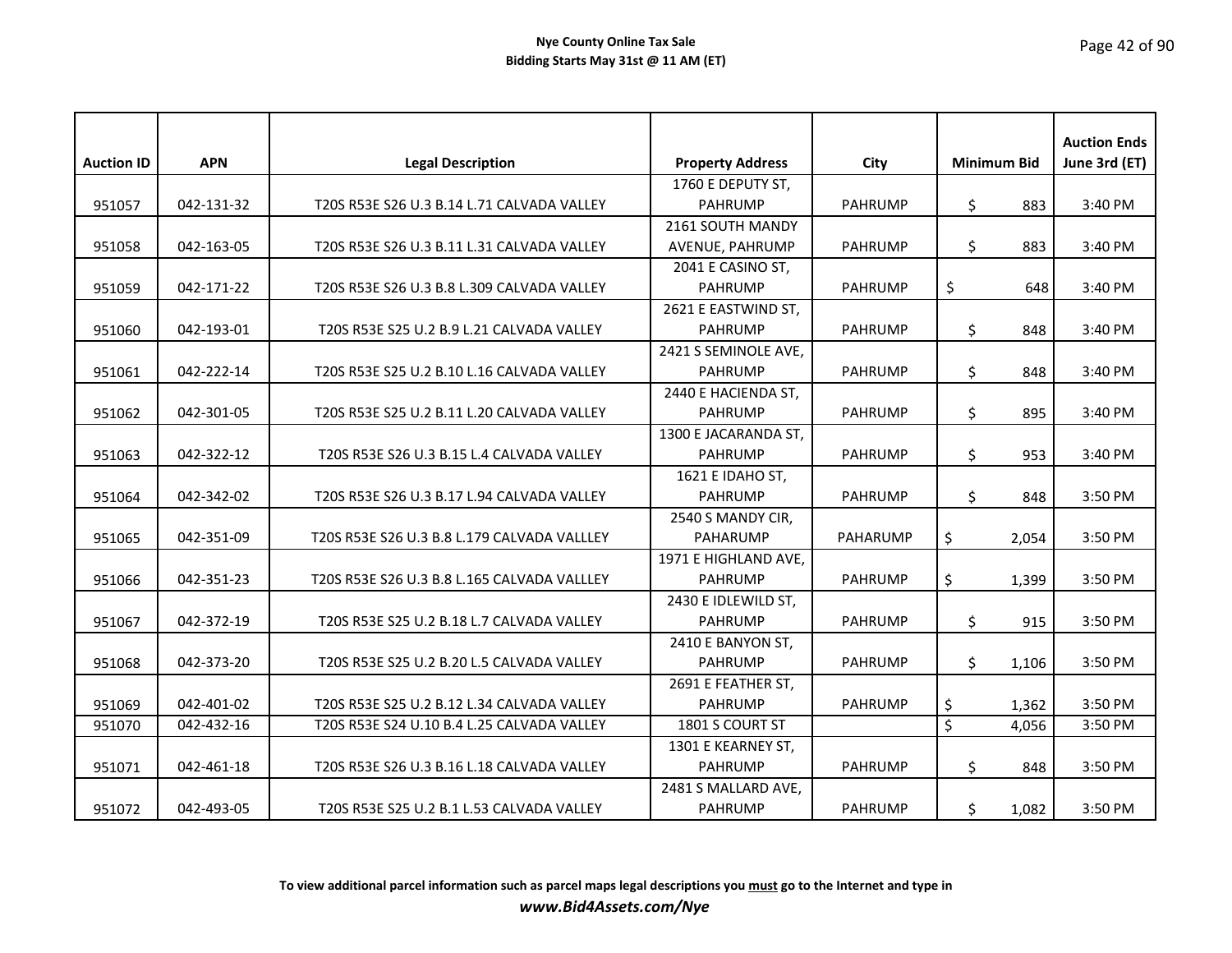| <b>Auction ID</b> | <b>APN</b>   | <b>Legal Description</b>                             | <b>Property Address</b> | City           |     | <b>Minimum Bid</b> | <b>Auction Ends</b><br>June 3rd (ET) |
|-------------------|--------------|------------------------------------------------------|-------------------------|----------------|-----|--------------------|--------------------------------------|
|                   |              |                                                      | 1221 E CAVALRY ST,      |                |     |                    |                                      |
| 951073            | 042-692-09** | T20S R53E S35 U.3 B.27 L.14 CALVADA VALLEY           | <b>PAHRUMP</b>          | <b>PAHRUMP</b> | \$  | 1,889              | 3:50 PM                              |
|                   |              | T21S R54E S16 U.4 B.9 L.7 .46AC COTTONWOODS AT       | 5621 E SADDLETREE RD,   |                |     |                    |                                      |
| 951074            | 043-081-07** | <b>HAFEN RANCH PH1</b>                               | <b>PAHRUMP</b>          | PAHRUMP        | \$. | 1,057              | 3:50 PM                              |
|                   |              | T19S R53E S14 U.4 B.2 L.5 CALVADA MEADOWS            |                         |                |     |                    |                                      |
| 951075            | 043-192-05   | 11,537.,05SF +/-                                     | 5394 N PHOENIX DR       |                | \$  | 1,961              | 3:50 PM                              |
|                   |              |                                                      | 1581 E HARDSCRABBLE     |                |     |                    |                                      |
| 951076            | 043-193-03   | T19S R53E S14 U.4 B.15 L.3 CALVADA MEADOWS 11,900S   | ST, PAHRUMP             | PAHRUMP        | \$. | 1,087              | 3:50 PM                              |
|                   |              |                                                      | 1641 E DYNAMITE RD,     |                |     |                    |                                      |
| 951077            | 043-194-06   | T19S R53E S14 U.4 B.14 L.6 CALVADA MEADOWS 11,900S   | <b>PAHRUMP</b>          | PAHRUMP        | \$  | 1,082              | 3:50 PM                              |
|                   |              |                                                      | 1600 E GEODE LN,        |                |     |                    |                                      |
| 951078            | 043-194-23   | T19S R53E S14 U.4 B.14 L.23 CALVADA MEADOWS 11,900   | <b>PAHRUMP</b>          | <b>PAHRUMP</b> | \$  | 1,092              | 3:50 PM                              |
|                   |              |                                                      | 1860 E GEODE LN,        |                |     |                    |                                      |
| 951079            | 043-201-09   | T19S R53E S14 U.4 B.16 L.32 CALVADA MEADOWS          | <b>PAHRUMP</b>          | <b>PAHRUMP</b> | \$  | 823                | 3:50 PM                              |
|                   |              |                                                      | 1840 E GEODE LN,        |                |     |                    |                                      |
| 951080            | 043-201-10   | T19S R53E S14 U.4 B.16 L.33 CALVADA MEADOWS 11,900SF | <b>PAHRUMP</b>          | PAHRUMP        | \$  | 781                | 3:50 PM                              |
|                   |              |                                                      | 5476 N OVERLOOK RD,     |                |     |                    |                                      |
| 951081            | 043-202-02   | T19S R53E S14 U.4 B.18 L.2 CALVADA MEADOWS 11,900S   | <b>PAHRUMP</b>          | <b>PAHRUMP</b> | \$  | 1,138              | 3:50 PM                              |
|                   |              |                                                      | 5348 N OVERLOOK RD,     |                |     |                    |                                      |
| 951082            | 043-212-03   | T19S R53E S14 U.4 B.18 L.10 CALVADA MEADOWS 11,900   | <b>PAHRUMP</b>          | PAHRUMP        | \$. | 1,087              | 3:50 PM                              |
|                   |              |                                                      | 5331 N OVERLOOK RD,     |                |     |                    |                                      |
| 951083            | 043-213-13   | T19S R53E S14 U.4 B.19 L.20 CALVADA MEADOWS 12,040   | <b>PAHRUMP</b>          | PAHRUMP        | \$  | 1,120              | 3:50 PM                              |
|                   |              |                                                      | 1640 E LIMESTONE RD,    |                |     |                    |                                      |
| 951084            | 043-222-21   | T19S R53E S14 U.4 B.13 L.21 CALVADA MEADOWS 12,040sf | <b>PAHRUMP</b>          | PAHRUMP        | \$  | 1,092              | 4:00 PM                              |
|                   |              |                                                      | 1761 E LIMESTONE RD,    |                |     |                    |                                      |
| 951085            | 043-223-12   | T19S R53E S14 U.4 B.12 L.12 CALVADA MEADOWS 11,900   | <b>PAHRUMP</b>          | PAHRUMP        | \$  | 1,138              | 4:00 PM                              |
|                   |              |                                                      | 5242 N PHOENIX DR,      |                |     |                    |                                      |
| 951086            | 043-231-02   | T19S R53E S14 U.4 B.2 L.15 CALVADA MEADOWS 11,537.   | <b>PAHRUMP</b>          | <b>PAHRUMP</b> | \$  | 1,098              | 4:00 PM                              |
|                   |              | T19S R53E S14 U.4 B.10 L.14 CALVADA MEADOWS          | 5180 N PUMA AVE,        |                |     |                    |                                      |
| 951087            | 043-233-10   | $13,159.98$ sf +/-                                   | <b>PAHRUMP</b>          | <b>PAHRUMP</b> | \$  | 777                | 4:00 PM                              |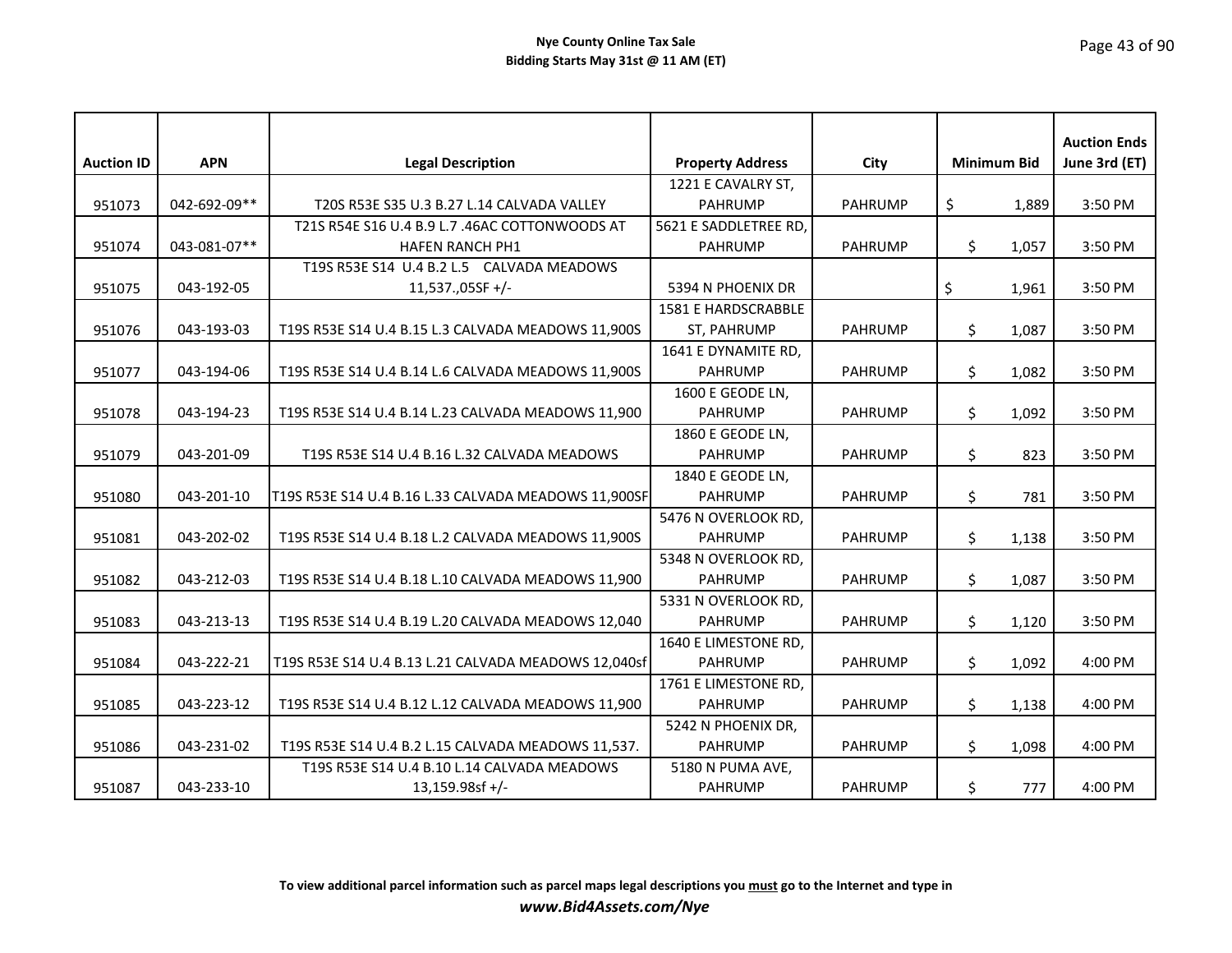| <b>Auction ID</b> | <b>APN</b>   | <b>Legal Description</b>                              | <b>Property Address</b> | City           | <b>Minimum Bid</b> | <b>Auction Ends</b><br>June 3rd (ET) |
|-------------------|--------------|-------------------------------------------------------|-------------------------|----------------|--------------------|--------------------------------------|
|                   |              |                                                       | 1641 E PYRITE PL,       |                |                    |                                      |
| 951088            | 043-233-13   | T19S R53E S14 U.4 B.10 L.17 CALVADA MEADOWS           | <b>PAHRUMP</b>          | <b>PAHRUMP</b> | \$<br>1,128        | 4:00 PM                              |
|                   |              |                                                       | 1901 E SERENITY PL,     |                |                    |                                      |
| 951089            | 043-241-08   | T19S R53E S14 U.4 B.17 L.12 CALVADA MEADOWS           | <b>PAHRUMP</b>          | <b>PAHRUMP</b> | \$<br>1,168        | 4:00 PM                              |
|                   |              |                                                       | 5030 E MINERAL AVE,     |                |                    |                                      |
| 951090            | 043-251-01   | T19S R53E S14 U.4 B.8 L.1 CALVADA MEADOWS             | <b>PAHRUMP</b>          | <b>PAHRUMP</b> | \$<br>790          | 4:00 PM                              |
|                   |              |                                                       | 5051 N PARLAY RD,       |                |                    |                                      |
| 951091            | 043-252-02   | T19S R53E S14 U.4 B.7 L.2 CALVADA MEADOWS             | <b>PAHRUMP</b>          | <b>PAHRUMP</b> | \$<br>784          | 4:00 PM                              |
|                   |              | T19S R53E S14 U.4 B.2 L.23 CALVADA MEADOWS            | 5114 N PHOENIX DR,      |                |                    |                                      |
| 951092            | 043-261-01   | $11,827.38$ sf +/-                                    | <b>PAHRUMP</b>          | <b>PAHRUMP</b> | \$<br>896          | 4:00 PM                              |
|                   |              |                                                       | 5030 N MINERAL AVE,     |                |                    |                                      |
| 951093            | 043-265-19   | T19S R53E S14 U.4 B.9 L.15 CALVADA MEADOWS            | <b>PAHRUMP</b>          | <b>PAHRUMP</b> | \$<br>777          | 4:00 PM                              |
|                   |              |                                                       | 1730 E MANSE RD,        |                |                    |                                      |
| 951094            | 044-072-30   | T21S R53E S2 L.64 MANKO SUBDIVISION                   | <b>PAHRUMP</b>          | <b>PAHRUMP</b> | \$<br>1,703        | 4:00 PM                              |
|                   |              |                                                       | 860 E DERBY ST,         |                |                    |                                      |
| 951095            | 044-255-14** | T21S R53E S10 B.5 L.7 PLANTATION ESTATES 1.00 ACRE    | <b>PAHRUMP</b>          | <b>PAHRUMP</b> | \$<br>7,136        | 4:00 PM                              |
|                   |              | T21S R53E S11 F#36035 L.18 B.1 THOUSANDAIRE ESTATES   | 1200 E BANK AVE,        |                |                    |                                      |
| 951096            | 044-341-09*  | U.2 1.1AC                                             | <b>PAHRUMP</b>          | <b>PAHRUMP</b> | \$<br>2,214        | 4:00 PM                              |
|                   |              |                                                       | 1230 E BRIAN RD,        |                |                    |                                      |
| 951097            | 044-411-16** | T21S R53E S11 L.9 TUKWILA RANCHOS 1.10 ACRE           | <b>PAHRUMP</b>          | <b>PAHRUMP</b> | \$<br>1,374        | 4:00 PM                              |
|                   |              |                                                       | 1230 E MICKEY ST,       |                |                    |                                      |
| 951098            | 044-451-09   | T21S R53E S11 L.25 CALNEVA ACRES                      | <b>PAHRUMP</b>          | <b>PAHRUMP</b> | \$<br>987          | 4:00 PM                              |
|                   |              | T21S R53E S14 B.6 L.19 MESA OESTE ESTATES UNIT 1 1.10 | 1180 E CARSON ST,       |                |                    |                                      |
| 951099            | 044-721-06   | <b>ACRES</b>                                          | <b>PAHRUMP</b>          | <b>PAHRUMP</b> | \$<br>1,119        | 4:00 PM                              |
|                   |              | T21S R54E S4&5 F#55714 PARCEL 1 1.248 ACRES           | 4410 E MANSE RD,        |                |                    |                                      |
| 951100            | 045-031-28** | <b>CHRISTENSEN ROS</b>                                | <b>PAHRUMP</b>          | <b>PAHRUMP</b> | \$<br>3,785        | 4:00 PM                              |
|                   |              |                                                       | 3991 E PAIUTE BLVD,     |                |                    |                                      |
| 951101            | 045-273-01*  | T21S R54E S19 F#46886 L.716 GREEN SADDLE RANCH 1.1AC  | <b>PAHRUMP</b>          | <b>PAHRUMP</b> | \$<br>682          | 4:00 PM                              |
|                   |              |                                                       | 4800 E SAVOY BLVD,      |                |                    |                                      |
| 951102            | 045-292-26*  | T21S R54E S20 F#46886 L.295 GREEN SADDLE RANCH 1.1AC  | <b>PAHRUMP</b>          | <b>PAHRUMP</b> | \$<br>3,941        | 4:00 PM                              |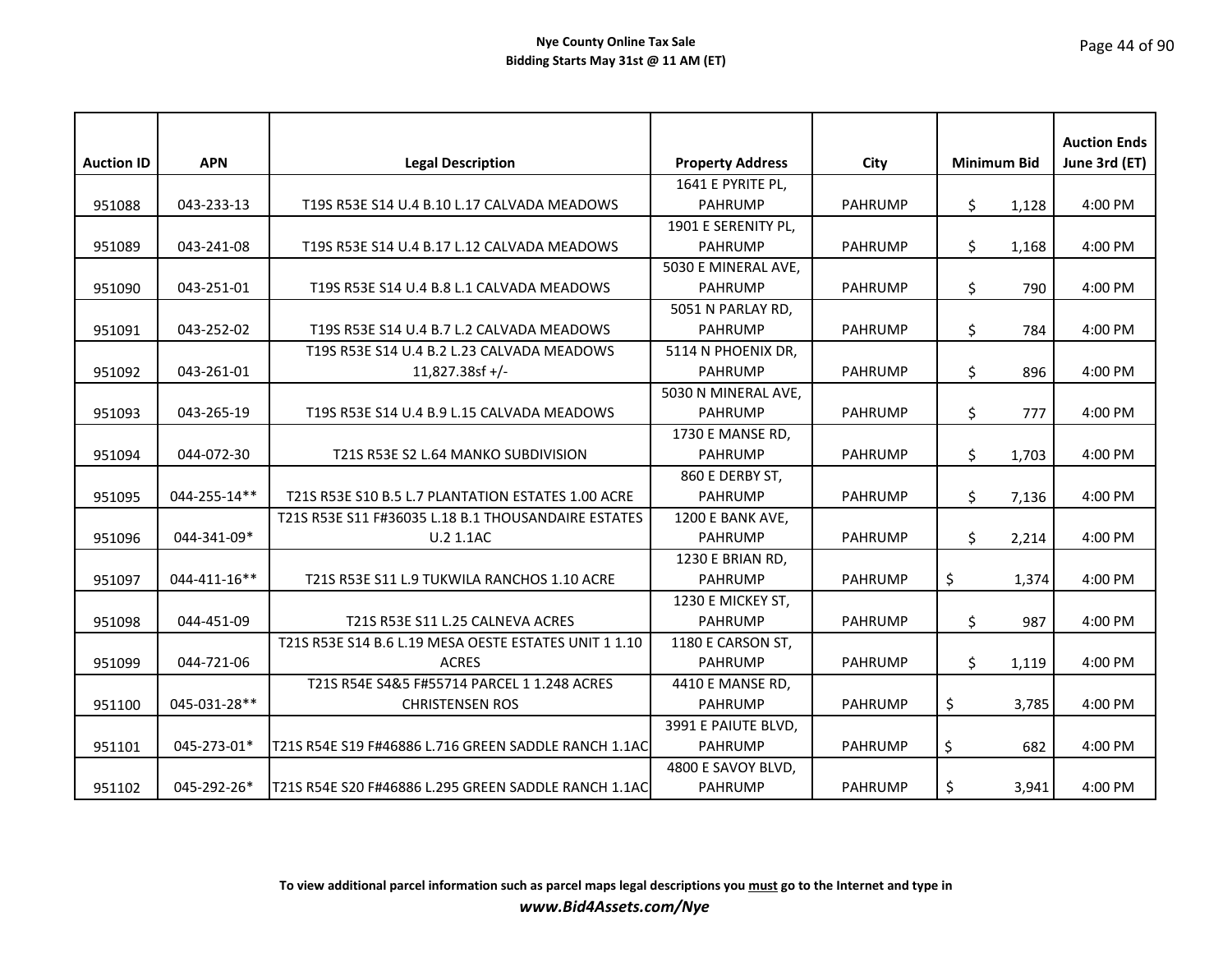| <b>Auction ID</b> | APN        | <b>Legal Description</b>                 | <b>Property Address</b> | City           | <b>Minimum Bid</b> | <b>Auction Ends</b><br>June 3rd (ET) $\vert$ |
|-------------------|------------|------------------------------------------|-------------------------|----------------|--------------------|----------------------------------------------|
|                   |            |                                          | 9600 S HILVA AVE,       |                |                    |                                              |
| 951103            | 045-461-30 | T21S R54E S33-N SE NE SE P#11734 5 ACRES | <b>PAHRUMP</b>          | <b>PAHRUMP</b> | 1,030              | 4:00 PM                                      |
|                   |            |                                          |                         |                |                    |                                              |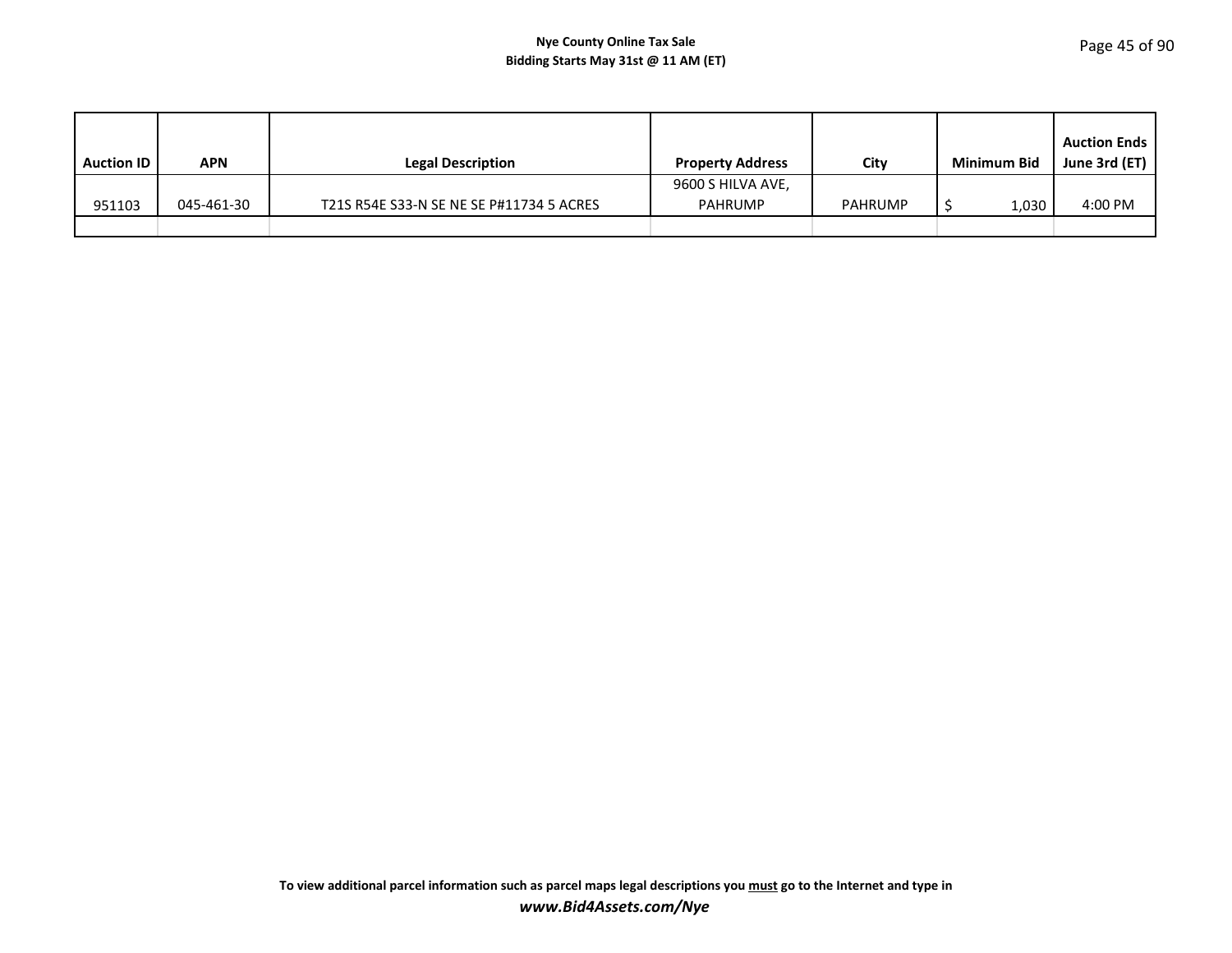| <b>Auction ID</b> |  |
|-------------------|--|
| 950484            |  |
| 950485            |  |
| 950486            |  |
| 950487            |  |
| 950488            |  |
| 950489            |  |
| 950490            |  |
| 950491            |  |
| 950492            |  |
| 950493            |  |
| 950494            |  |
| 950495            |  |
| 950496            |  |
| 950497            |  |
| 950498            |  |
| 950499            |  |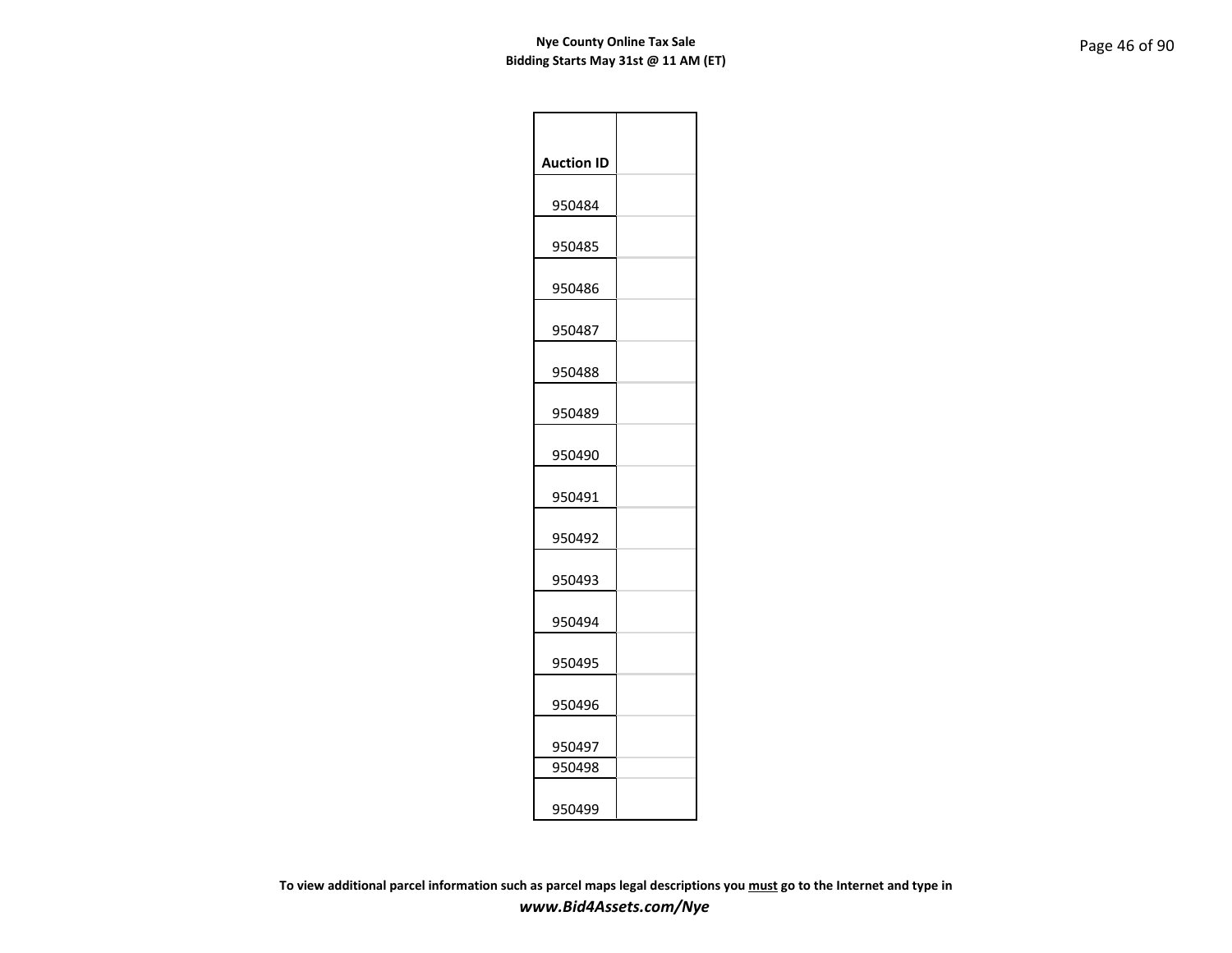| <b>Auction ID</b> |  |
|-------------------|--|
| 950500            |  |
| 950501            |  |
| 950502            |  |
| 950503            |  |
| 950504            |  |
| 950505            |  |
| 950506            |  |
| 950507            |  |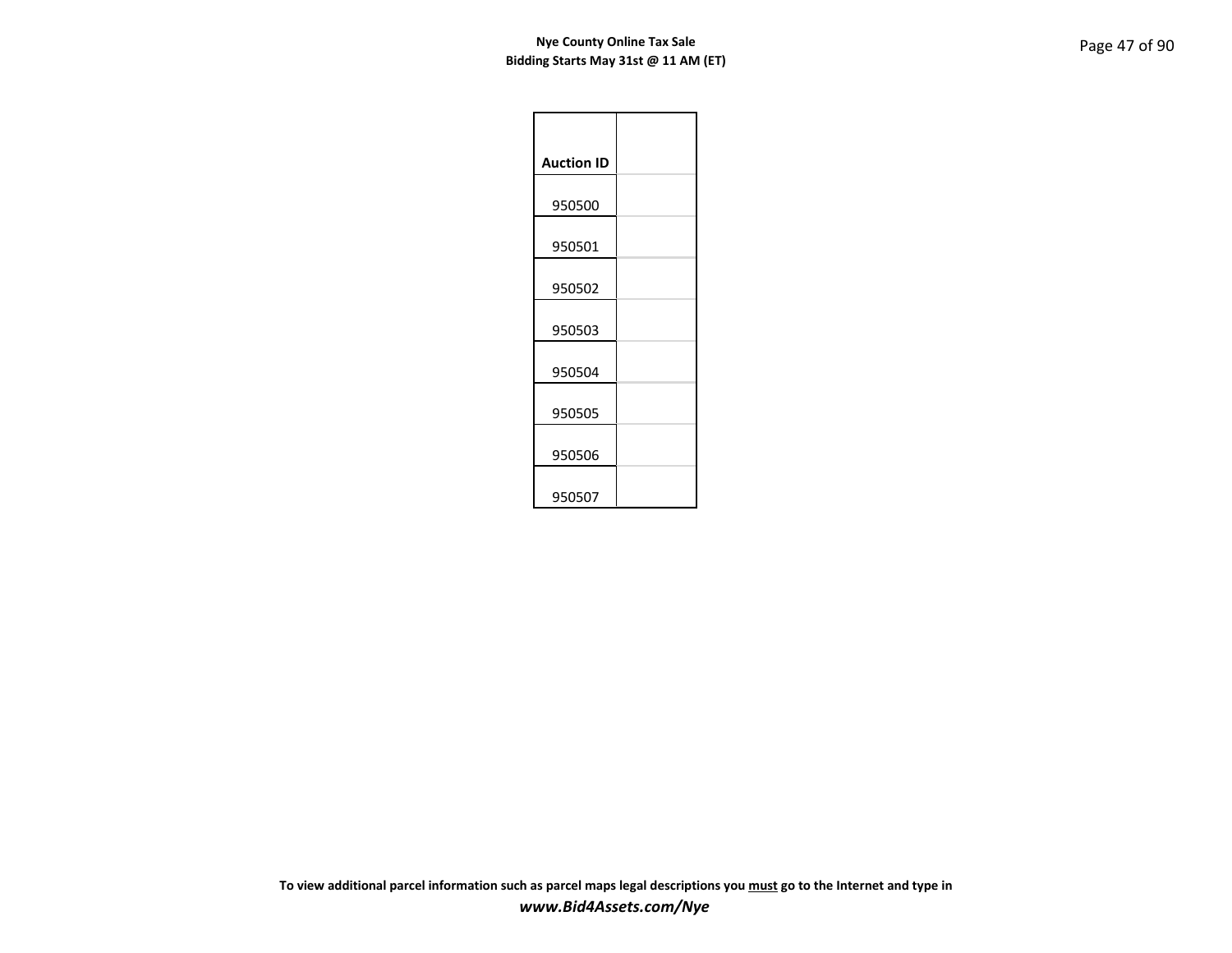| <b>Auction ID</b> |  |
|-------------------|--|
|                   |  |
|                   |  |
|                   |  |
|                   |  |
|                   |  |
|                   |  |
|                   |  |
|                   |  |
|                   |  |
|                   |  |
|                   |  |
| 950508            |  |
|                   |  |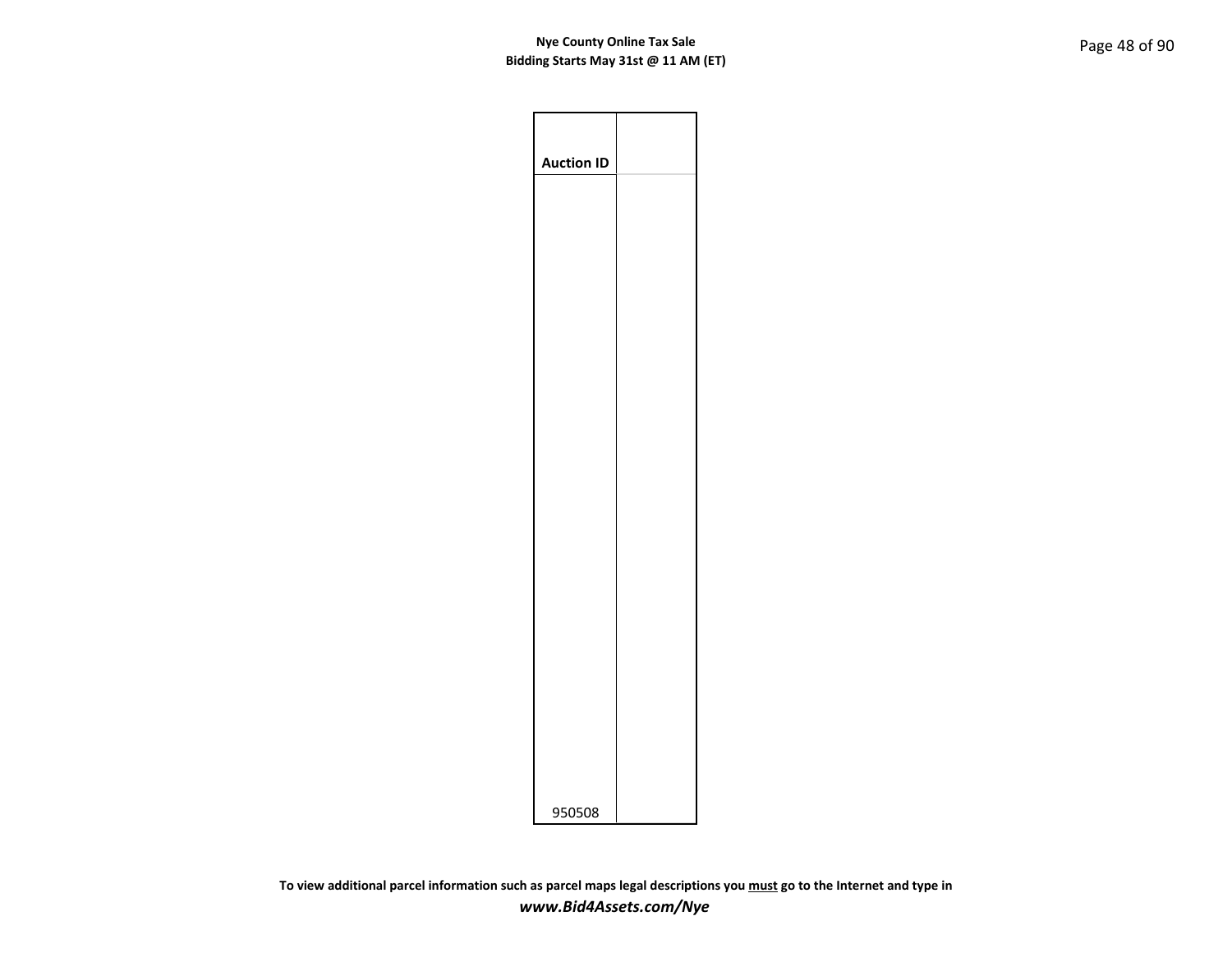| <b>Auction ID</b> |
|-------------------|
| 950509            |
| 950510            |
| 950511            |
| 950512            |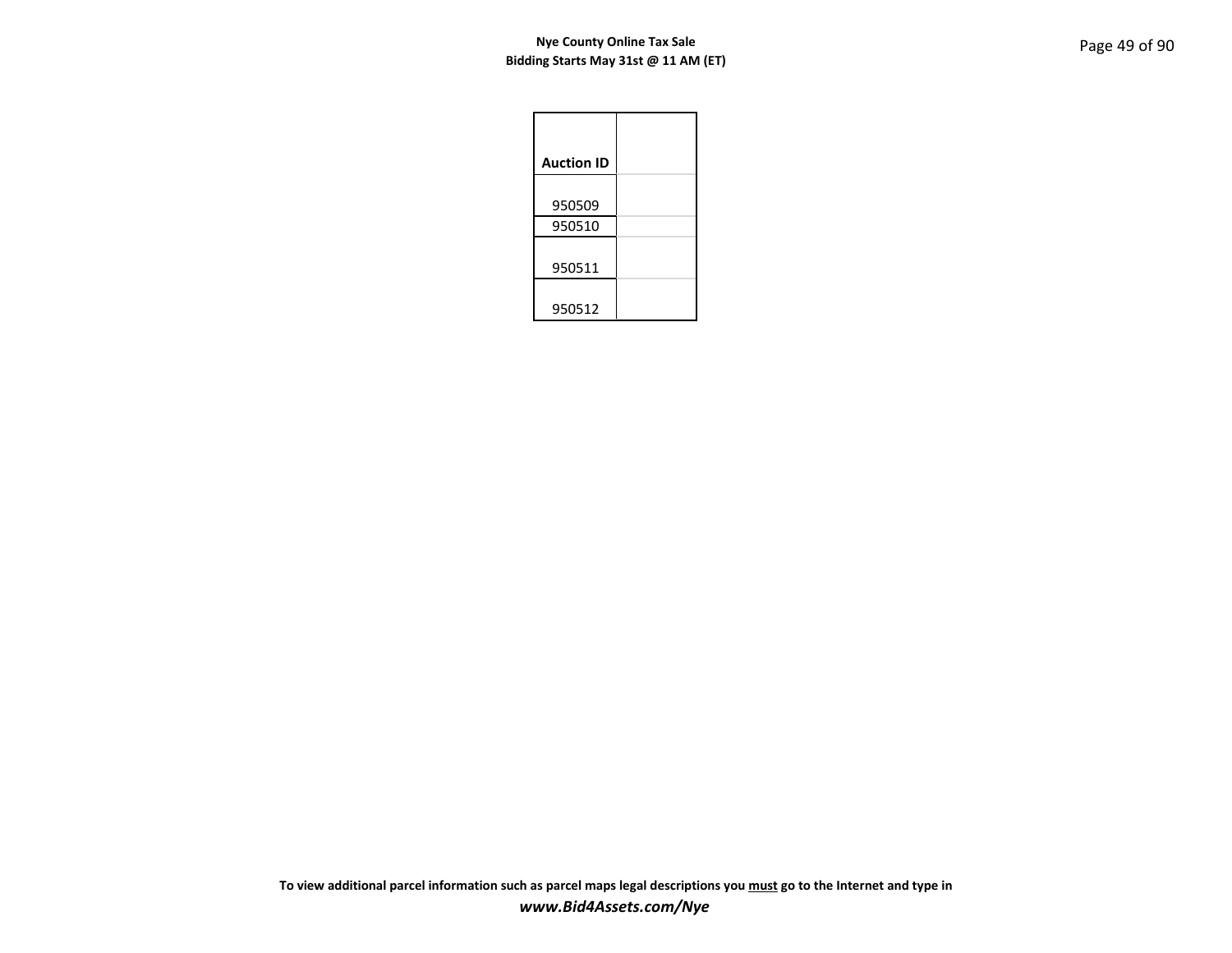| <b>Auction ID</b> |  |
|-------------------|--|
|                   |  |
|                   |  |
|                   |  |
|                   |  |
|                   |  |
|                   |  |
|                   |  |
|                   |  |
|                   |  |
|                   |  |
|                   |  |
|                   |  |
|                   |  |
|                   |  |
|                   |  |
|                   |  |
|                   |  |
|                   |  |
|                   |  |
|                   |  |
|                   |  |
| 950513            |  |
|                   |  |
| 950514            |  |
| 950515            |  |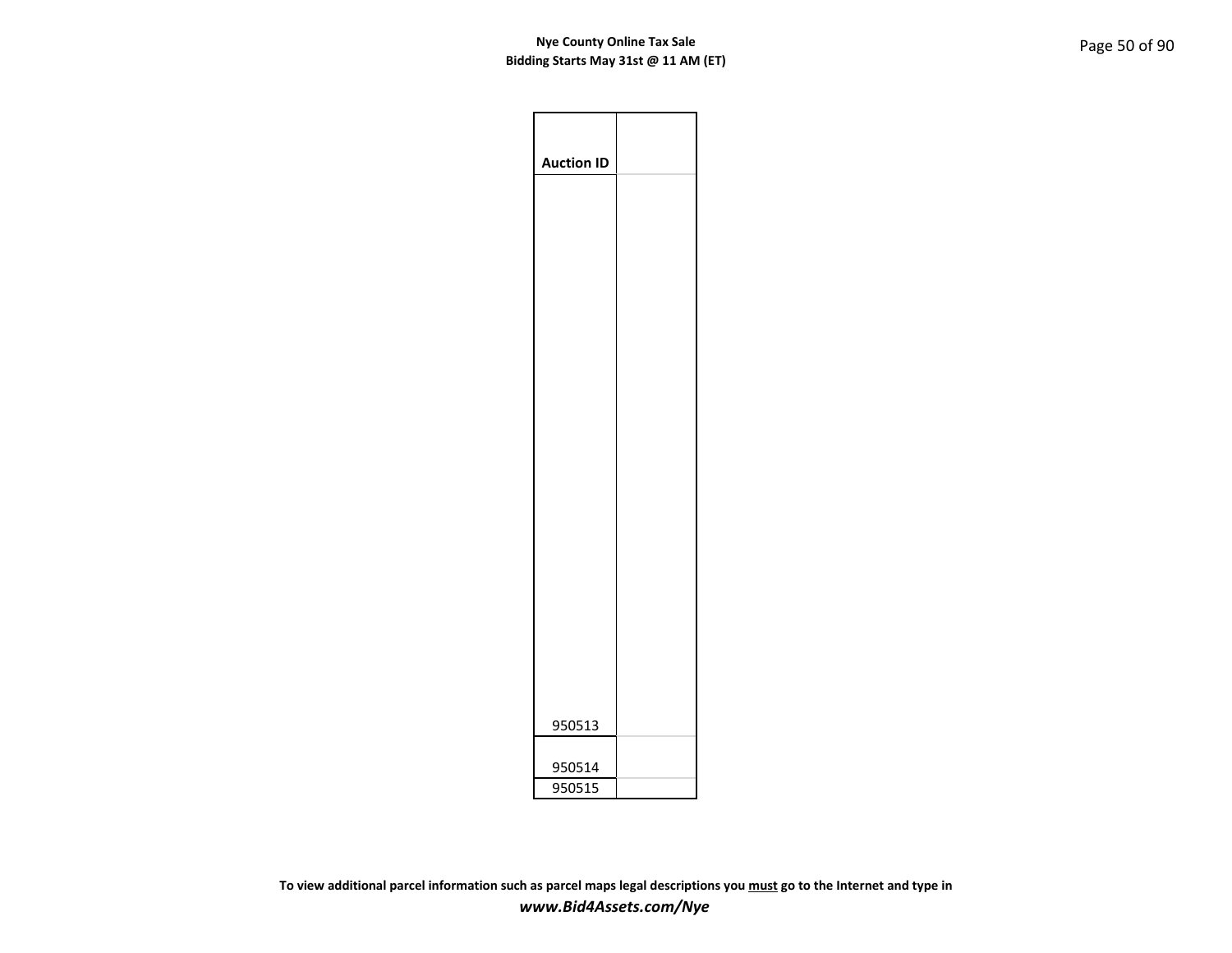| <b>Auction ID</b> |  |
|-------------------|--|
| 950516            |  |
| 950517            |  |
| 950518            |  |
| 950519            |  |
| 950520            |  |
| 950521            |  |
| 950522            |  |
| 950523            |  |
| 950524            |  |
| 950525            |  |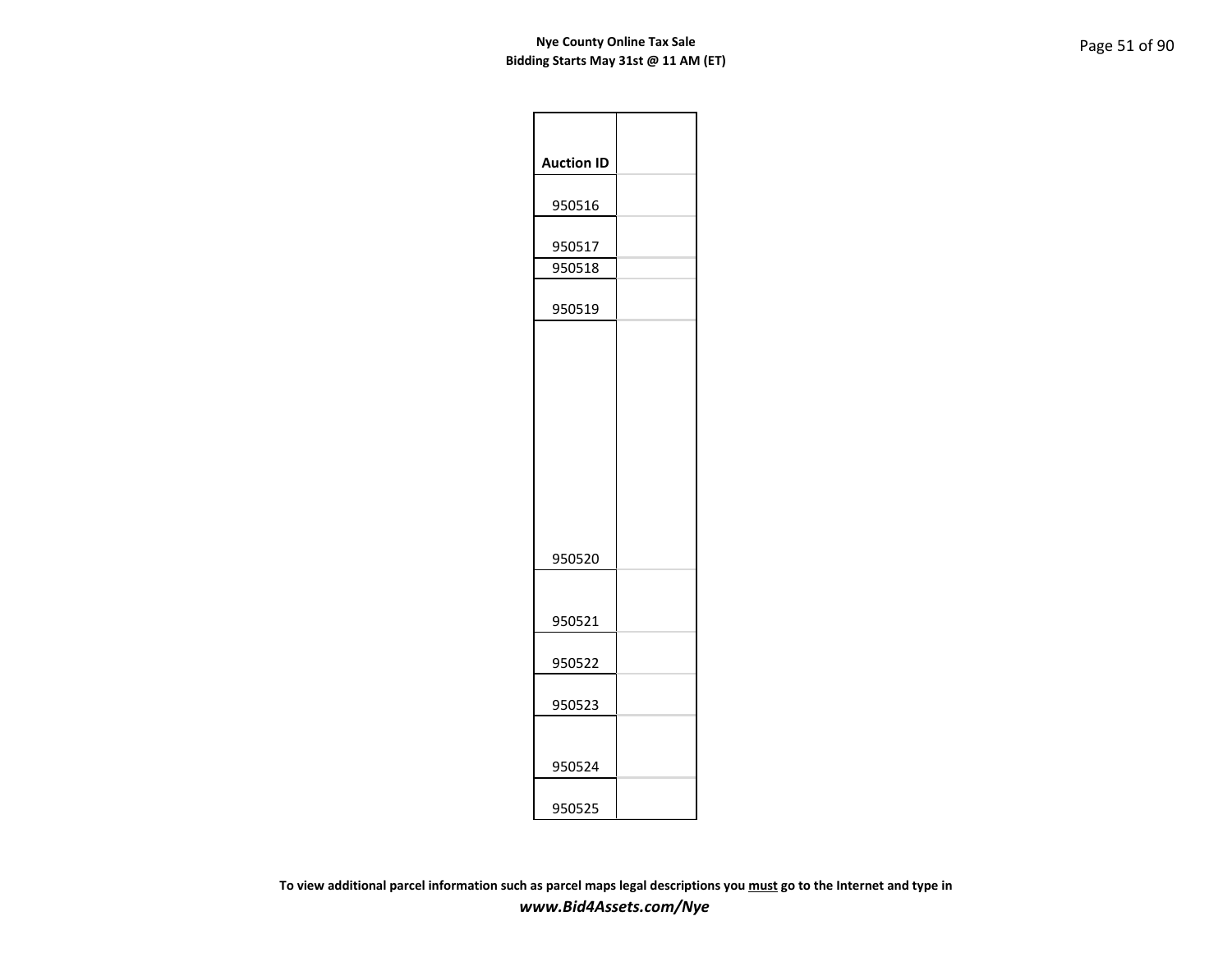| <b>Auction ID</b> |  |
|-------------------|--|
| 950526            |  |
| 950527            |  |
| 950528            |  |
| 950529            |  |
| 950530            |  |
| 950531            |  |
| 950532            |  |
| 950533            |  |
| 950534            |  |
| 950535            |  |
| 950536            |  |
| 950537            |  |
| 950538            |  |
| 950539            |  |
| 950540            |  |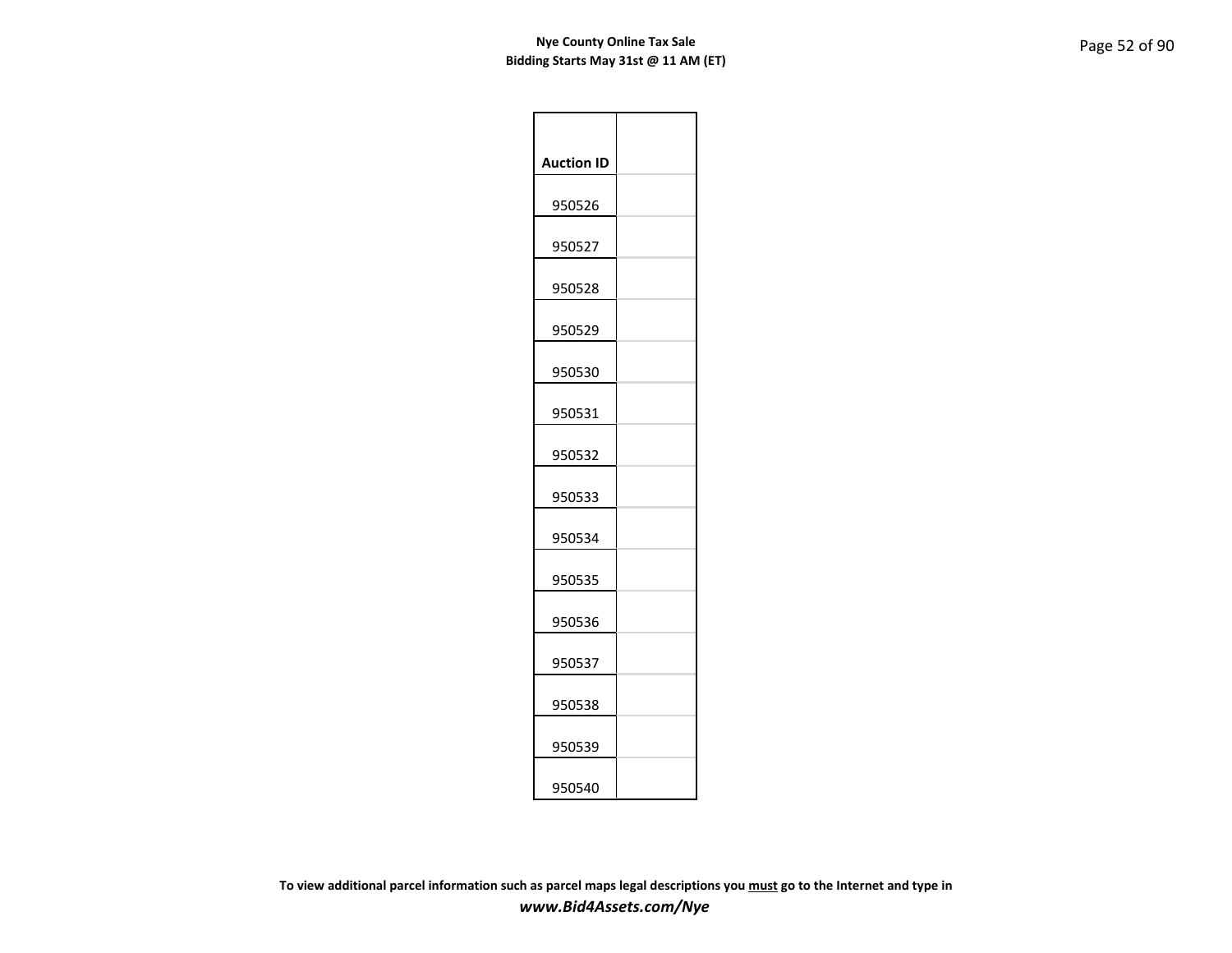| <b>Auction ID</b> |  |
|-------------------|--|
| 950541            |  |
| 950542            |  |
| 950543            |  |
| 950544            |  |
| 950545            |  |
| 950546            |  |
| 950547            |  |
| 950548            |  |
| 950549            |  |
| 950550            |  |
| 950551            |  |
| 950552            |  |
| 950553            |  |
| 950554            |  |
| 950555            |  |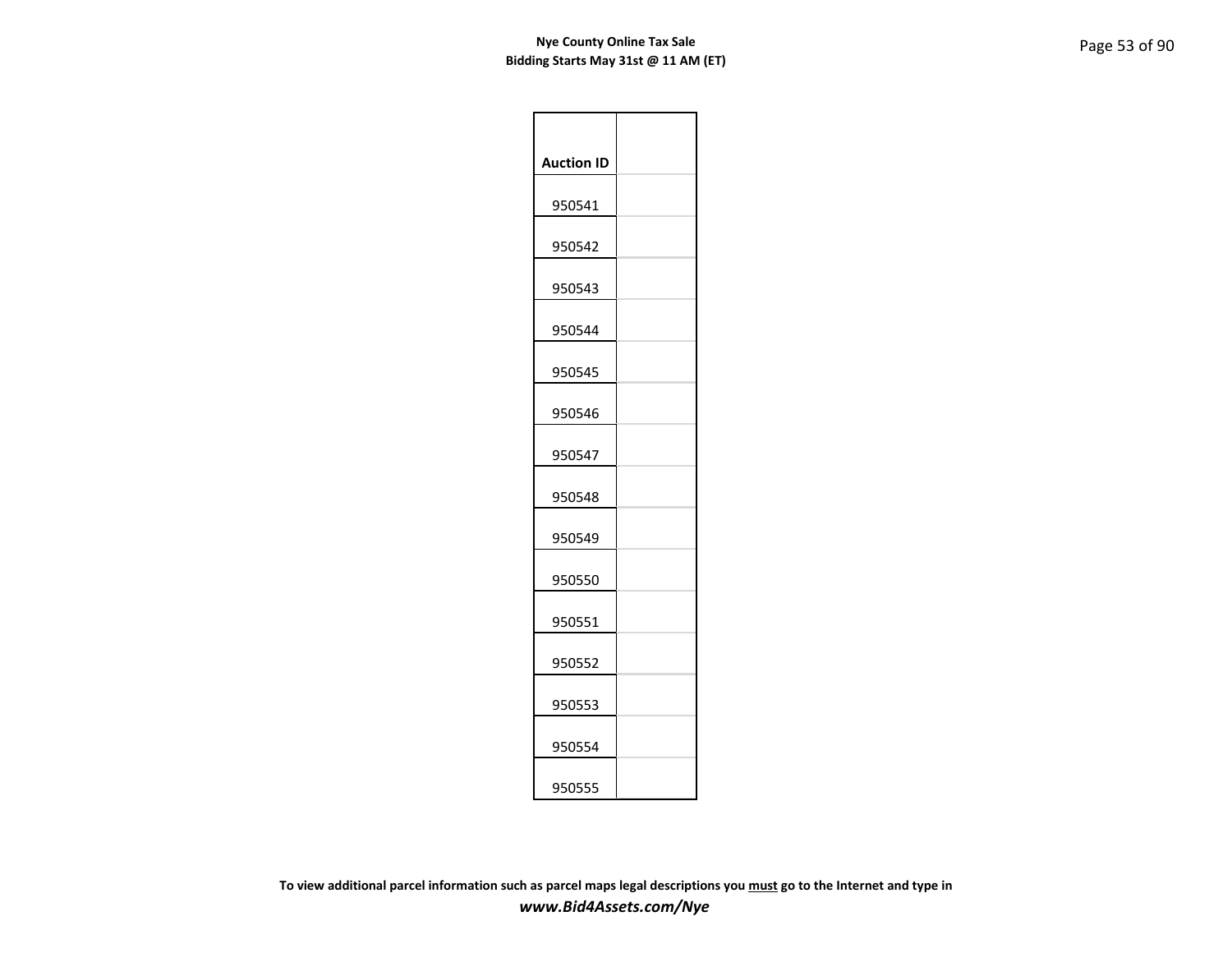| <b>Auction ID</b> |  |
|-------------------|--|
| 950556            |  |
| 950557            |  |
| 950558            |  |
| 950559            |  |
| 950560            |  |
| 950561            |  |
| 950562            |  |
| 950563            |  |
| 950564            |  |
| 950565            |  |
| 950566            |  |
| 950567            |  |
| 950568            |  |
| 950569            |  |
| 950570            |  |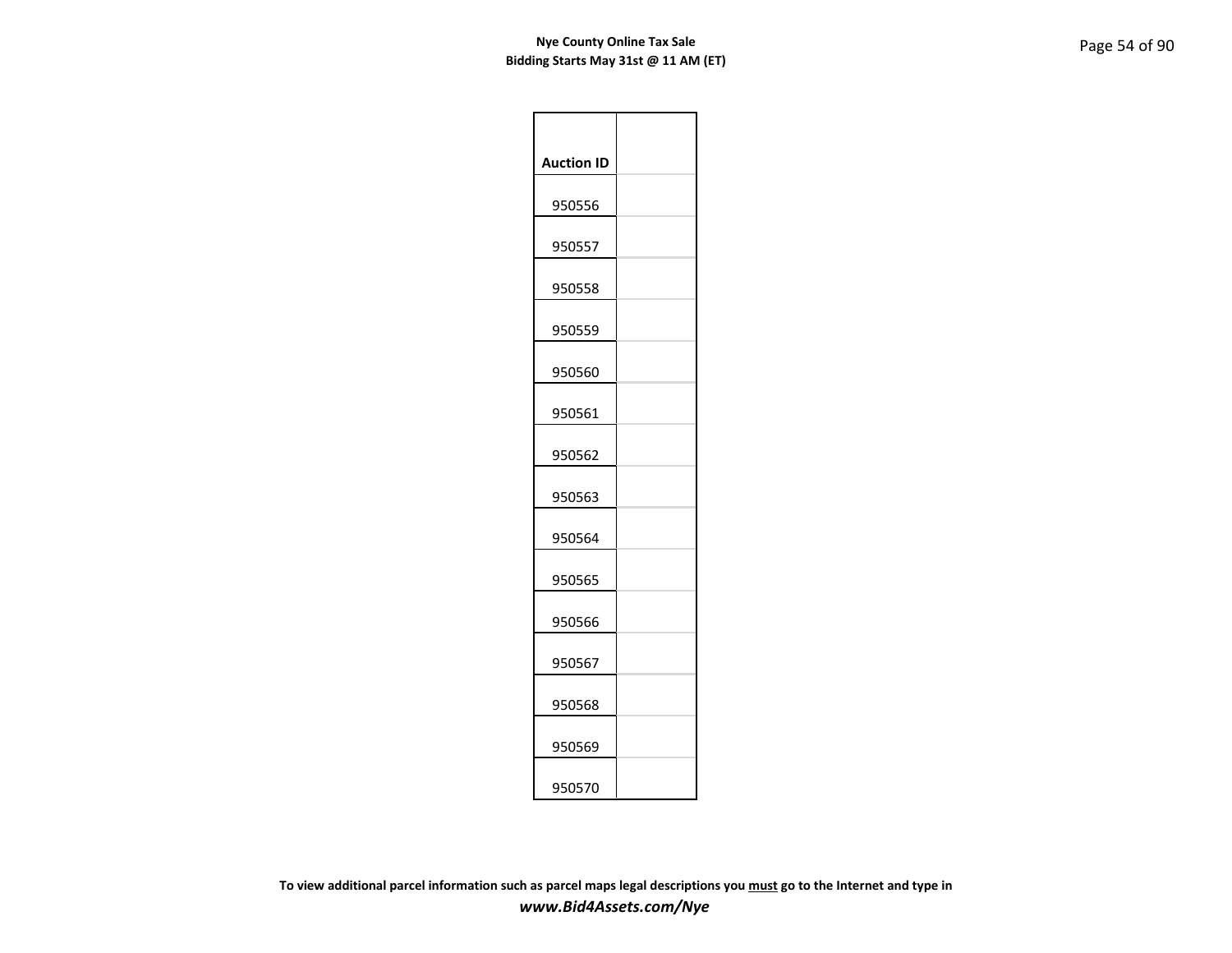| <b>Auction ID</b> |  |
|-------------------|--|
| 950571            |  |
| 950572            |  |
| 950573            |  |
| 950574            |  |
|                   |  |
| 950575            |  |
| 950576            |  |
| 950577            |  |
| 950578            |  |
| 950579            |  |
| 950580            |  |
|                   |  |
| 950581            |  |
| 950582            |  |
| 950583            |  |
| 950584            |  |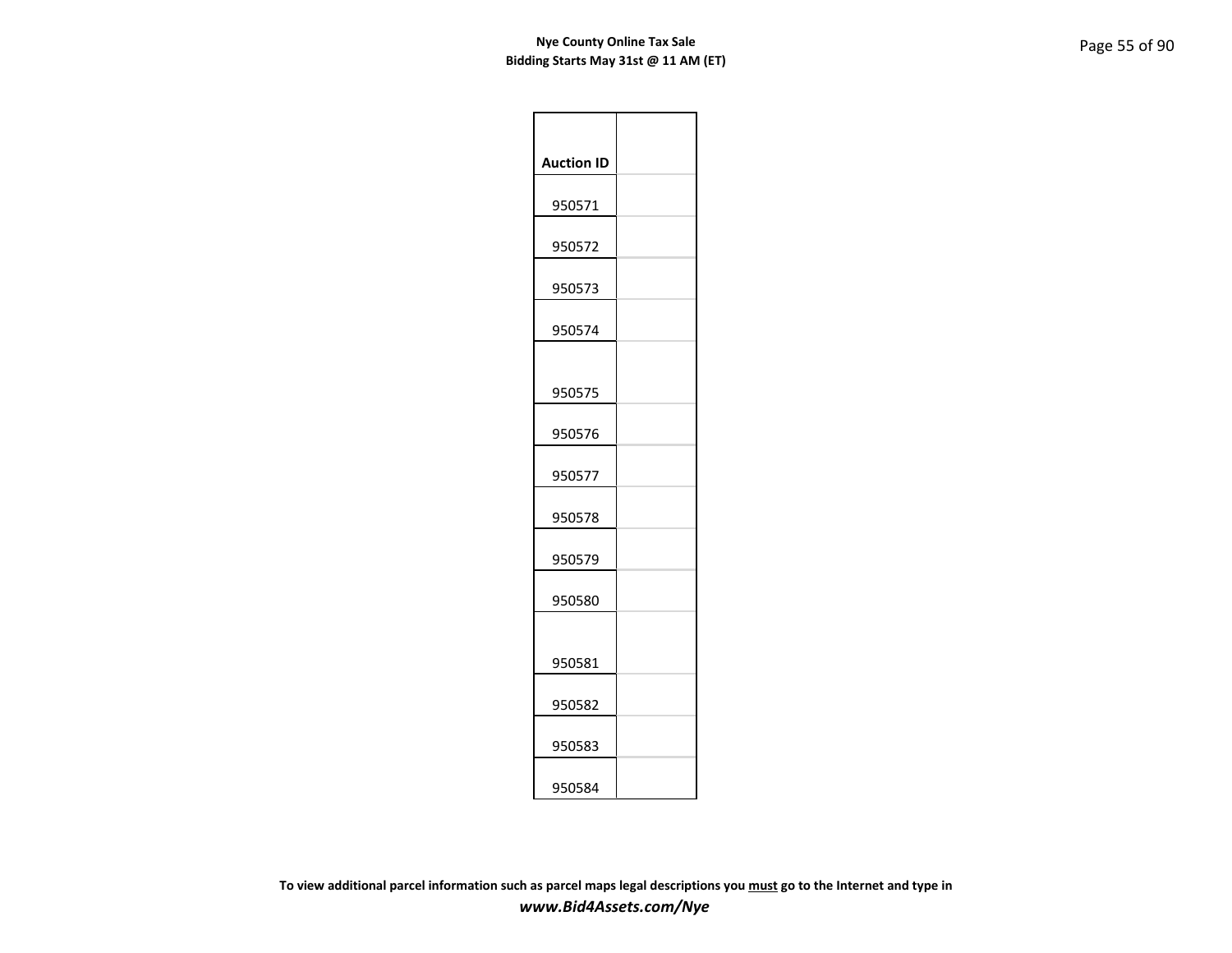| <b>Auction ID</b> |  |
|-------------------|--|
| 950585            |  |
| 950586            |  |
| 950587            |  |
| 950588            |  |
| 950589            |  |
| 950590            |  |
| 950591            |  |
| 950592            |  |
| 950593            |  |
| 950594            |  |
| 950595            |  |
| 950596            |  |
| 950597            |  |
| 950598            |  |
| 950599            |  |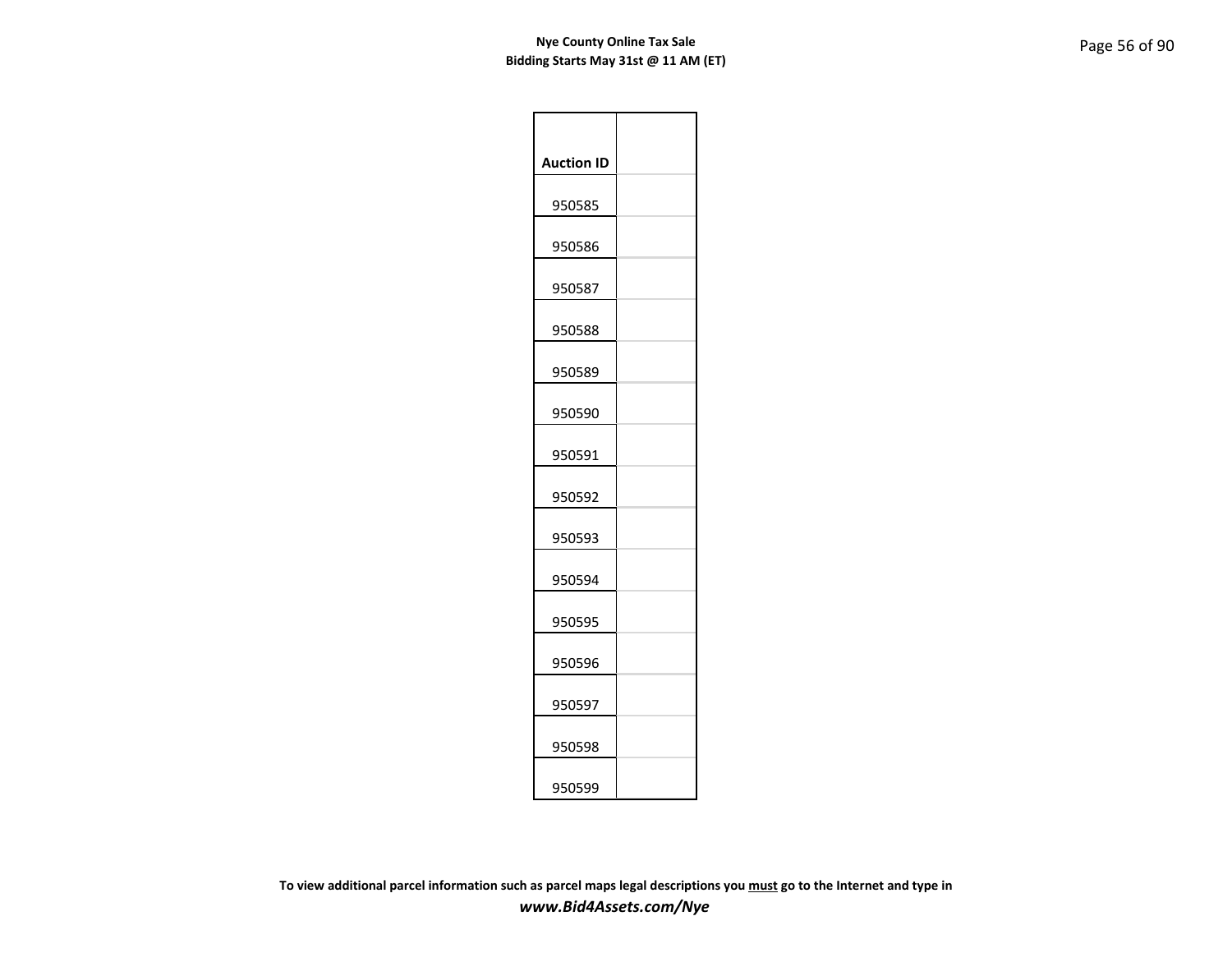| <b>Auction ID</b> |  |
|-------------------|--|
| 950600            |  |
| 950601            |  |
| 950602            |  |
| 950603            |  |
| 950604            |  |
| 950605            |  |
| 950606            |  |
| 950607            |  |
| 950608            |  |
| 950609            |  |
| 950610            |  |
| 950611            |  |
| 950612            |  |
| 950613            |  |
| 950614            |  |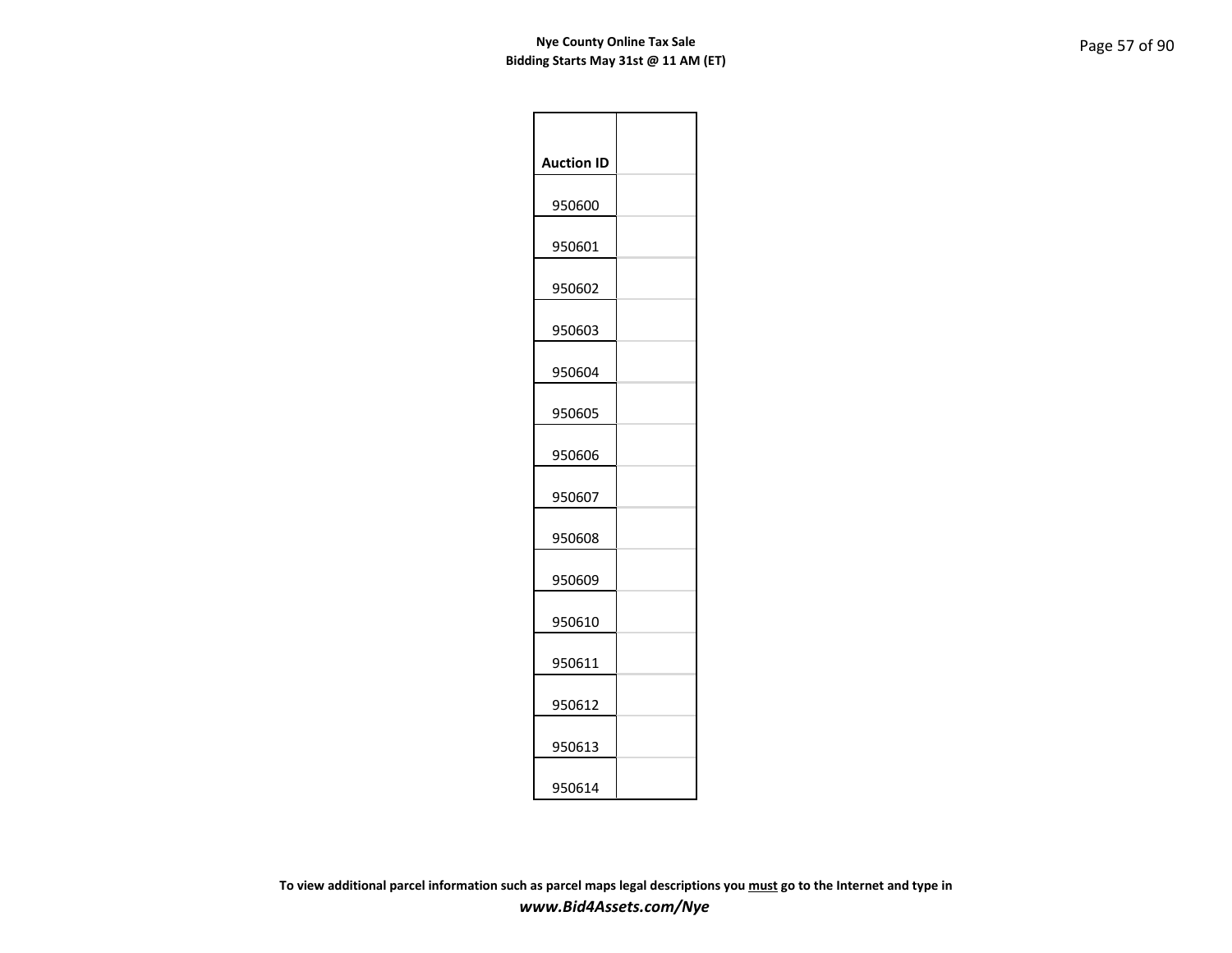| <b>Auction ID</b> |  |
|-------------------|--|
| 950615            |  |
| 950616            |  |
| 950617            |  |
| 950618            |  |
| 950619            |  |
| 950620            |  |
| 950621            |  |
| 950622            |  |
| 950623            |  |
| 950624            |  |
| 950625            |  |
| 950626            |  |
| 950627            |  |
| 950628            |  |
| 950629            |  |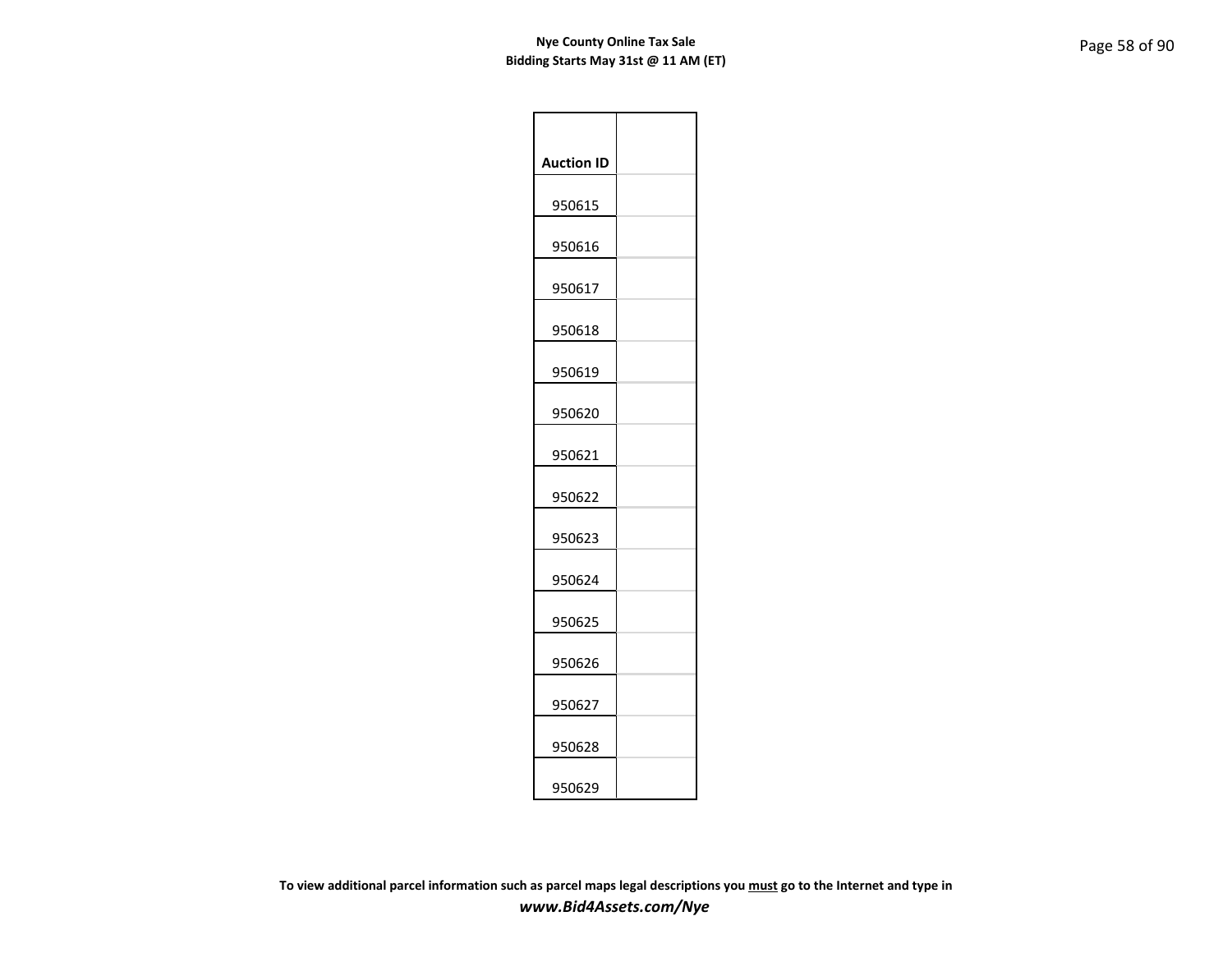| <b>Auction ID</b> |  |
|-------------------|--|
| 950630            |  |
| 950631            |  |
| 950632            |  |
| 950633            |  |
| 950634            |  |
| 950635            |  |
| 950636            |  |
| 950637            |  |
| 950638            |  |
| 950639            |  |
| 950640            |  |
| 950641            |  |
| 950642            |  |
| 950643            |  |
| 950644            |  |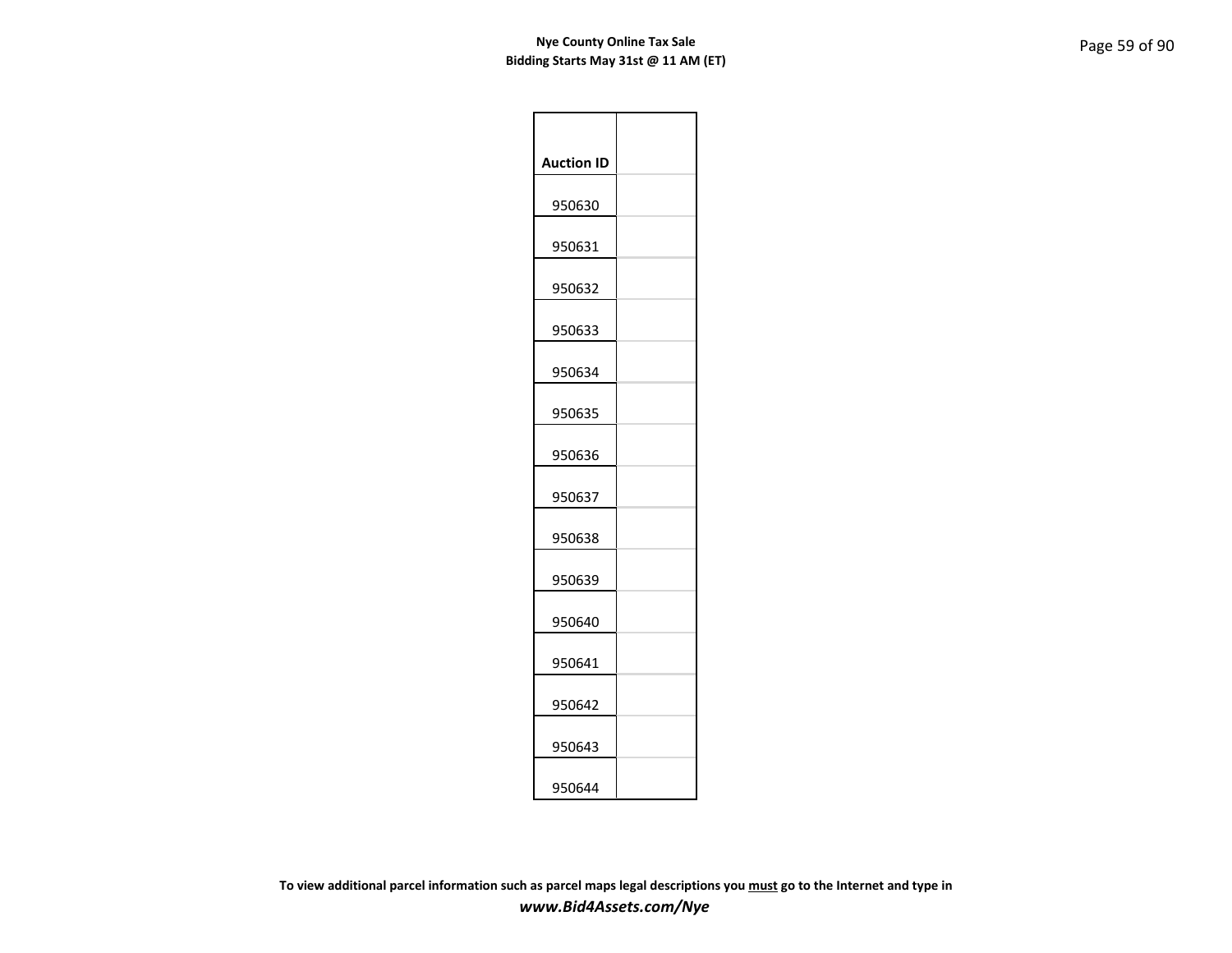| <b>Auction ID</b> |  |
|-------------------|--|
| 950645            |  |
| 950646            |  |
| 950647            |  |
| 950648            |  |
| 950649            |  |
| 950650            |  |
| 950651            |  |
| 950652            |  |
| 950653            |  |
| 950654            |  |
| 950655            |  |
| 950656            |  |
| 950657            |  |
| 950658            |  |
| 950659            |  |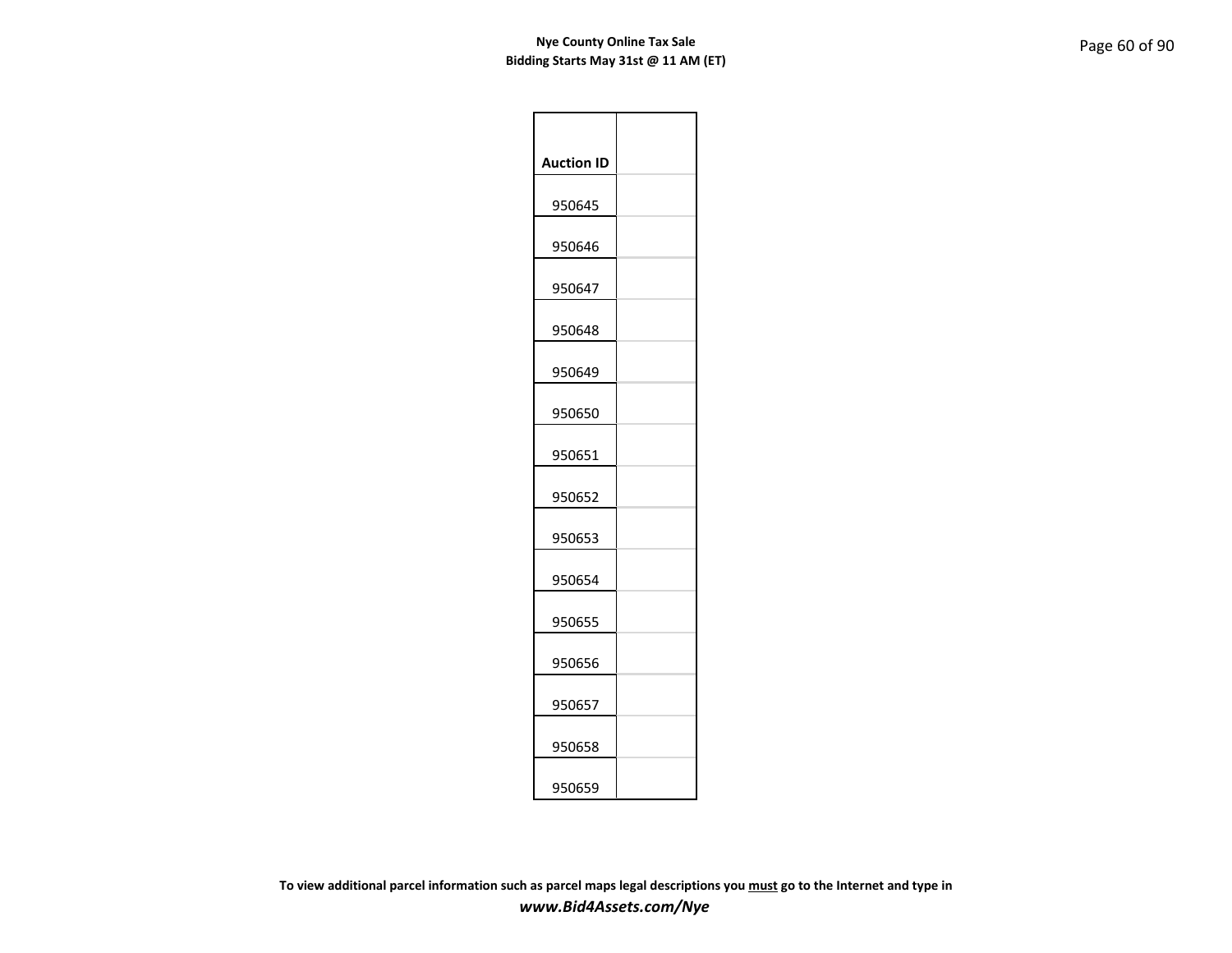| <b>Auction ID</b> |  |
|-------------------|--|
| 950660            |  |
| 950661            |  |
| 950662            |  |
| 950663            |  |
| 950664            |  |
| 950665            |  |
| 950666            |  |
| 950667            |  |
| 950668            |  |
| 950669            |  |
| 950670            |  |
| 950671            |  |
| 950672            |  |
| 950673            |  |
| 950674            |  |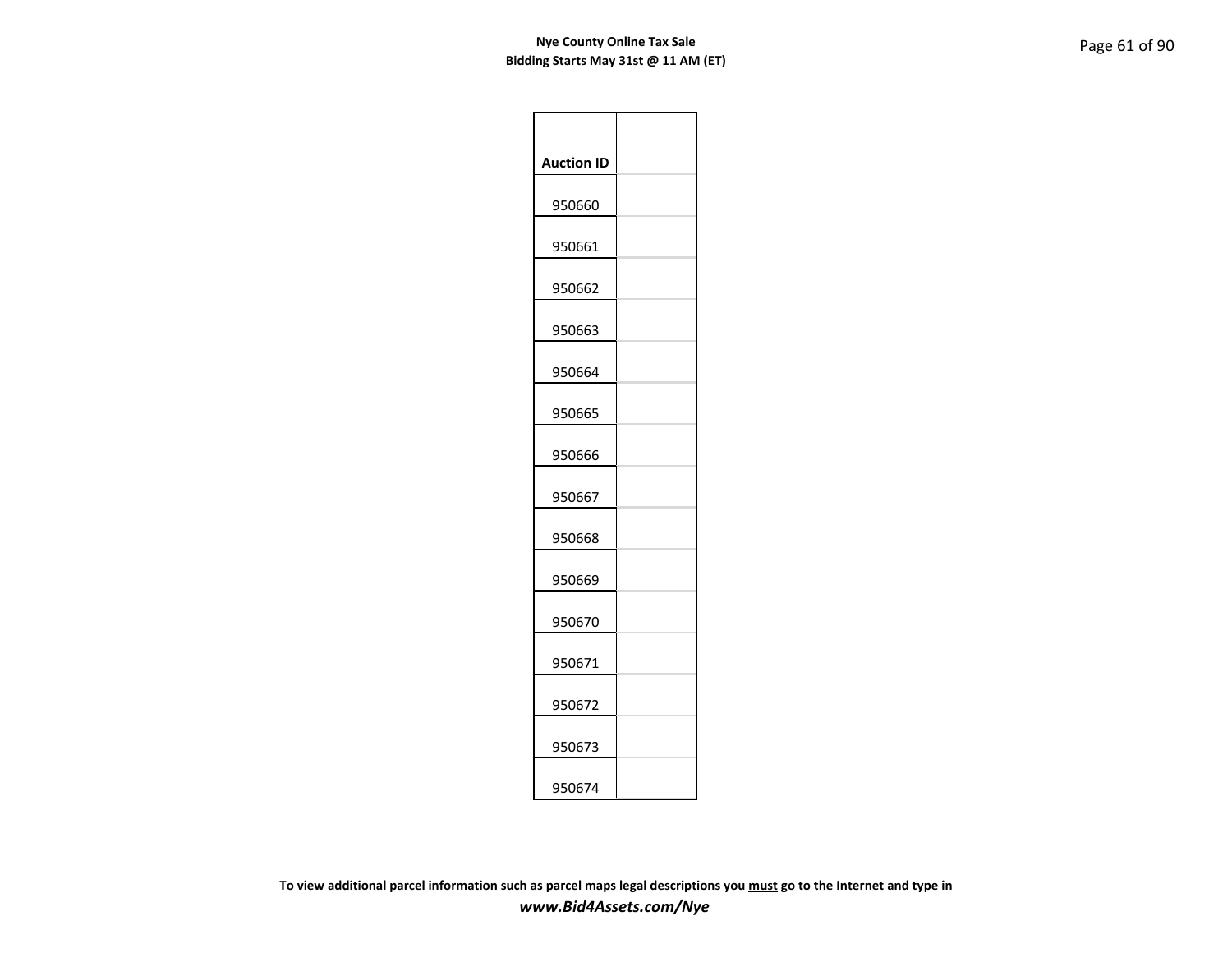| <b>Auction ID</b> |  |
|-------------------|--|
| 950675            |  |
| 950676            |  |
| 950677            |  |
| 950678            |  |
| 950679            |  |
| 950680            |  |
| 950681            |  |
| 950682            |  |
| 950683            |  |
| 950684            |  |
| 950685            |  |
| 950686            |  |
| 950687            |  |
| 950688            |  |
| 950689            |  |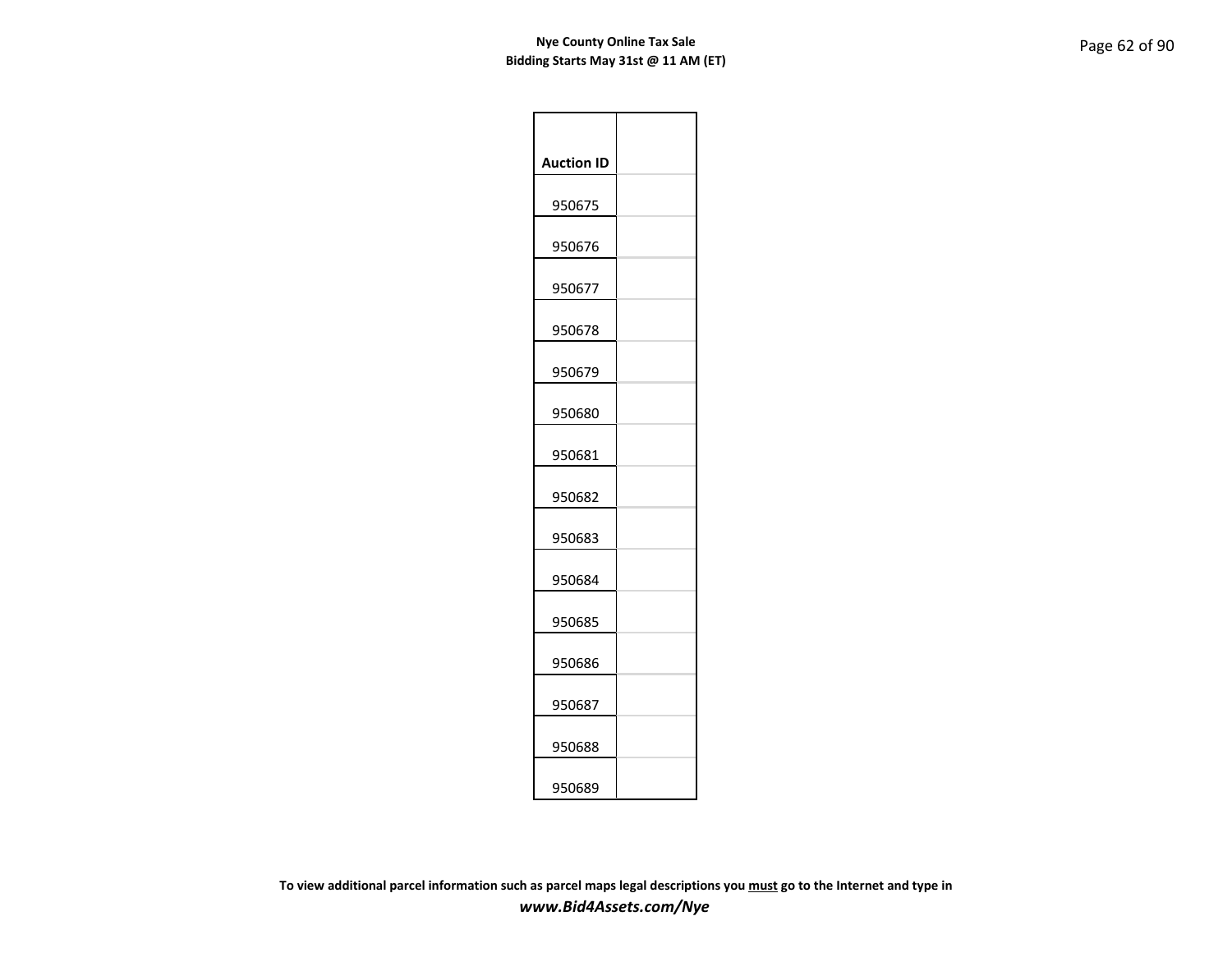| <b>Auction ID</b> |  |
|-------------------|--|
| 950690            |  |
| 950691            |  |
| 950692            |  |
| 950693            |  |
| 950694            |  |
| 950695            |  |
| 950696            |  |
| 950697            |  |
| 950698            |  |
| 950699            |  |
| 950700            |  |
| 950701            |  |
| 950702            |  |
| 950703            |  |
| 950704            |  |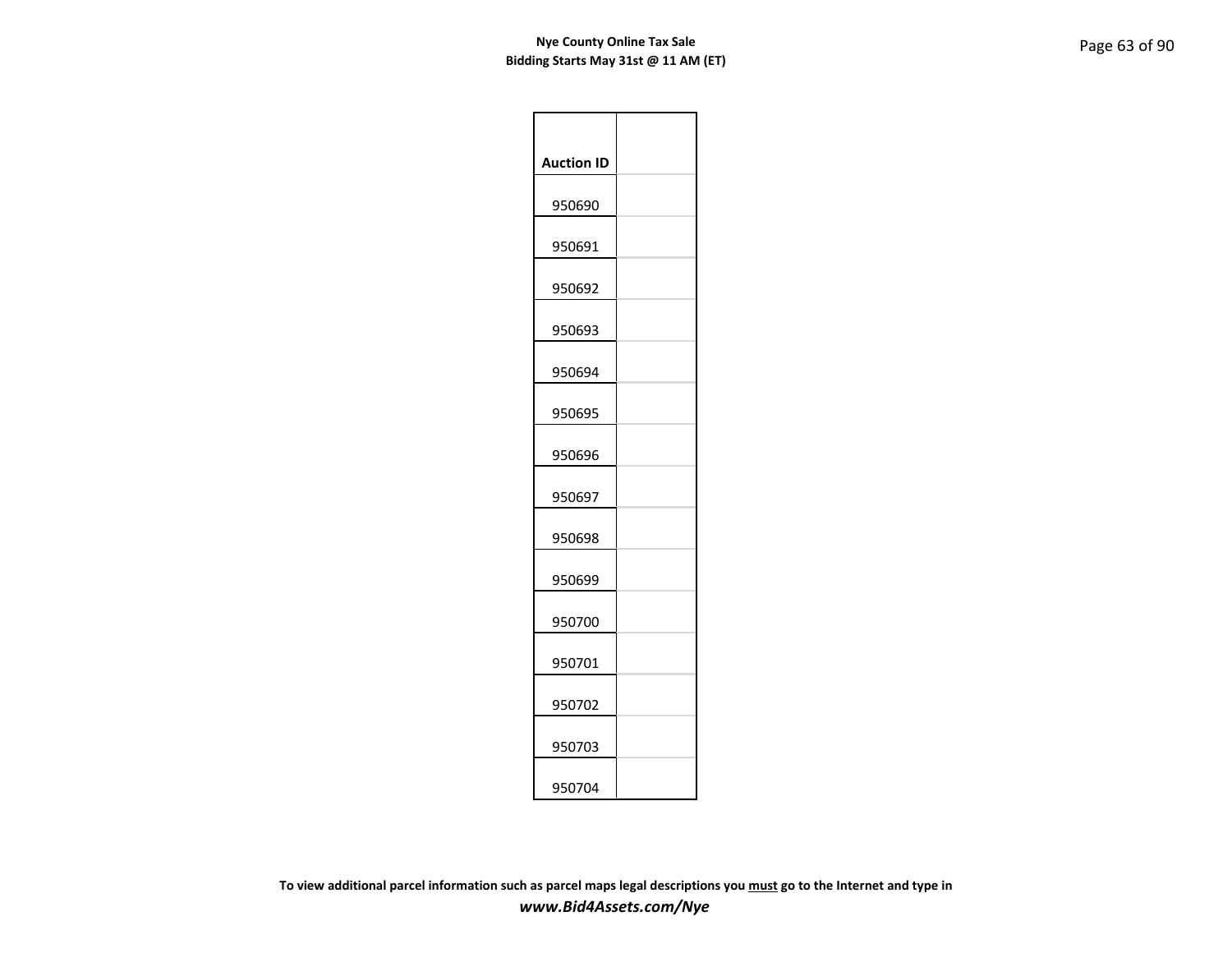| <b>Auction ID</b> |  |
|-------------------|--|
| 950705            |  |
| 950706            |  |
| 950707            |  |
| 950708            |  |
| 950709            |  |
| 950710            |  |
| 950711            |  |
| 950712            |  |
| 950713            |  |
| 950714            |  |
| 950715            |  |
| 950716            |  |
| 950717            |  |
| 950718            |  |
| 950719            |  |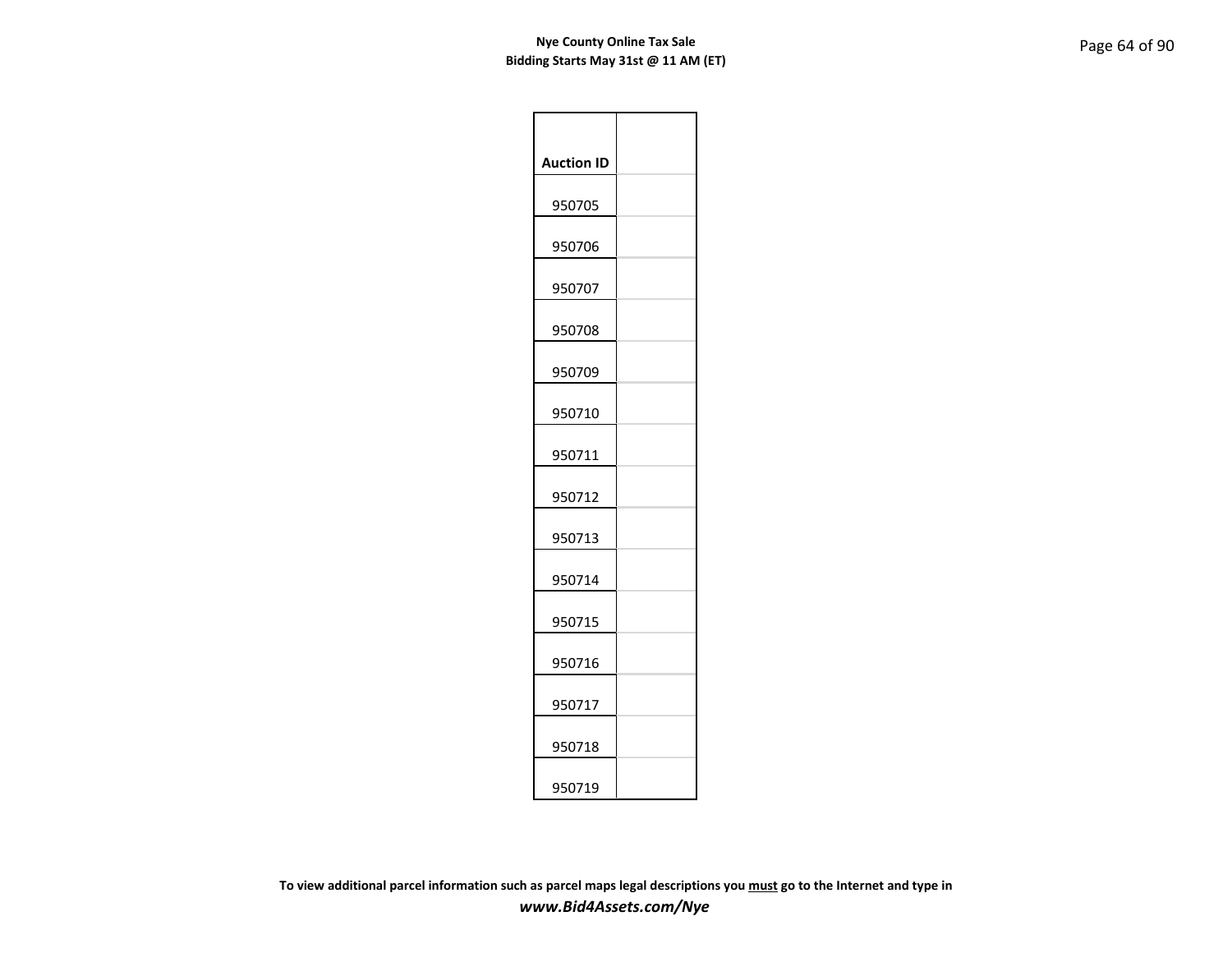| <b>Auction ID</b> |  |
|-------------------|--|
| 950720            |  |
| 950721            |  |
| 950722            |  |
| 950723            |  |
| 950724            |  |
| 950725            |  |
| 950726            |  |
| 950727            |  |
| 950728            |  |
| 950729            |  |
| 950730            |  |
| 950731            |  |
| 950732            |  |
| 950733            |  |
| 950734            |  |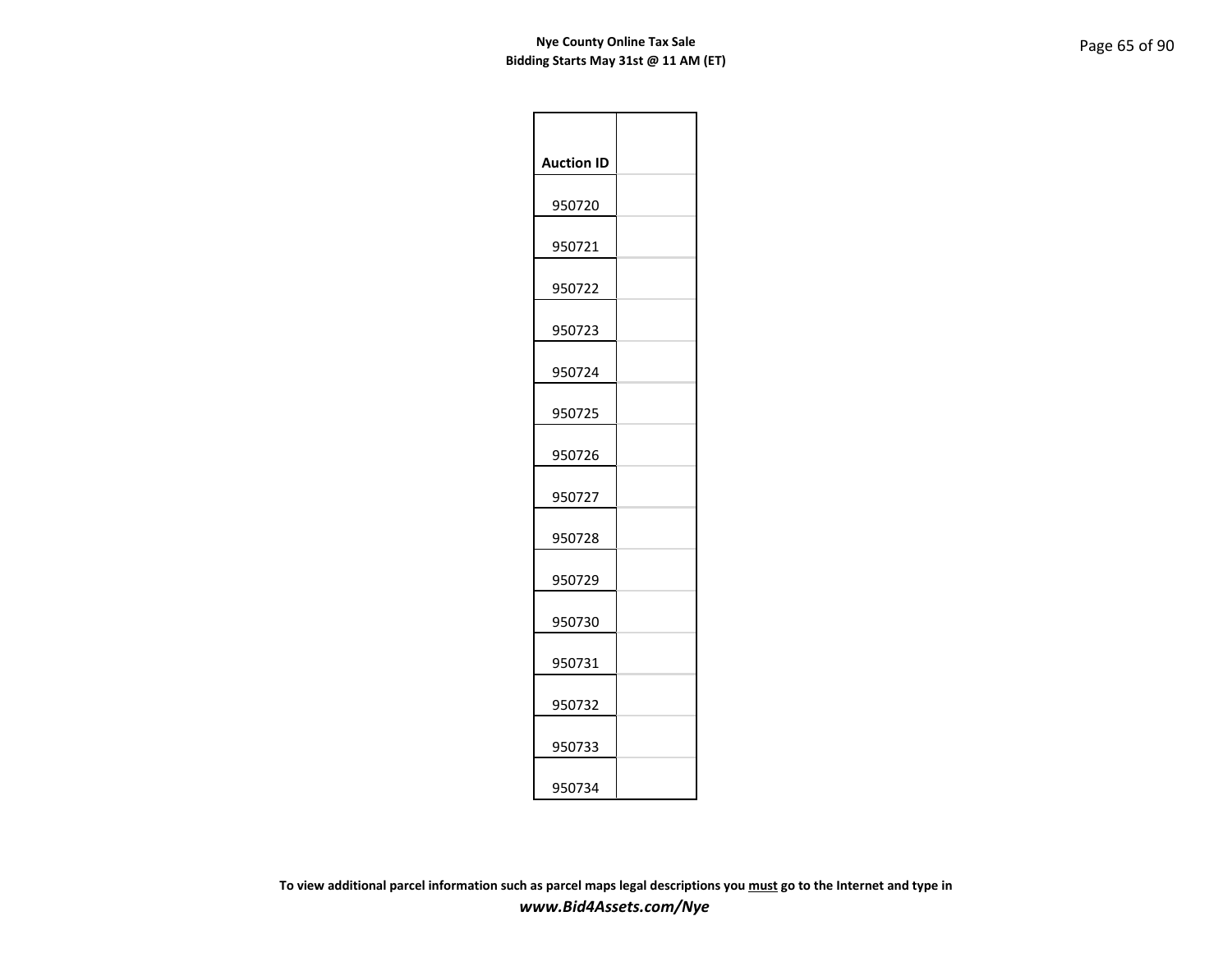| <b>Auction ID</b> |  |
|-------------------|--|
| 950735            |  |
| 950736            |  |
| 950737            |  |
| 950738            |  |
| 950739            |  |
| 950740            |  |
| 950741            |  |
| 950742            |  |
| 950743            |  |
| 950744            |  |
| 950745            |  |
| 950746            |  |
| 950747            |  |
| 950748            |  |
| 950749            |  |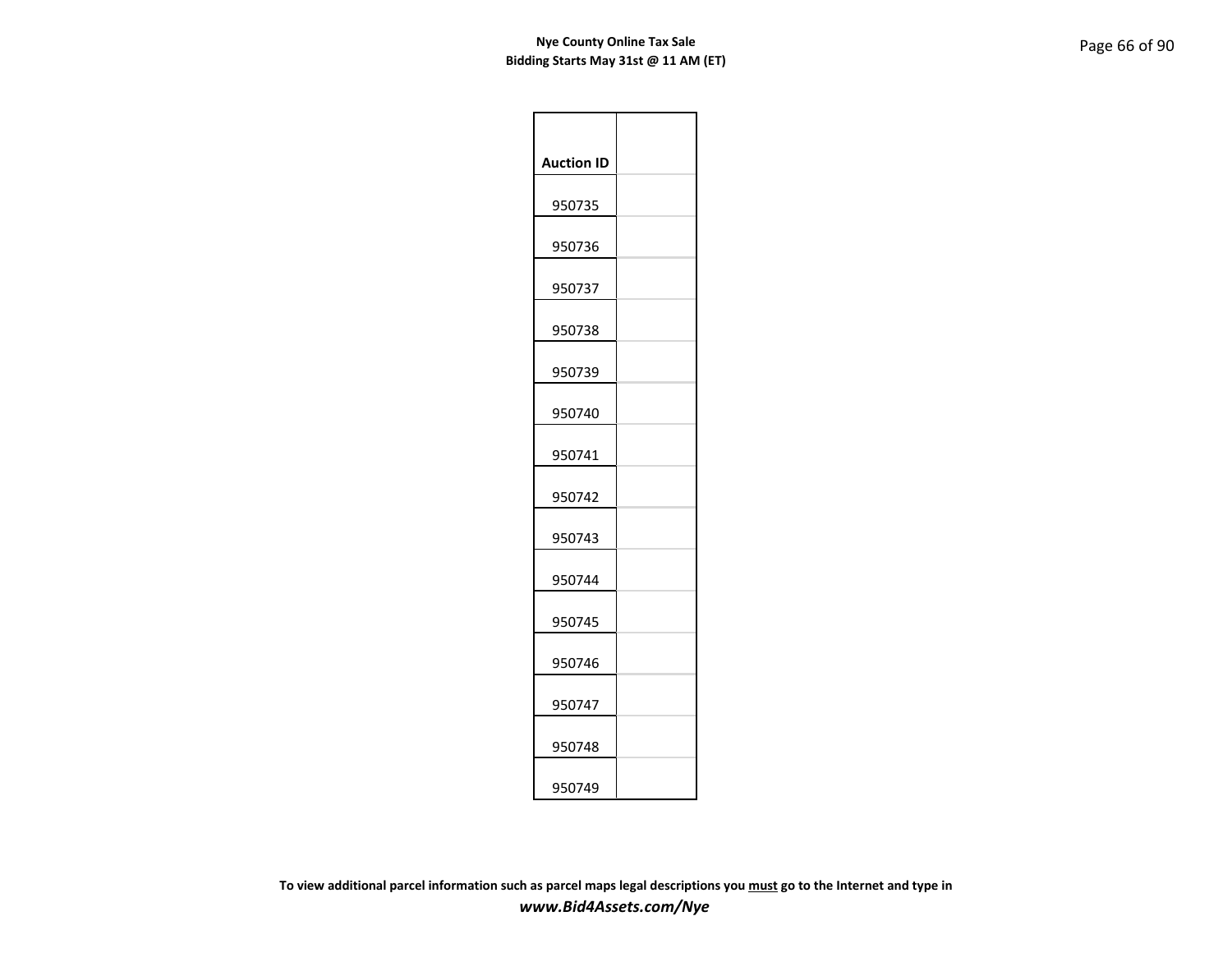| <b>Auction ID</b> |  |
|-------------------|--|
| 950750            |  |
| 950751            |  |
| 950752            |  |
| 950753            |  |
| 950754            |  |
| 950755            |  |
| 950756            |  |
| 950757            |  |
| 950758            |  |
| 950759            |  |
| 950760            |  |
| 950761            |  |
| 950762            |  |
| 950763            |  |
| 950764            |  |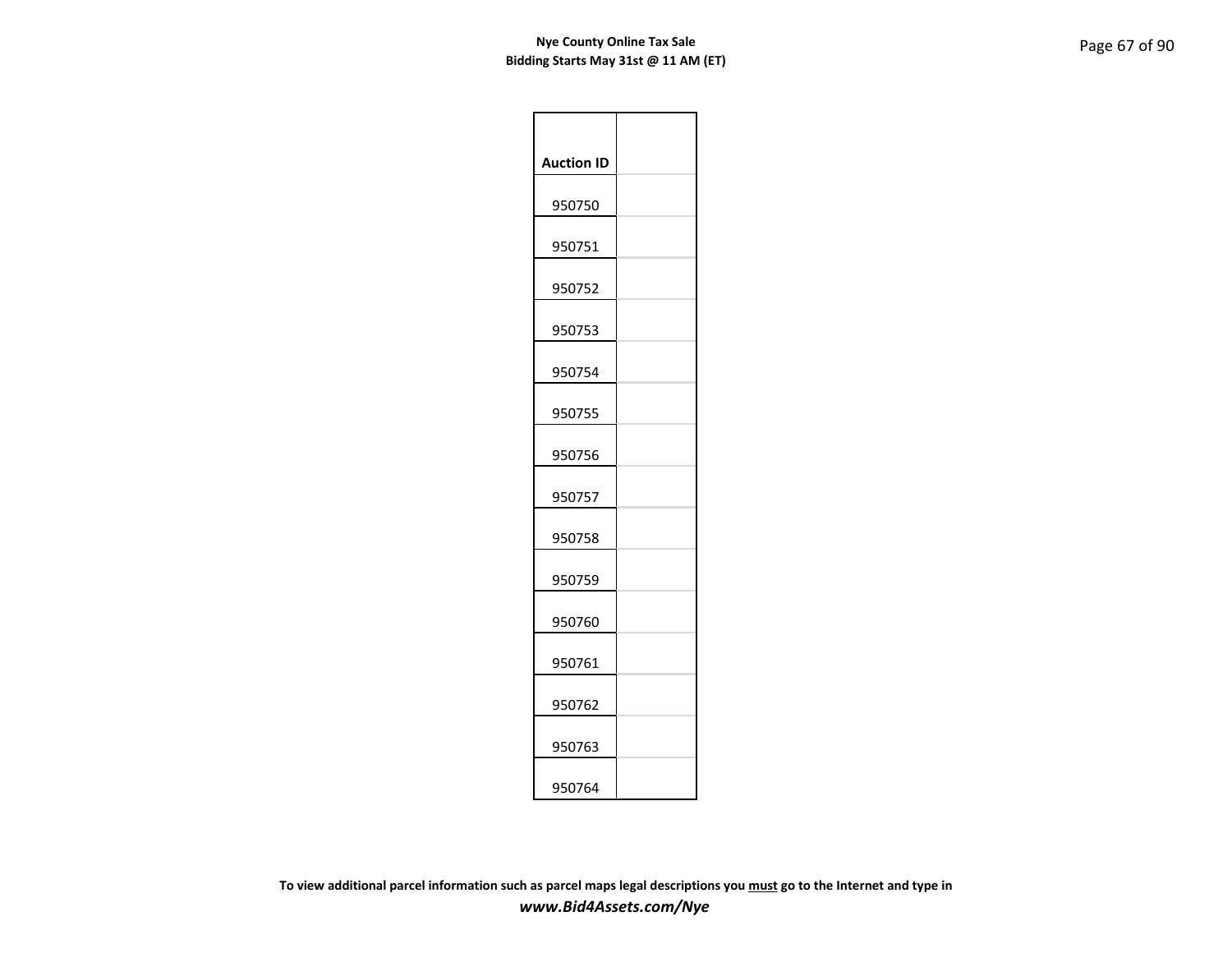| <b>Auction ID</b> |  |
|-------------------|--|
| 950765            |  |
| 950766            |  |
| 950767            |  |
| 950768            |  |
| 950769            |  |
| 950770            |  |
|                   |  |
| 950771            |  |
| 950772            |  |
| 950773            |  |
| 950774            |  |
| 950775            |  |
| 950776            |  |
| 950777            |  |
| 950778            |  |
| 950779            |  |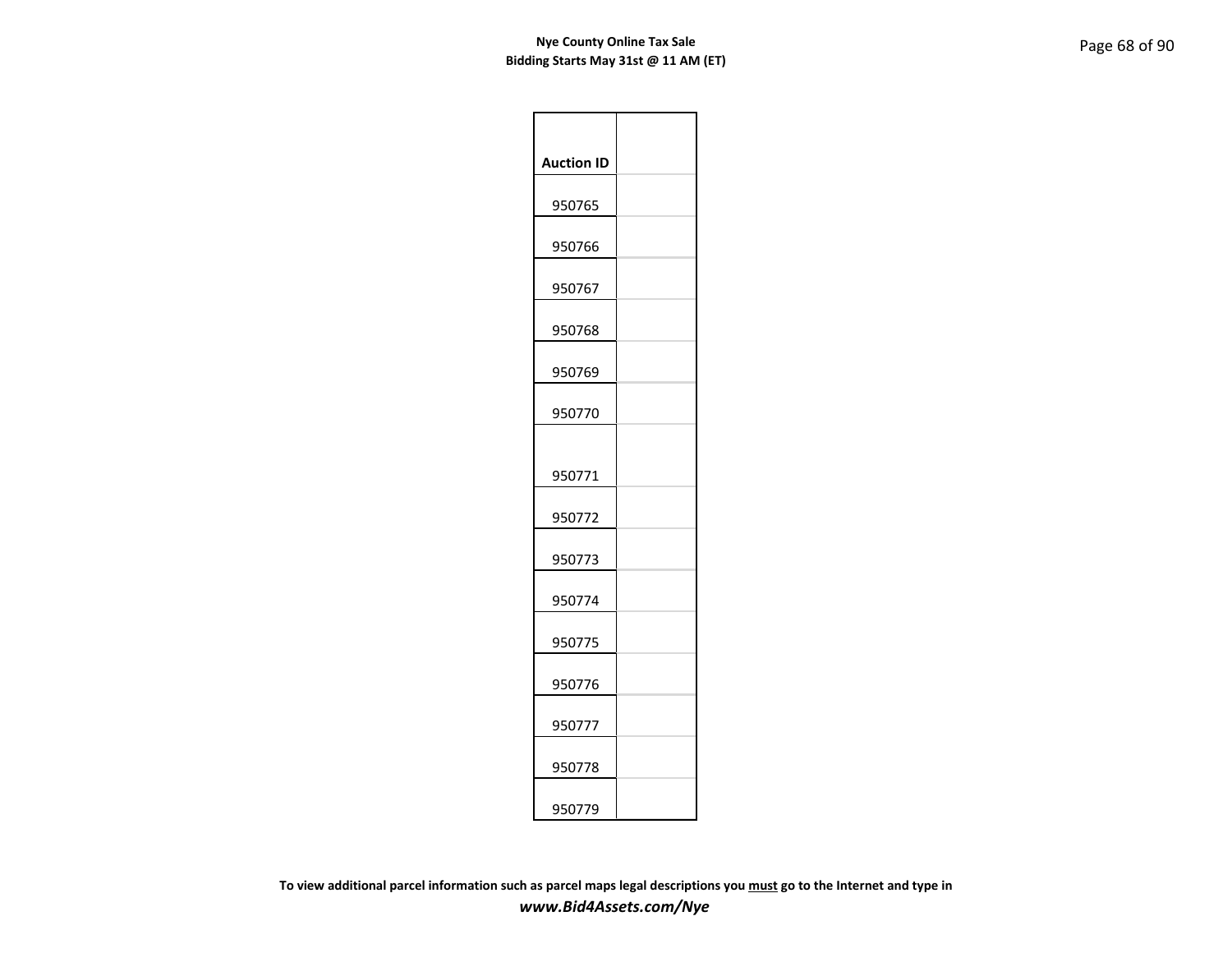| <b>Auction ID</b> |  |
|-------------------|--|
| 950780            |  |
| 950781            |  |
| 950782            |  |
| 950783            |  |
| 950784            |  |
| 950785            |  |
| 950786            |  |
| 950787            |  |
| 950788            |  |
| 950789            |  |
| 950790            |  |
| 950791            |  |
| 950792            |  |
| 950793            |  |
| 950794            |  |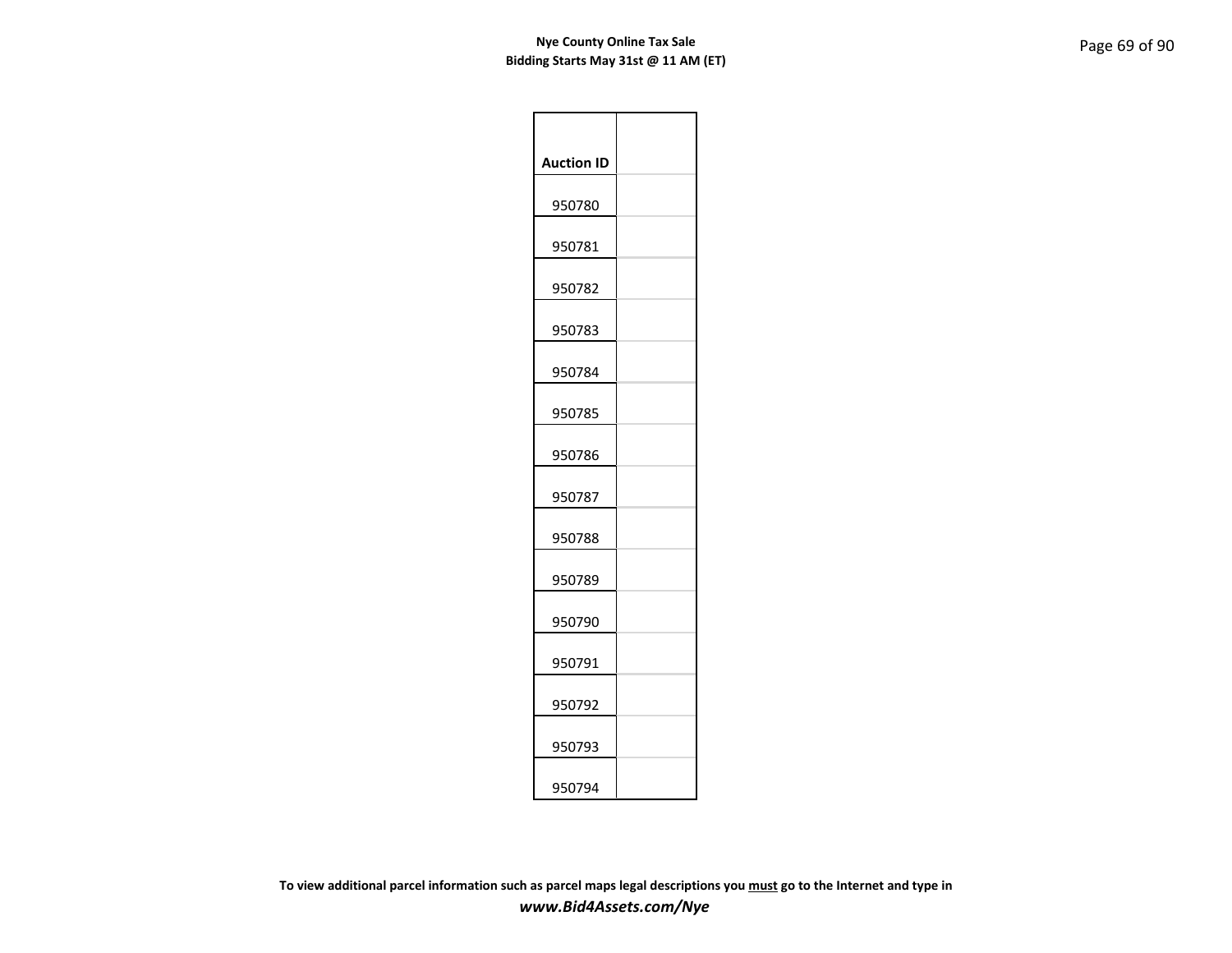| <b>Auction ID</b> |  |
|-------------------|--|
| 950795            |  |
| 950796            |  |
| 950797            |  |
| 950798            |  |
| 950799            |  |
| 950800            |  |
| 950801            |  |
| 950802            |  |
| 950803            |  |
| 950804            |  |
| 950805            |  |
| 950806            |  |
| 950807            |  |
| 950808            |  |
| 950809            |  |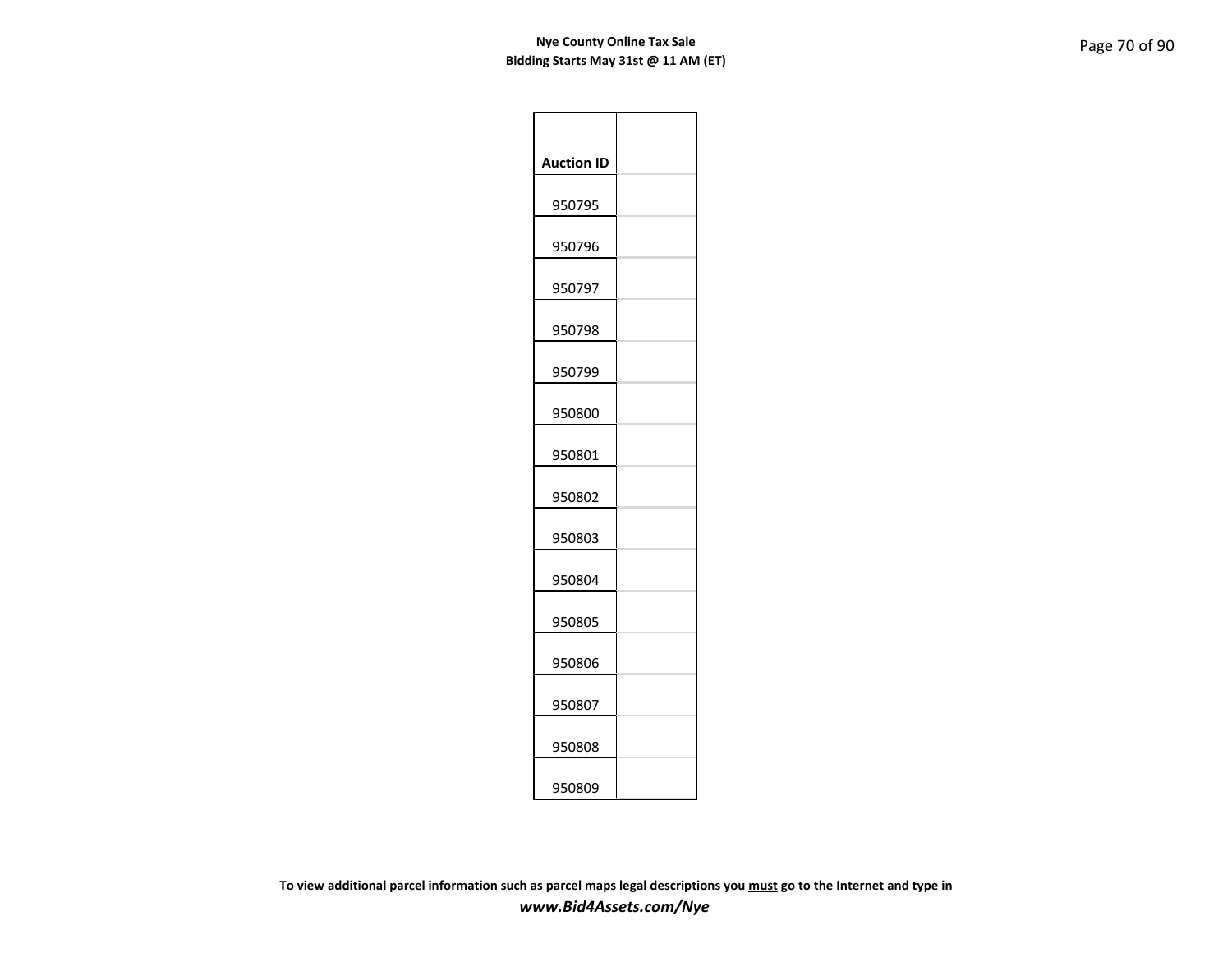| <b>Auction ID</b> |  |
|-------------------|--|
| 950810            |  |
| 950811            |  |
| 950812            |  |
| 950813            |  |
| 950814            |  |
| 950815            |  |
| 950816            |  |
| 950817            |  |
| 950818            |  |
| 950819            |  |
| 950820            |  |
| 950821            |  |
| 950822            |  |
| 950823            |  |
| 950824            |  |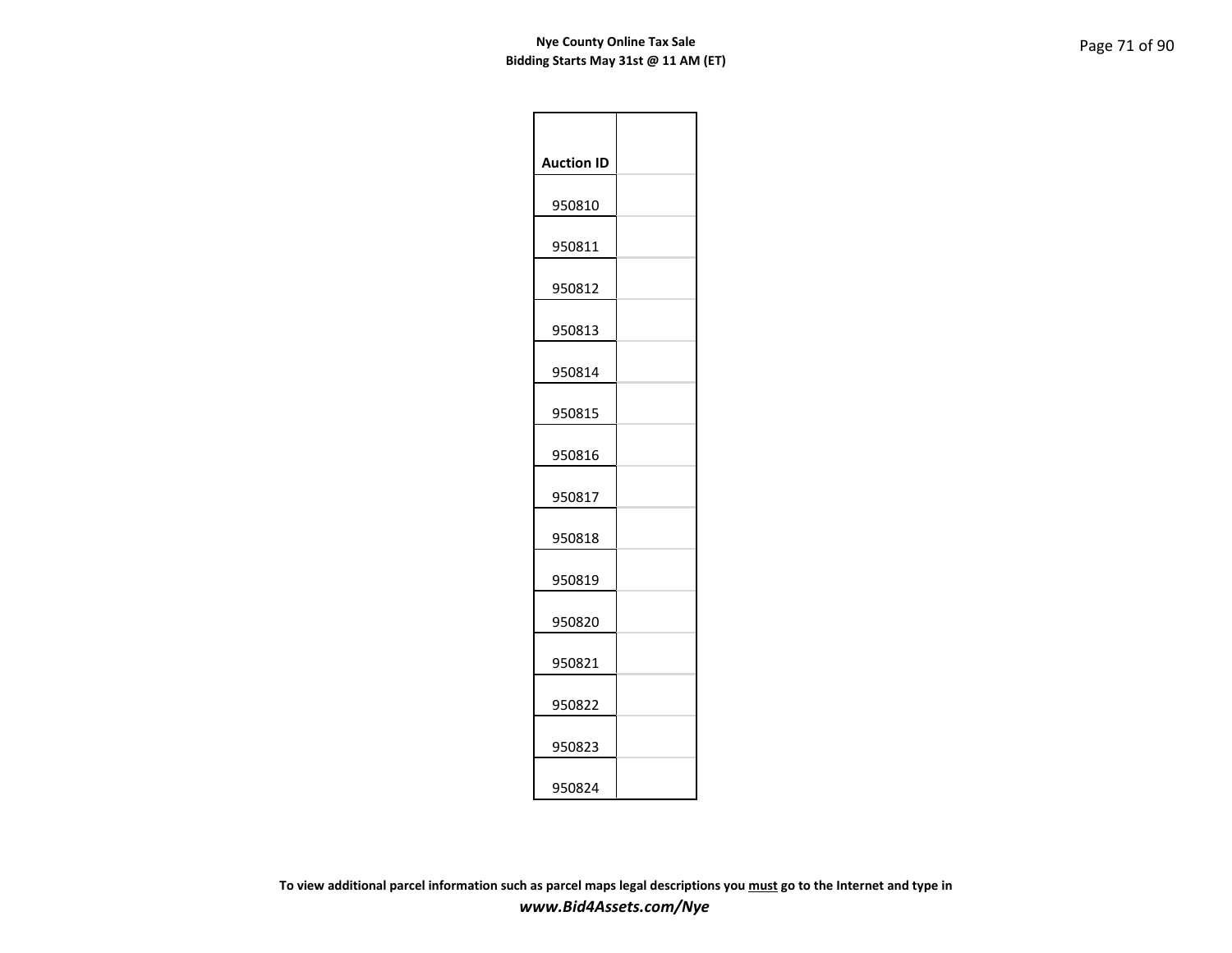| <b>Auction ID</b> |  |
|-------------------|--|
| 950825            |  |
| 950826            |  |
| 950827            |  |
| 950828            |  |
| 950829            |  |
| 950830            |  |
| 950831            |  |
| 950832            |  |
| 950833            |  |
| 950834            |  |
| 950835            |  |
| 950836            |  |
| 950837            |  |
| 950838            |  |
| 950839            |  |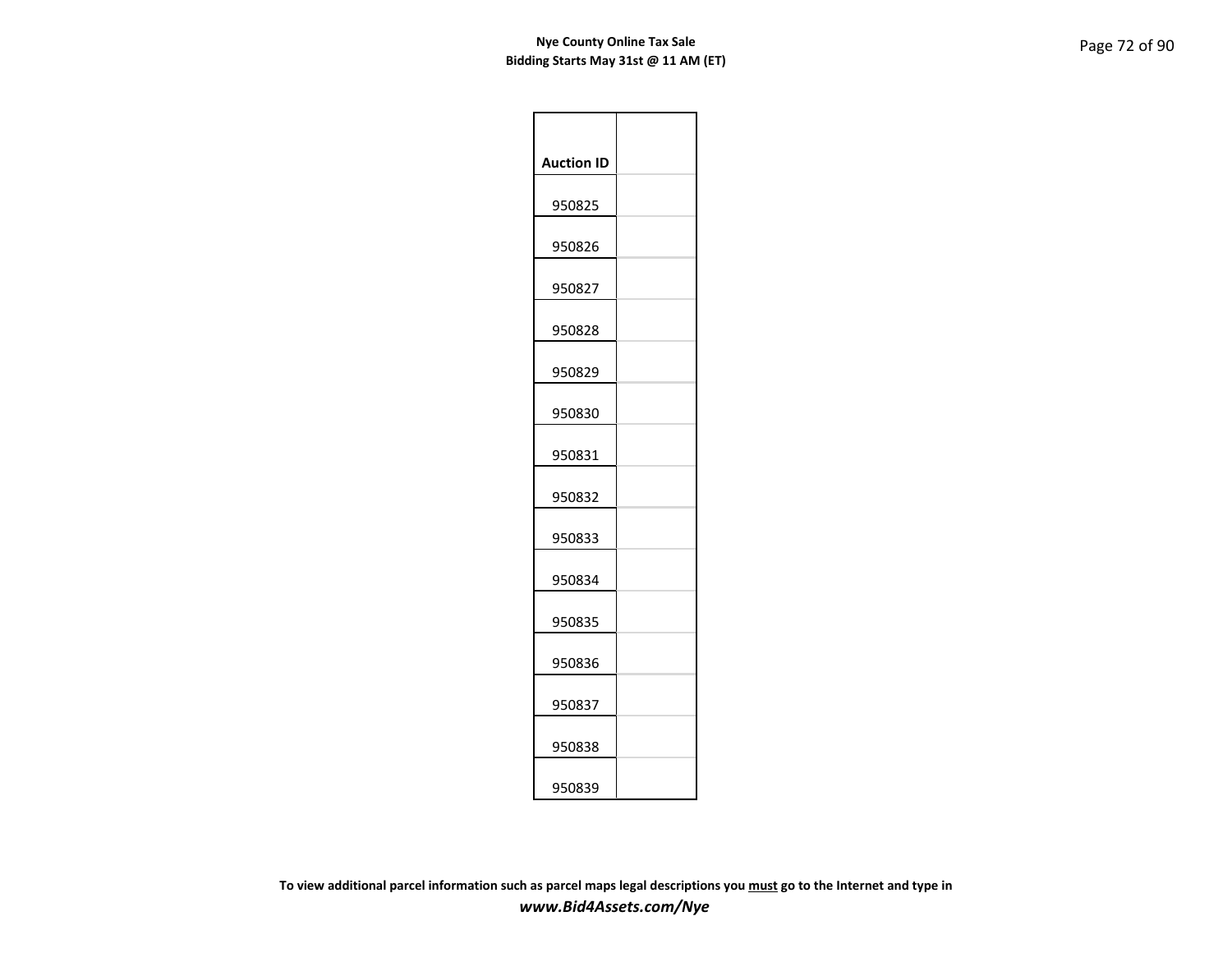| <b>Auction ID</b> |  |
|-------------------|--|
| 950840            |  |
| 950841            |  |
| 950842            |  |
| 950843            |  |
| 950844            |  |
| 950845            |  |
| 950846            |  |
| 950847            |  |
| 950848            |  |
| 950849            |  |
| 950850            |  |
| 950851            |  |
| 950852            |  |
| 950853            |  |
| 950854            |  |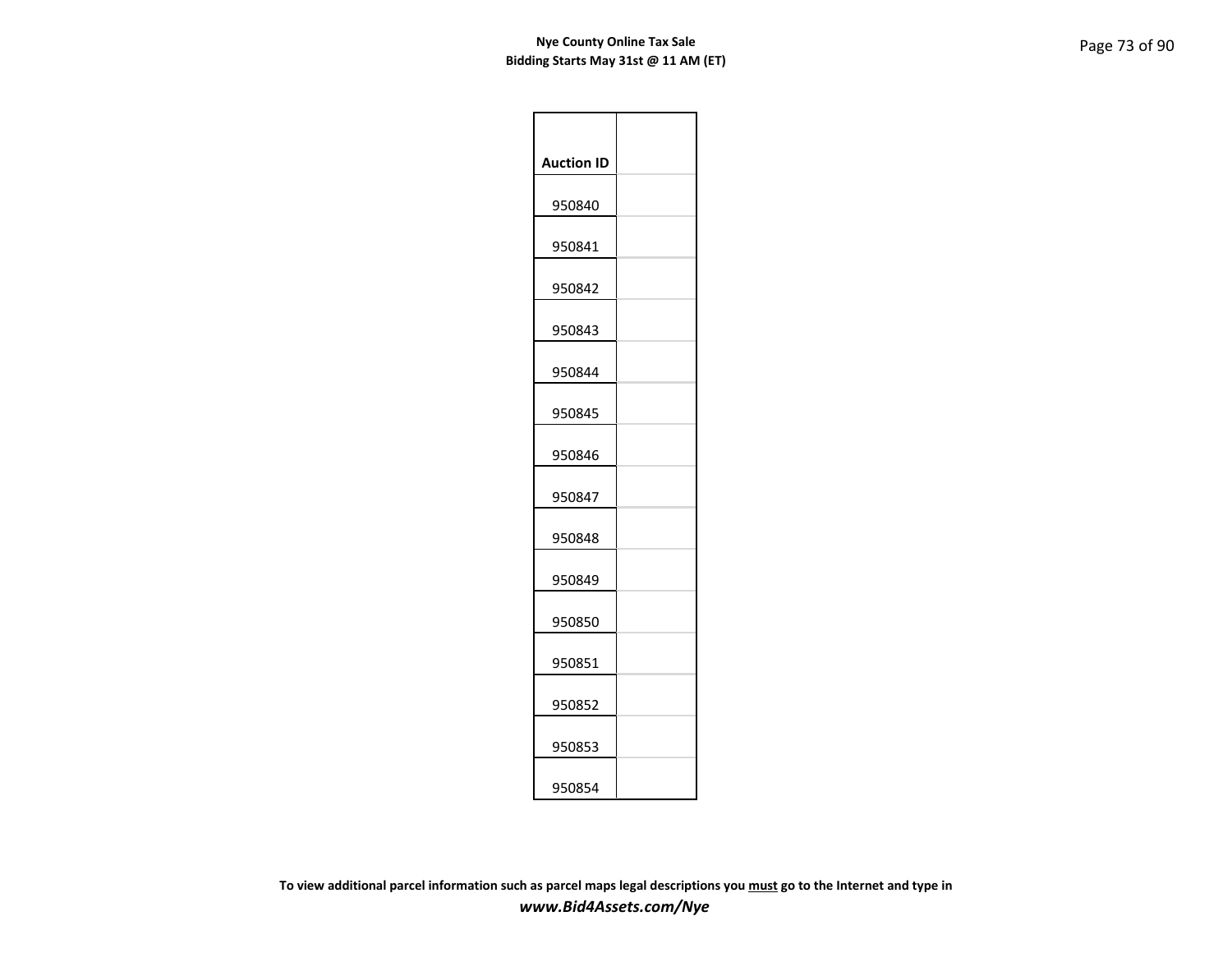| <b>Auction ID</b> |  |
|-------------------|--|
| 950855            |  |
| 950856            |  |
| 950857            |  |
| 950858            |  |
| 950859            |  |
| 950860            |  |
| 950861            |  |
| 950862            |  |
| 950863            |  |
| 950864            |  |
| 950865            |  |
| 950866            |  |
| 950867            |  |
| 950868            |  |
| 950869            |  |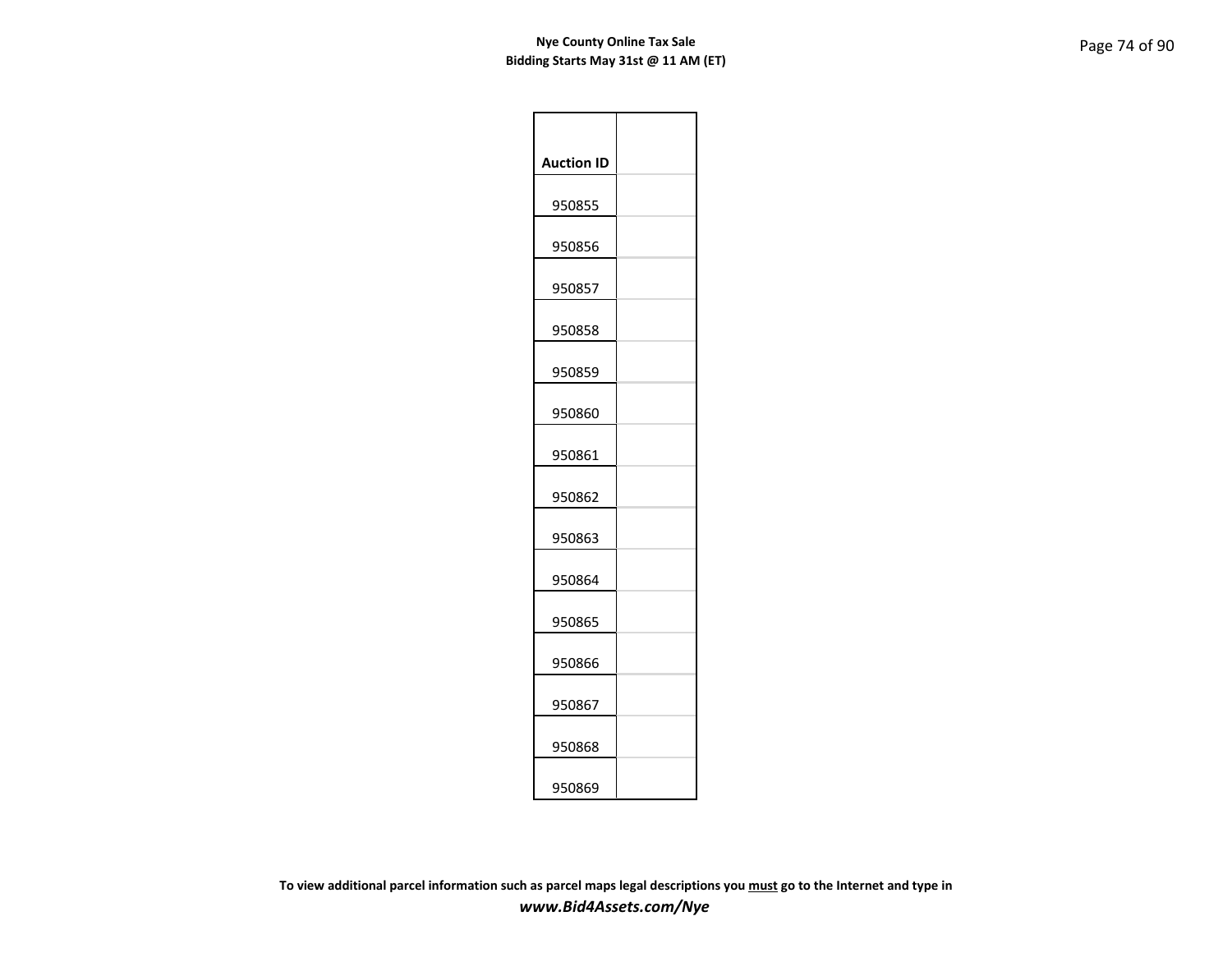| <b>Auction ID</b> |  |
|-------------------|--|
| 950870            |  |
| 950871            |  |
| 950872            |  |
| 950873            |  |
| 950874            |  |
| 950875            |  |
| 950876            |  |
| 950877            |  |
| 950878            |  |
| 950879            |  |
| 950880            |  |
| 950881            |  |
| 950882            |  |
| 950883            |  |
| 950884            |  |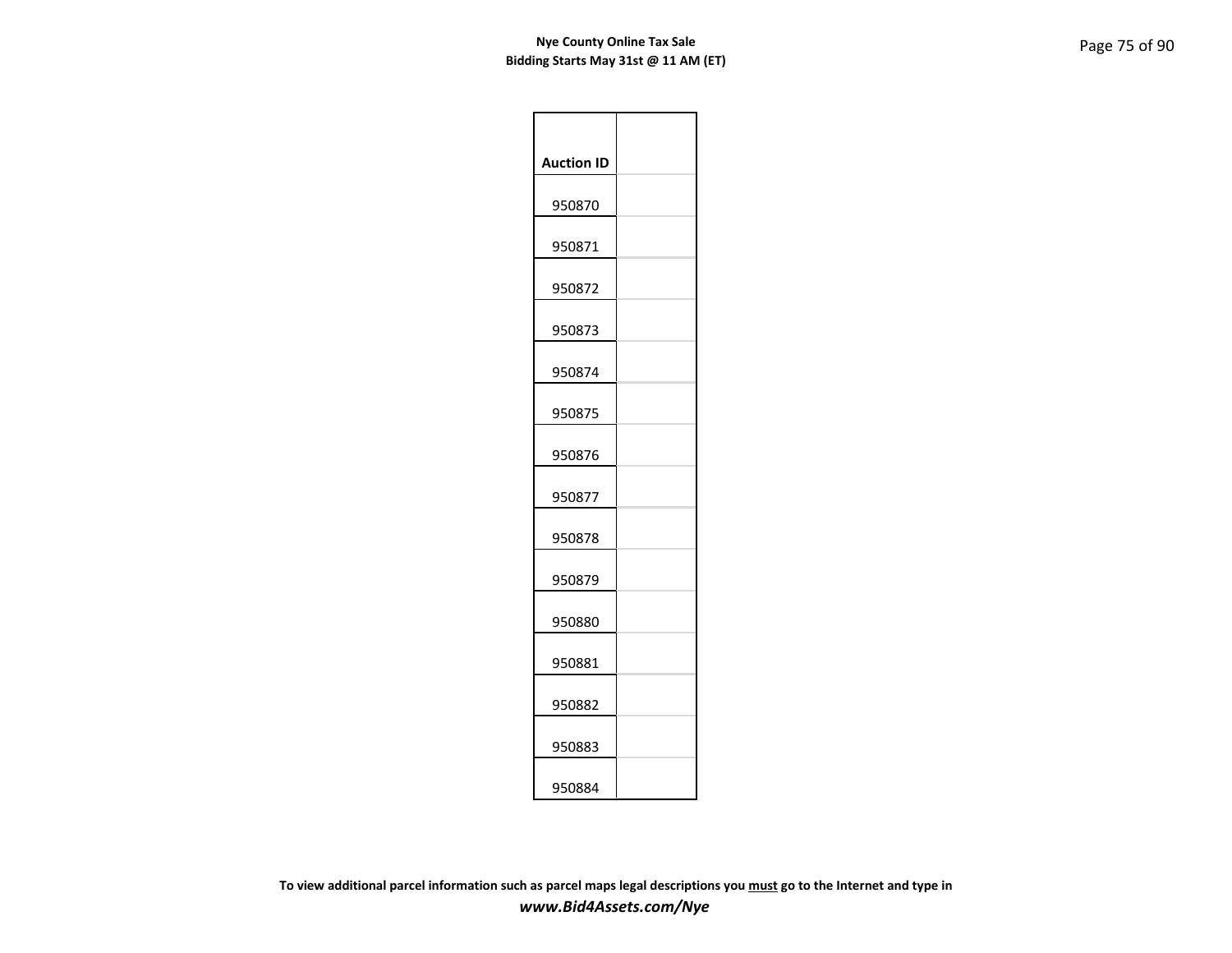| <b>Auction ID</b> |  |
|-------------------|--|
| 950885            |  |
| 950886            |  |
| 950887            |  |
| 950888            |  |
| 950889            |  |
| 950890            |  |
| 950891            |  |
| 950892            |  |
| 950893            |  |
| 950894            |  |
| 950895            |  |
| 950896            |  |
| 950897            |  |
| 950898            |  |
| 950899            |  |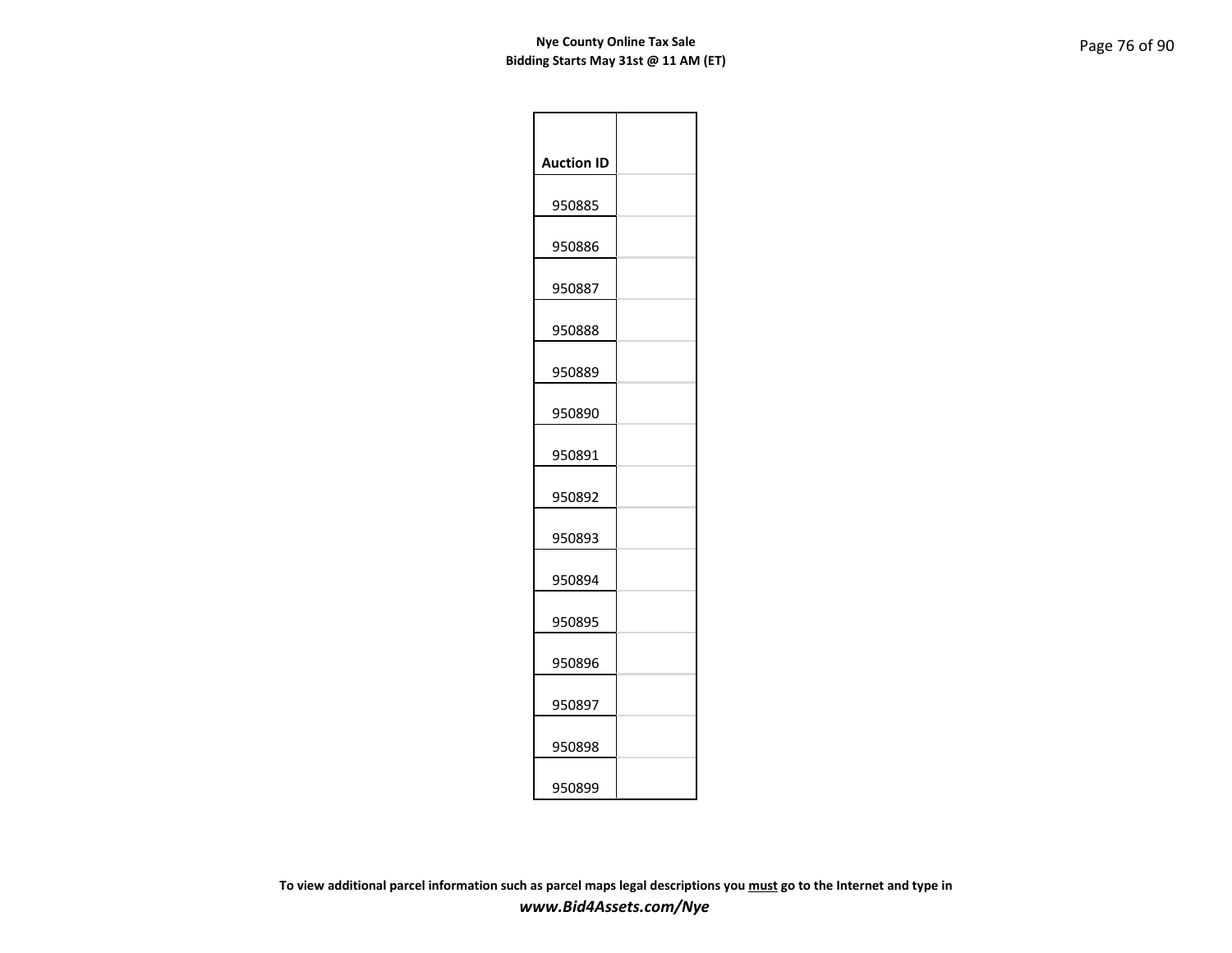| <b>Auction ID</b> |  |
|-------------------|--|
| 950900            |  |
| 950901            |  |
| 950902            |  |
| 950903            |  |
| 950904            |  |
| 950905            |  |
| 950906            |  |
| 950907            |  |
| 950908            |  |
| 950909            |  |
| 950910            |  |
| 950911            |  |
| 950912            |  |
| 950913            |  |
| 950914            |  |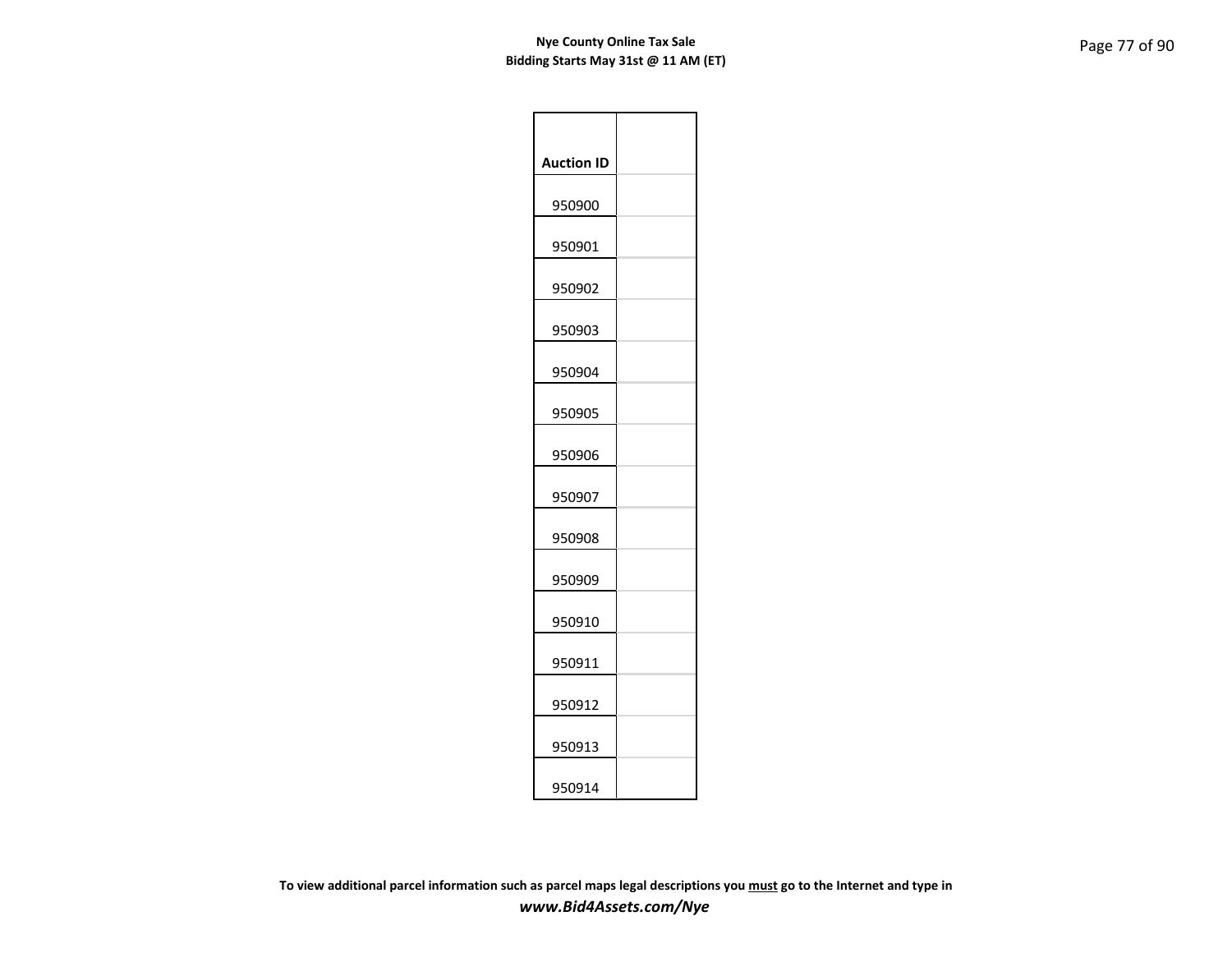| <b>Auction ID</b> |  |
|-------------------|--|
| 950915            |  |
| 950916            |  |
| 950917            |  |
| 950918            |  |
| 950919            |  |
| 950920            |  |
| 950921            |  |
| 950922            |  |
| 950923            |  |
| 950924            |  |
| 950925            |  |
| 950926            |  |
| 950927            |  |
| 950928            |  |
| 950929            |  |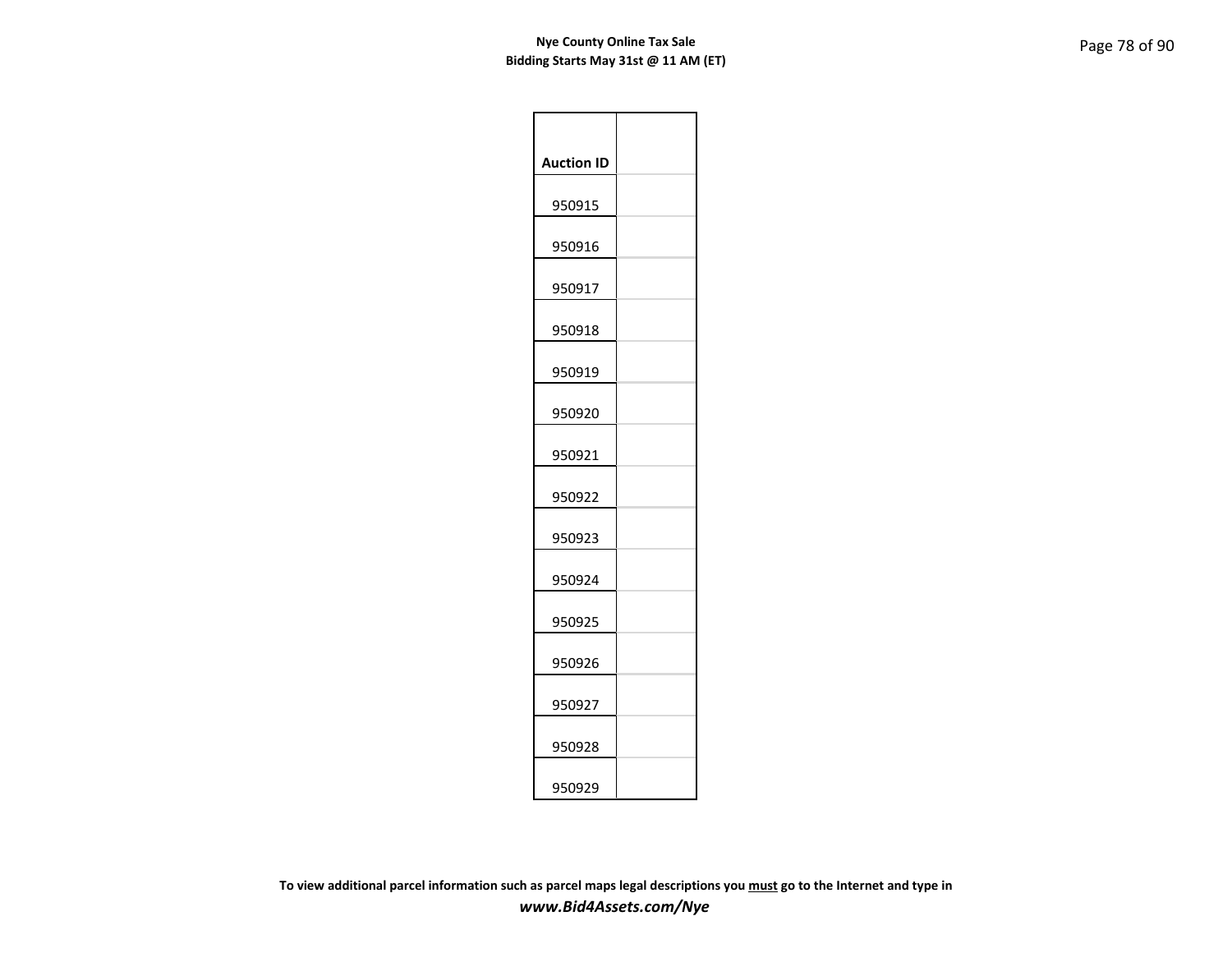| <b>Auction ID</b> |  |
|-------------------|--|
| 950930            |  |
| 950931            |  |
| 950932            |  |
| 950933            |  |
| 950934            |  |
| 950935            |  |
| 950936            |  |
| 950937            |  |
| 950938            |  |
| 950939            |  |
| 950940            |  |
| 950941            |  |
| 950942            |  |
| 950943            |  |
| 950944            |  |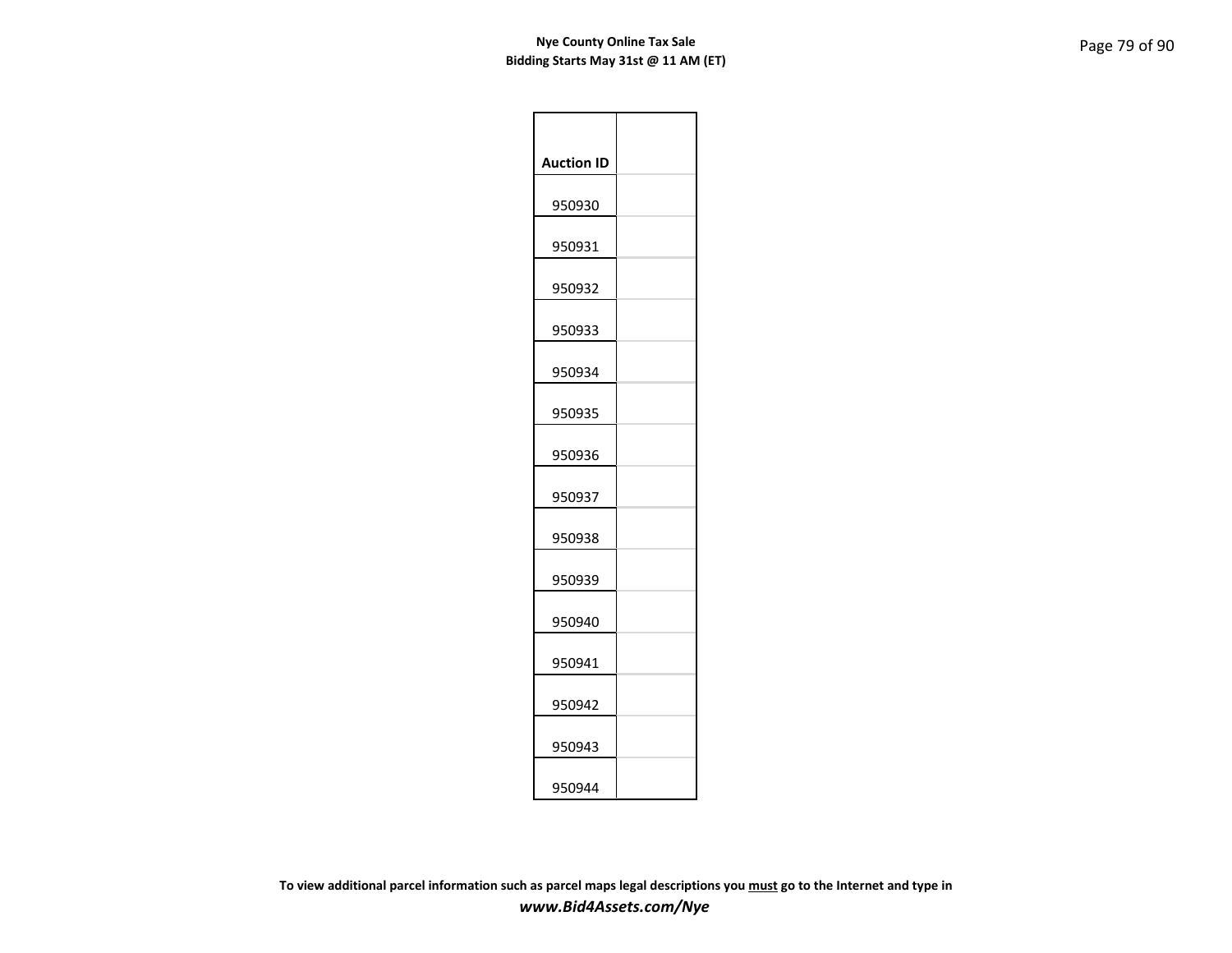| <b>Auction ID</b> |  |
|-------------------|--|
| 950945            |  |
| 950946            |  |
| 950947            |  |
| 950948            |  |
| 950949            |  |
| 950950            |  |
| 950951            |  |
| 950952            |  |
| 950953            |  |
| 950954            |  |
| 950955            |  |
| 950956            |  |
| 950957            |  |
| 950958            |  |
| 950959            |  |
| 950960            |  |
| 950961            |  |
| 950962            |  |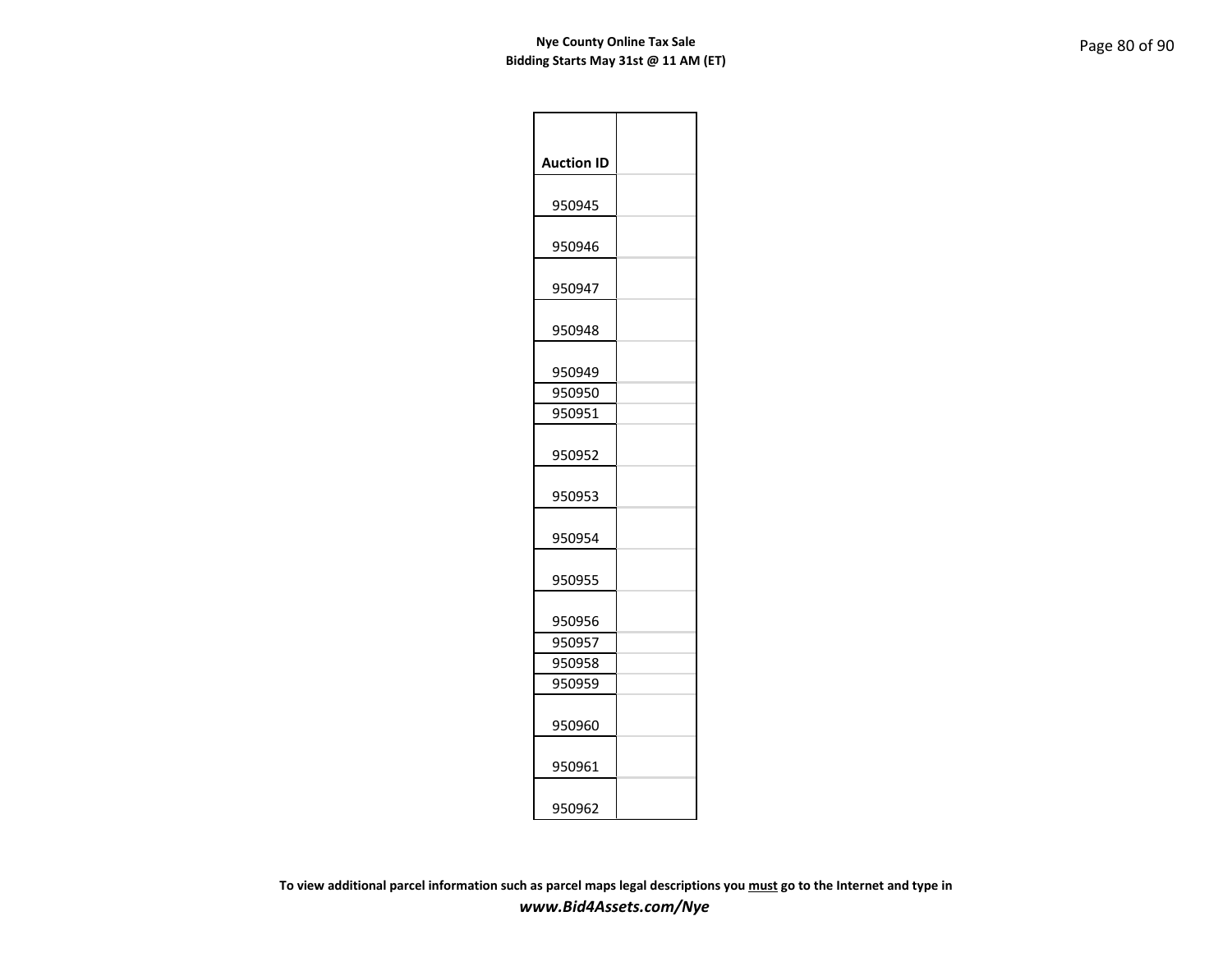| <b>Auction ID</b> |  |
|-------------------|--|
|                   |  |
| 950963            |  |
| 950964            |  |
| 950965            |  |
| 950966            |  |
| 950967            |  |
| 950968            |  |
| 950969            |  |
| 950970            |  |
| 950971            |  |
| 950972            |  |
| 950973            |  |
| 950974            |  |
| 950975            |  |
| 950976            |  |
| 950977            |  |
| 950978            |  |
| 950979            |  |
| 950980            |  |
| 950981            |  |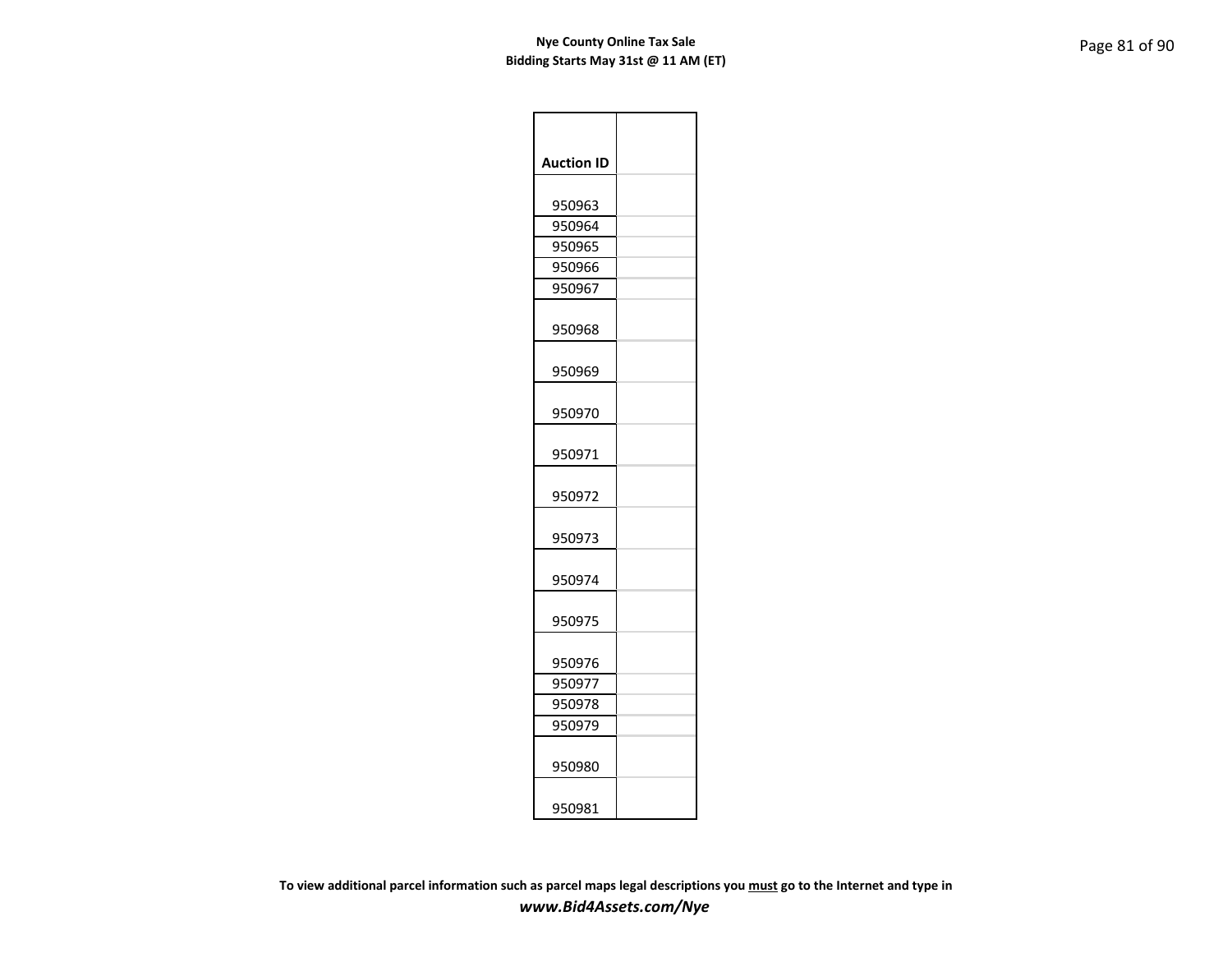| <b>Auction ID</b> |  |
|-------------------|--|
| 950982            |  |
| 950983            |  |
| 950984            |  |
| 950985            |  |
| 950986            |  |
| 950987            |  |
| 950988            |  |
| 950989            |  |
| 950990            |  |
| 950991            |  |
| 950992            |  |
| 950993            |  |
| 950994            |  |
| 950995            |  |
| 950996            |  |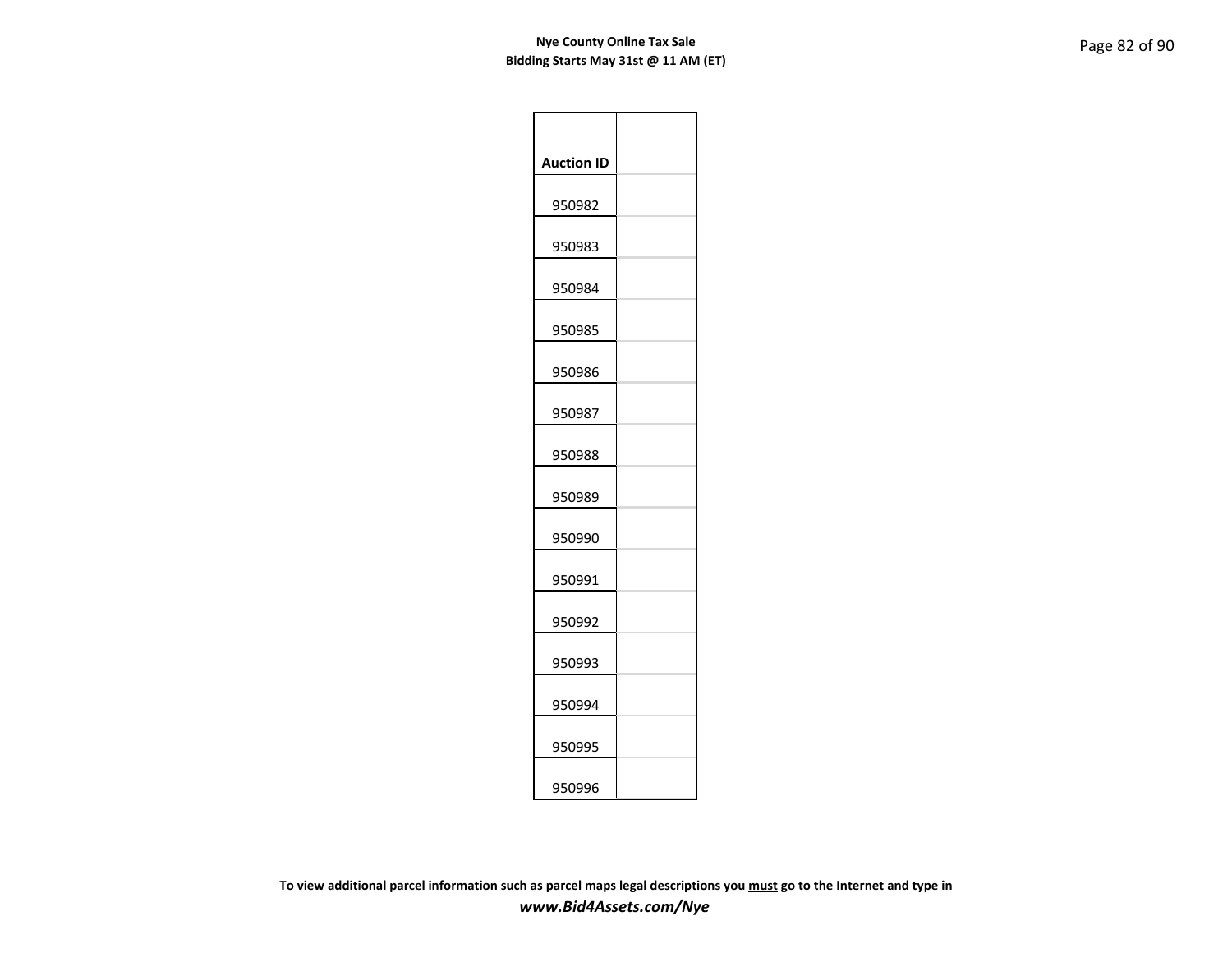| <b>Auction ID</b> |  |
|-------------------|--|
| 950997            |  |
| 950998            |  |
| 950999            |  |
| 951000            |  |
|                   |  |
| 951001            |  |
| 951002            |  |
| 951003            |  |
|                   |  |
| 951004            |  |
| 951005            |  |
| 951006            |  |
| 951007            |  |
| 951008            |  |
| 951009            |  |
| 951010            |  |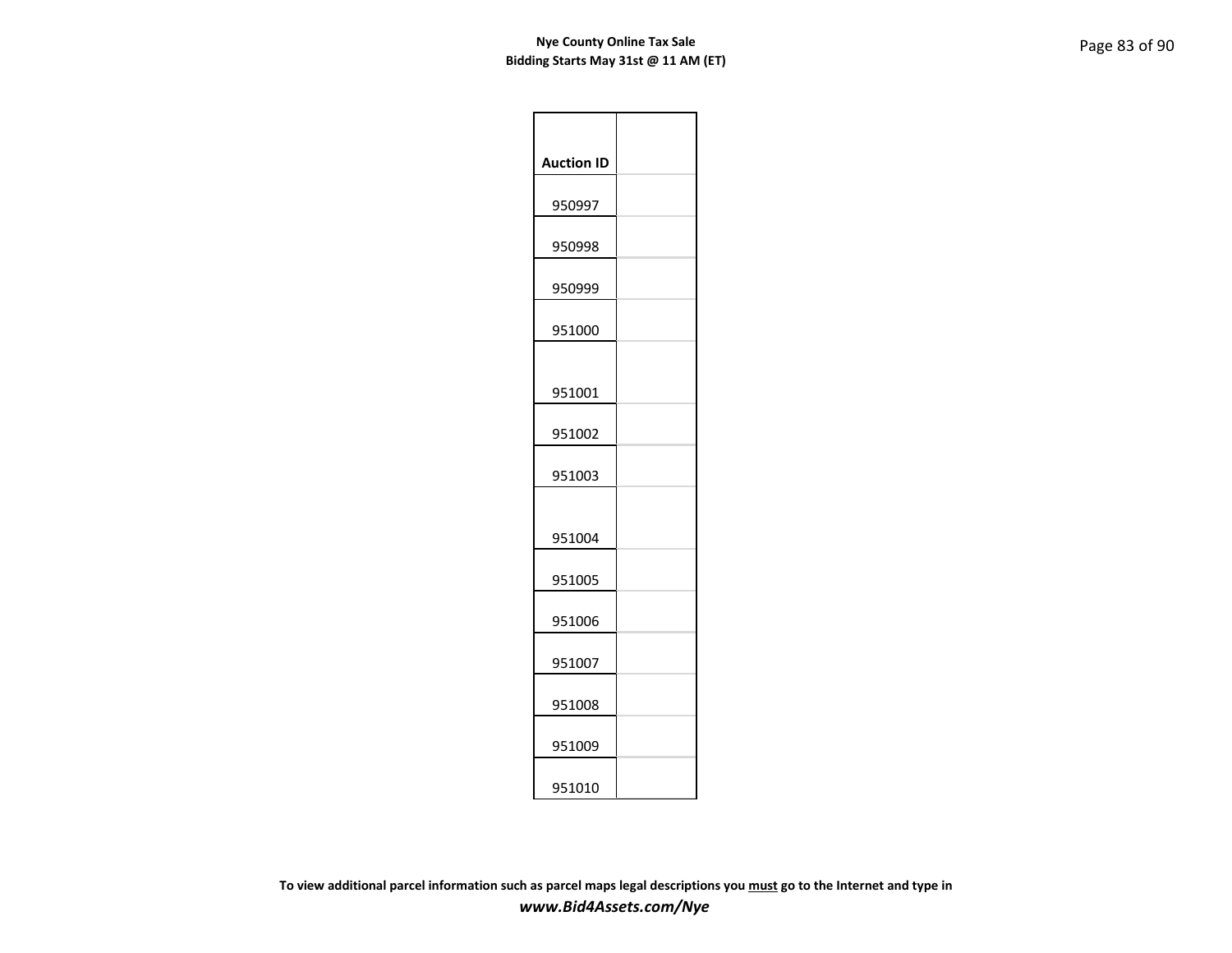| <b>Auction ID</b> |  |
|-------------------|--|
| 951011            |  |
| 951012            |  |
| 951013            |  |
| 951014            |  |
| 951015            |  |
| 951016            |  |
| 951017            |  |
| 951018            |  |
| 951019            |  |
| 951020            |  |
| 951021            |  |
| 951022            |  |
| 951023            |  |
| 951024            |  |
| 951025            |  |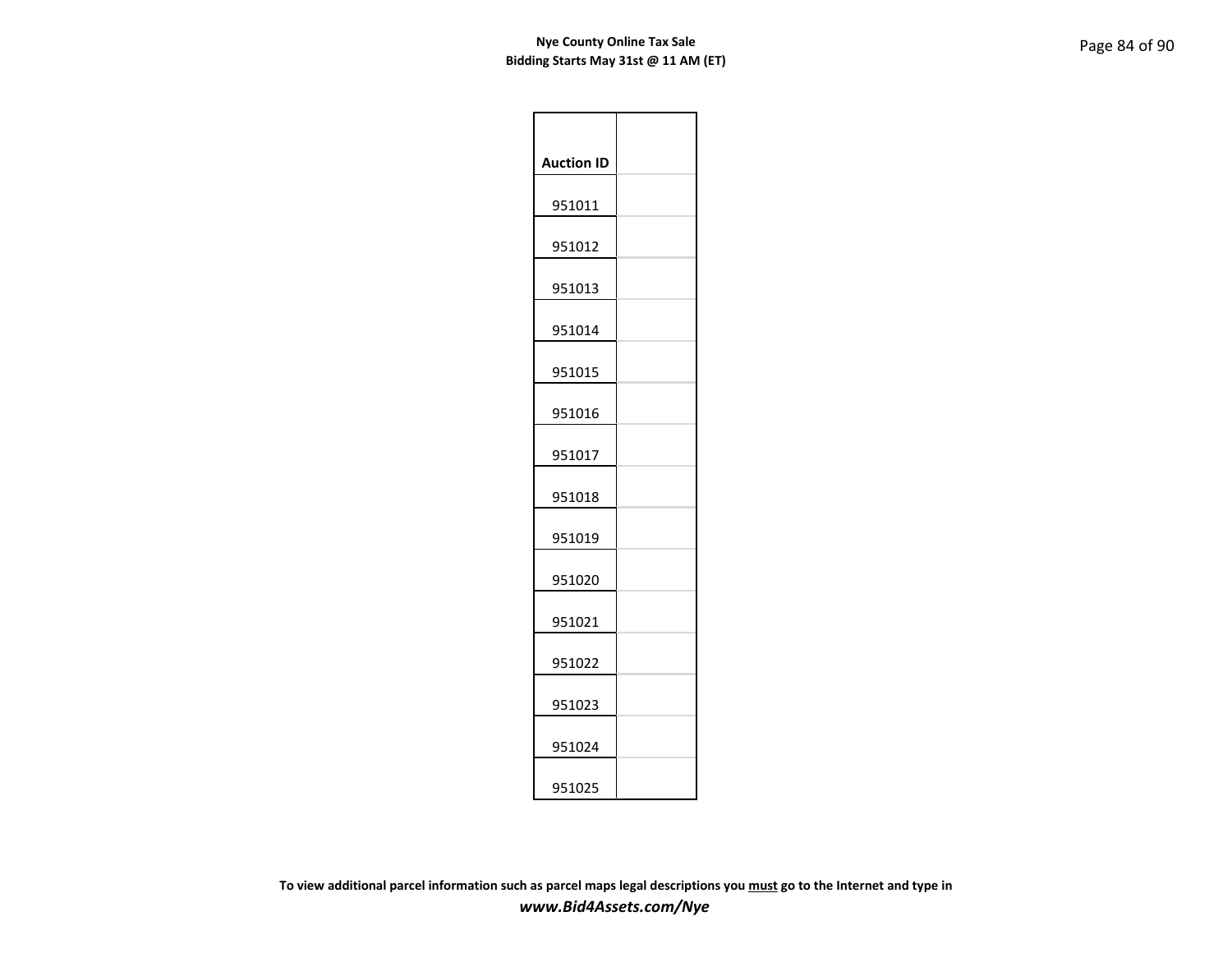| <b>Auction ID</b> |  |
|-------------------|--|
| 951026            |  |
| 951027            |  |
| 951028            |  |
| 951029            |  |
| 951030            |  |
| 951031            |  |
| 951032            |  |
| 951033            |  |
| 951034            |  |
| 951035            |  |
| 951036            |  |
| 951037            |  |
| 951038            |  |
| 951039            |  |
| 951040            |  |
| 951041            |  |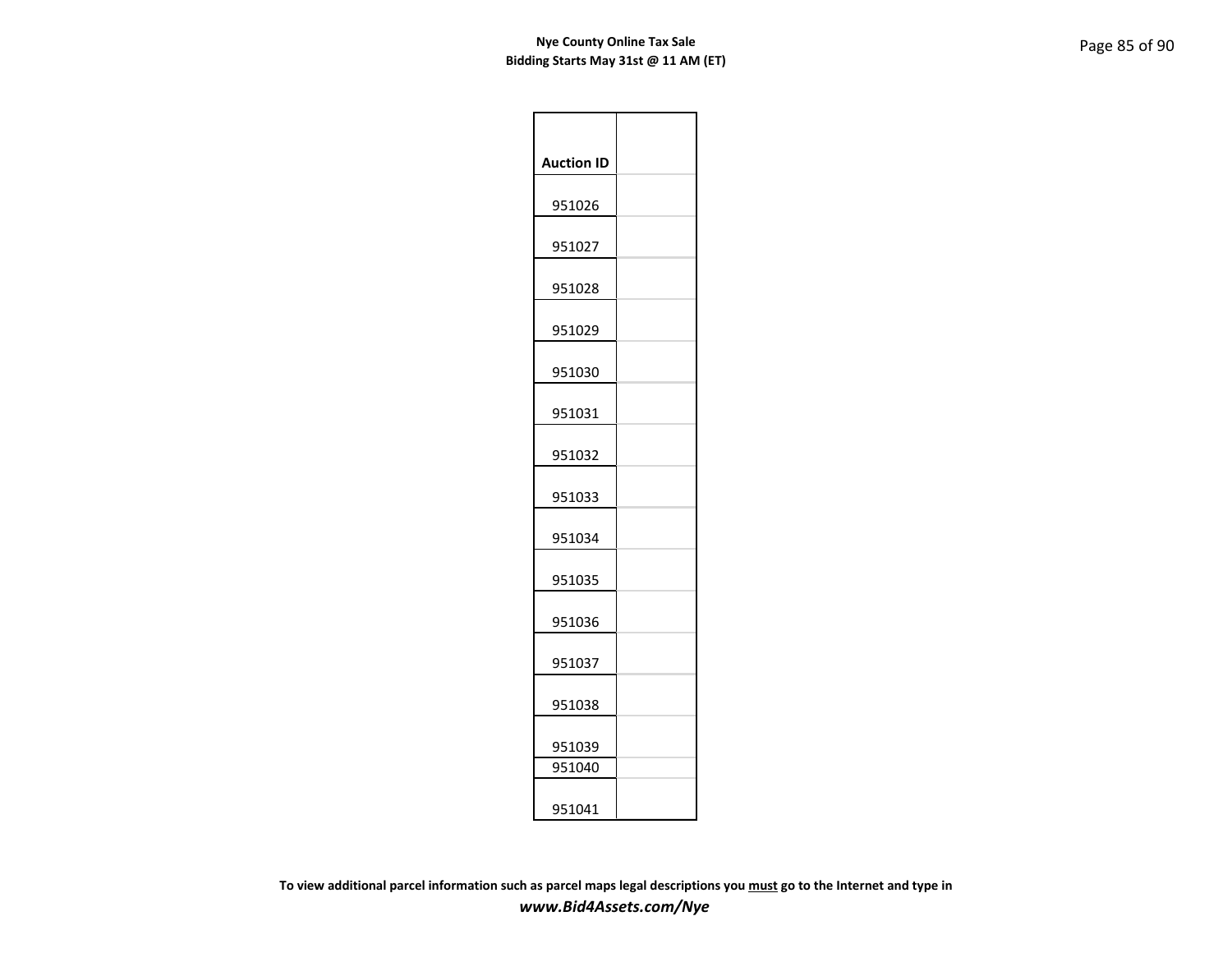| <b>Auction ID</b> |  |
|-------------------|--|
| 951042            |  |
| 951043            |  |
| 951044            |  |
| 951045            |  |
| 951046            |  |
| 951047            |  |
| 951048            |  |
| 951049            |  |
| 951050            |  |
| 951051            |  |
| 951052            |  |
| 951053            |  |
| 951054            |  |
| 951055            |  |
| 951056            |  |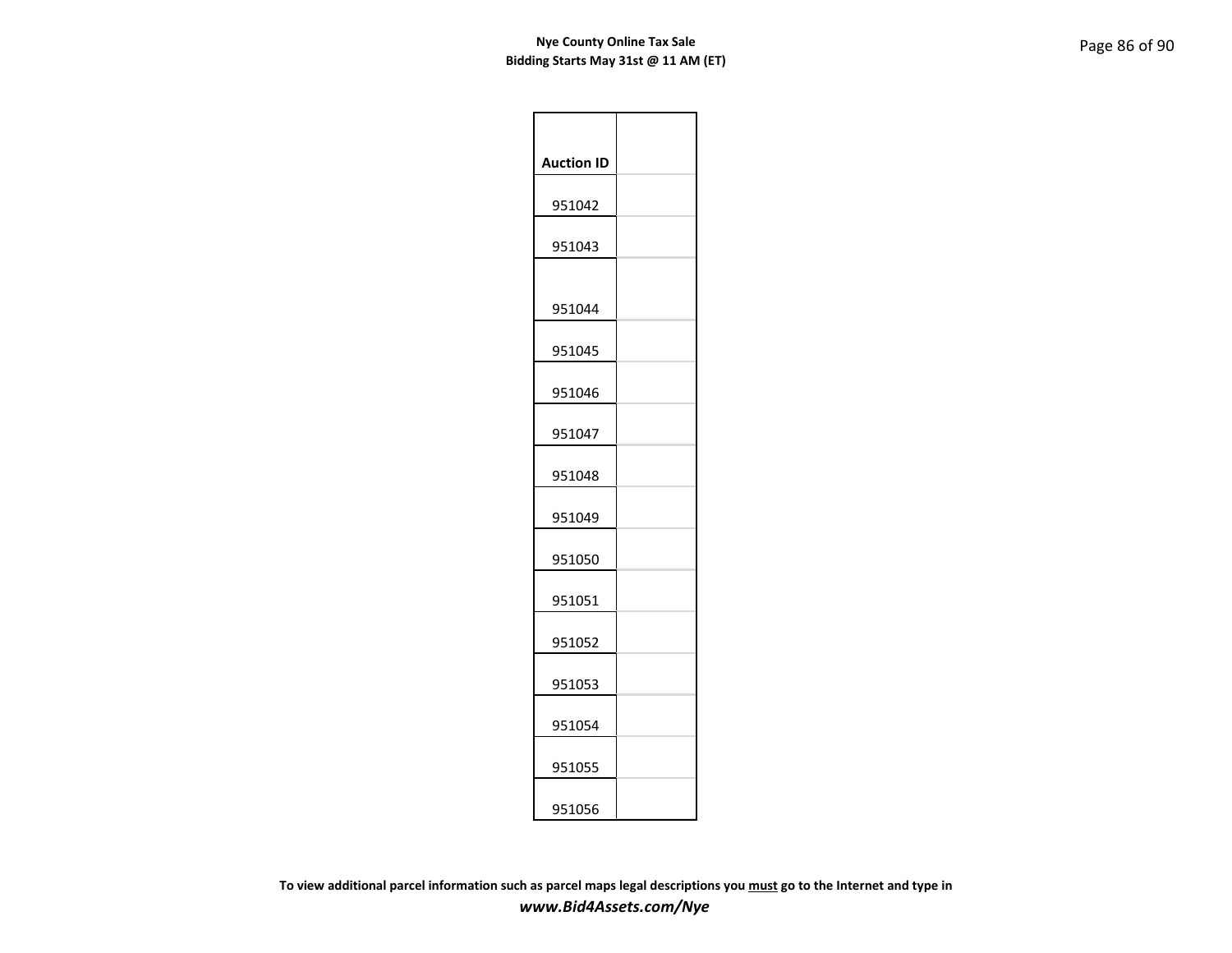| <b>Auction ID</b> |  |
|-------------------|--|
| 951057            |  |
| 951058            |  |
| 951059            |  |
| 951060            |  |
| 951061            |  |
| 951062            |  |
| 951063            |  |
| 951064            |  |
| 951065            |  |
| 951066            |  |
| 951067            |  |
| 951068            |  |
| 951069            |  |
| 951070            |  |
| 951071            |  |
| 951072            |  |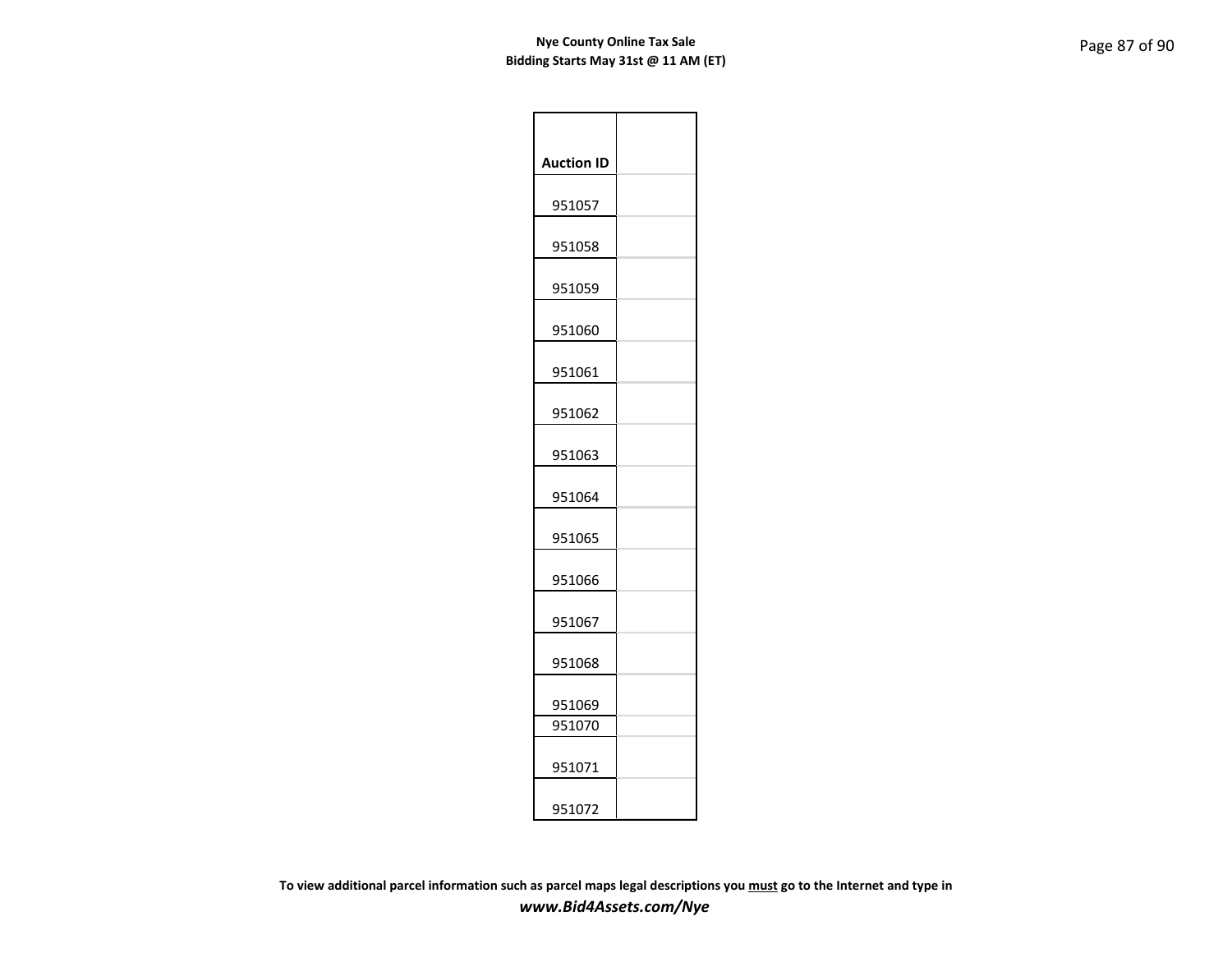| <b>Auction ID</b> |  |
|-------------------|--|
| 951073            |  |
| 951074            |  |
| 951075            |  |
| 951076            |  |
| 951077            |  |
| 951078            |  |
| 951079            |  |
| 951080            |  |
| 951081            |  |
| 951082            |  |
| 951083            |  |
| 951084            |  |
| 951085            |  |
| 951086            |  |
| 951087            |  |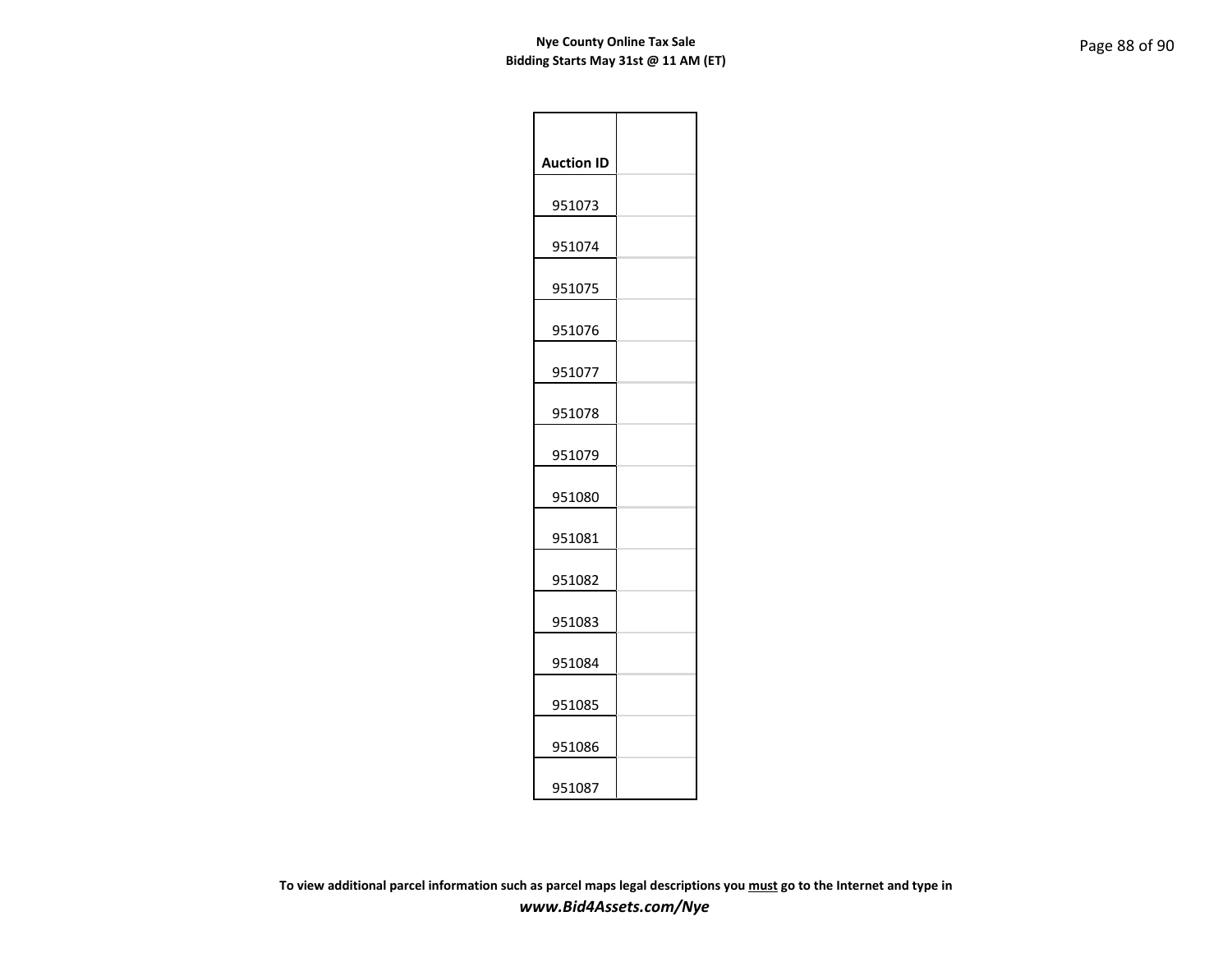| <b>Auction ID</b> |  |
|-------------------|--|
| 951088            |  |
| 951089            |  |
| 951090            |  |
| 951091            |  |
| 951092            |  |
| 951093            |  |
| 951094            |  |
| 951095            |  |
| 951096            |  |
| 951097            |  |
| 951098            |  |
| 951099            |  |
| 951100            |  |
| 951101            |  |
| 951102            |  |